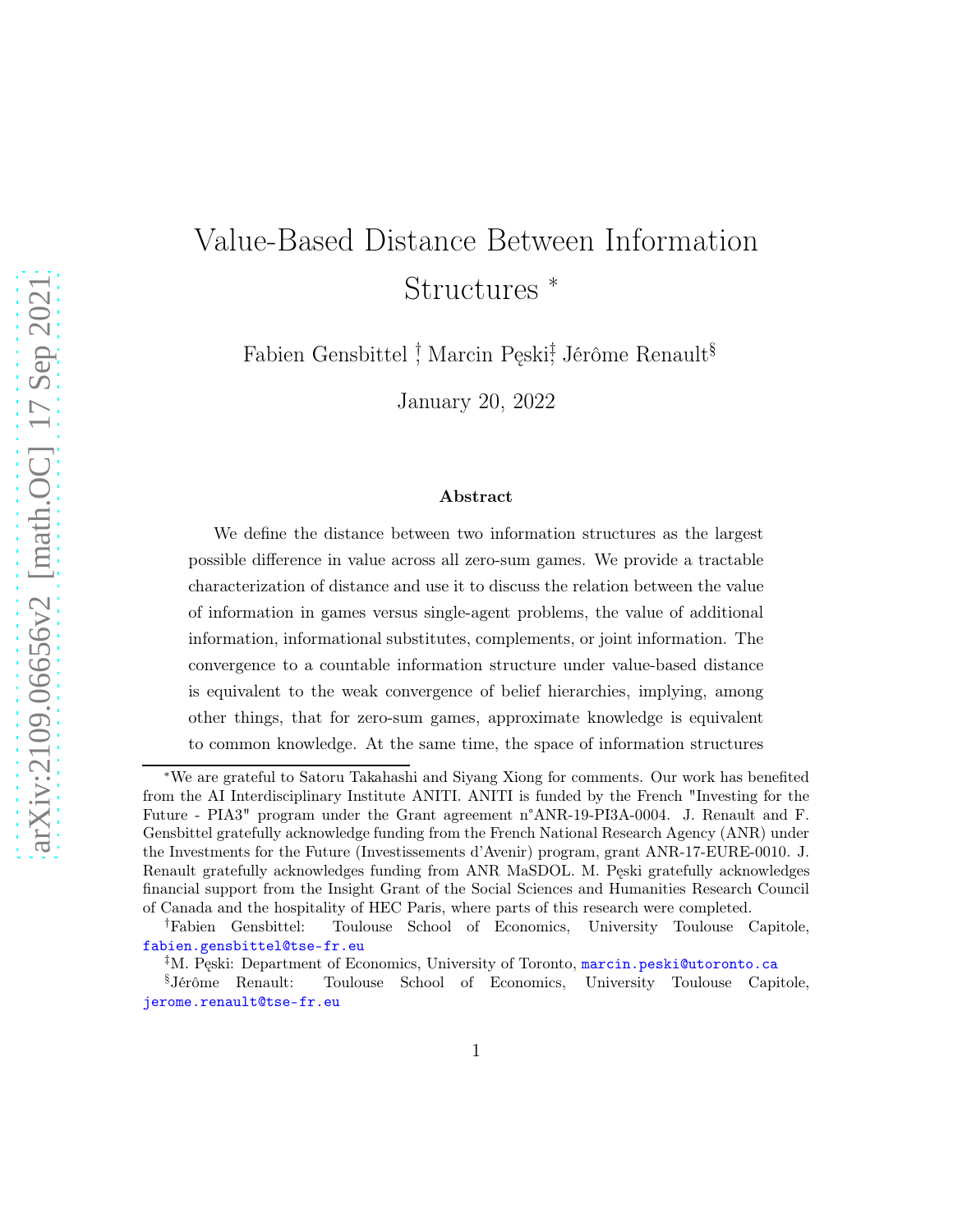under the value-based distance is large: there exists a sequence of information structures where players acquire increasingly more information, and  $\varepsilon > 0$  such that any two elements of the sequence have distance of at least  $\varepsilon$ . This result answers by the negative the second (and last unsolved) of the three problems posed by J.F. Mertens in his paper "Repeated Games", ICM 1986.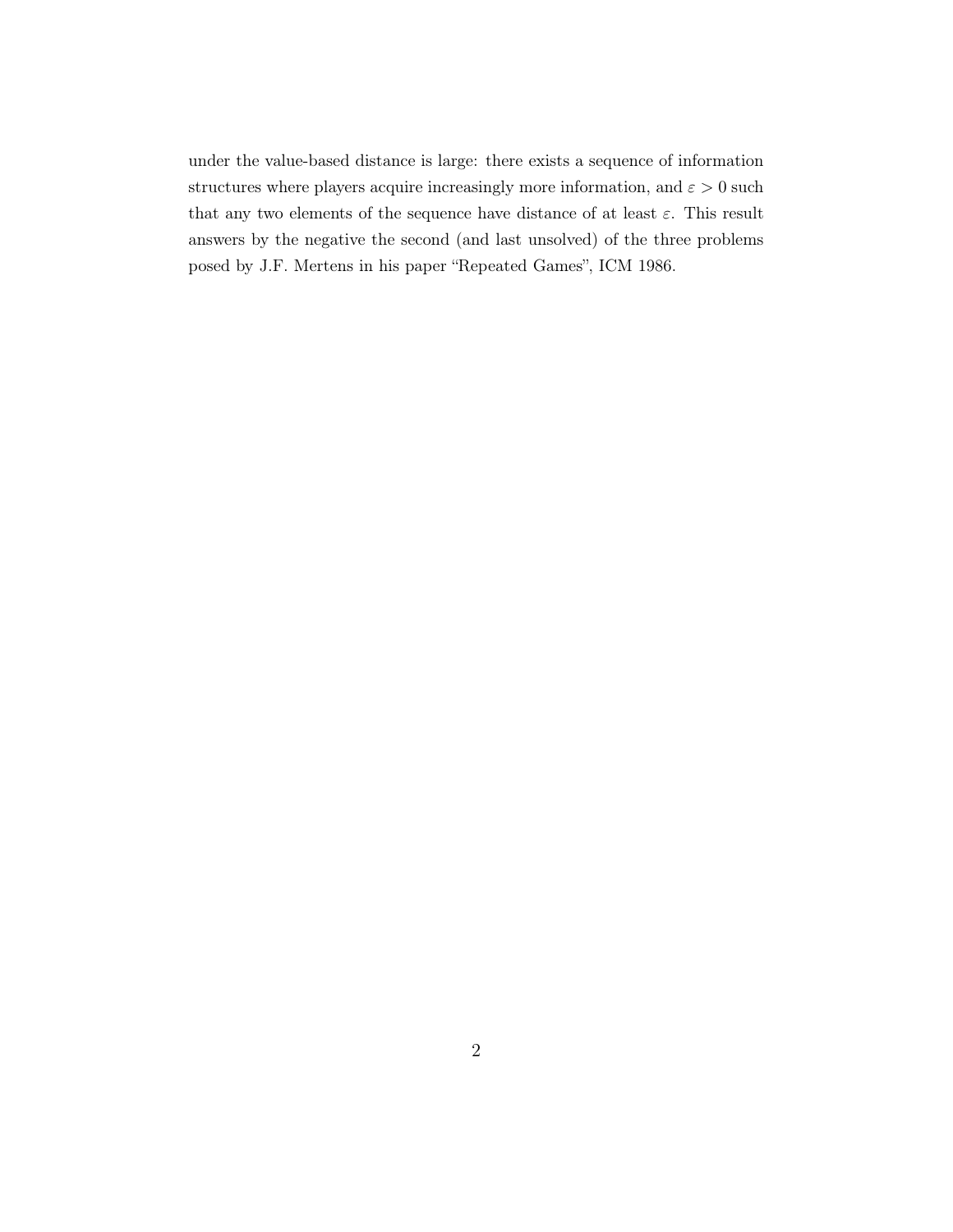## 1 Introduction

The role of information is of fundamental importance for the economic theory. It is well known that even small differences in information may lead to significant differences in the behavior [\(Rubinstein,](#page-95-0) [1989](#page-95-0)). A recent literature on strategic (dis) continuities has studied these differences intensively and in full generality. A typical approach is to consider all possible information structures, modeled as elements of an appropriately defined universal space of information structures, and study the differences in the strategic behavior across all games.

A similar methodology has not been applied to study the relationship between information and the agent's bottom line, their payoffs. There are perhaps few reasons for this. First, following [Dekel](#page-92-0) et al. [\(2006\)](#page-92-0), [Weinstein and Yildiz](#page-96-0) [\(2007](#page-96-0)) and others, the literature has focused on interim rationalizability as the solution concept. Compared with the equilibrium, this choice has several advantages: it is easier to analyze, it is more robust from a decision-theoretic perspective, it can be factorized through the Mertens-Zamir hierarchies of beliefs [\(Dekel](#page-92-0) et al. [\(2006\)](#page-92-0), [Ely and Peski](#page-93-0) [\(2006\)](#page-93-0)), and it does not suffer from existence problems (unlike the equilibrium see [Simon](#page-96-1) [\(2003\)](#page-96-1)). However, the value of information is typically measured in the ex-ante sense, where solution concepts like Bayesian Nash equilibrium are more appropriate. Also, the multiplicity of solutions necessitates that the literature take a set-based approach. This, of course, makes a quantitative comparison of the value of information difficult. Last but not least, the freedom to choose games without any restrictions makes the equilibrium payoff comparison between information structures trivial (see Section [7](#page-25-0) for a detailed discussion of this point).

Despite the challenges, we find the questions concerning the strategic value of information to be important and fascinating. How can we measure the value of information on the universal type space? How much can a player gain (or lose) from additional information? Which information structures are similar in the sense that they always lead to the same payoffs? In order to address these questions, and given the last point in the previous paragraph, we must restrict the analysis to a class of games. We propose to focus on zero-sum games. We do so for both substantive and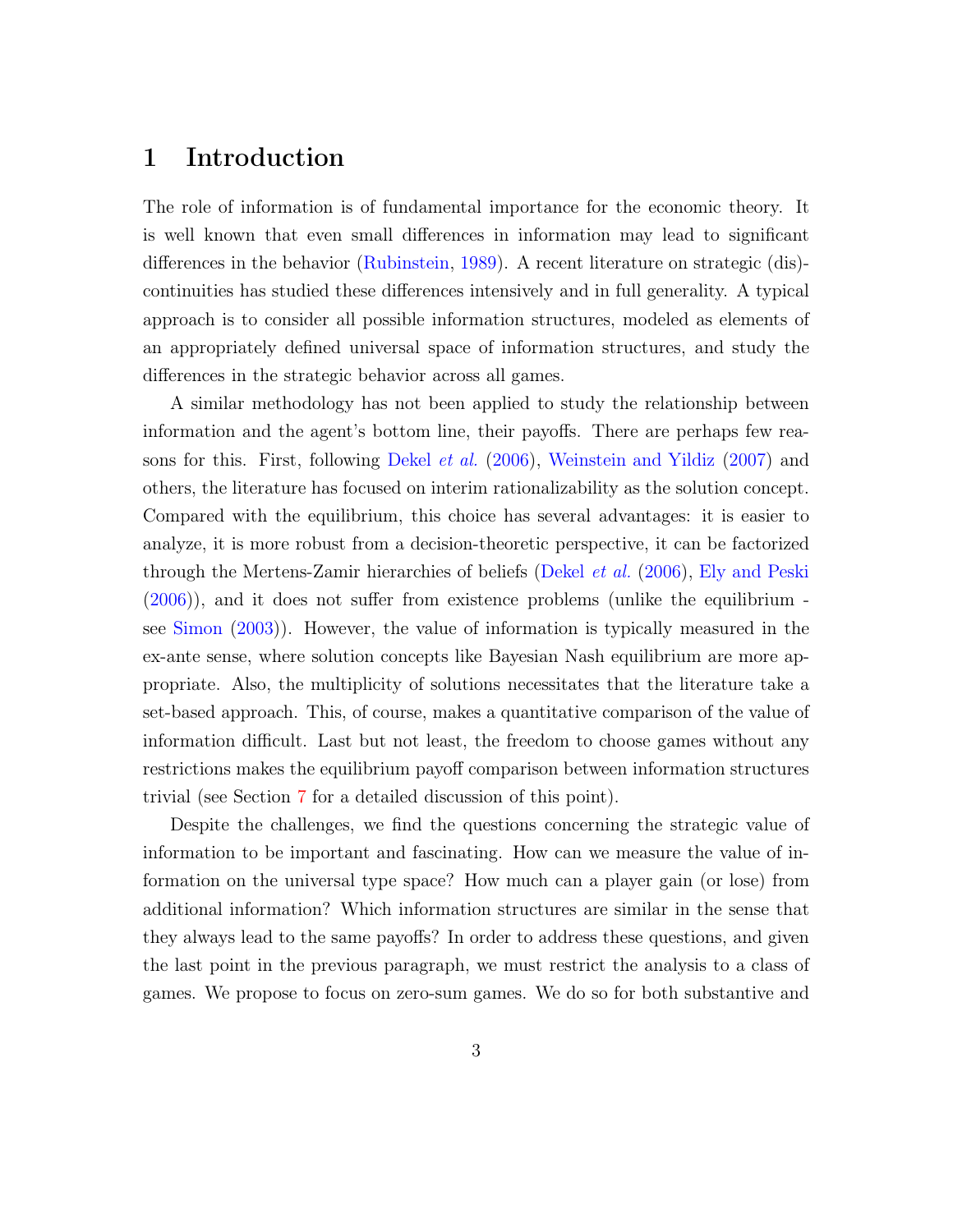pragmatic reasons. First, the question of the value of information is of special importance when players' interests are opposing. With zero-sum games, the information has natural comparative statics: a player is better off when her information improves and/or the opponent's information worsens [\(Peski](#page-95-1) [\(2008\)](#page-95-1)). Such comparative statics are intuitive, and although they hold in single-agent decision problems [\(Blackwell](#page-92-1) [\(1953\)](#page-92-1)), they do not hold for general non-zero-sum games, where better information may worsen a player's strategic position, and where players may have incentive to engage in pre-game communication to manipulate information available to others. Second, many of the constructions in the strategic discontinuities literature rely on special classes of games, like coordination games, or betting games [\(Rubinstein](#page-95-0) [\(1989\)](#page-95-0), [Morris](#page-94-0) [\(2002\)](#page-94-0), [Ely and Peski](#page-93-1) [\(2011\)](#page-93-1), [Chen and Xiong](#page-92-2) [\(2013\)](#page-92-2) among others). This begs the question whether some of the surprising phenomena, like the difference between approximate knowledge and common knowledge, apply in other classes of games. Our restriction allows for the clarification of this issue for zero-sum games.

On the other hand, the restriction avoids all the problems mentioned above. Finite zero-sum games always have an equilibrium on common prior information structures [\(Mertens](#page-94-1) *et al.* [\(2015\)](#page-94-1)) that depends only on the distribution over hierarchies of beliefs. The equilibrium has decent decision-theoretic foundations [\(Brandt](#page-92-3) [\(2019\)](#page-92-3)), and, even if it is not unique, the ex-ante payoff always is unique and equal to the value of the zero-sum game. Finally, as we demonstrate through numerous results and examples, the restriction uncovers a rich internal structure of the universal type space.

We define the distance between two common prior information structures as the largest possible difference in value across all zero-sum payoff functions that are bounded by a constant. This has a straightforward interpretation as a tight upper bound on the gain or loss moving from one information structure to another. Our first result provides a characterization of the distance in terms of total variation distance between sets of information structures. This distance can be computed as a solution to a convex optimization problem.

The characterization is tractable in applications. In particular, we use it to describe the conditions under which the distance between information structures is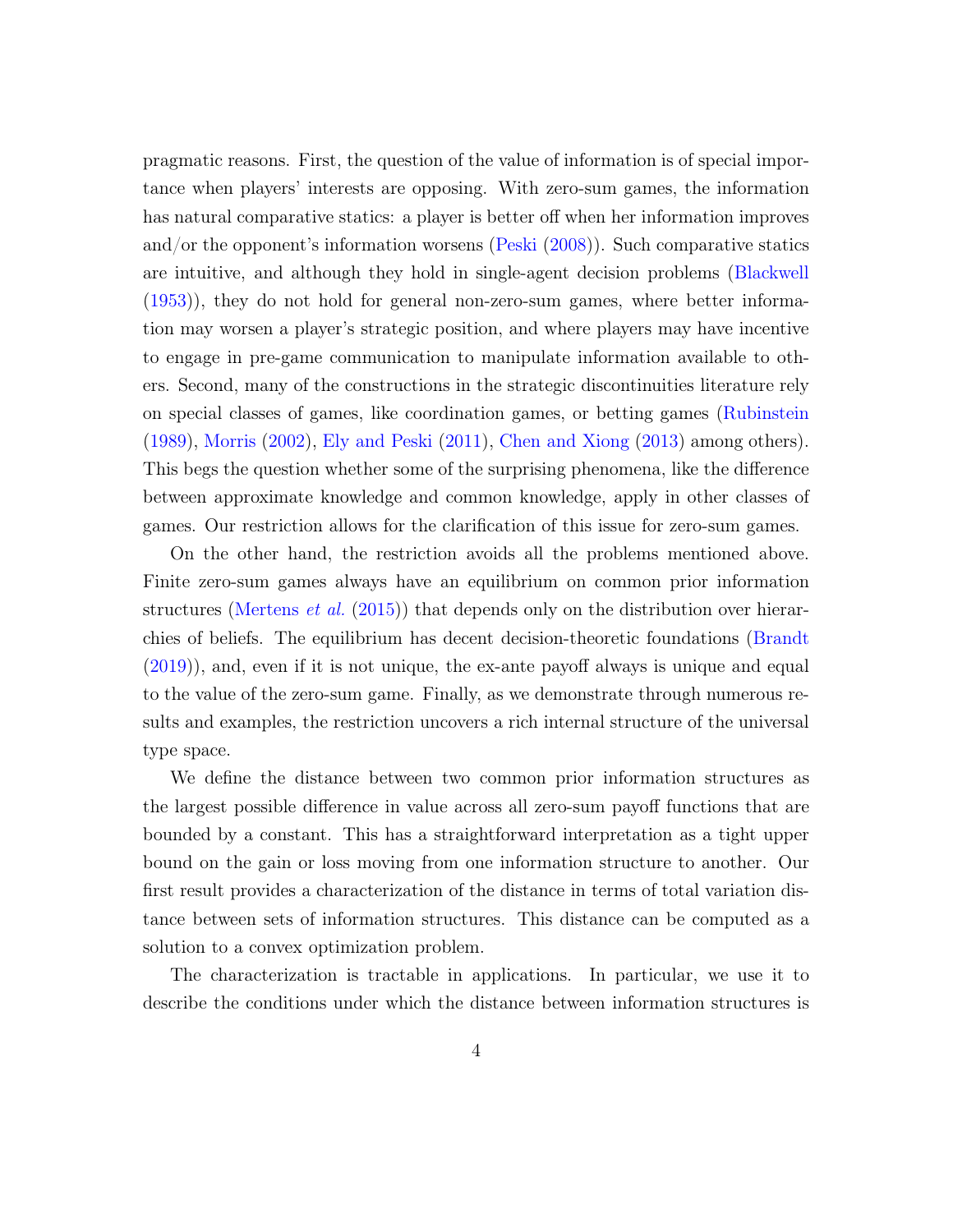maximized in single-agent problems (which are a subclass of zero-sum games). We provide bounds to measure the impact of the marginal distribution over the state. We also use it in a series of results on the comparison of the value of information. A tight upper bound on the value of an additional piece of information is defined as the distance between two type spaces, in one of which one or two players have access to new information. We give conditions when the value of new information is maximized in single-agent problems. We describe the situations in which the value of one piece of information decreases when another piece of information becomes available, i.e. the opposing players' pieces of information are substitutes. Similarly, we show that, under some conditions, the value of one piece of information increases when the other player receives an additional piece of information, i.e. the opposing players' pieces of information are complements.<sup>[1](#page-4-0)</sup> Finally, we show that the new information matters only if it is valuable to at least one of the players individually. The joint information contained in the correlation between players' signals is not valuable in the zero-sum games.

The second main result shows that the space of information structures is large under value-based distance: there exists an infinite sequence of information structures  $u^n$  and  $\varepsilon > 0$  such that the value-based distance between each pair of structures is at least  $\varepsilon$ . In particular, it is not possible to approximate the set of information structures with finitely many well-chosen information structures. In the proof, we construct a Markov chain wherein the first element of the chain is correlated with the state of the world. We construct an information structure  $u^n$  so that one player observes the first  $n$  odd elements of the sequence and the other player observes the first *n* even elements. Our construction implies that in information structure  $u^{n+1}$ , each player gets an extra signal. Thus, having more and more information may lead... nowhere. This is unlike the single-player case, where more signals corresponds to a martingale and the values converge uniformly over bounded decision problems.

The Markov construction implies that all the information structures  $n' \geq n$  have the same *n*-th order belief hierarchies [\(Mertens and Zamir](#page-94-2)  $(1985)$  $(1985)$ ). As a conse-

<span id="page-4-0"></span><sup>&</sup>lt;sup>1</sup>[Hellwig and Veldkamp](#page-93-2) [\(2009\)](#page-93-2) studies the complementarity and substitutability of information on acquisition decisions in a beauty contest game.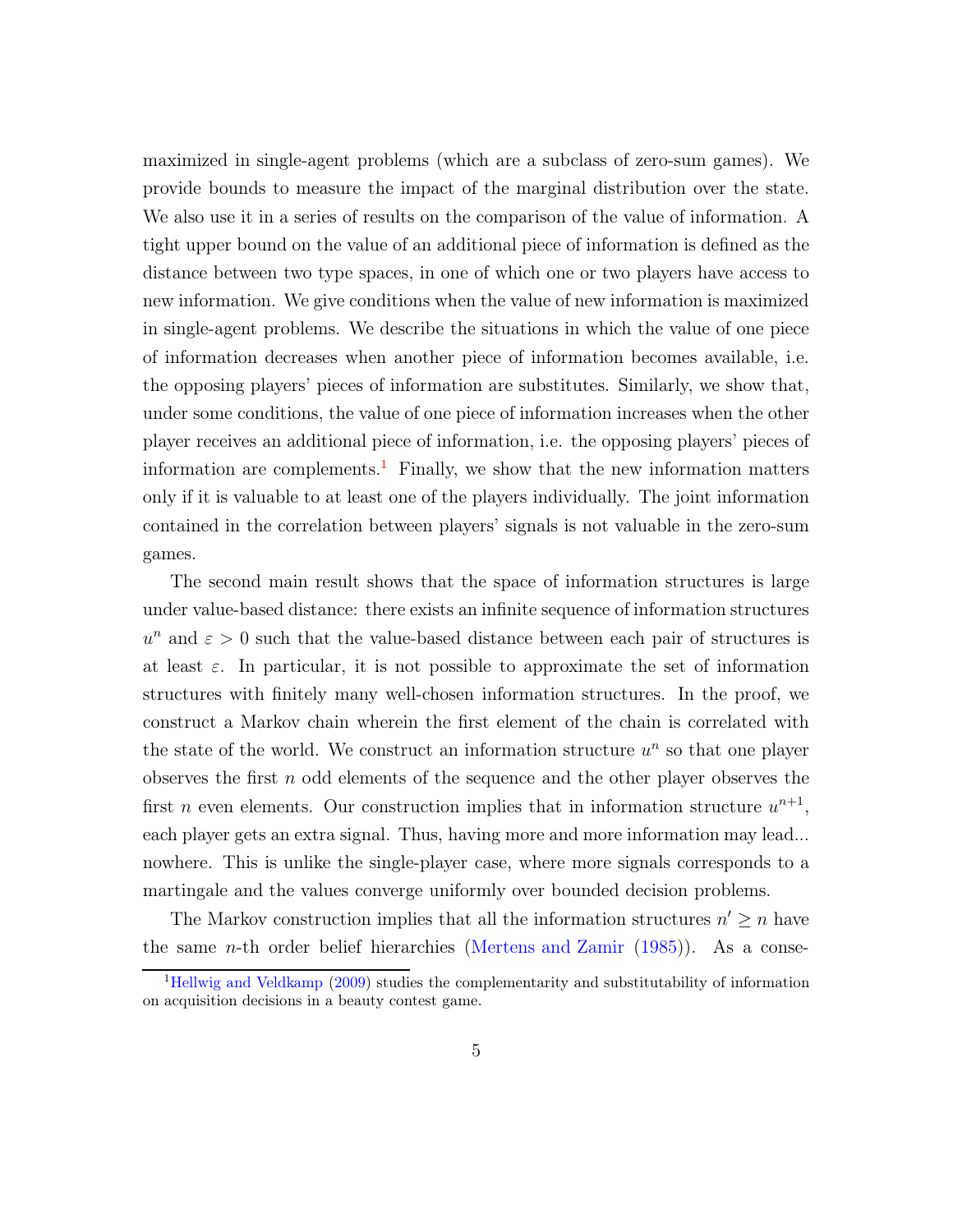quence, our distance is not robust with respect to the product convergence of belief hierarchies. This observation may sound familiar to a reader of the strategic (dis)continuities literature. However, we emphasize that the proof of our result is entirely novel. Among other reasons, many earlier constructions heavily rely on coordination games [\(Rubinstein](#page-95-0) [\(1989\)](#page-95-0), [Morris](#page-94-0) [\(2002](#page-94-0)), [Ely and Peski](#page-93-1) [\(2011\)](#page-93-1), [Chen and Xiong](#page-92-2) [\(2013\)](#page-92-2) among others). Such constructions cannot be done with zero-sum games.

More importantly, there are significant differences between strategic topologies and the topology induced by value-based distance. For instance, the type spaces from the famous email game example of [Rubinstein](#page-95-0) [\(1989\)](#page-95-0), or any approximate knowledge spaces, converge to the common knowledge of the state for value-based distance. More generally, we show that any sequence of countable information structures converges to a countable structure under value-based distance if and only if the associated hierarchies of beliefs converge in the product topology. The impact of higher-order beliefs becomes significant only for uncountable information structures.

An important contribution is that our result leads to the solution of the last open problem posed in [Mertens](#page-94-3) [\(1986\)](#page-94-3) [2](#page-5-0) . Specifically, his Problem 2 asks about the equicontinuity of the family of value functions over information structures across all (uniformly bounded) zero-sum games. The positive answer would have implied the equicontinuity of the discounted and average values in repeated games, which would have consequences for convergence in the limit theorems<sup>[3](#page-5-1)</sup>. Our results, however, indicate that the answer to the problem is negative.

Our paper adds to the literature on the topologies of information structures. [Dekel](#page-92-0) et al. [\(2006](#page-92-0)) (see also [Morris](#page-94-0) [\(2002\)](#page-94-0)) introduce uniform-strategic topologies, where two types are close if, for any (not necessarily zero-sum) game, the sets of

<span id="page-5-0"></span><sup>2</sup>Problem 1 asks about the convergence of the value, and it has been proved false in [Ziliotto](#page-96-2) [\(2016\)](#page-96-2). Problem 3 asks about the equivalence between the existence of the uniform value and uniform convergence of the value functions, and it has been proved to be false by [Monderer and Sorin](#page-94-4) [\(1993\)](#page-94-4) and [Lehrer and Monderer](#page-94-5) [\(1994](#page-94-5)).

<span id="page-5-1"></span><sup>3</sup> Equicontinuity of value functions is used to obtain limit theorems in several works such as [Mertens and Zamir](#page-94-6) [\(1971\)](#page-94-6), [Forges](#page-93-3) [\(1982\)](#page-93-3), [Rosenberg and Sorin](#page-95-2) [\(2001\)](#page-95-2), [Rosenberg](#page-95-3) [\(2000\)](#page-95-3), [Rosenberg and Vieille](#page-95-4) [\(2000](#page-95-4)), [Rosenberg](#page-95-5) et al. [\(2004\)](#page-95-5), [Renault](#page-95-6) [\(2006\)](#page-95-6), [Gensbittel and Renault](#page-93-4) [\(2015\)](#page-93-4), [Venel](#page-96-3) [\(2014\)](#page-96-3), and [Renault and Venel](#page-95-7) [\(2017\)](#page-95-7).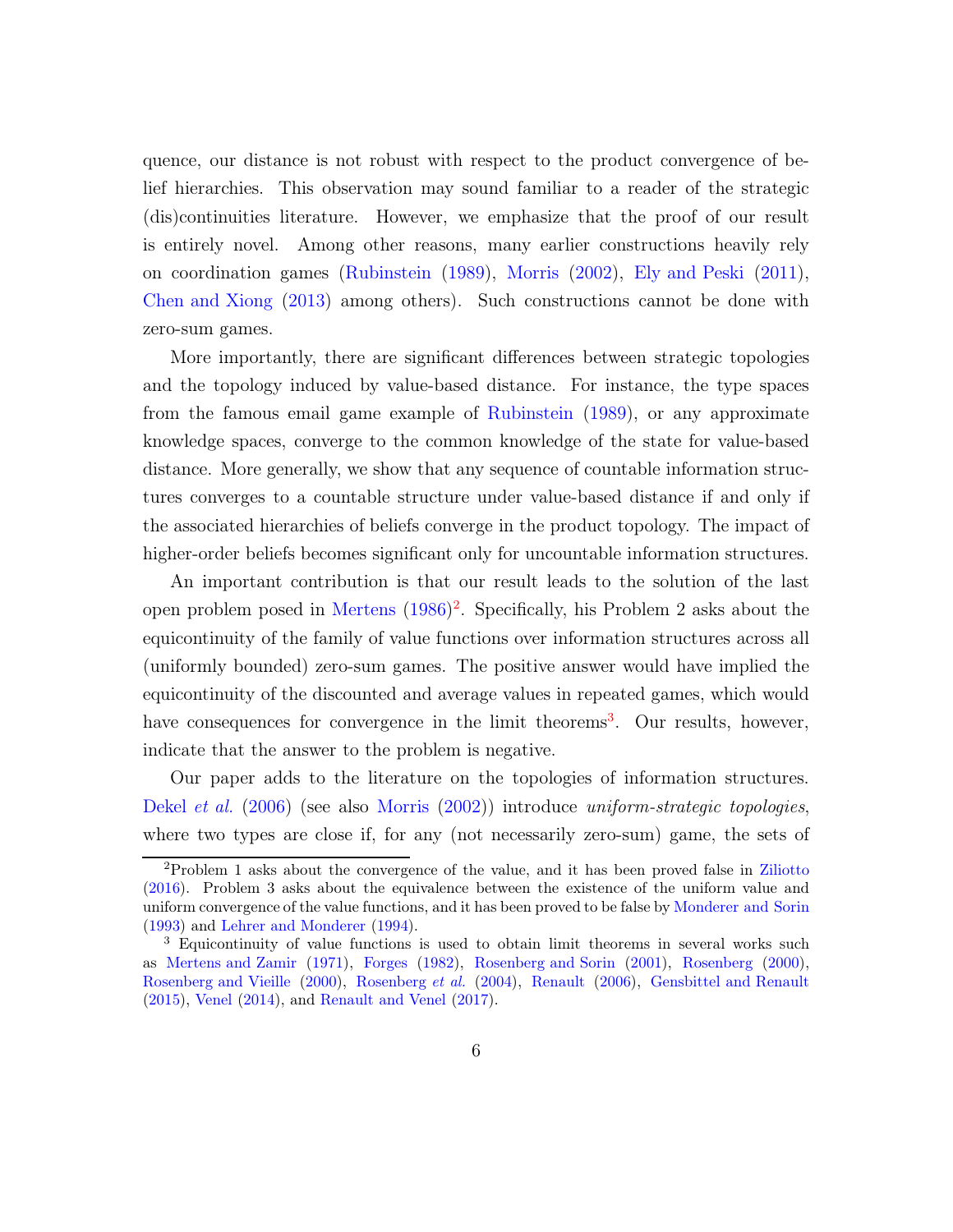(almost) rationalizable outcomes are (almost) equal.[4](#page-6-0) There are two key differences between that and our approach. First, the uniform-strategic topology applies to all (including non-zero-sum) games. Our restriction allows us to show that some of the surprising phenomena studied in this literature, like the difference between approximate knowledge and common knowledge, are not relevant for zero-sum games. Second, we work with ex-ante information structures and the equilibrium solution concept, whereas uniform-strategic topology is designed to work on the interim level, with rationalizability. The ex-ante equilibrium approach is more appropriate for value comparison and other related questions. For instance, in the information design context, the quality of the information structure is typically evaluated before players receive any information.

Finally, this paper contributes to a recent but rapidly growing field of information design [\(Kamenica and Gentzkow](#page-94-7) [\(2011](#page-94-7)), [Ely](#page-93-5) [\(2017\)](#page-93-5), [Bergemann and Morris](#page-92-4) [\(2015\)](#page-92-4), to name a few). In that literature, an agent designs or acquires an information that is later used in either a single-agent decision problem or a strategic situation. In principle, the design of information may be divorced from the game itself. For example, a bank may acquire software to process and analyze large amounts of financial information before knowing what stock it will trade, or, a spy master allocates resources to different tasks or regions before she understands the nature of future conflicts. Value-based distance is a tight upper bound on the willingness to pay for a change in information structure. Our results provide insight into the structure of the information designer's choice space, including its diameter and internal complexity.

## 2 Model

A (countable) *information structure* is an element  $u \in \Delta$  ( $K \times N \times N$ ) of the space of probabilities over tuples  $(k, c, d)$ , where K is a fixed finite set with  $|K| \geq 2$ , and N is

<span id="page-6-0"></span> $4$ [Dekel](#page-92-0) *et al.* [\(2006\)](#page-92-0) focuses mostly on a weaker notion of *strategic topology* that differs from the uniform strategic topology in the same way that pointwise convergence differs from uniform convergence. [Chen](#page-92-5) et al. [\(2010](#page-92-5)) and [Chen](#page-92-6) et al. [\(2016](#page-92-6)) provide a characterization of strategic and uniform-strategic topologies in terms of convergences of belief hierarchies.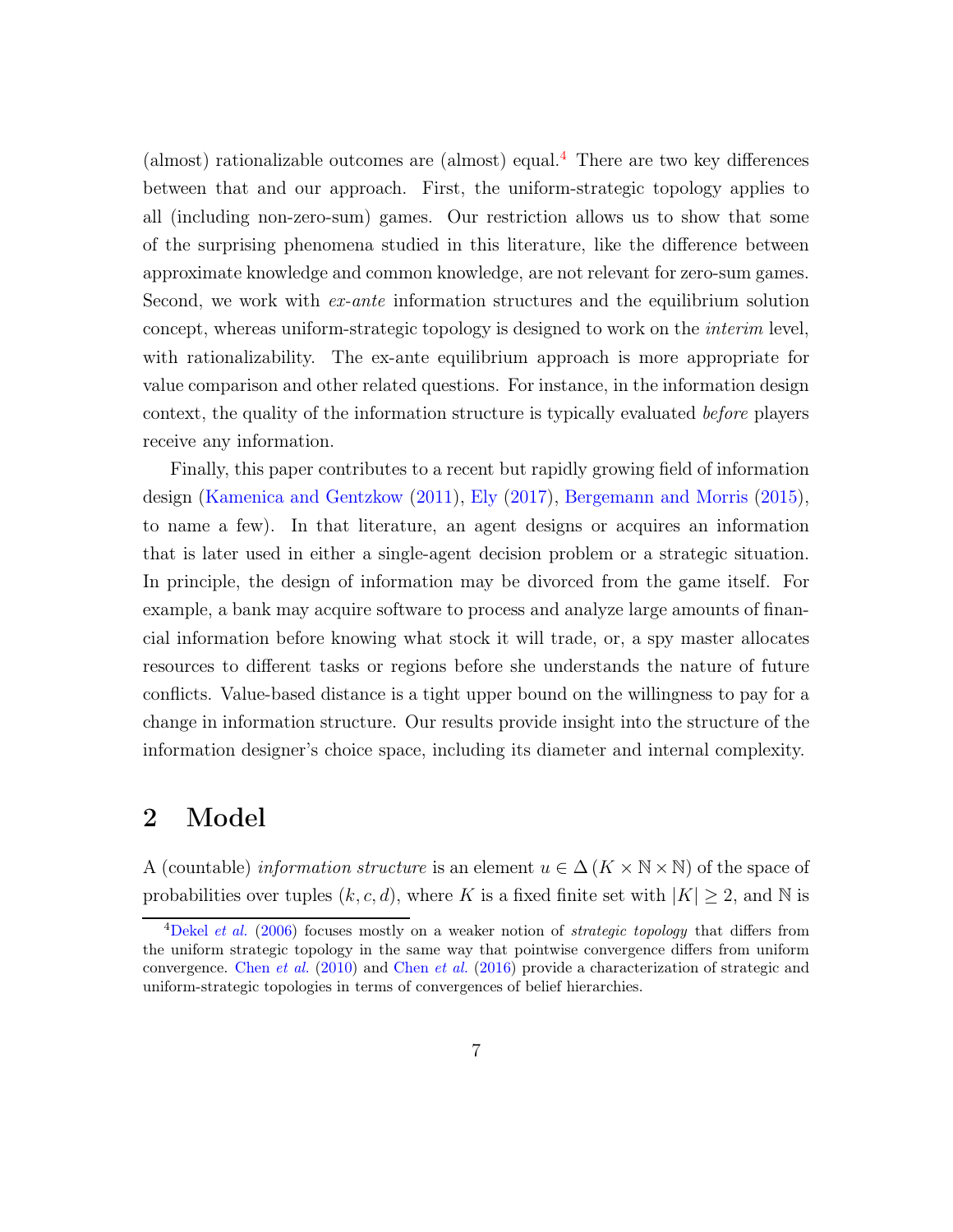the set of nonnegative integers<sup>[5](#page-7-0)</sup>. The interpretation is that  $k$  is a state of nature, and c and d are the signals of player 1 (maximizer) and player 2 (minimizer), respectively. In other words, an information structure is a 2-player common prior Harsanyi type space over  $K$  with at most countably many types. The set of information structures is denoted by  $\mathcal{U} = \mathcal{U}(\infty)$ , and for  $L = 1, 2, ..., \mathcal{U}(L)$ , denotes the subset of information structures where each player receives a signal smaller than or equal to  $L - 1$  with probability 1. If  $C$  and  $D$  are nonempty countable sets, we always interpret elements  $u \in \Delta(K \times C \times D)$  as information structures, using fixed enumerations of C and D. In particular, if C and D are finite with cardinality of at most  $L$ , we view  $u \in \Delta(K \times C \times D)$  as an information structure in  $\mathcal{U}(L)$ . For each  $u, v \in \mathcal{U}$ , let us define the total variation norm as  $||u - v|| = \sum_{k,c,d} |u(k,c,d) - v(k,c,d)|$ .

A payoff function is a mapping  $g: K \times I \times J \to [-1,1]$ , where I, J are finite nonempty action sets. The set of payoff functions with action sets of cardinality  $\leq L$ is denoted by  $\mathcal{G}(L)$ , and let  $\mathcal{G} = \bigcup_{L \geq 1} \mathcal{G}(L)$  be the set of all payoff functions.

Information structure u and payoff function g together define a zero-sum Bayesian game  $\Gamma(u, g)$  played as follows: first,  $(k, c, d)$  is selected according to u, player 1 learns c, and player 2 learns d. Next, simultaneously, player 1 chooses  $i \in I$  and player 2 chooses  $j \in J$ , and finally the payoff of player 1 is  $g(k, i, j)$ . The zero-sum game  $\Gamma(u, g)$  has a value (the unique equilibrium, or minmax, payoff of player 1), which we denote by  $val(u, q)$ .

We define the value-based distance between two information structures as the largest possible difference in value across all payoff functions:

<span id="page-7-2"></span>
$$
d(u, v) = \sup_{g \in \mathcal{G}} |val(u, g) - val(v, g)|.
$$
 (1)

This has a straightforward interpretation as the tight upper bound on the gain or loss from moving from one information structure to another. Since all payoffs are in  $[-1, 1]$ , it is easy to see that  $d(u, v) \le ||u - v|| \le 2.6$  $d(u, v) \le ||u - v|| \le 2.6$ 

 $5$ All the results from Sections [3](#page-8-0) and [4](#page-11-0) can be extended to uncountable information structures, the proof is relegated to Appendix  $L$ ).

<span id="page-7-1"></span><span id="page-7-0"></span><sup>&</sup>lt;sup>6</sup>The inequality is a property of zero-sum games. For every game  $g \in \mathcal{G}$ , let  $\sigma$  be an optimal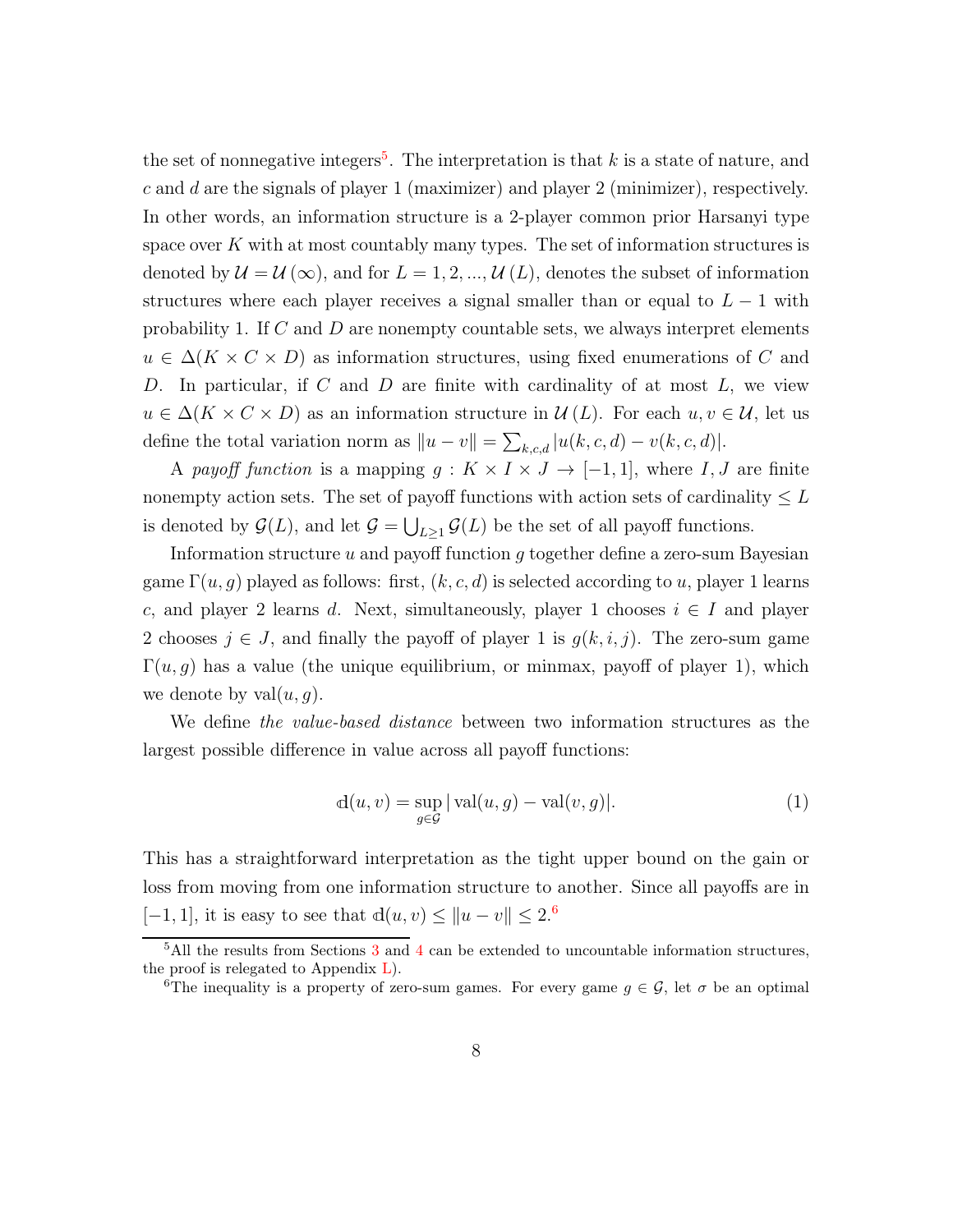The distance [\(1\)](#page-7-2) satisfies two axioms of a metric: the symmetry and the triangular inequality. However, it is possible that  $d(u, v) = 0$  for  $u \neq v$ . For instance, if we start from an information structure  $u$  and relabel the player signals, we obtain an information structure  $u'$  that is formally different from  $u$  but "equivalent" to  $u$ . Say that u and v are equivalent, and write  $u \sim v$  if, for all game structures g in  $\mathcal{G}$ , val $(u, g) = \text{val}(v, g)$ . We let  $\mathcal{U}^* = \mathcal{U} / \sim$  be the set of equivalence classes. Thus, d is a pseudo-metric on  $\mathcal U$  and a metric on  $\mathcal U^*$ .

For each information structure  $u \in \Delta(K \times C \times D)$ , there is a unique beliefpreserving mapping that maps signals c and d into induced Mertens-Zamir hierarchies of beliefs  $\tilde{c} \in \Theta_1$  and  $\tilde{d} \in \Theta_2$ , where  $\Theta_i$  is the universal space of player *i*'s belief hierarchies over K (see [Mertens](#page-94-1) *et al.* [\(2015\)](#page-94-1)). The mapping induces a consistent probability distribution  $\tilde{u} \in \Delta(K \times \Theta_1 \times \Theta_2)$  over the state and hierarchies of beliefs. Let  $\Pi_0 = {\tilde{u} : u \in \mathcal{U}}$  be the space of all such distributions. The closure of  $\Pi_0$ (in the weak topology, that is, the topology induced by the product convergence of belief hierarchies) is denoted as  $\Pi$ , where  $\Pi$  is the space of consistent probability distributions induced by generalized (measurable, possibly uncountable) information structures. The space  $\Pi$  is compact under weak topology;  $\Pi_0$  is dense in  $\Pi$  (see Corollary III.2.3 and Theorem III.3.1 in [Mertens](#page-94-1) *et al.* [\(2015](#page-94-1))). Note that, for a payoff function g and  $u \in \Pi$ , one can similarly define the value val $(u, g)$  of the associated Bayesian game (see Proposition III.4.2 in [Mertens](#page-94-1) et al. [\(2015\)](#page-94-1)).

## <span id="page-8-0"></span>3 Characterization of the distance

We start with the notion of garbling, used in [Blackwell](#page-92-1) [\(1953](#page-92-1)) to compare statistical experiments. A garbling is a mapping  $q : \mathbb{N} \to \Delta(\mathbb{N})$ . The set of all garblings is denoted by  $\mathcal{Q} = \mathcal{Q}(\infty)$ , and for each  $L = 1, 2, ..., \mathcal{Q}(L)$  denotes the subset of garblings  $q : \mathbb{N} \to \Delta({0, ..., L-1})$ . Given a garbling q and an information structure

strategy of player 1 in  $\Gamma(u, g)$  and let  $\tau$  be an optimal strategy of player 2 in  $\Gamma(v, g)$ . Using the saddle-point property of the value, the difference val $(u, g)$  –val $(v, g)$  is no larger than the differences of payoffs in  $\Gamma(u, g)$  and  $\Gamma(v, g)$  when the players play  $(\sigma, \tau)$  in both games. This difference is clearly no larger than  $||u - v||$ .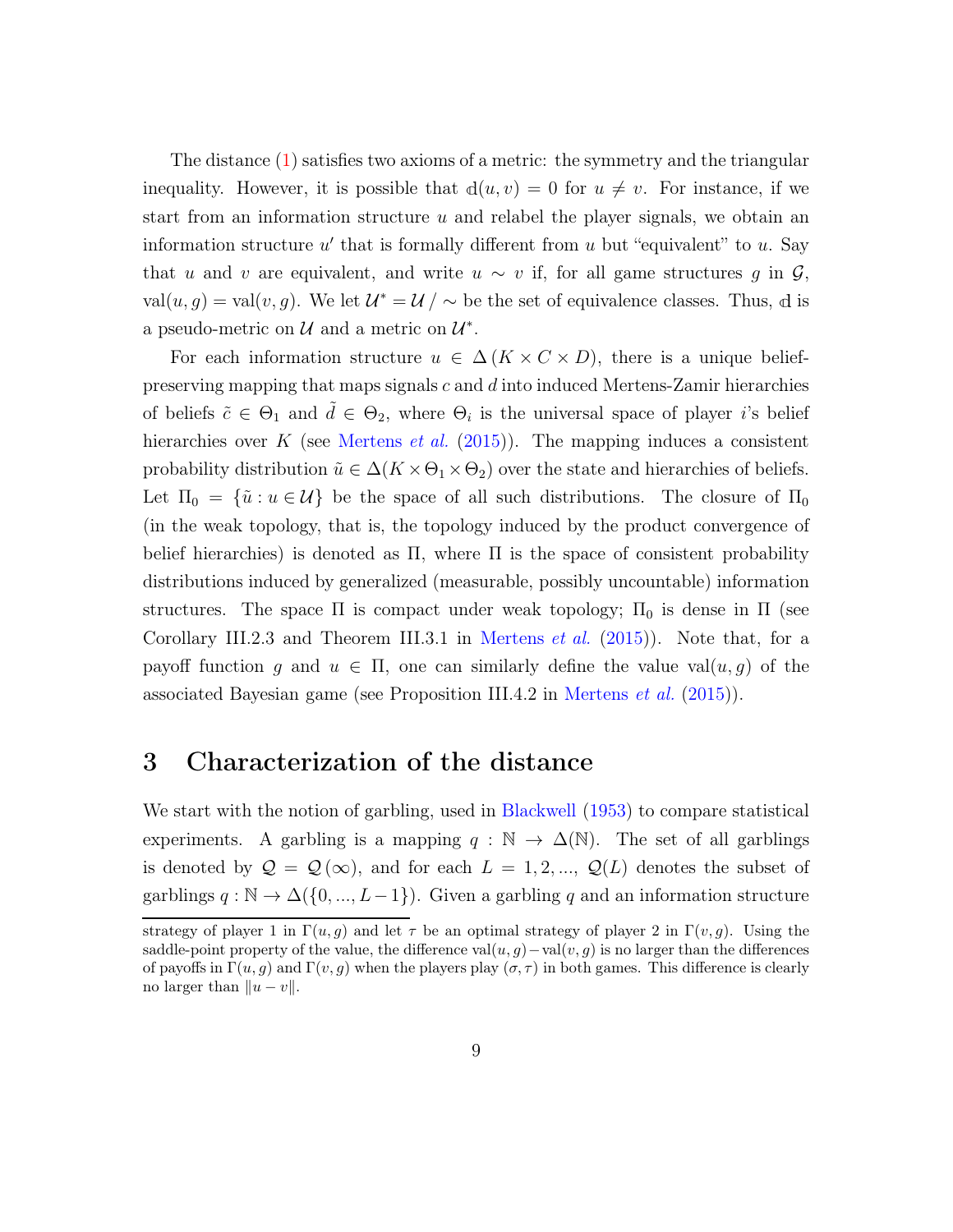u, we define the information structures q.u and  $u.q$  so that, for each  $k, c, d$ ,

$$
q.u(k, c, d) = \sum_{c'} u(k, c', d) q(c|c') \text{ and } u.q(k, c, d) = \sum_{d'} u(k, c, d') q(d|d').
$$

We will interpret garblings in two different ways. First, a garbling is seen as an information loss in the Blackwell's comparison of experiments sense: suppose that  $(k, c', d)$  is selected according to u, c is selected according to probability  $q(c')$ , and player 1 learns  $c$  (and player 2 learns  $d$ ). The new information structure is exactly equal to q.u, where the signal received by player 1 is deteriorated from garbling q. Similarly,  $u.q$  corresponds to the dual situation where player 2's signal is deteriorated. Further, garbling q can also be seen as a behavioral strategy of a player in a Bayesian game  $\Gamma(u, g)$ : if the signal received is c, play the mixed action  $g(c)$  (the sets of actions of g being identified with subsets of  $\mathbb N$ ). The relation between the two interpretations plays an important role in the proof of Theorem [1](#page-9-0) below.

<span id="page-9-0"></span>**Theorem 1.** For each  $L = 1, 2, ..., \infty$ , and each  $u, v \in \mathcal{U}(L)$ ,

<span id="page-9-1"></span>
$$
\sup_{g \in \mathcal{G}} (\text{val}(v, g) - \text{val}(u, g)) = \min_{q_1, q_2 \in \mathcal{Q}(L)} ||q_1. u - v. q_2||. \tag{2}
$$

Hence, 
$$
d(u, v) = max \left\{ \min_{q_1, q_2 \in \mathcal{Q}(L)} ||q_1 \cdot u - v \cdot q_2||, \min_{q_1, q_2 \in \mathcal{Q}(L)} ||u \cdot q_1 - q_2 \cdot v|| \right\}.
$$

If  $L < \infty$ , the supremum in [\(2\)](#page-9-1) is attained by some  $g \in \mathcal{G}(L)$ .

The first part of Theorem 1 finds a tight upper bound on the difference of value between all zero-sum games played on information structures  $v$  and  $u$ . It is equal to a total variation distance between two sets of garblings of the original information structures: the set  $\mathcal{Q} \cdot u = \{q \cdot u : q \in \mathcal{Q}\}\$  of structures obtained from u by deteriorating information of player 1 and the set  $v \mathcal{Q} = \{v \cdot q : q \in \mathcal{Q}\}\$ obtained from v by deteriorating information of player 2. The two sets are illustrated on Figure [1.](#page-10-0) (The direction up is better for player 1, and worse for player 2.)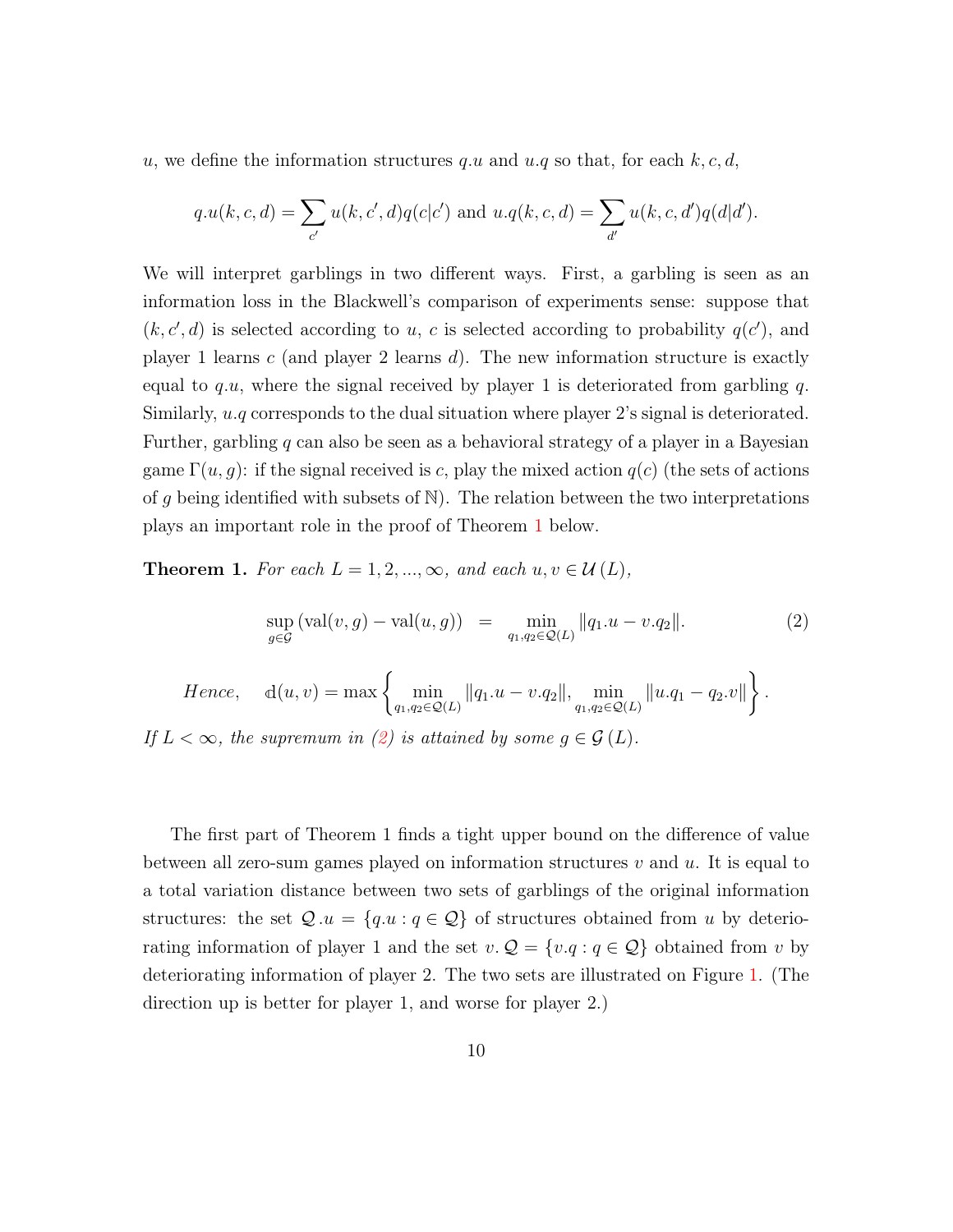

<span id="page-10-0"></span>Figure 1:

The result simplifies the problem of computing the value-based distance. First, it reduces the dimensionality of the optimization domain from payoff functions and strategy profiles (to compute the value) to a pair of garblings. More importantly, the solution to the original problem [\(1\)](#page-7-2) is typically a saddle point as it involves finding optimal strategies in a zero-sum game. On the other hand, the function  $\|q_1.u - v.q_2\|$  is convex in garblings  $(q_1, q_2)$ , and, if  $L < \infty$ , the domains of the optimization problem  $\{q.u : q \in \mathcal{Q}(L)\}\$ ,  $\{u.q : q \in \mathcal{Q}(L)\}\$  are convex and compact. Thus, for finite structures, the right-hand side of [\(2\)](#page-9-1) is a convex, compact, and finitely dimensional optimization problem.

Theorem [1](#page-9-0) is closely related to the comparison of information structures. Say player 1 prefers u to v in every game; i.e., write  $u \succeq v$ , if for all  $g \in \mathcal{G}$ , val $(u, g)$  –  $val(v, g) \geq 0$ . The definition extends Blackwell's comparison of experiments to zerosum games. If the two sets from Figure [1](#page-10-0) have non-empty intersection, the distance between them is equal to 0, and player 1 prefers  $u$  to  $v$ . Conversely, if the two sets do not have an intersection, then there are games for which the difference in value on  $v$  and  $u$  is positive (and arbitrarily close to the total variation distance) and player [1](#page-9-0) does not prefer  $u$  to  $v$ . Hence Theorem 1 implies the following

**Corollary 1.**  $u \succeq v \iff there \ exists \ q_1, \ q_2 \ in \ \mathcal{Q} \ s.t. \ q_1.u = v.q_2.$ 

The above result extends [\(Peski](#page-95-1), [2008](#page-95-1)) to countable information structures ([\(Peski](#page-95-1), [2008](#page-95-1)) was stated only for finite structures).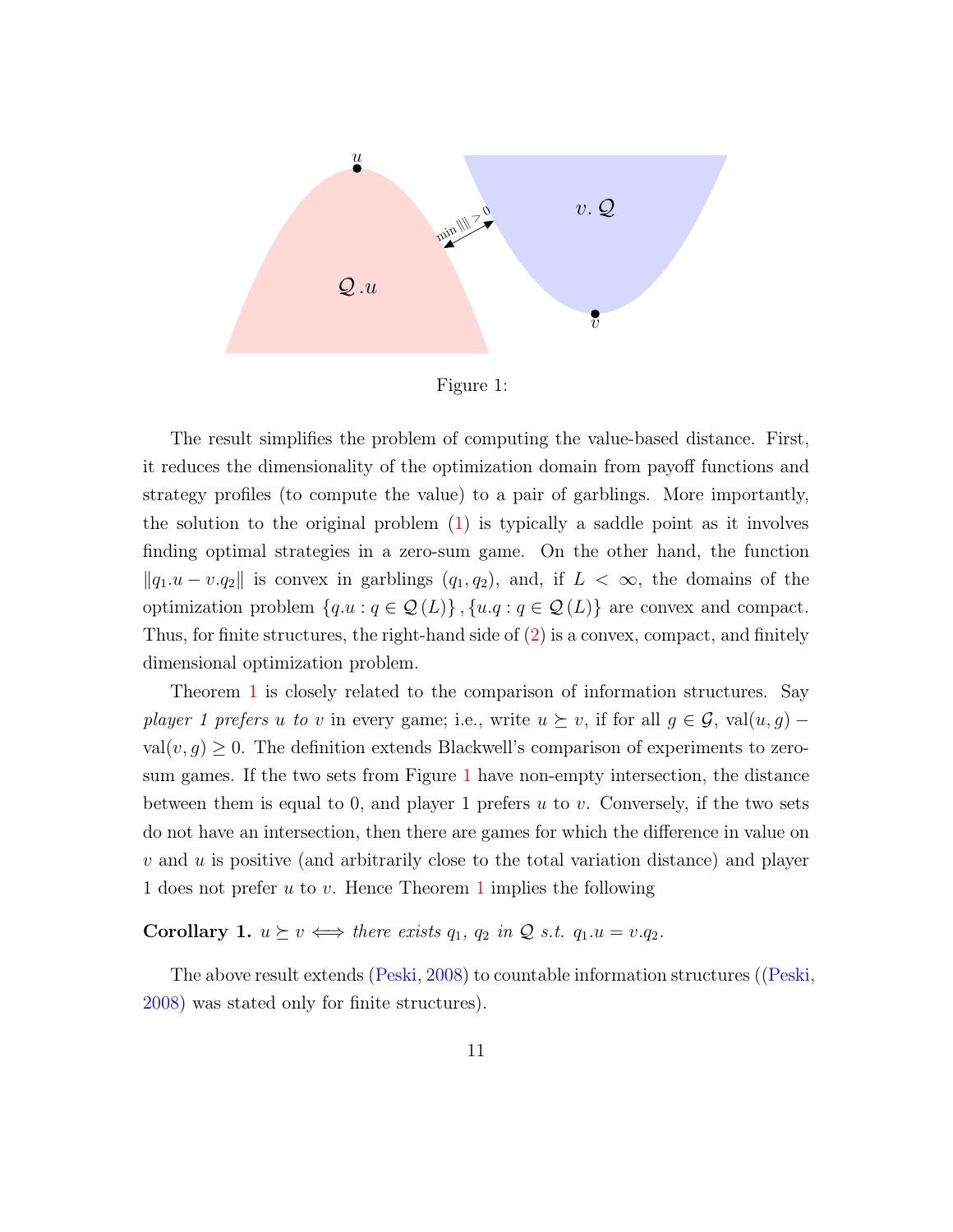The intuition of the proof of Theorem [1](#page-9-0) is as follows. For simplicity, suppose that the information structure is finite. We first show that the maximum of the difference in values over all games  $g$ , i.e., the right-hand side of  $(2)$ , is not smaller than the left-hand side of [\(2\)](#page-9-1). The starting point is to identify each garbling with a mixed strategy in Bayesian game  $\Gamma(u, g)$  induced from information structure u. Using this identification, the expected payoff in this game can be written as  $\langle g, q_1.u.q_2 \rangle$ , where  $\langle g, u \rangle = \sum_{k,c,d} g(k,c,d)u(k,c,d)$  and  $q_i$  are garbling/strategies. Among others, each player can use strategy Id which plays the received signal. Because such a strategy is always available to both players, using the minmax property of equilibrium, the difference in values val $(v, g)$  – val $(u, g)$  is no less than the difference between player 2's optimal payoff against the Id strategy of player 1 in v (i.e.  $\inf_{q_2}\langle g, v, q_2\rangle$ ) and player 1's optimal payoff against the Id strategy of player 2 in u (i.e.  $\sup_{q_1} \langle g, q_1.u \rangle$ ). Since this holds for any game  $g$ , it follows that the value-based distance is bounded below by  $\sup_g \inf_{q_1,q_2} \langle g, v,q_2-q_1.u \rangle$ . The latter is equal to the left-hand side of (2).

Next, we show that, for each game  $g$ , the difference in values is not higher than the left-hand side of [\(2\)](#page-9-1). Using the monotony of the value with respect to information, we have that

$$
val(v, g) - val(u, g) \leq val(v.q_2, g) - val(q_1.u, g) \leq ||v.q_2 - q_1.u||
$$

for arbitrary garblings  $q_1$  and  $q_2$ . The last inequality was stated above (see footnote [6\)](#page-7-1). Observing that  $||v.q_2-q_1.u|| = \sup_{g} \langle g, v.q_2-q_1.u \rangle$ , we deduce that the value-based distance is also bounded above by  $\inf_{q_1,q_2} \sup_{g} \langle g, v.q_2-q_1.u \rangle$ . Theorem 1 then follows from the Sion's Minimax Theorem. We leave the complete proof to the Appendix.

## <span id="page-11-0"></span>4 Applications

The characterization from Theorem [1](#page-9-0) is quite tractable. This section contains a few straightforward applications. Appendix [G](#page-56-0) contains numerous examples to illustrate the computations and the subsequent results.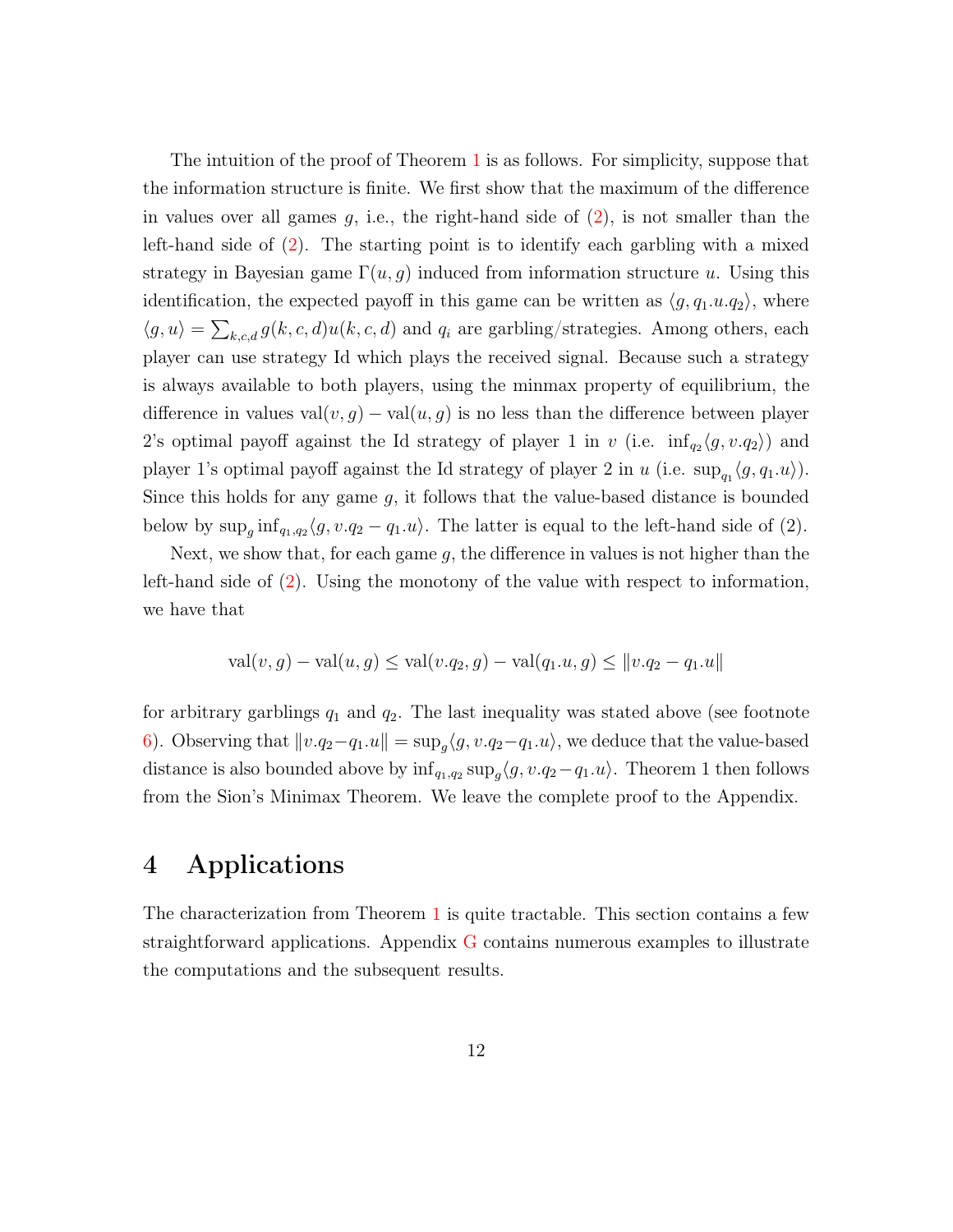### 4.1 The impact of the marginal over  $K$

Among the many ways in which two information structures can differ, the most obvious one is that they may have different distributions over states  $k$ . In order to capture the impact of such differences, the next result provides tight bounds on the distance between two type spaces with a given distribution overs the states:

<span id="page-12-1"></span>**Proposition 1.** For each  $p, q \in \Delta K$ , each  $u, v \in \mathcal{U}$  such that  $\max_{K} u = p$ ,  $\max_{K} v =$ q, we have

<span id="page-12-0"></span>
$$
\sum_{k} |p_k - q_k| \le d(u, v) \le 2\left(1 - \max_{p', q' \in \Delta K} \sum_{k} \min\left(p_k q'_k, p'_k q_k\right)\right). \tag{3}
$$

If  $p = q$ , the upper bound is equal to  $2(1 - \max_k p_k)$ .

The bounds are tight. The lower bound in [\(3\)](#page-12-0) is reached when the two information structures do not provide any information to any of the players. The upper bound is reached with information structures where one player knows the state perfectly and the other player does not know anything.

When  $p = q$ , Proposition [1](#page-12-1) describes the diameter of the space of information structures with the same distribution  $p$  of states. The result is useful for, among others, information design questions, where such space is exactly the choice set when Nature fixes the distribution of states, and the designer of information chooses how much information to acquire. In such a case, the diameter has an interpretation of the (tight) upper bound on the potential gain/loss from moving between information structures.

### 4.2 Single-agent problems

A natural question is what games maximize value-based distance <sup>d</sup>. The next result characterizes the situations, when the maximum in  $(1)$  is attained by a special class of zero-sum games: single-agent problems.

Formally, a payoff function  $g \in \mathcal{G}(L)$  is a *single-agent (player 1) problem* if player 2's action set is a singleton,  $J = \{*\}$ . Let  $\mathcal{G}_1 \subset \mathcal{G}$  be the set of player 1 problems.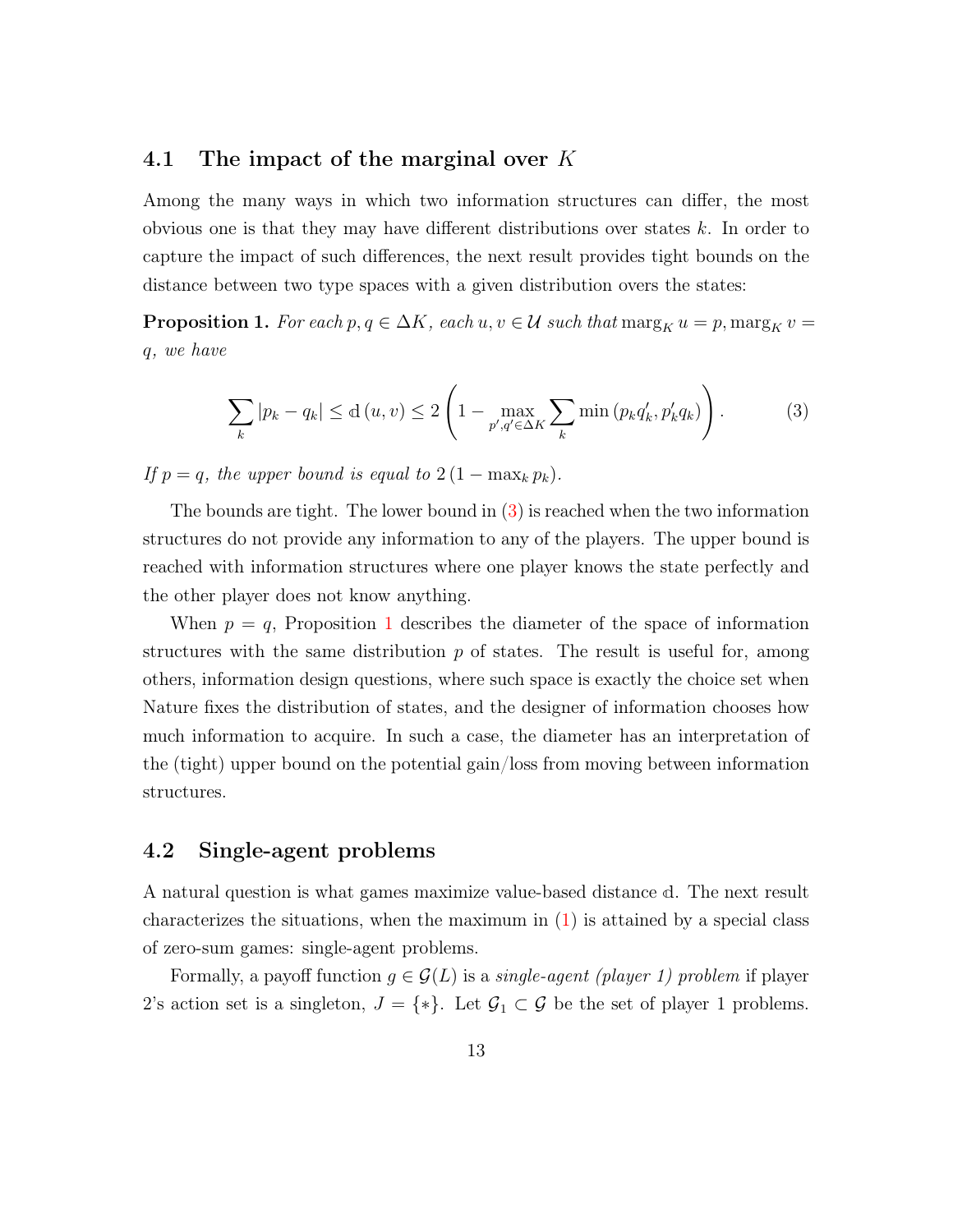Then, for each  $g \in \mathcal{G}_1$  and each information structure u, val $(g, u)$  is the maximal expected payoff of player 1 in problem g. Let

$$
d_1(u, v) := \sup_{g \in \mathcal{G}_1} |\text{val}(u, g) - \text{val}(v, g)| \le d(u, v).
$$
 (4)

For any structure  $u \in \Delta(K \times C \times D)$ , we say that the players' information is conditionally independent, if, under u, signals c and d are conditionally independent given  $k$ .

<span id="page-13-0"></span>**Proposition 2.** Suppose that  $u, v \in \Delta(K \times C \times D)$  are two information structures with conditionally independent information such that  $\max_{K\times D} u = \max_{K\times D} v$ . Then,  $d(u, v) = d_1(u, v)$ .

Proposition [2](#page-13-0) says that, if two information structures differ only by one player's additional piece of information, and the players' information are conditionally independent in both cases, then the maximum value-based distance [\(1\)](#page-7-2) is attained in a single-agent decision problem. Such problems form a relatively small subclass of games and they are easier to identify. In Appendix [H,](#page-62-0) we apply the proposition to compute the exact distance between information structures induced by multiple Blackwell experiments.

The proof of Proposition [2](#page-13-0) relies on the characterization from Theorem [1](#page-9-0) and shows that the minimum in the optimization problem is attained by the same pair of garblings as in the single-agent version of the problem.

### 4.3 Value of additional information: games vs. single agent

Consider two information structures  $u \in \Delta(K \times (C \times C') \times D)$  and  $v = \max_{K \times C \times D} u$ . When moving from  $v$  to  $u$ , player 1 gains an additional signal  $c'$ . Because  $u$  represents more information,  $u$  is (weakly) more valuable, and the value of the additional information is defined as  $d(u, v)$ , which is equal to the tight upper bound on the gain from the additional signal. A corollary to Proposition [2](#page-13-0) shows that if the signals of the two players are independent conditional on the state, the gain from the new information is the largest in single-agent problems.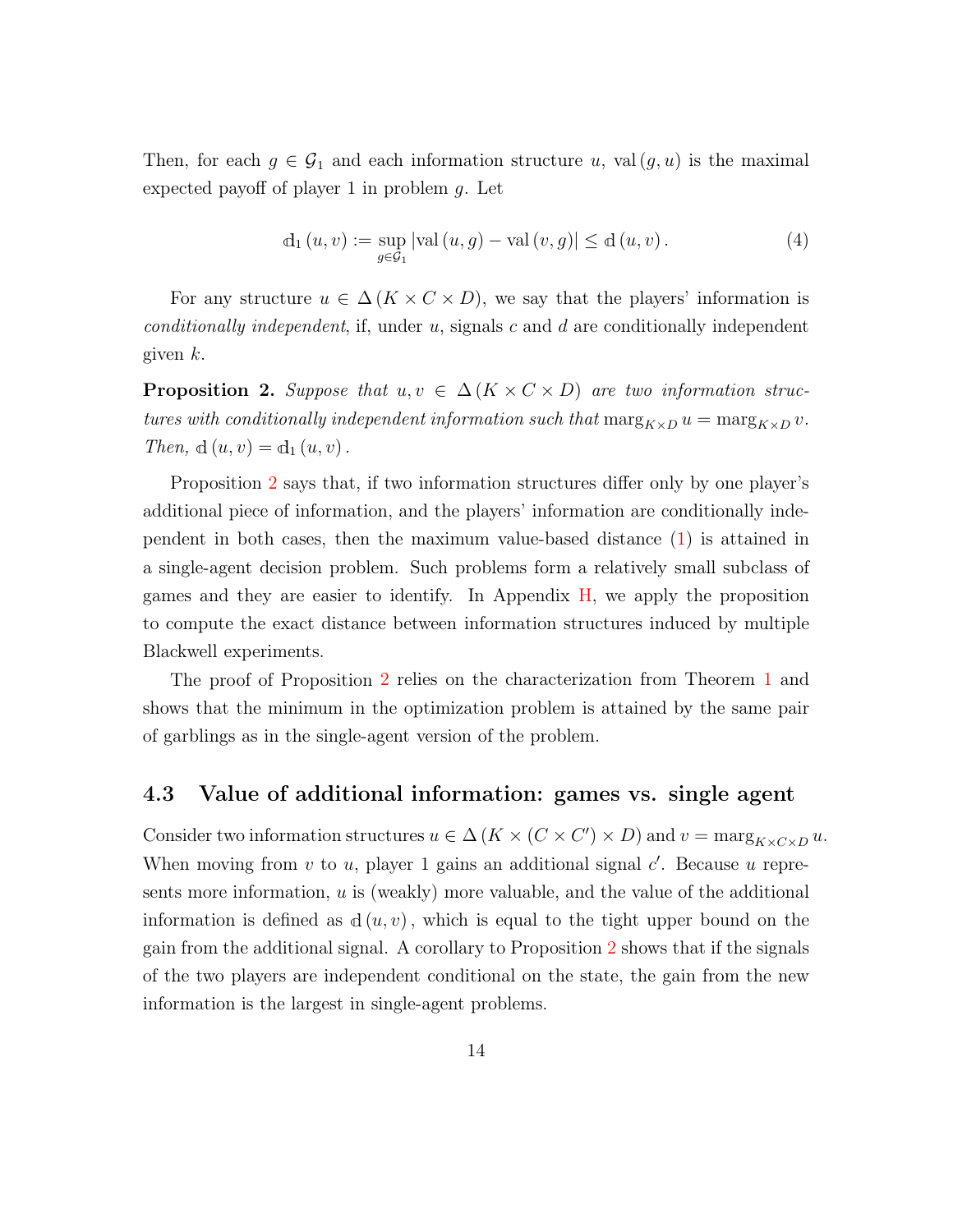<span id="page-14-1"></span>**Corollary 2.** Suppose that information in u (and therefore in v) is conditionally independent. Then,  $d(u, v) = d_1(u, v)$ .

## 4.4 Informational substitutes

Next, we ask two questions about the impact of a piece of information on the value of another piece of information. In both cases, we use some conditional independence assumptions that are weaker than in Proposition [2.](#page-13-0) Suppose that

$$
u \in \Delta (K \times (C \times C_1 \times C_2) \times D)
$$
 and  $v = \max_{K \times (C \times C_1) \times D} u$ ,  
\n $u' = \max_{K \times (C \times C_2) \times D} u$ , and  $v' = \max_{K \times C \times D} u$ .

When moving from  $v'$  to  $u'$  or  $v$  to  $u$ , player 1 gains an additional signal  $c_2$ . The difference is that, in the latter case, player 1 has more information that comes from signal  $c_1$ . The next result shows the impact of an additional signal on the value of information.

<span id="page-14-0"></span>**Proposition 3.** Suppose that, under u,  $c_1$  is conditionally independent from  $(c, c_2, d)$ given k. Then,  $d(u', v') \geq d(u, v)$ .

Given the assumptions, the marginal value of signal  $c_2$  decreases when signal  $c_1$ is also present. In other words, the two pieces of information are substitutes.

## 4.5 Informational complements

Another question is about the impact of an additional piece of information for the other player on the value of information. Suppose that

$$
u \in \Delta (K \times (C \times C_1) \times (D \times D_1))
$$
 and  $v = \max_{K \times C \times (D \times D_1)} u$ ,  
\n $u' = \max_{K \times (C \times C_1) \times D} u$  and  $v' = \max_{K \times C \times D} u$ .

When moving from  $v'$  to  $u'$  or  $v$  to  $u$ , in both cases, player 1 gains additional signal  $c_1$ . However, in the latter case, player 2 obtains an additional piece of information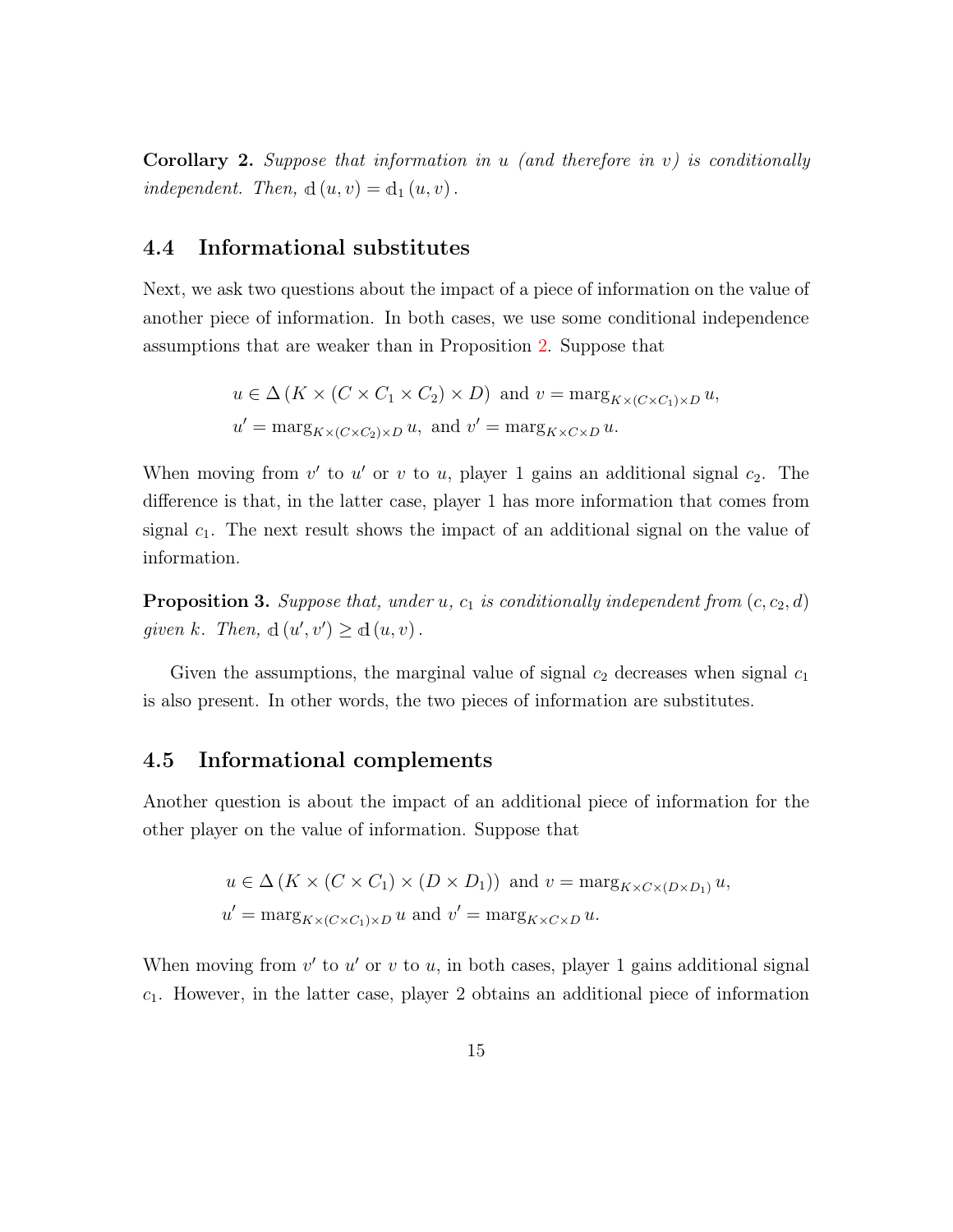from signal  $d_1$ . The next result shows the impact of the opponent's signal on the value of information.

<span id="page-15-3"></span>**Proposition 4.** Suppose that  $(c, c_1)$  and d are conditionally independent given k. Then,  $d(u', v') \leq d(u, v)$ .

Given the assumptions, signal  $c_1$  becomes more valuable when the opponent also has access to additional information. Hence, the two pieces of information are complements.

### <span id="page-15-2"></span>4.6 Value of joint information

Finally, we consider a situation where two players simultaneously receive additional information. Consider a distribution  $\mu \in \Delta(X \times Y \times Z)$  over countable spaces. We say that random variables x and y are  $\varepsilon$ -conditionally independent given z if

$$
\sum_{z}\mu\left(z\right)\sum_{x,y}\left|\mu\left(x,y|z\right)-\mu\left(x|z\right)\mu\left(y|z\right)\right|\leq\varepsilon.
$$

Let  $u \in \Delta(K \times (C \times C_1) \times (D \times D_1))$  and  $v = \max_{K \times C \times D} u$ . When moving from  $v$  to  $u$ , both players receive a piece of additional information.

<span id="page-15-1"></span>**Proposition 5.** Suppose that  $d_1$  is  $\varepsilon$ -conditionally independent from  $(k, c)$  given d, and  $c_1$  is  $\varepsilon$ -conditionally independent from  $(k, d)$  given c. Then,  $d(u, v) \leq \varepsilon$ .

The proposition considers the potential scenario where the additional signal for each player does not provide the respective player with any significant information about the state of the world or the original information of the other player. While such signals would be useless in a single-agent decision problem, they may be useful in a strategic setting, as valuable information may be contained in their joint distribution.[7](#page-15-0) Nevertheless, Proposition [5](#page-15-1) says that the information that is jointly shared

<span id="page-15-0"></span><sup>7</sup>How useful it is depends on the solution concept. The joint information is important for Bayesian Nash Equilibrium and Independent Interim Rationalizability - see the leading example of [Ely and Peski](#page-93-0) [\(2006\)](#page-93-0). The joint information is not important by assumption for the Bayes Correlated Equilibrium of [Bergemann and Morris](#page-92-4) [\(2015](#page-92-4)) or Interim Correlated Rationalizability of [Dekel](#page-93-6) et al. [\(2007\)](#page-93-6).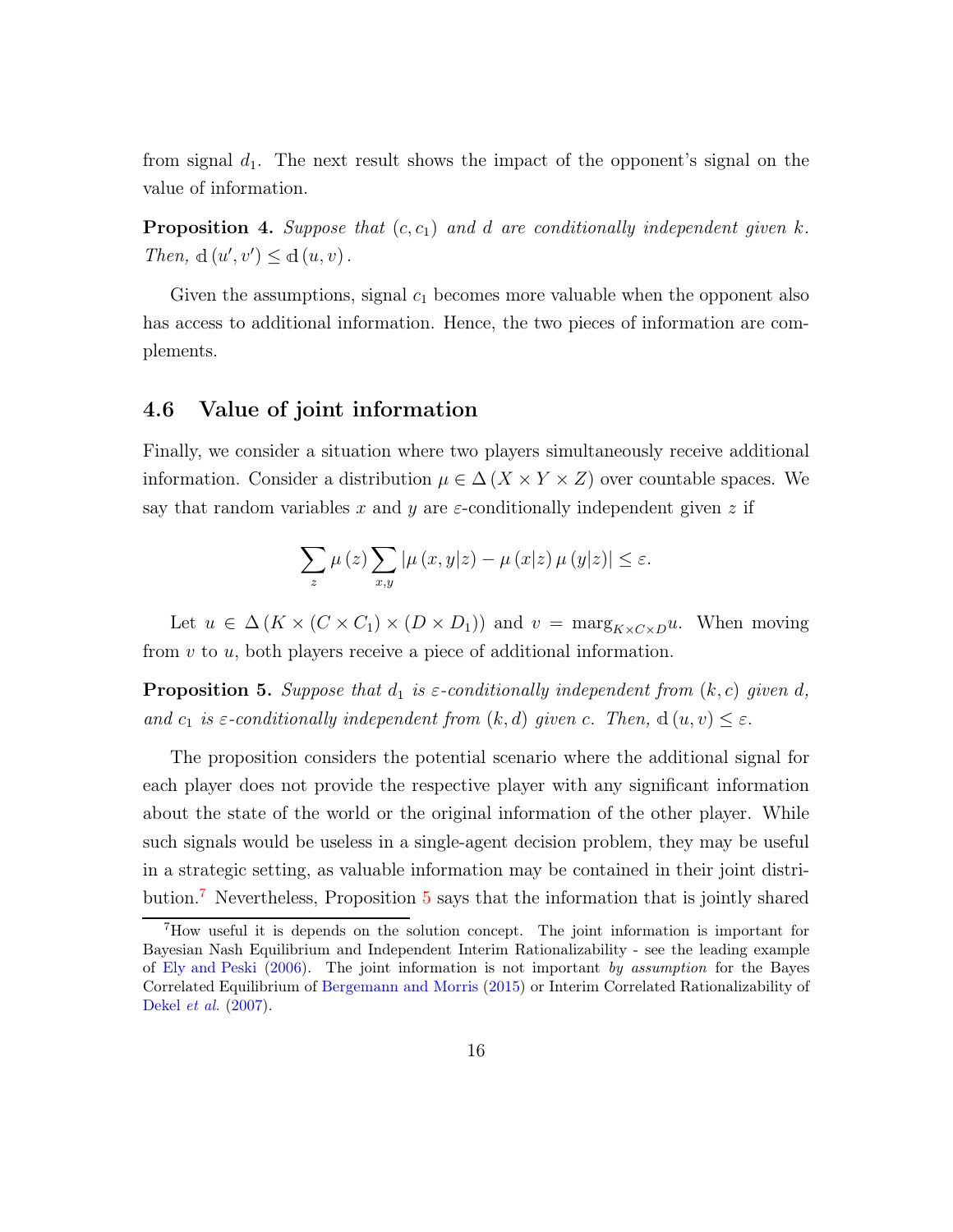by the two players is not valuable in zero-sum games.

Despite its simplicity, Proposition [5](#page-15-1) has powerful consequences. Below, we use it to show that information structures with approximate knowledge of the state also have approximate common knowledge of the state. More generally, we use it in the proof of Theorem [3.](#page-19-0)

## 5 Large space of information structures

## 5.1  $(\mathcal{U}^*, d)$  is not totally bounded

In this section, we assume without loss of generality that  $K = \{0, 1\}.$ 

<span id="page-16-0"></span>**Theorem 2.** There exists  $\varepsilon > 0$  and a sequence  $(u^l)$  of information structures such that  $d(u^l, u^p) > \varepsilon$  if  $l \neq p$ .

The theorem says that the space of information structures is large: it cannot be partitioned into finitely many subsets such that all structures in a subset are arbitrarily close to each other.

The proof, with the exception of one step that we describe below, is constructive. For fixed large N, we construct a probability  $\mu$  over infinite sequences  $k, c_1, d_1, c_2, d_2, ...$ that starts with a state k followed by alternating signals for each player. The sequence  $c_1, d_1, c_2, d_2, \dots$  follows a Markov chain on  $\{1, ..., N\}$ , and state k only depends on  $c_1$ . In structure  $u^l$ , player 1 observes signals  $(c_1, c_2, \ldots, c_l)$ , and player 2 observes  $(d_1, d_2, \ldots, d_l)$ . Thus, the sequence of structures  $u^l$  can be understood as fragments of a larger information structure, where progressively more information is revealed to each player. The theorem shows that the larger structure is not the limit of its fragments in the value-based distance. In particular, there is no analog of the martingale convergence theorem for the value-based distance for such sequences.

This has to be contrasted with two other settings, where the limits of information structures are well defined. First, in the single-player case, any sequence of information structures in which the player is receiving progressively more signals converges for distance  $d_1$ . Second, the Markov property means that (a) the state is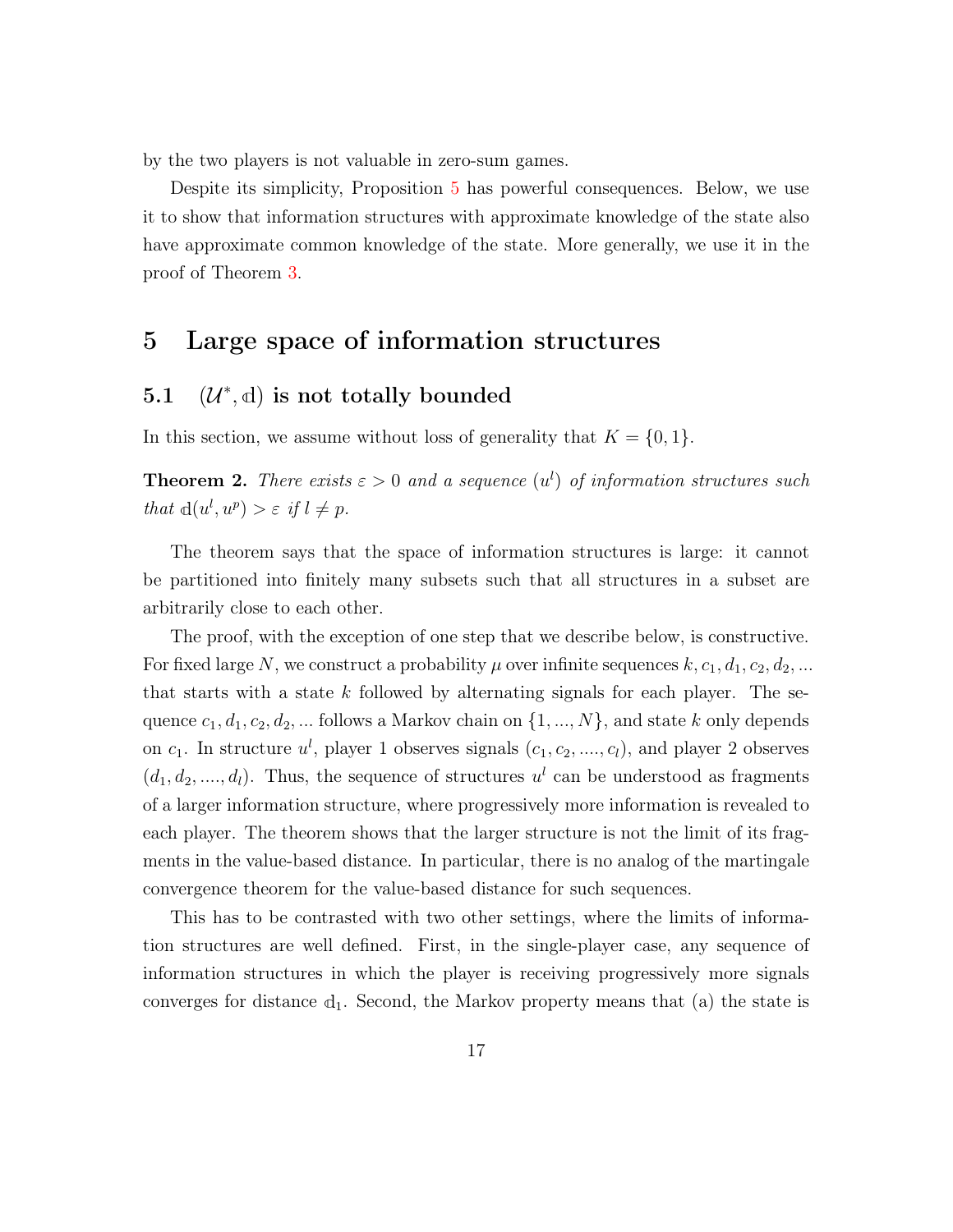independent from all players' information conditionally on  $c_1$ , and (b) each new piece of information is independent from the previous pieces of information, conditional on the most recent information of the other player. This ensures that the l-th level hierarchy of beliefs of any type in structure  $u<sup>l</sup>$  is preserved by all consistent types in structures  $u^p$  for  $p \geq l$ . Therefore, Theorem [2](#page-16-0) exhibits a sequence of type spaces in which belief hierarchies converge in the product topology. In particular, it shows that the knowledge of the *l*-th level hierarchy of beliefs for any arbitrarily high  $l$  is not sufficient to play  $\varepsilon$ -optimally in all finite zero-sum games.

### 5.2 Last open problem of Mertens

Recall that, for each information structure  $u, \tilde{u}$  denotes the associated consistent probability distribution over belief hierarchies. Because each finite-level hierarchy of beliefs becomes constant as we move along the sequence  $u^l$ , it must be that sequence  $\tilde{u}^l$  converges weakly in  $\Pi$  to the limit  $\tilde{u}^l \to \tilde{\mu}$ . The limit is the consistent probability obtained from the prior distribution  $\mu$ . Theorem [2](#page-16-0) shows that

$$
\limsup_{l} \sup_{g \in \mathcal{G}} \left| \text{val} \left( \mu, g \right) - \text{val} \left( u^l, g \right) \right| \ge \varepsilon.
$$

In particular, the family of all functions  $(u \mapsto val(u, g))_{g \in \mathcal{G}}$  is not equicontinuous on Π equipped with the weak topology. This answers negatively the second of the three problems posed by [Mertens](#page-94-3) [\(1986\)](#page-94-3) in his Repeated Games survey from ICM: "This equicontinuity or Lispchitz property character is crucial in many papers..." (see also footnote [2\)](#page-5-0).

The importance of the Mertens question comes from the role that it plays in the limit theorems of repeated games. The existence of a limit value has attracted a lot of attention since the first results by [Aumann and Maschler](#page-92-7) [\(1995\)](#page-92-7) and [Mertens and Zamir](#page-94-6) [\(1971\)](#page-94-6) for repeated games and by [Bewley and Kohlberg](#page-92-8) [\(1976\)](#page-92-8) for stochastic games. Once the equicontinuity of an appropriate family of value functions is established, the existence of the limit value is typically obtained by showing that there is at most one accumulation point of the family  $(v_{\delta})$ , for example, by showing that any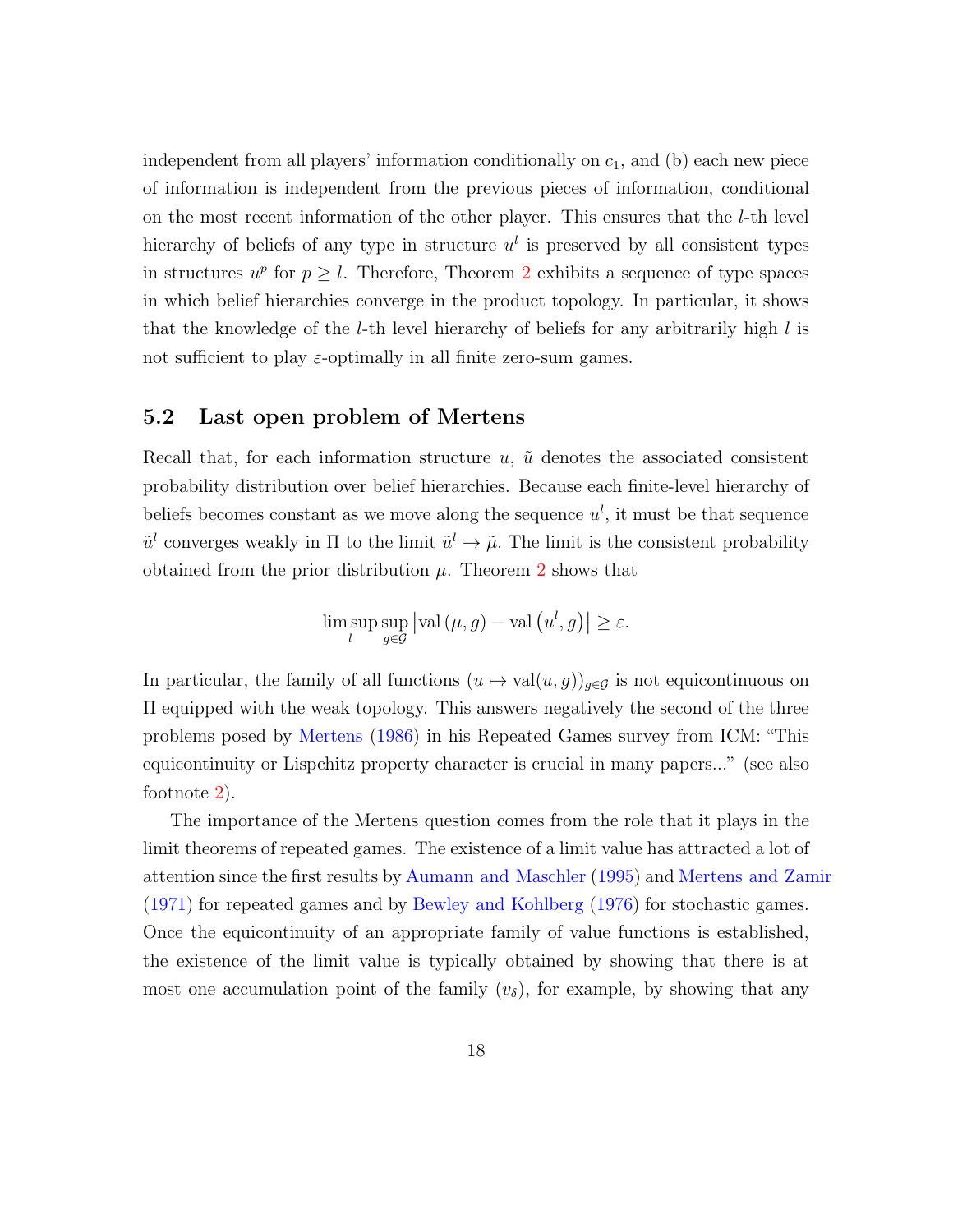accumulation point satisfies a system of variational inequalities admitting at most one solution (see e.g. the survey [Laraki and Sorin](#page-94-8) [\(2015\)](#page-94-8) and footnote [3](#page-5-1) for related works).

## 5.3 Comments on the proof

Fix  $\alpha < \frac{1}{25}$ . We show that we can find a sufficiently high, even-valued N and a set  $S \subseteq \{1, ..., N\}^2$  with certain mixing properties:

$$
|\{i : (i,j) \in S\}| \simeq \frac{N}{2}, \text{ for each } j,
$$

$$
|\{i : (i,j), (i,j') \in S\}| \simeq \frac{N}{4}, \text{ for each } j, j',
$$

$$
|\{i : (i,j), (i,j'), (l,i) \in S\}| \simeq \frac{N}{8}, \text{ for each } j, j', l, etc.
$$

The " $\approx$ " means that the left-hand side is within  $\alpha$ -related distance to the right-hand side. Altogether, there are 8 properties of this sort (see Appendix [C.3\)](#page-42-0) that essentially mean that various sections of S are "uncorrelated" with one another.

We are unable to directly construct  $S$  with the required properties. Instead, we show the existence of set  $S$  using the probabilistic method of P. Erdős (for a general overview of the method, see [Alon and Spencer](#page-92-9)  $(2008)$ ). Suppose that sets  $S(i)$ , for  $i = 1, ..., N$ , are chosen independently and uniformly from all  $\frac{N}{2}$ -element subsets of  $\{1, ..., N\}$ . We show that, if  $N \geq 10^8$ , then set  $S = \{(i, j) : j \in S(i)\}$  satisfies the required properties with positive probability, proving that a set satisfying these properties exists. Our proof is not particularly careful about optimal N (or about the largest  $\varepsilon$  allowing for the conclusions of Theorem [2\)](#page-16-0).

Given S, we construct probability distribution  $\mu$ . First, state k is chosen with equal probability, and  $c_1$  is chosen so that  $\frac{c_1}{N+1}$  is the conditional probability of  $k = 1$ . Next, inductively, for each  $l \geq 1$ , we choose

•  $d_l$  uniformly from set  $S(c_l) = \{j : (c_l, j) \in S\}$  and conditionally independently from  $k, \ldots, d_{l-1}$  given  $c_l$ , and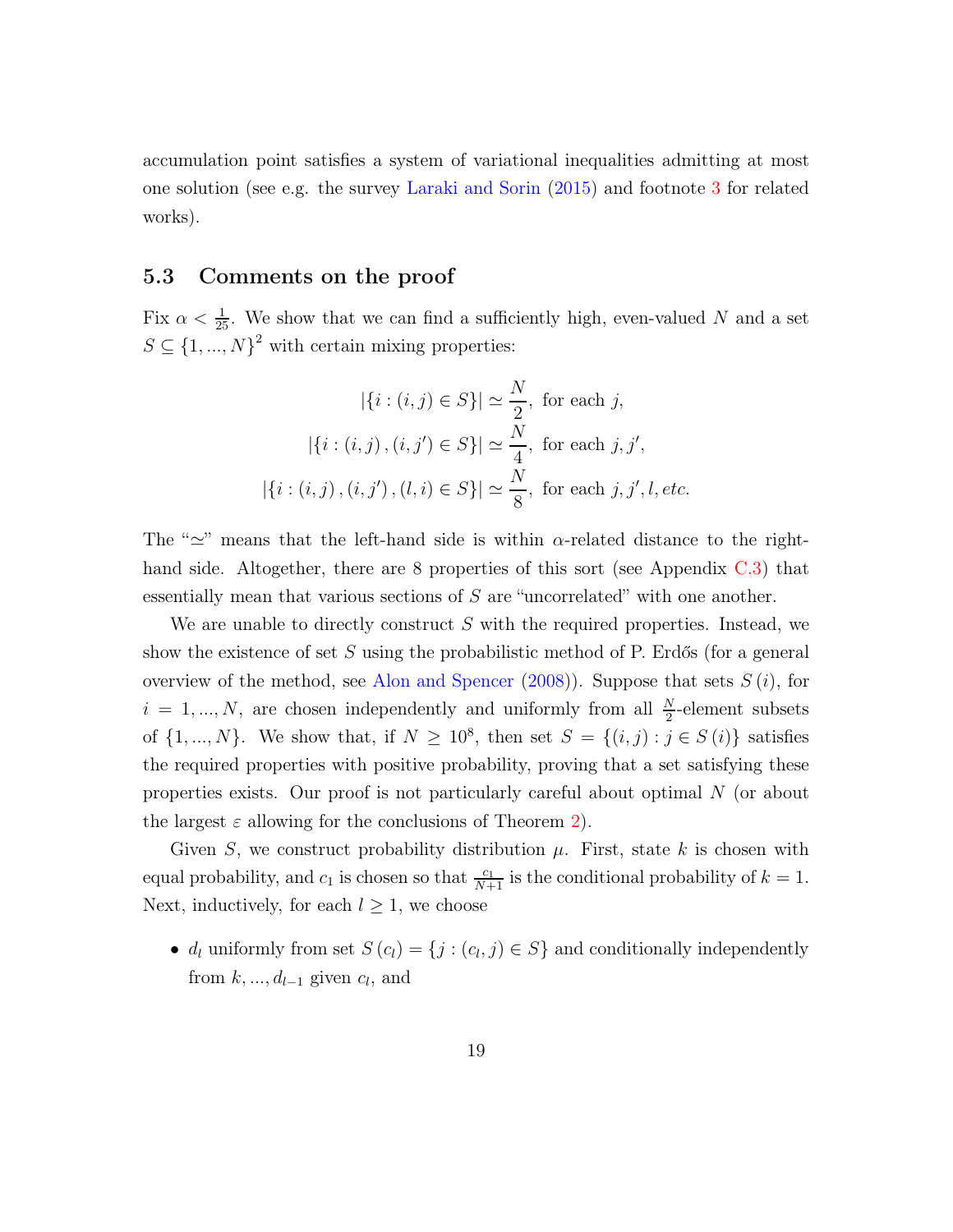•  $c_{l+1}$  uniformly from set  $S(d_l)$  and conditionally independently from  $k, ..., c_l$ given  $d_l$ .

As a result,  $c_1$ ,  $d_1$ ,  $c_2$ ,  $d_2$ ,... follows a Markov chain.

To provide a lower bound for the distance between different information structures, we construct a sequence of games. In game  $g^p$ , player 1 is supposed to reveal the first p pieces of her information; player 2 reveals the first  $p-1$  pieces. The payoffs are such that it is a dominant strategy for player 1 to precisely reveal her first-order belief about the state, which amounts to truthfully reporting  $c_1$ . Furthermore, we verify whether the sequence of reports  $(\hat{c}_1, \hat{d}_1, ..., \hat{c}_{p-1}, \hat{d}_{p-1}, \hat{c}_p)$  belongs to the support of the distribution of the Markov chain. If it does, then player 1 receives payoff  $\varepsilon \sim \frac{1}{10(N+1)^2}$ . If it does not, we identify the first report in the sequence that deviates from the support. The responsible player is punished with payoff  $-5\varepsilon$  (and the opponent receives  $5\varepsilon$ ).

The payoffs and the mixing properties of matrix S ensure that players have incentives to report their information truthfully. We check it formally, and we show that, if  $l > p$ , then  $d(u^l, u^p) \geq \text{val}(u^l, g^{p+1}) - \text{val}(u^p, g^{p+1}) \geq 2\varepsilon$ .

Our argument implies that the conclusion of Theorem [2](#page-16-0) is true for  $\varepsilon = 2.10^{-17}$ . However, our argument is not optimized for the largest possible value of  $\varepsilon$ , and we strongly suspect that the threshold  $\varepsilon$  is much larger.

## 6 Value-based topology

### 6.1 Relation to the weak topology

Previous sections discussed the quantitative aspect of value-based distance. Now, we analyze its qualitative aspect: topological information.

<span id="page-19-0"></span>**Theorem 3.** Let u be in  $\mathcal{U}^*$ . A sequence  $(u_n)$  in  $\mathcal{U}^*$  converges to u for value-based distance if and only if the sequence  $(\tilde{u}_n)$  converges weakly to  $\tilde{u}$  in  $\Pi_0$ .

The result says that a convergence in value-based topology to a countable structure is equivalent to the convergence in distribution of finite-order hierarchies of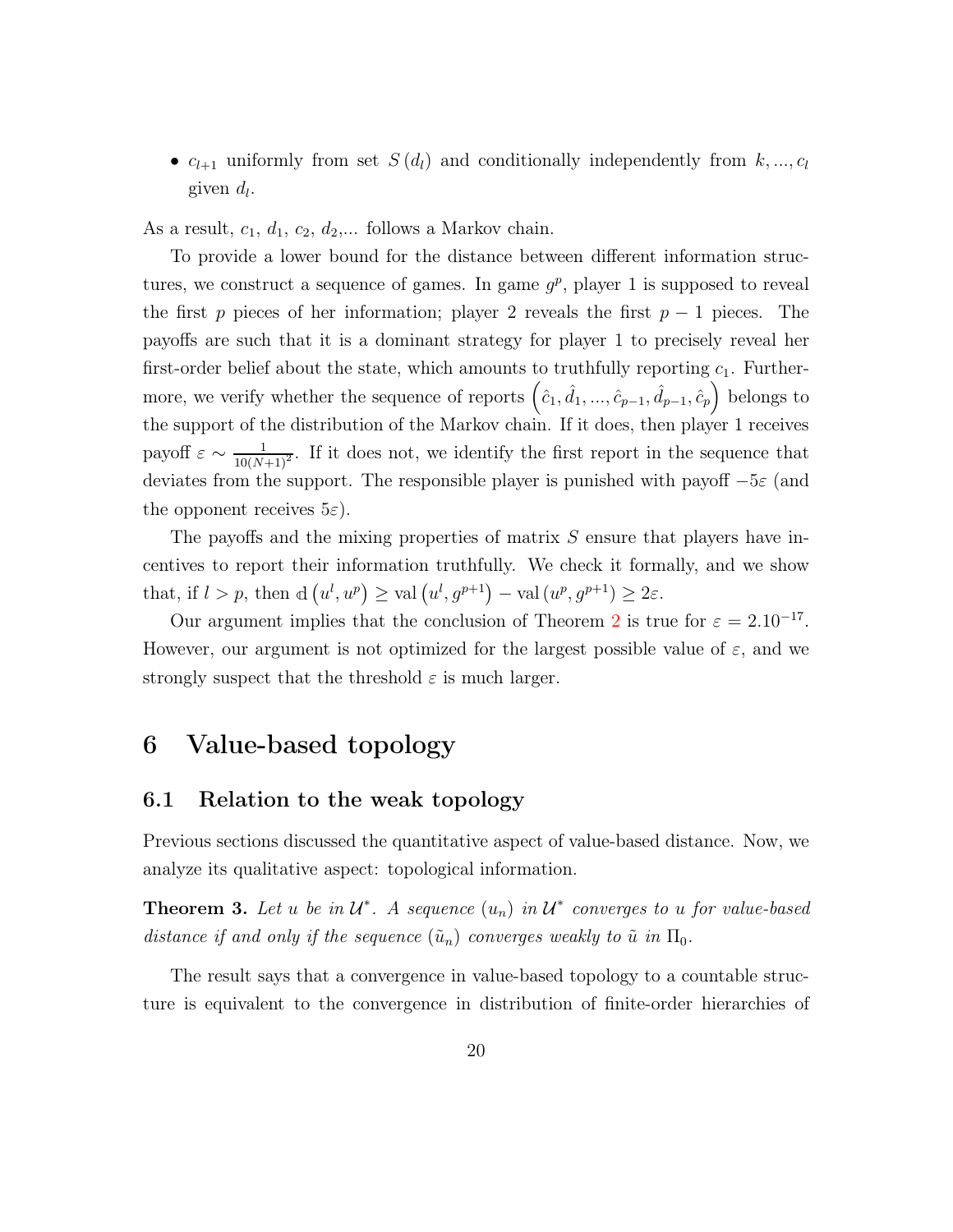beliefs. Informally, around countable structures, the higher-order beliefs have diminishing importance.

The intuition of the proof is as follows: If  $u$  is finite, we surround the hierarchies  $\tilde{c}$  for  $c \in C$  by sufficiently small and disjoint neighborhoods, so that all hierarchies in the neighborhood of  $\tilde{c}$  have similar beliefs about the state and the opponent. We do the same for the other player. Weak convergence ensures that the converging structures assign large probability to the neighborhoods. We show that any information about a player's hierarchy beyond the neighborhood to which it belongs is almost conditionally independent (in the sense of Section [4.6\)](#page-15-2) from information about the state and the opponents' neighborhoods. By Proposition [5,](#page-15-1) only information about neighborhoods matters, and the latter is similar to the information in limit structure  $u$ . If  $u$  is countable, we also show that it can be appropriately approximated by finite structures.

There are two reasons why Theorem [3](#page-19-0) is surprising: It seems to (a) convey a message that is opposite to the literature on strategic (dis)continuities, and (b) contradict our discussion of Theorem [2.](#page-16-0) We deal with these two issues in order.

#### 6.1.1 Strategic discontinuities

For an illustration of the first issue, consider email-game information structures  $u$ from [Rubinstein](#page-95-0) [\(1989\)](#page-95-0)<sup>[8](#page-20-0)</sup>. Player 1 always knows the state. Player 2's first-order belief attaches probability of at least  $\frac{1}{1+\varepsilon\frac{p}{1-p}}$  to one of the states, where  $p < 1$  is the initial probability of one of the states and  $\varepsilon$  is the probability of losing the message. It is well-known that, as  $\varepsilon \to 0$ , the Rubinstein type spaces converge in the weak topology to the common knowledge of the state. Theorem [3](#page-19-0) implies that the Rubinstein type

<span id="page-20-0"></span><sup>&</sup>lt;sup>8</sup>The email game information structure  $u_{\varepsilon}$  is as follows: there are two states 0 and 1, the latter with probability  $p$ . Player 1 knows the state. If the state is 1, a message is sent to the other player, who, upon receiving it, immediately sends it back. The message travels back and forth until it is lost, which happens with i.i.d. probability  $\varepsilon > 0$  each time it travels. The signal of each player in  $u_{\varepsilon}$  is the number of messages she received. In [Rubinstein](#page-95-0) [\(1989\)](#page-95-0), a non-zero-sum coordination game is considered, and shown to have the property that the set of (Bayesian Nash) equilibrium payoffs with  $u_{\varepsilon}$  does not converge to the set of equilibrium payoffs with  $u_0$ , where  $u_0$  is simply the structure corresponding to common knowledge of the state.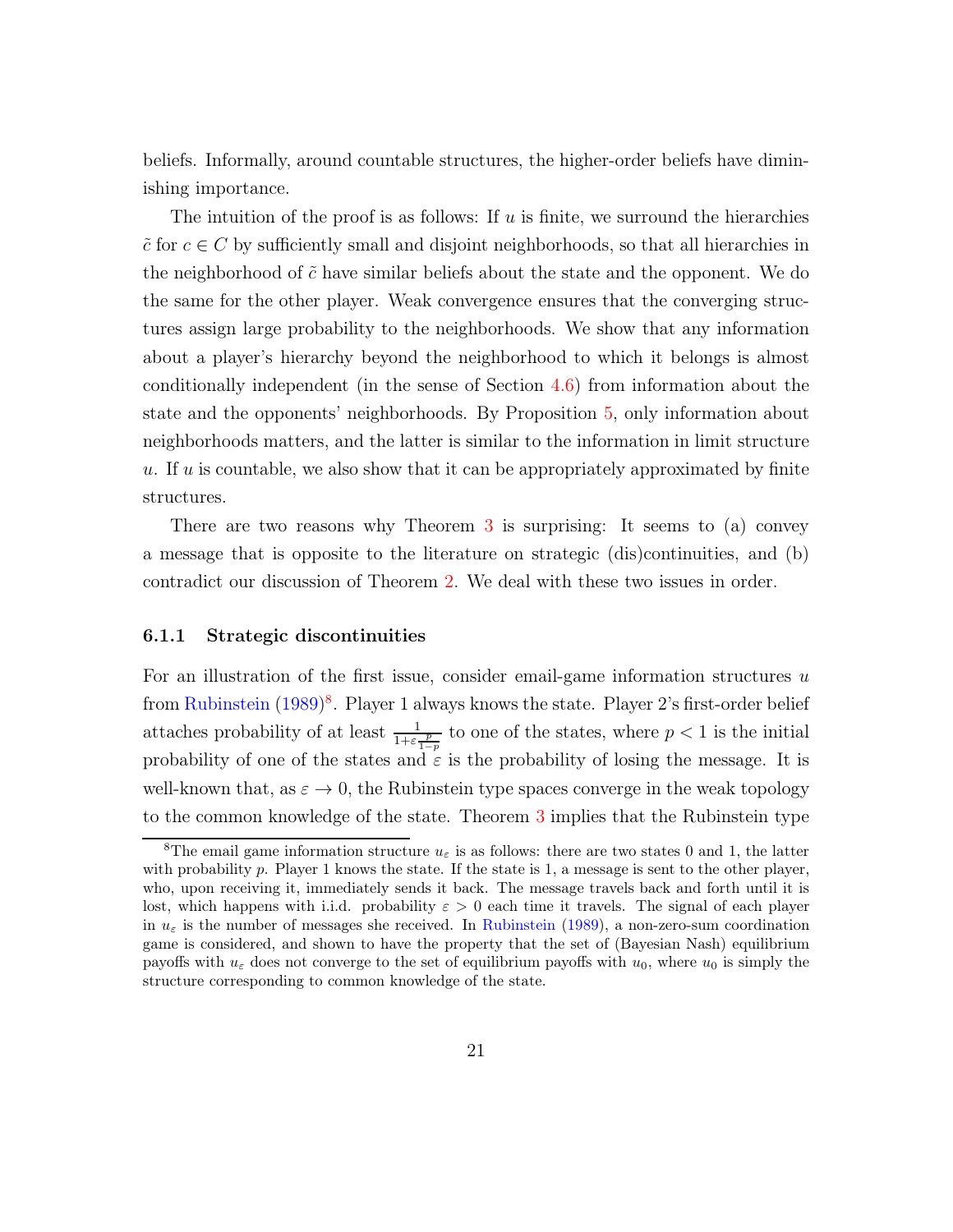spaces also converge under value-based distance.

We can make the last point somehow more general. An information structure  $u \in$  $\Delta(K \times C \times D)$  exhibits  $\varepsilon$ -knowledge of the state if there is a mapping  $\kappa: C \cup D \to K$ such that

$$
u\Big(\{u(\{k=\kappa(c)\}|c)\geq 1-\varepsilon\}\Big)\geq 1-\varepsilon\text{ and }u\Big(\{u(\{k=\kappa(d)\}|d)\geq 1-\varepsilon\}\Big)\geq 1-\varepsilon.
$$

In other words, the probability that any player assigns at least  $1 - \varepsilon$  to some state is at least  $1 - \varepsilon$ .

<span id="page-21-0"></span>**Proposition 6.** Suppose that u exhibits  $\varepsilon$ -knowledge of the state and that  $v \in$  $\Delta(K \times K_C \times K_D)$ , where  $K_C = K_D = K$ ,  $\max_{K} v = \max_{K} u$ , and  $v(k = k_C = k_D) =$ 1. (In other words, v is a common knowledge structure with the only information about the state.) Then,

$$
d(u, v) \le 20\varepsilon.
$$

Therefore, approximate knowledge structures are close to common knowledge structures. The convergence of approximate knowledge type spaces to common knowledge is a consequence of Theorem [3.](#page-19-0) The metric bound stated in Proposition [6](#page-21-0) requires a separate (simple) proof based on Proposition [5.](#page-15-1)

The above results seem to go against the main message of the strategic discontinuities literature [\(Rubinstein](#page-95-0) [\(1989\)](#page-95-0), [Dekel](#page-92-0) et al. [\(2006\)](#page-92-0), [Weinstein and Yildiz](#page-96-0) [\(2007\)](#page-96-0), [Ely and Peski](#page-93-1) [\(2011\)](#page-93-1), etc.), where the convergence of finite-order hierarchies does not imply strategic convergence even around finite structures. There are three important ways in which our setting differs. First, we rely on the ex-ante equilibrium concept, rather than interim rationalizability. We are also interested in payoff comparison rather than behavior. Second, we restrict attention to zero-sum games. Finally, we only work with common prior type spaces.

We believe that each of these differences is important. First, if we worked with rationalizability, an argument due to [Weinstein and Yildiz](#page-96-0) [\(2007\)](#page-96-0) applies, and, assuming sufficient richness, it can be used to show that the resulting topology is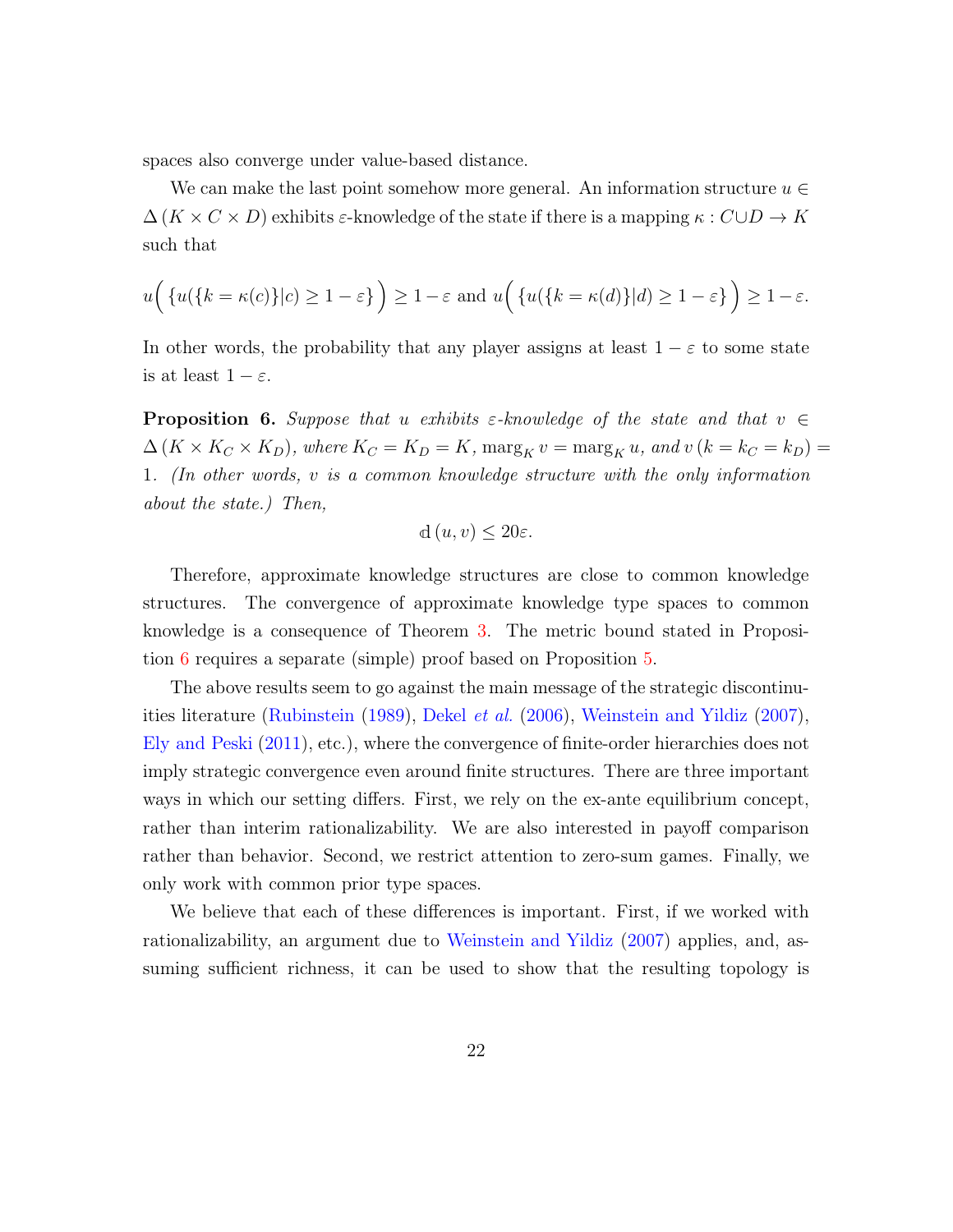strictly finer than weak topology<sup>[9](#page-22-0)</sup>. Further, the ex-ante focus and payoff comparison (but without restriction to zero-sum games) lead to a topology that is significantly finer than weak topology (in fact, so fine that it can be useless - see Section [7](#page-25-0) for a detailed discussion). The role of common prior is less clear. On the one hand, [Lipman](#page-94-9) [\(2003](#page-94-9)) implies that, at least from the interim perspective, a common prior does not generate significant restrictions on finite-order hierarchies. On the other hand, we rely on the ex-ante perspective, and common prior is definitely important for Proposition [5,](#page-15-1) which plays an important role in the proof.

Let us also mention that Proposition  $6$  is also related to [Kajii and Morris](#page-93-7) [\(1997\)](#page-93-7)(and additional results in [Morris and Ui](#page-95-8) [\(2005\)](#page-95-8) Morris-Ui and [Oyama and Tercieux](#page-95-9) [\(2010\)](#page-95-9)). In that paper, the authors fix a game with complete information and study the robustness of equilibria to perturbation of complete information in similar way to our notion of  $\varepsilon$ -knowledge. They show that if the game has a unique correlated equilibrium, then for sufficiently small  $\varepsilon$ , nearby games have an equilibrium with behavior close to the equilibrium of the complete information game. Proposition [6](#page-21-0) says that, for zero-sum games that may have multiple equilibria, equilibrium payoffs are robust to small amounts of incomplete information.

#### 6.1.2 Relation to Theorem [2](#page-16-0)

For the second issue, recall that Theorem [2](#page-16-0) exhibits a sequence of countable information structures such that the hierarchies of beliefs converge in the weak topology along the sequence, but the sequence does not converge in the value-based distance. The limiting structure, namely the distribution of the realizations of the infinite Markov chain, is *uncountable*. On the other hand, Theorem [3](#page-19-0) says that convergence in weak topology to a countable information structure is equivalent to convergence in value-based distance. Together, the two results imply that, although weak and value-based topologies are equivalent around countable structures  $\mathcal{U}^*$ , they differ beyond  $\mathcal{U}^*$ . The impact of higher-order beliefs becomes significant only for uncountable information structures.

<span id="page-22-0"></span><sup>9</sup>We are grateful to Satoru Takahashi for clarifying this point.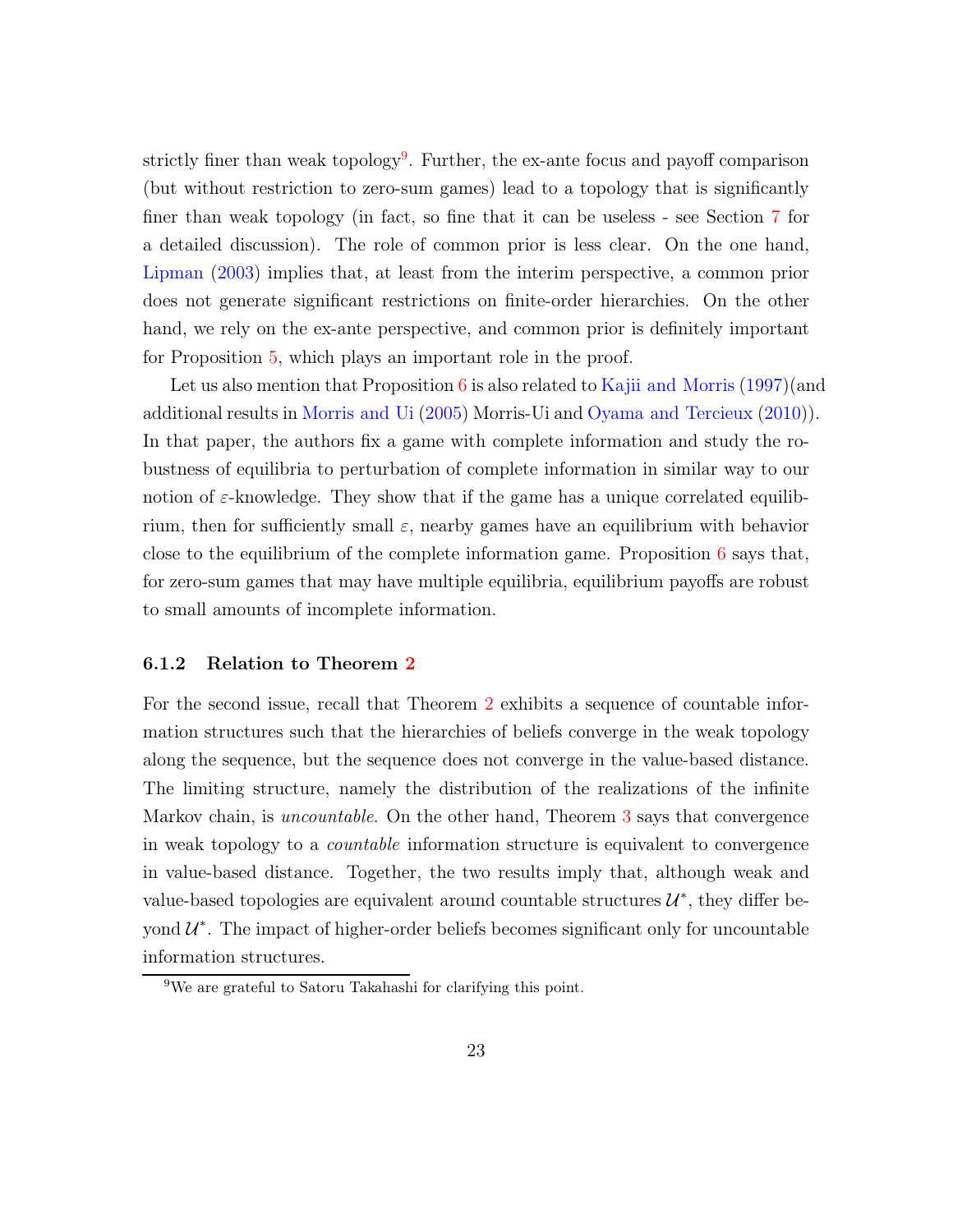Another way to illustrate the relation between two results is to observe that, although the two topologies coincide on  $\mathcal{U}^* \simeq \Pi_0$ , and the latter has compact closure II under weak topology, the completion of  $\mathcal{U}^*$  with respect to d is not compact. This should not be confusing, as the "completion" is metric specific and not a purely topological notion, and different metrics that induce the same topology can have different completions.

### 6.2 Pointwise value-based topology and completions

An alternative way to define a topology on the space of information structures would be through the convergence of values. Say that a sequence of information structures  $(u_n)$  converges pointwise to u if, for all payoff functions  $g \in \mathcal{G}$ ,  $\lim_{n\to\infty}$  val $(u_n, g) = \text{val}(u, g)$ . Clearly, if  $(u_n)$  converges to u for value-based distance, then it also converges to u pointwise.

The topology of pointwise convergence is the weakest topology that makes the value mappings continuous. Since  $val(\mu, g)$  is also well defined for  $\mu$  in  $\Pi$ , pointwise convergence is also well-defined on Π. Moreover by Theorem 12 of [Gossner and Mertens](#page-93-8) [\(2020\)](#page-93-8), the topology of pointwise convergence coincides with the topology of weak convergence on Π. Using Theorem [3,](#page-19-0) we obtain the following corollary:

Corollary 3. On set  $\mathcal{U}^*$ , the topology induced by value-based distance, the topology of weak convergence, and the topology of pointwise convergence coincide. In particular, let u be in  $\mathcal{U}^*$  and  $(u_n)$  be in  $\mathcal{U}^*$ . Then  $(u_n)$  converges to u for value-based distance if and only if for every g in  $\mathcal{G}$ ,  $val(u_n, g) \longrightarrow \text{val}(u, g)$ .

A standard way to define a metric compatible with pointwise topology is the following. Consider any sequence  $(g_n)_n$  that is dense in the set of payoff functions  $\bigcup_{L\geq 1}[-1,1]^{K\times L^2}$  in the sense<sup>[10](#page-23-0)</sup> that, for each g in  $[-1,1]^{K\times L^2}$  and  $\varepsilon > 0$ , there exists n such that  $|g(k, i, j) - g_n(k, i, j)| \leq \varepsilon$  for all  $(k, i, j) \in K \times L^2$ . The particular choice

<span id="page-23-0"></span><sup>&</sup>lt;sup>10</sup>To construct such a sequence, one can for instance proceed as follows. For each positive integer L, consider a finite grid approximating  $[-1,1]^{K\times L^2}$  up to  $1/L$ , then define  $(g_n)_n$  by collecting the elements of all grids.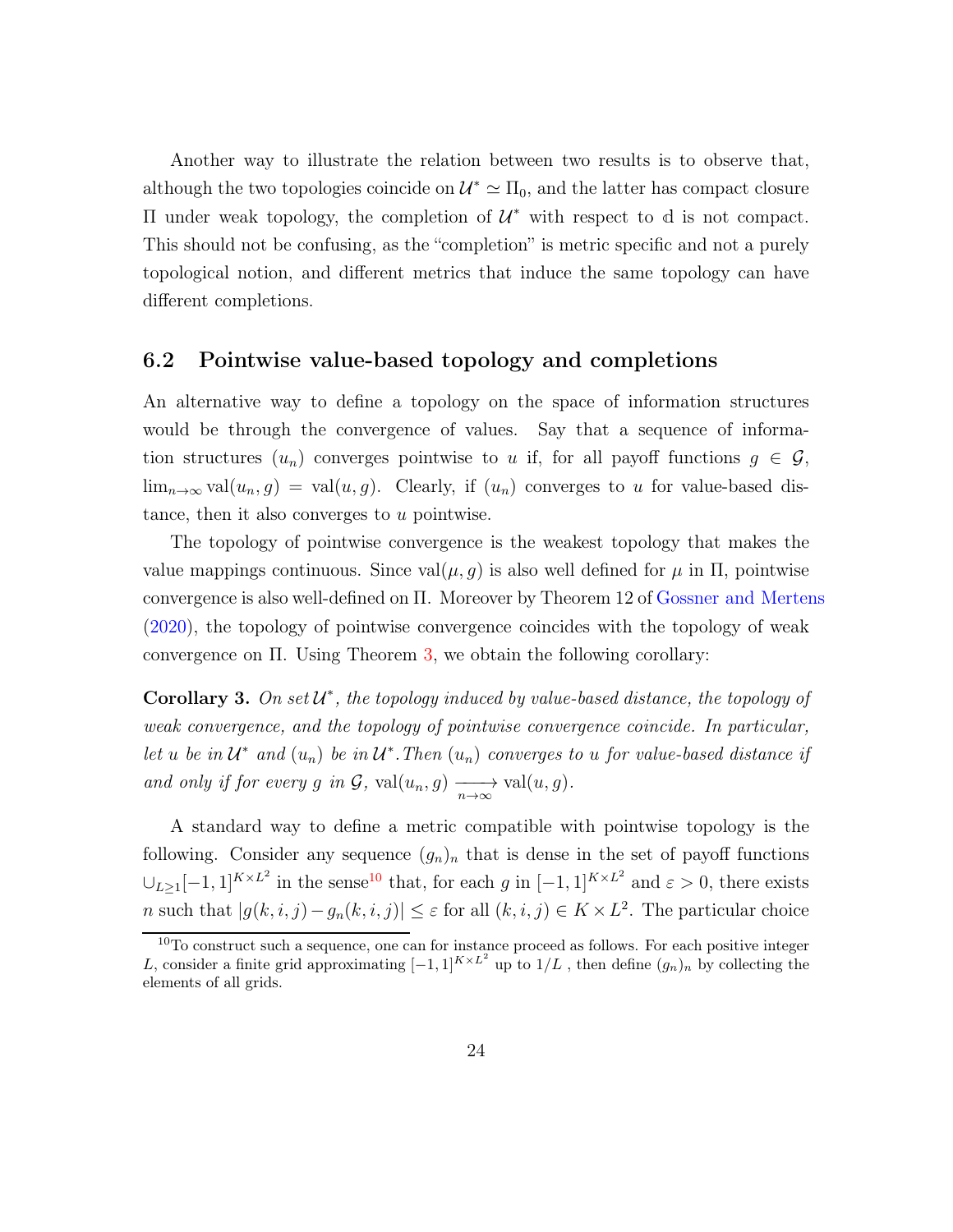of  $(g_n)_n$  will play no role in the sequel. Define now the distance  $d_W$  on  $\mathcal{U}^*$  by:

$$
d_W(u, v) = \sum_{n=1}^{\infty} \frac{1}{2^n} |\text{val}(u, g_n) - \text{val}(v, g_n)|.
$$

By density of  $(g_n)_n$ , we have  $d_W(u_l, u) \longrightarrow 0$  if and only if, for all g, val $(u_l, g) \longrightarrow$ val $(u, g)$ .  $\mathcal{U}^*$  equipped with  $d_W$  is a metric space, and we denote by  $\mathcal V$  its completion for d<sub>W</sub>. For this distance,  $\mathcal{U}^*$  is isometric to a dense subset of  $\mathcal{V}$ , so that  $\mathcal{V}$  can be seen as the closure of  $\mathcal{U}^*$ . Using Theorem 12 of [Gossner and Mertens](#page-93-8) [\(2020\)](#page-93-8), we have the following result.

#### <span id="page-24-0"></span>**Theorem 4.** V is homeomorphic to the space  $\Pi$ , endowed with weak topology.

*Proof.* Define similarly distance  $d_W$  on  $\Pi$  as  $d_W(\mu, \nu) = \sum_{n=1}^{\infty}$  $\frac{1}{2^n}$ | val $(\mu, g_n)$ -val $(\nu, g_n)$ |. By construction, the mapping  $(u \mapsto \tilde{u})$  from  $\mathcal{U}^*$  to  $\Pi_0$  is an isometry for  $d_W$ . So  $\mathcal{V}$ is isometric to the completion of  $\Pi_0$  for  $d_W$ . But on  $\Pi$ , the topology induced by  $d_W$ is weak topology, and for this topology,  $\Pi$  is the closure of  $\Pi_0$ . So the completion of  $\Pi_0$  for d<sub>*W*</sub> is Π.  $\Box$ 

As a consequence, V is compact and does not depend on the choice of  $(q_n)$ . It contains not only the information structures with countably many types, but also the information structures with a continuum of signals, obtained as limits of sequences of information structures with countably many types.

The main point of interest in Theorem [4](#page-24-0) is that we can now view  $\Pi$  as set V. We can recover the exact space  $(\Pi, weak)$  using values of zero-sum Bayesian games and the completion of a metric space<sup>[11](#page-24-1)</sup>. This may be seen as a duality result between games and information: Π is defined with hierarchies of beliefs but with no reference to games and payoffs, whereas  $V$  is defined by values of zero-sum games, with no explicit reference to belief hierarchies. In particular, restricting attention to the values of zero-sum games is still sufficient to obtain the full space  $\Pi$  with weak

<span id="page-24-1"></span> $11$ We could have worked from the beginning with possibly uncountable information structures, i.e., with Borel probabilities over  $K \times [0,1] \times [0,1]$ . Endowing this set with distance  $d_W$  yields a metric space directly homeomorphic to Π, with no need to go to completion since the space would already be complete. See online material.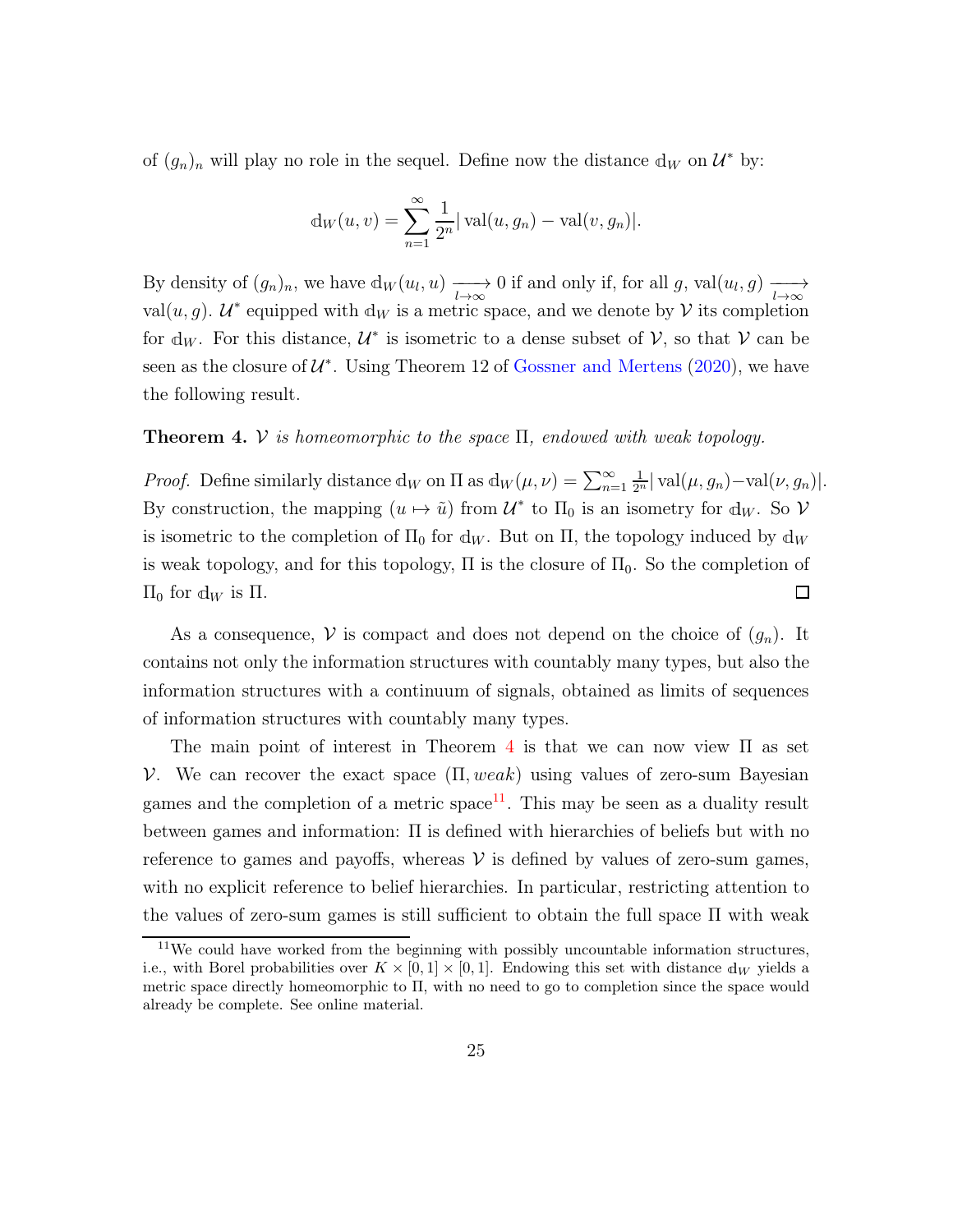topology. Now the construction of  $V$  yields a new, alternative, interpretation of  $\Pi$ , and one might possibly hope to deduce properties of  $(\Pi, \text{ weak})$  by transferring, via the homeomorphism, properties first proven on  $V$ .

Finally, although  $\mathbf{d}_W$  and our value-based distance d induce the same topology on  $\mathcal{U}^*$ , their completions differ. Theorem [2](#page-16-0) implies that completion W of  $\mathcal{U}^*$  for d is not compact. Space  $\mathcal W$  also contains information structures with a continuum of signals and represents a new space of incomplete information structures with strong foundations based on the suprema of differences between values of Bayesian games.

## <span id="page-25-0"></span>7 Payoff-based distance

In this section, we consider a version of distance  $(1)$  where the supremum is taken over all (including non-zero-sum) games. Rubinstein's e-mail game ([\(Rubinstein](#page-95-0), [1989](#page-95-0))) shows the relevance of almost conditional independent information for non-zero-sum games (in the sense of Section [4.6\)](#page-15-2). Therefore similar statements as Theorem [3](#page-19-0) and Proposition [6](#page-21-0) do not hold when considering non-zero-sum games. We show the stronger result that such a payoff-based distance between information structures is mostly trivial.

A non-zero sum payoff function is a mapping  $g: K \times I \times J \to [-1,1]^2$  where I, J are finite sets. Let  $\text{Eq}(u, g) \subseteq \mathbb{R}^2$  be the set of Bayesian Nash Equilibrium (BNE) payoffs in game g on information structure u. Assume that the space  $\mathbb{R}^2$ is equipped with the maximum norm  $||x - y||_{\text{max}} = \max_{i=1,2} |x_i - y_i|$  and that the space of compact subsets of  $\mathbb{R}^2$  is equipped with the induced Hausdorff distance  $d_{\text{max}}^H$ . Let

<span id="page-25-2"></span>
$$
d_{NZS}(u, v) = \sup_{g \text{ is a non-zero-sum payoff function}} d_{max}^H (Eq(u, g), Eq(v, g)).
$$
 (5)

Then, clearly as in our original definition,  $0 \le d_{NZS}(u, v) \le 2^{12}$  $0 \le d_{NZS}(u, v) \le 2^{12}$  $0 \le d_{NZS}(u, v) \le 2^{12}$ 

<span id="page-25-1"></span><sup>&</sup>lt;sup>12</sup>A very similar approach to closeness of information structures is taken in [Monderer and Samet](#page-94-10) [\(1996\)](#page-94-10) and [Kajii and Morris](#page-93-9) [\(1998](#page-93-9)). [Monderer and Samet](#page-94-10) [\(1996](#page-94-10)) define a notion of distance  $d_{MS}$ on common prior information structures that relies on closeness of common belief events. They show that if two information structures are  $\varepsilon$ -close, then any equilibrium on one of them is  $\varepsilon$ -close to an ε-equilibrium on the other structure. [Kajii and Morris](#page-93-9) [\(1998\)](#page-93-9) use the last property as their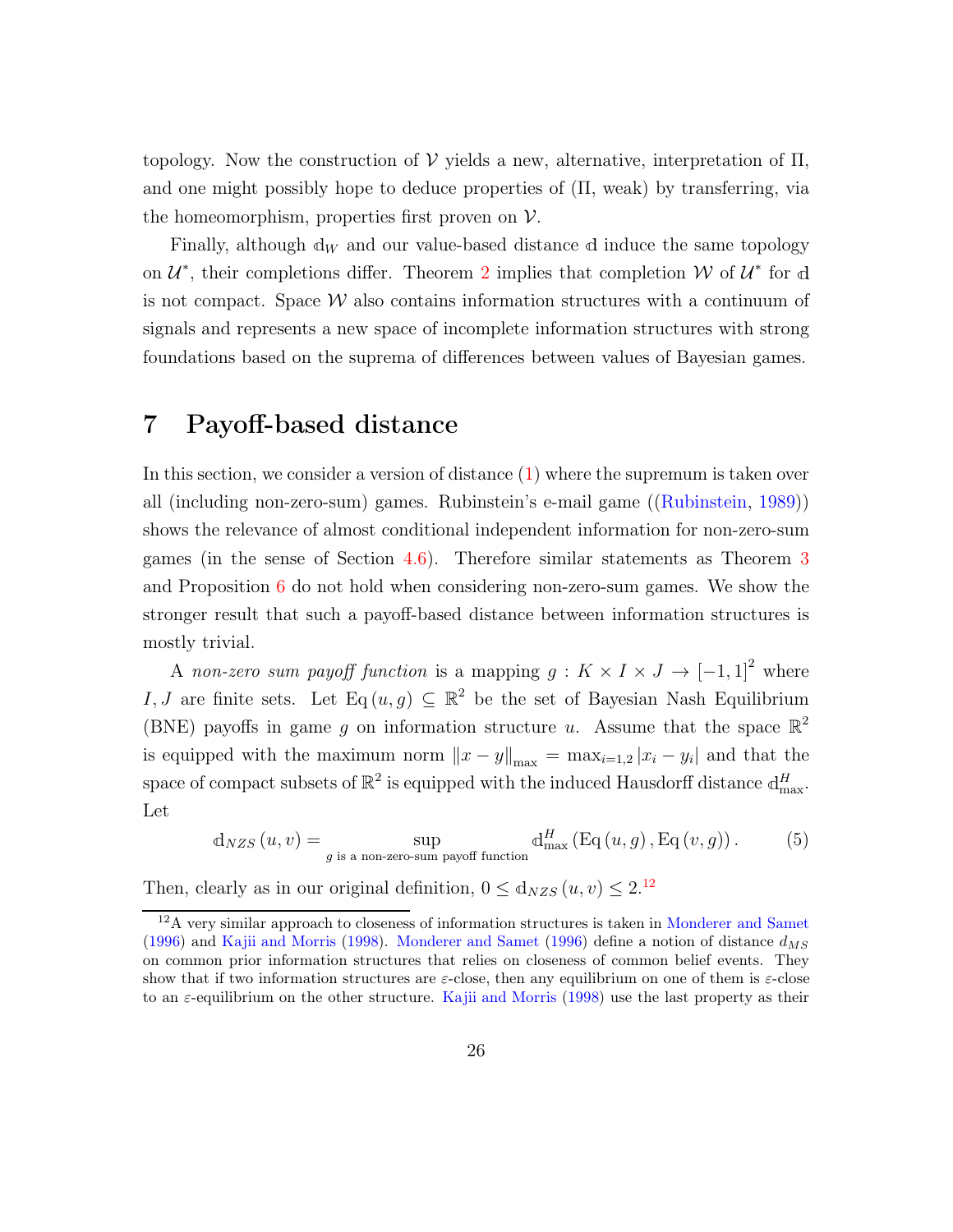Contrary to the value in the zero-sum game, the BNE payoffs on information structure u cannot be factorized through distribution  $\tilde{u} \in \Pi$  over the hierarchies of beliefs induced by  $u$ . For this reason, we only restrict our analysis to information structures that are non-redundant, which means that two different signals (occurring with positive probability) induce tow different hierarchies of beliefs. We do so because the dependence of the BNE on redundant information is not yet well-understood<sup>[13](#page-26-0)</sup>. For convenience, we also restrict ourselves to information structures with finite support.

Let  $u \in \Delta(K \times C \times D)$  be an information structure with finite support. A subset  $A \subseteq K \times C \times D$  is a proper common knowledge component if  $u(A) \in (0,1)$  and for each signal  $s \in C \cup D$ ,  $u(A|s) \in \{0,1\}$ . An information structure is *simple* if it does not have a proper common knowledge component. As it follows from Lemma III.2.7 in [Mertens](#page-94-1) *et al.* [\(2015](#page-94-1)), each non-redundant information structure u with finite support has a representation as a finite convex combination of (non-redundant) simple information structures<sup>[14](#page-26-1)</sup>  $u = \sum_{\alpha} p_{\alpha} u_{\alpha}$ , where  $\sum p_{\alpha} = 1, p_{\alpha} \ge 0$ .

#### <span id="page-26-2"></span>**Theorem 5.** Suppose that  $u, v$  are non-redundant information structures with finite

definition. They say that an information structure is ε-close to another one if, for all bounded games, any equilibrium of one is  $\varepsilon$ -close to an  $\varepsilon$ -equilibrium of the other. Thus, the main difference between the approach on these two papers and our metric  $d_{NZS}$  is that we require  $\varepsilon$ -closeness to a (proper) equilibrium. Our metric  $d_{NZS}$  is closer in spirit to the value-based distance defined using zero-sum games, and, arguably, it is easier to interpret for values of  $\varepsilon$  that are far away from 0.

<span id="page-26-0"></span><sup>&</sup>lt;sup>13</sup>See [Sadzik](#page-95-10) [\(2008\)](#page-95-10). An alternative approach would be to take an equilibrium solution concept that can be factorized through the hierarchies of beliefs. An example is Bayes Correlated Equilibrium from [Bergemann and Morris](#page-92-4) [\(2015](#page-92-4)).

<span id="page-26-1"></span><sup>&</sup>lt;sup>14</sup>Let us sketch the argument for this result. For each signal (type) s of a player in the support of u, we can define  $N_1(s)$  as the support of  $u(.|s)$ . Then, we repeat the construction for every signal in  $N_1(s)$  and define  $N_2(s)$  as the union of  $N_1(s)$  and all the sets obtained this way,  $N_2(s) = N_1(s) \cup$  $(\cup_{\tilde{s}\in N_1(s)}N_1(\tilde{s}))$ . Repeating this process, the sequence is eventually stationary, i.e.  $N_{t+1}(s) = N_t(s)$ for some integer t. We obtain a finite set  $N(s) = N_t(s)$  having the property that the conditional distribution of  $u(.|N(s))$  is a (non-redundant) simple information structure with support  $N(s)$ . There are finitely many different sets  $N(s)$  when s ranges through all signals in the support of u and they form a partition of the support of u. The representation as a convex combination follows directly from the construction.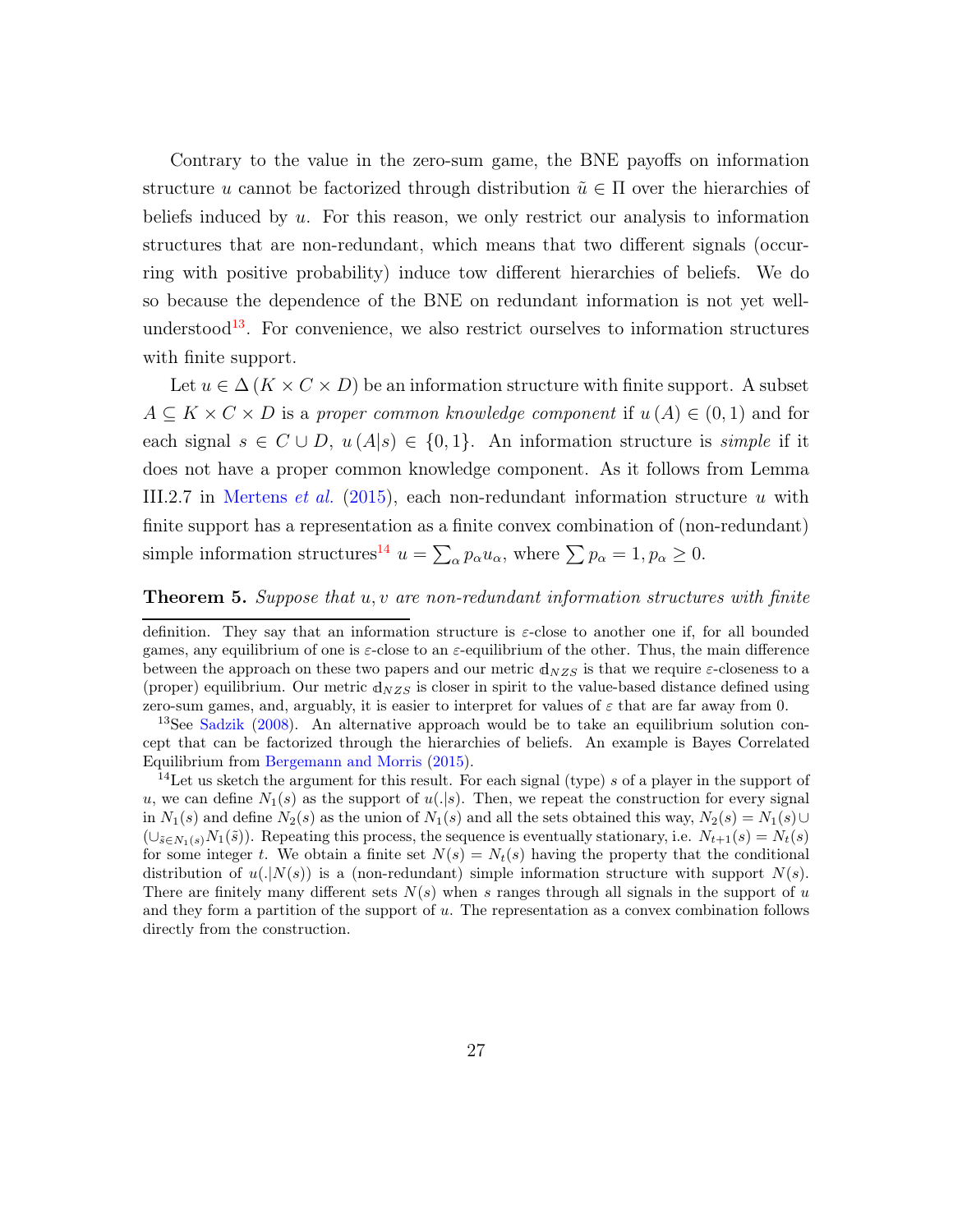support. If u and v are simple, then

$$
d_{NZS}(u,v) = \begin{cases} 0, & \text{if } \tilde{u} = \tilde{v}, \\ 2 & \text{otherwise.} \end{cases}
$$

More generally, suppose that  $u = \sum p_{\alpha} u_{\alpha}$  and  $v = \sum q_{\alpha} v_{\alpha}$  are the decompositions into simple information structures. We can always choose the decompositions so that  $\tilde{u}_{\alpha} = \tilde{v}_{\alpha}$  for each  $\alpha$ . Then,

$$
d_{NZS}(u,v) = \sum_{\alpha} |p_{\alpha} - q_{\alpha}|.
$$

The distance between the two non-redundant simple information structures is binary, either 0 if the information structures are equivalent, or 2 if they are not. In particular, the distance between all simple information structures that do not have the same hierarchies of beliefs is trivially equal to its maximum possible value 2. The distance between two non-redundant but not necessarily simple information structures,  $d_{NZS}$ , depends on the similarity of their simple components after decomposition. Theorem  $5$  implies that  $(5)$  is too fine a measure of distance between information structures to be useful.

The proof in the case of two non-redundant and simple structures  $u$  and  $v$  is straightforward. Let  $\tilde{u} \neq \tilde{v}$ . Earlier results have shown that there exists a finite game  $g: K \times I \times J \to [-1, 1]^2$  in which each type of player 1 in the support of  $\tilde{u}$  and  $\tilde{v}$  reports her hierarchy of beliefs as the unique rationalizable action (see lemma 4 in [Dekel](#page-92-0) et al. [\(2006](#page-92-0)) and lemma 11 in [Ely and Peski](#page-93-1) [\(2011\)](#page-93-1)). Second, Lemma III.2.7 in [Mertens](#page-94-1) et al. [\(2015\)](#page-94-1) (or Corollary 4.7 in [Mertens and Zamir](#page-94-2) [\(1985\)](#page-94-2)) shows that the supports of distributions  $\tilde{u}$  and  $\tilde{v}$  must be disjoint (it is also a consequence of the result in [Samet](#page-96-4) [\(1998](#page-96-4))). Therefore, we can construct a game in which, additionally to the first game, player 2 chooses between two actions  $\{u, v\}$  and it is optimal for her to match the information structure to which player 1's reported type belongs. Finally, we multiply the resultant game by  $\varepsilon > 0$  and construct a new game in which, additionally, player 1 receives payoff  $1-\varepsilon$  if player 2 chooses u and a payoff of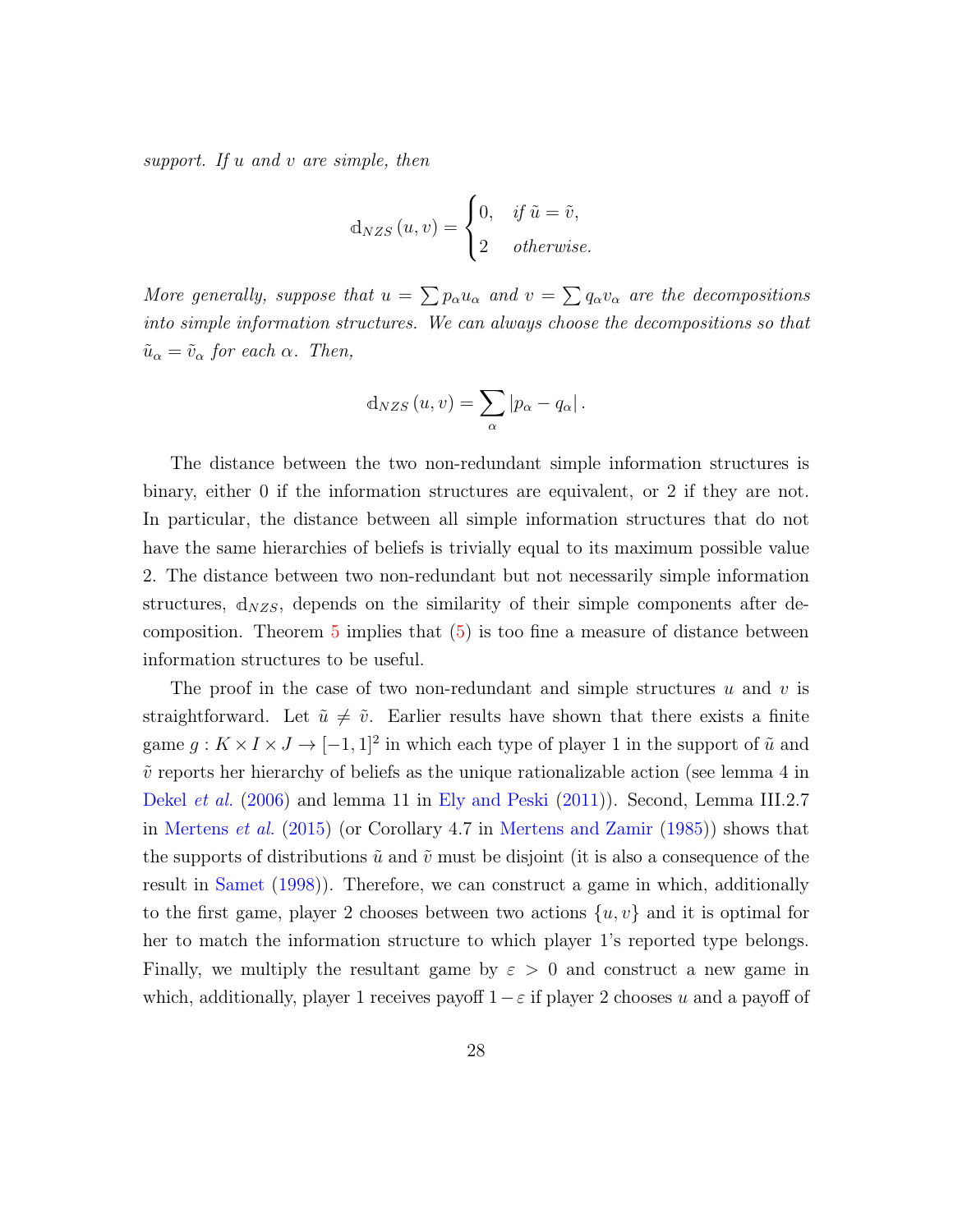$-1+\varepsilon$  if player 2 chooses v. Hence, the payoff distance between the two information structures is at least  $2 - \varepsilon$ , where  $\varepsilon$  is arbitrarily small. The resultant game has a BNE in the unique rationalizable profile. <sup>[15](#page-28-0)</sup>

## 8 Conclusion

In this paper, we have introduced and analyzed value-based distance on the space of information structures. The main advantage of the definition is that it has a simple and useful interpretation as the tight upper bound on the loss or gain from moving between two information structures. This allows us to apply it directly to numerous questions about the value of information, the relation between games and singleagent problems, a comparison of information structures, etc. Additionally, we show that the distance contains interesting topological information. On the one hand, the topology induced on countable information structures is equivalent to the topology of weak convergence of consistent probabilities over coherent hierarchies of beliefs. On the other hand, the set of countable information structures is not entirely bounded for value-based distance, which negatively solves the last open question raised in [Mertens](#page-94-3) [\(1986](#page-94-3)), with deep implications for stochastic games.

By restricting our attention to zero-sum games, we were able to re-examine the relevance of many phenomena observed and discussed in the strategic discontinuities literature. While the distinction between approximate knowledge and approximate common knowledge is not important in situations of conflict, higher order beliefs may matter on some potentially uncountably large structures. More generally, we believe that the discussion of the strategic phenomena on particular classes of games can be a fruitful line of future research. It is not the case that each problem must involve coordination games. Interesting classes of games to study could be common interest games, potential games, etc. $^{16}$  $^{16}$  $^{16}$ 

<span id="page-28-0"></span><sup>&</sup>lt;sup>15</sup>This construction relies creating new games by adding externality to payoffs of one player that depend only on the actions of the other player. Such techniques are available with non-zero-sum games, but not with zero-sum games. We are grateful to a referee for pointing it out.

<span id="page-28-1"></span><sup>16</sup>As an example of work in this direction, [Kunimoto and Yamashita](#page-94-11) [\(2018\)](#page-94-11) studies an order on hierarchies and types induced by payoffs in supermodular games.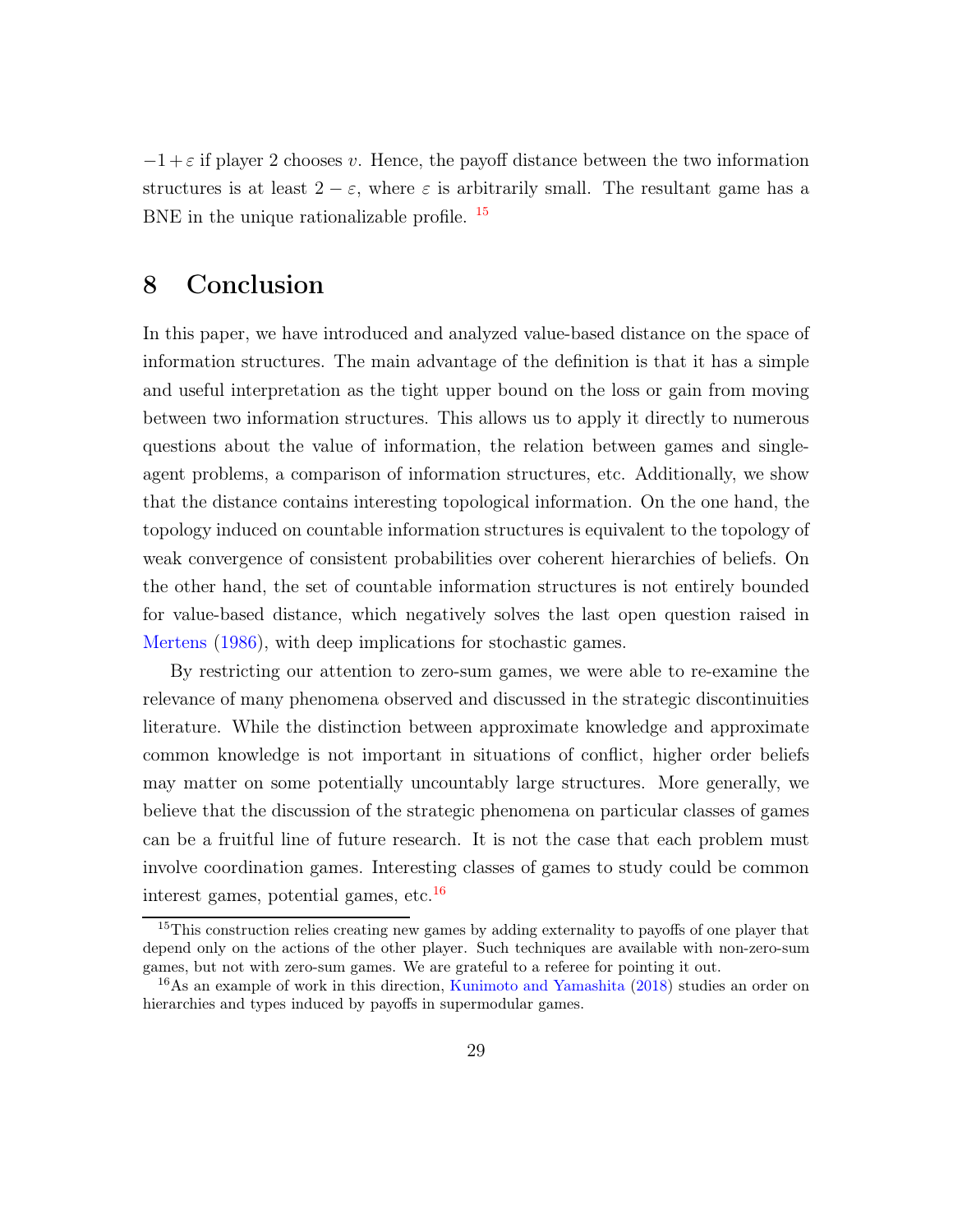## A Proof of Theorem 1

The proof of Theorem 1 relies on two main aspects: the two interpretations of garbling (deterioration of signals and strategy) and the minmax theorem.

Part 1. We start with general considerations and first identify payoff functions with particular infinite matrices. For  $1 \leq L < \infty$ , let  $G(L)$  be the set of maps from  $K \times \mathbb{N} \times \mathbb{N}$  to  $[-1, 1]$  such that  $g(k, i, j) = -1$  if  $i \geq L, j < L, g(k, i, j) = 1$ if  $i < L, j \ge L$ , and  $g(k, i, j) = 0$  if  $i > L, j > L$ . Elements in  $G(L)$  correspond to payoff functions with action set N for each player, with any strategy  $\geq L$  that is weakly dominated. We define  $G = G(\infty) = \bigcup_{L \geq 1} G(L)$ ; for each  $u, v$  in  $\mathcal U$  the values val $(u, g)$  and val $(v, g)$  are well defined; and  $d(u, v) = \sup_{g \in G} | \operatorname{val}(u, g) - \operatorname{val}(v, g) |$ .

For  $u \in \mathcal{U}$  and  $g \in G$ , let  $\gamma_{u,g}(q_1, q_2)$  denote the payoff of player 1 in the zero-sum game  $\Gamma(u, g)$  when player 1 plays  $q_1 \in \mathcal{Q}$  and player 2 plays  $q_2 \in \mathcal{Q}$ . Extending g to mixed actions, as usual, we have  $\gamma_{u,g}(q_1, q_2) = \sum_{k,c,d} u(k,c,d)g(k,q_1(c),q_2(d)).$ Notice that the scalar product  $\langle g, u \rangle = \sum_{k,c,d} g(k, c, d)u(k, c, d)$  is well defined and corresponds to payoff  $\gamma_{u,q}(Id, Id)$ , where  $Id \in \mathcal{Q}$  is the strategy that plays the signal received with probability one. A straightforward computation leads to  $\gamma_{u,g}(q_1, q_2)$  =  $\langle g, q_1.u.q_2\rangle$ . Consequently,

$$
\text{val}(u,g) = \max_{q_1 \in \mathcal{Q}} \min_{q_2 \in \mathcal{Q}} \langle g, q_1.u.q_2 \rangle = \min_{q_2 \in \mathcal{Q}} \max_{q_1 \in \mathcal{Q}} \langle g, q_1.u.q_2 \rangle.
$$

For  $L = 1, 2, ..., +\infty$  and  $g \in G(L)$ , the max and min can be obtained by elements of  $\mathcal{Q}(L)$ . Since both players can play the Id strategy in  $\Gamma(u, g)$ , we have for all  $u \in \mathcal{U}$ and  $g \in G(L)$  that  $\inf_{q_2 \in \mathcal{Q}(L)} \langle g, u, q_2 \rangle \leq \text{val}(u, g) \leq \sup_{q_1 \in \mathcal{Q}(L)} \langle g, q_1, u \rangle$ . Notice also that for all  $u, v$  in  $\mathcal{U}(L)$ ,  $||u - v|| = \sup_{g \in G(L)} \langle g, u - v \rangle$ .

Part 2. We now prove Theorem [1.](#page-9-0) Fix u, v in  $\mathcal{U}(L)$ , with  $L = 1, 2, ..., +\infty$ . For  $g \in G(L)$ , we have  $\inf_{q_1,q_2 \in \mathcal{Q}(L)} \langle g, v.q_2 - q_1.u \rangle \leq \text{val}(v,g) - \text{val}(u,g)$ , so

<span id="page-29-0"></span>
$$
\sup_{g \in G(L)} (\text{val}(v, g) - \text{val}(u, g)) \ge \sup_{g \in G(L)} \inf_{q_1, q_2 \in \mathcal{Q}(L)} \langle g, v. q_2 - q_1. u \rangle. \tag{6}
$$

For  $g \in G$ ,  $q_1, q_2 \in \mathcal{Q}(L)$ , by monotonicity of the value with respect to information,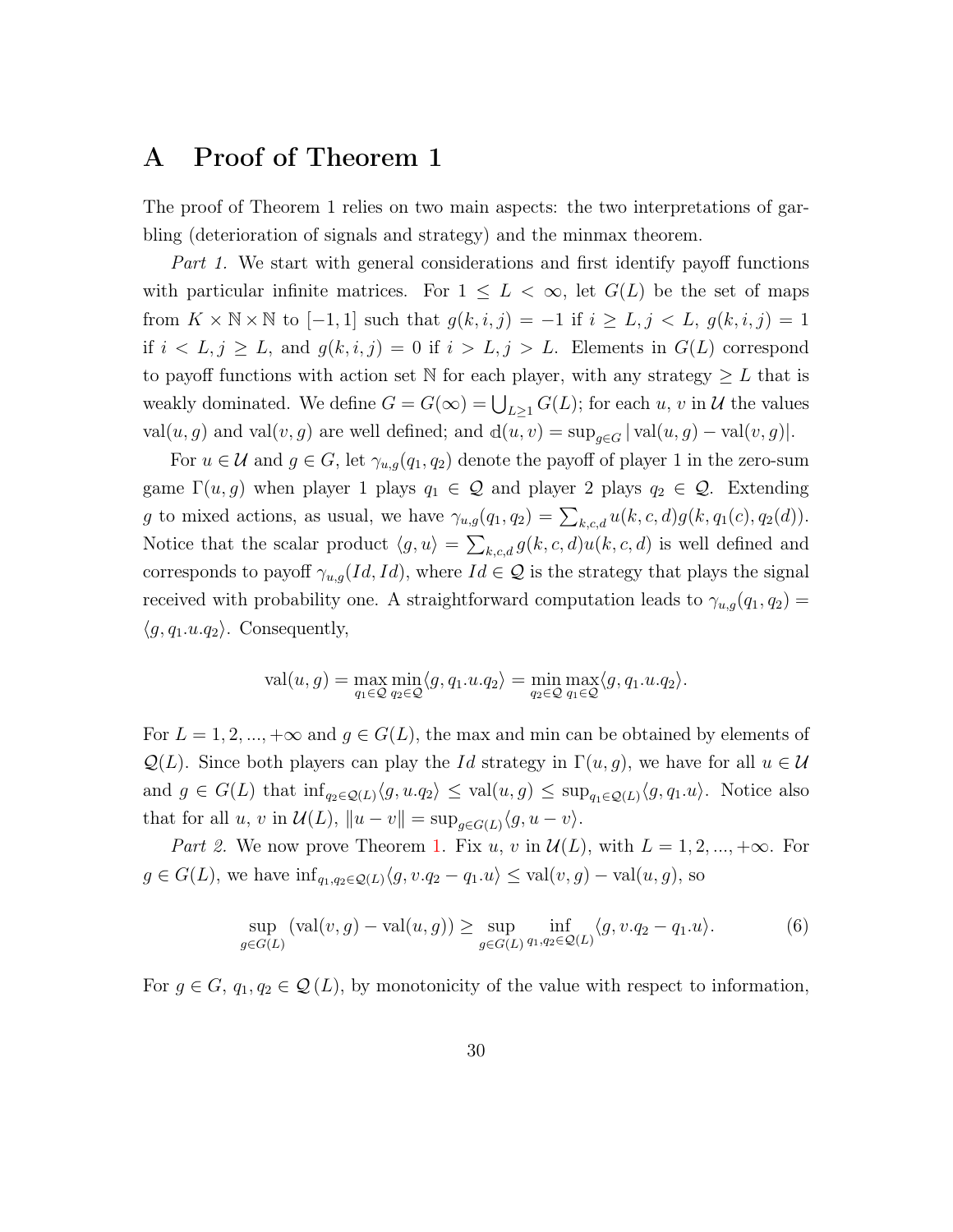we have val $(v.q_2,g) \geq val(v,g)$  and val $(u,g) \geq val(q_1.u,g)$ . So val $(v,g)$  – val $(u,g) \leq$ d  $(q_1.u, v.q_2) \leq ||q_1.u - v.q_2||$ . Therefore,

<span id="page-30-0"></span>
$$
\sup_{g \in \mathcal{G}} (\text{val}(v, g) - \text{val}(u, g)) \le \inf_{q_1, q_2 \in \mathcal{Q}(L)} ||q_1 \cdot u - v \cdot q_2|| = \inf_{q_1, q_2 \in \mathcal{Q}(L)} \sup_{g \in G(L)} \langle g, v \cdot q_2 - q_1 \cdot u \rangle.
$$
\n(7)

We are now going to show that

<span id="page-30-1"></span>
$$
\sup_{g \in G(L)} \inf_{q_1, q_2 \in \mathcal{Q}(L)} \langle g, v. q_2 - q_1. u \rangle = \min_{q_1, q_2 \in \mathcal{Q}(L)} \sup_{g \in G(L)} \langle g, v. q_2 - q_1. u \rangle. \tag{8}
$$

Together with inequalities [6](#page-29-0) and [7,](#page-30-0) it will give

$$
\sup_{g \in \mathcal{G}} (\text{val}(v, g) - \text{val}(u, g)) = \sup_{g \in G(L)} (\text{val}(v, g) - \text{val}(u, g)) = \min_{q_1, q_2 \in \mathcal{Q}(L)} ||q_1 \cdot u - v \cdot q_2||.
$$

To prove [8,](#page-30-1) we will apply a variant of Sion's theorem (see, e.g., [Mertens](#page-94-1) et al. [\(2015\)](#page-94-1) Proposition I.1.3) to the zero-sum game with strategy spaces  $G(L)$  for the maximizer,  $\mathcal{Q}(L)^2$  for the minimizer, and payoff  $h(g,(q_1,q_2)) = \langle g, v.q_2-q_1.u \rangle$ . Strategy sets  $G(L)$  and  $\mathcal{Q}(L)^2$  are convex, and h is bilinear.

Case 1:  $L < +\infty$ . Then,  $\Delta({0, ..., L - 1})$  is compact, and  $\mathcal{Q}(L)^2$  is compact for the product topology. Moreover,  $h$  is continuous, so by Sion's theorem,  $8$  holds. Furthermore,  $\sup_{g \in G(L)} (\text{val}(v, g) - \text{val}(u, g))$  is achieved, since  $G(L)$  is compact.

Case 2:  $L = +\infty$ . We are going to modify the topology on Q to have compact  $\mathcal{Q}(L)^2$  and lower semi-continuous h on  $(q_1, q_2)$ . The idea is to identify 0 and  $+\infty$ in N. Formally, given  $q \in \Delta(\mathbb{N})$  and a sequence  $(q_n)_n$  of probabilities over N, we define:  $(q_n)_n$  converges to q if and only if:  $\forall c \geq 1$ ,  $\lim_{n \to \infty} q_n(c) = q(c)$ . It implies  $\limsup_n q_n(0) \leq q(0)$ .

 $\Delta(N)$  is now compact, and we endow Q with the product topology so that  $\mathcal{Q}(L)^2$ is itself compact. Fix  $q \in G$ . We finally show that  $\langle q, q, u \rangle$  is u.s.c. in  $q \in \mathcal{Q}$  and  $\langle q, v, q \rangle$  is l.s.c. in  $q \in \mathcal{Q}$ . For this, we take advantage of the particular structure of G: there exists L' such that  $g \in G(L')$ .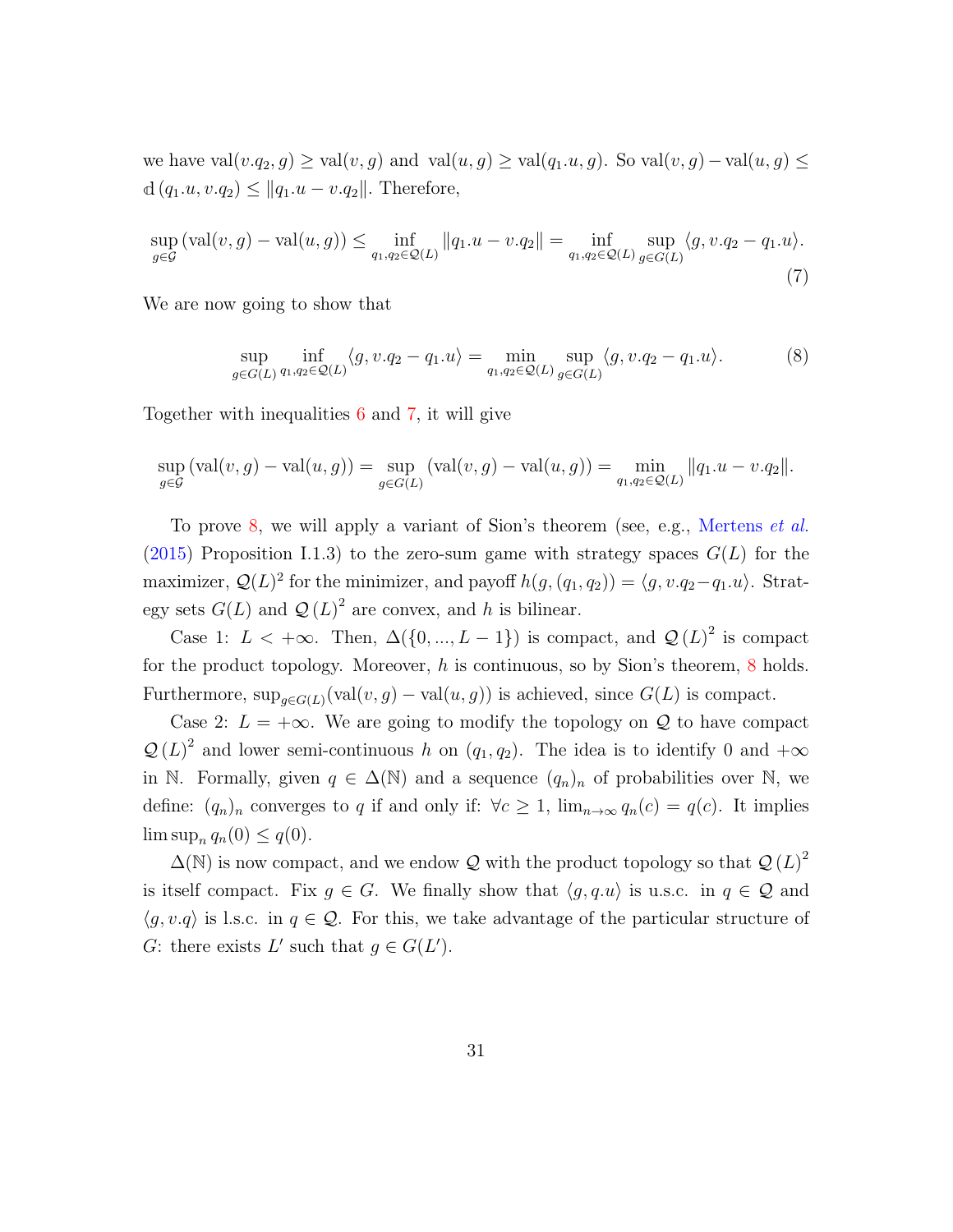For each q in  $\Delta(N)$ , we have for each k in K and d in N:

$$
g(k, q, d) = \sum_{c \in \mathbb{N}} g(c)g(k, c, d)
$$
  
=  $g(k, 0, d) + \sum_{c=1}^{L'-1} (g(k, c, d) - g(k, 0, d))q(c) + \sum_{c \ge L'} (g(k, c, d) - g(k, 0, d))q(c).$ 

For each  $c \geq L'$ , we have  $g(k, c, d) - g(k, 0, d) \leq 0$ . If  $(q_n)_n$  converges to q for our new topology,  $\lim_{n \to \infty} \sum_{c=1}^{L'-1} (g(k, c, d) - g(k, 0, d))q_n(c) = \sum_{c=1}^{L'-1} (g(k, c, d) - g(k, 0, d))q(c)$ and, by Fatou's lemma,  $\limsup_n \sum_{c \ge L'}(g(k, c, d) - g(k, 0, d))q_n(c) \le \sum_{c \ge L'}(g(k, c, d) - g(k, 0, d))$  $g(k, 0, d)$  $q(c)$ . As a consequence,  $\limsup_n g(k, q_n, d) \leq g(k, q, d)$ . This is true for each k and d, and we easily obtain that  $\langle g, q, u \rangle = \sum_{k,c,d} u(k,c,d)g(k,q(c), d)$  is u.s.c. in  $q \in \mathcal{Q}$ .

Similarly, for each  $q \in \Delta(\mathbb{N})$ ,  $k \in K$ , and  $c \in \mathbb{N}$ , we can write  $g(k, c, q) =$  $g(k, c, 0) + \sum_{d=1}^{L'-1} (g(k, c, d) - g(k, c, 0))q(c) + \sum_{d \ge L'} (g(k, c, d) - g(k, c, 0))q(c)$ , with  $g(k, c, d) - g(k, c, 0) \ge 0$  for  $d \ge L'$ , and show that  $\langle g, v, q \rangle$  is l.s.c. in  $q \in \mathcal{Q}$ .

## B Proofs of Section 4

### B.1 Proof of Proposition [1](#page-12-1)

We prove the lower bound of [\(3\)](#page-12-0). Let  $g(k) = \mathbb{1}_{p_k > q_k} - \mathbb{1}_{p_k \leq q_k}$ . Then,

$$
d(u, v) \ge \text{val}(u, g) - \text{val}(v, g) = \sum_{k \in K} (p_k - q_k) g(k) = \sum_{k \in K} |p_k - q_k|.
$$

Now, let us prove the upper bound of [\(3\)](#page-12-0). Define  $\bar{u}$  and  $\underline{v}$  in  $\Delta(K \times K_C \times K_D)$  with  $K = K_C = K_D$  such that  $\bar{u}(k, c, d) = p_k 1_{c=k} 1_{d=k_0}$  for some fixed  $k_0 \in K$  (complete information for player 1, trivial information for player 2, and the same prior about k as u) and  $\underline{v}(k, c, d) = q_k \mathbb{1}_{c=k_0} \mathbb{1}_{d=k}$  for all  $(k, c, d)$  (trivial information for player 1, complete information for player 2, and the same beliefs about  $k$  as  $v$ ). Since the value of a zero-sum game is weakly increasing with player 1's information and weakly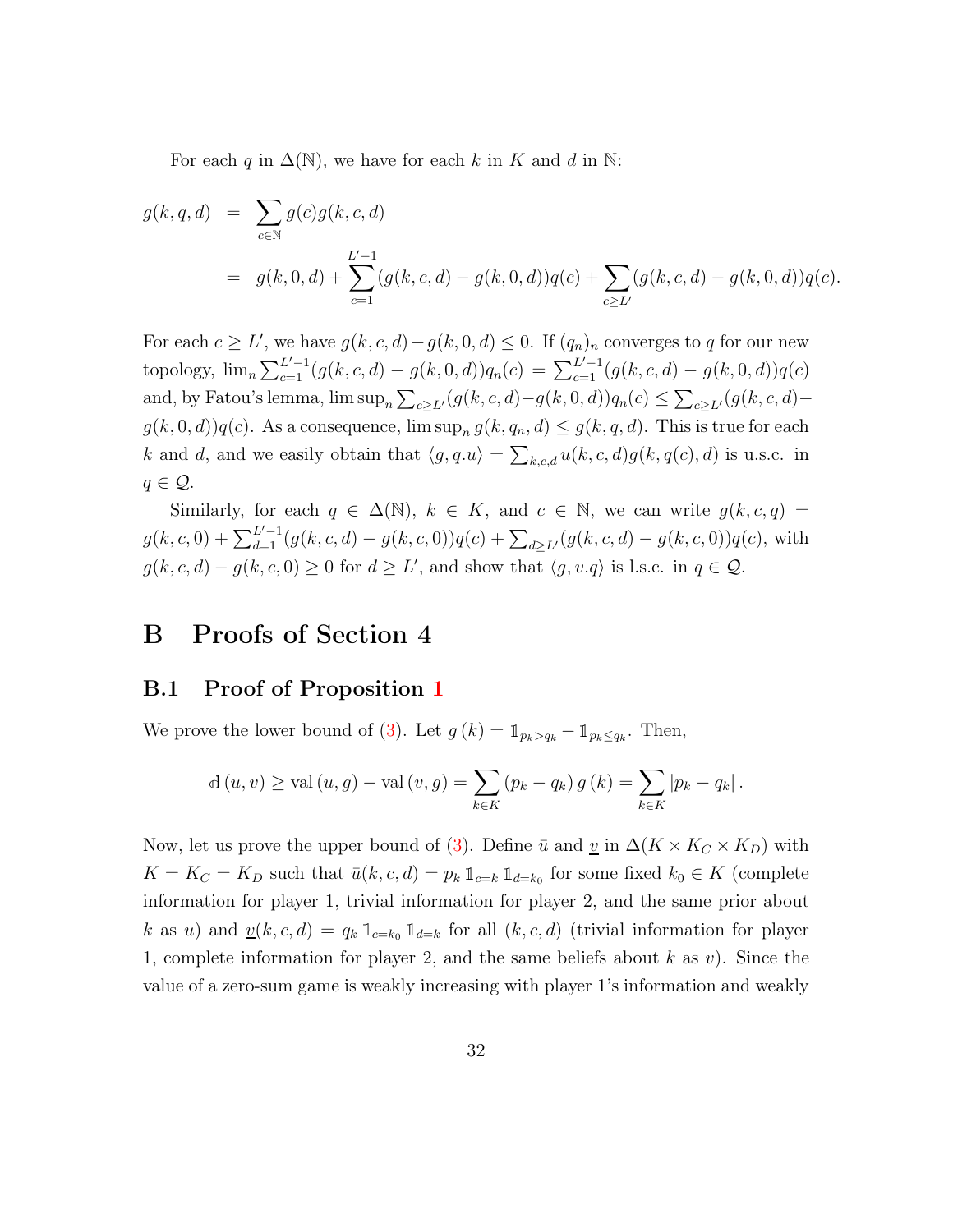decreasing with player 2's information, we have

$$
\sup_{g \in \mathcal{G}} (\text{val}(u, g) - \text{val}(v, g)) \le \sup_{g \in \mathcal{G}} (\text{val}(\bar{u}, g) - \text{val}(\underline{v}, g)) = \min_{q_1 \in \mathcal{Q}, q_2 \in \mathcal{Q}} ||\bar{u}.q_2 - q_1.\underline{v}||,
$$

where, according to Theorem [1,](#page-9-0) the minimum in the last expression is attained for garblings with values in  $\Delta K$ . Since player 2 has a unique signal in  $\bar{u}$ , only  $q_2(.|k_0) \in \Delta K$  matters. We denote it by  $q' = q_2(.|k_0)$ . Similarly, we define  $p' =$  $q_1(.|k_0) \in \Delta(K)$ . Then,

$$
\|\bar{u}.q_2 - q_1.\underline{v}\| = \sum_{(k,c,d)\in K^3} |p_k 1_{c=k} q'_d - q_k 1_{d=k} p'_c|
$$
  
= 
$$
\sum_{k\in K} |p_k q'_k - q_k p'_k| + p_k (1 - q'_k) + q_k (1 - p'_k)
$$
  
= 
$$
2 + \sum_{k\in K} |p_k q'_k - q_k p'_k| - p_k q'_k - q_k p'_k = 2\left(1 - \sum_{k\in K} \min (p_k q'_k, q_k p'_k)\right).
$$

A similar inequality holds by inverting the roles of  $u$  and  $v$ , and the upper bound follows from the fact that one can choose  $p', q'$  arbitrarily.

If  $p = q$ , then  $\sum_{k \in K} \min(p_k q'_k, q_k p'_k) = \sum_{k \in K} p_k \min(q'_k, p'_k) \le \sum_{k \in K} p_k p'_k$  $\max_{k \in K} p_k$ , where the latter is attained by  $p'_k = q'_k = \mathbb{1}_{\{k=k^*\}}$  for some  $k^* \in K$  such that  $p_{k^*} = \max_{k \in k} p_k$ .

### B.2 Proof of Proposition [2](#page-13-0)

Let us start with general properties of  $d_1$ . Let us define the set of single-agent information structures as  $\mathcal{U}_1 = \Delta(K \times \mathbb{N})$  using the same convention that countable sets are identified with subsets of N. Note that, given  $u \in \Delta(K \times C \times D)$ ,  $\max_{K \times C} u \in \mathcal{U}_1$ . Let  $\mathcal{G}'_1 = \{g' : K \times I \to \mathbb{R} \mid I \text{ finite}\}\$ be the set of single-agent decision problems, and define for  $u', v' \in \mathcal{U}_1$ ,  $d'_1(u', v') = \sup_{g' \in \mathcal{G}'_1} |\text{val}(v', g') - \text{val}(u', g')|$ . It is easily seen that, for any  $u, v \in \Delta(K \times C \times D)$ ,

<span id="page-32-0"></span>
$$
d_1(u, v) = d'_1(u', v') = \max\{\min_{q \in \mathcal{Q}} ||u' - q.v'||, \min_{q \in \mathcal{Q}} ||q.u' - v'||\},\tag{9}
$$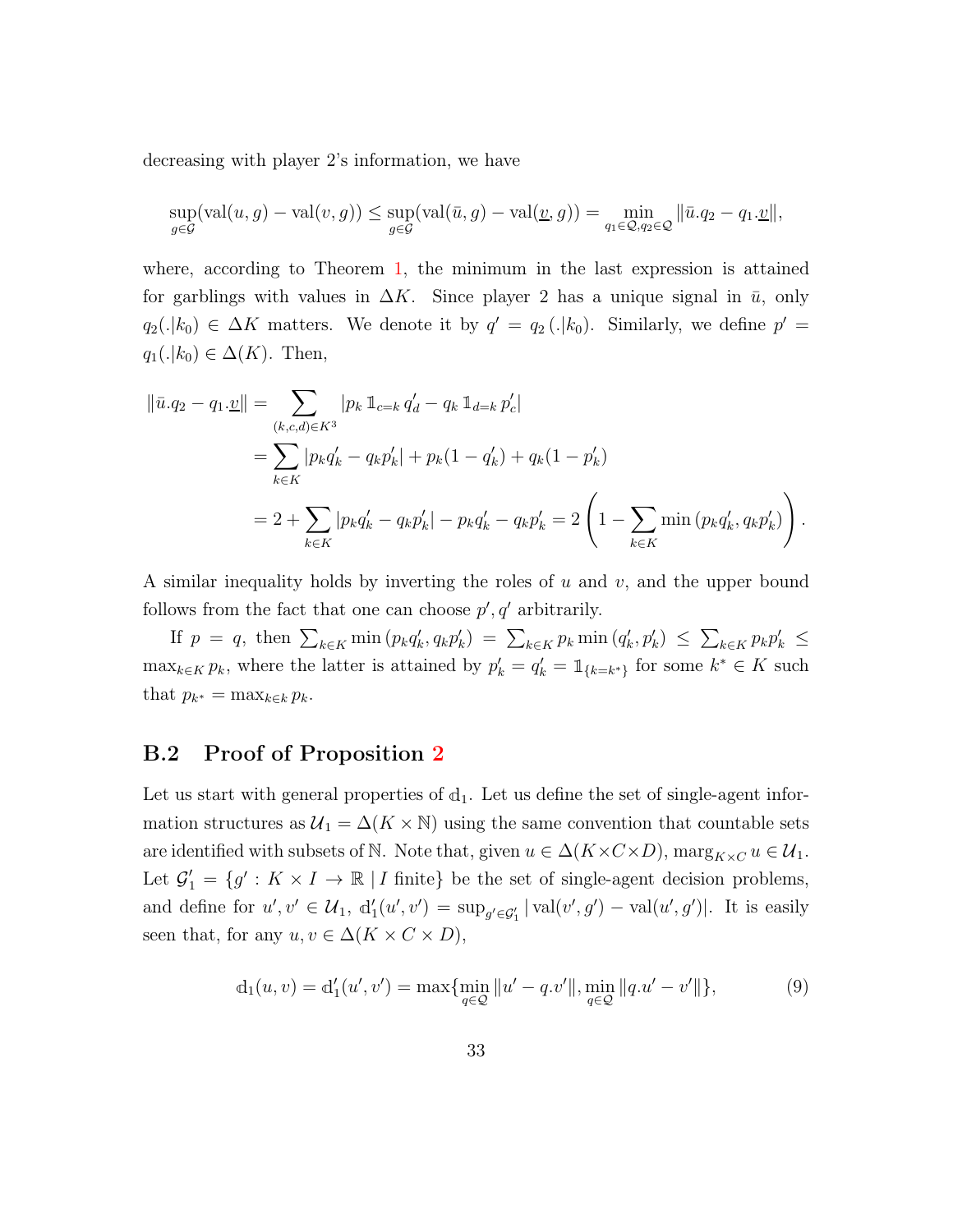where  $u' = \max_{K \times C} u$ ,  $v' = \max_{K \times C} v$ ,  $q.u'(k, c) = \sum_{s \in C} u'(k, s) q(s)(c)$  and where the last equality can be obtained by mimicking (and simplifying) the arguments of the proof of Theorem [1.](#page-9-0)

We now prove Proposition [2.](#page-13-0) Using the assumptions, we have  $u(k) = v(k)$ ,  $u(c, d|k) = u(c|k) u(d|k)$ , and  $v(c', d|k) = v(d|k) v(c'|k) = u(d|k) v(c'|k)$ . For any pair of garblings  $q_1, q_2$ ,

$$
||u.q_2 - q_1.v|| = \sum_{k,c,d} \left| \sum_{\beta} u(k,c,\beta) q_2(d|\beta) - \sum_{\alpha} v(k,\alpha,d) q_1(c|\alpha) \right|
$$
  
= 
$$
\sum_{k,c} u(k) \sum_{d} \left| u(c|k) \sum_{\beta} u(\beta|k) q_2(d|\beta) - \left( \sum_{\alpha} v(\alpha|k) q_1(c|\alpha) \right) u(d|k) \right|
$$
  
= 
$$
\sum_{k,c} u(k) \sum_{d} |u(d|k) \Gamma(k,c) + \Delta(k,d) u(c|k),
$$

where  $\Delta(k, d) = u(d|k) - \sum_{\beta} u(\beta|k) q_2(d|\beta)$ , and  $\Gamma(k, c) = \sum_{\alpha} v(\alpha|k) q_1(c|\alpha)$  $u(c|k)$ . Because  $|x + y| \ge |x| + \text{sgn}(x)y$  for each  $x, y \in \mathbb{R}$ , we have

$$
\sum_{d} |u(d|k) \Gamma(k, c) + \Delta(k, d) u(c|k)|
$$
  
\n
$$
\geq \sum_{d} u(d|k) |\Gamma(k, c)| + \operatorname{sgn}(\Gamma(k, c)) u(c|k) \sum_{d} \Delta(k, d) = \sum_{d} u(d|k) |\Gamma(k, c)|.
$$

where the last equality comes from the fact that  $\sum_{d} \Delta(k, d) = 0$ . Therefore, we obtain

$$
||u.q_2 - q_1.v|| \ge \sum_{k,c,d} u(k) |u(d|k) \Gamma(k,c)|
$$
  
= 
$$
\sum_{k,c,d} u(k) |u(d|k) u(c|k) - \sum_{\alpha} u(d|k) v(\alpha|k) q_1(c|\alpha) | = ||u - q_1.v||.
$$

We deduce that  $\min_{q_1,q_2} ||u.q_2 - q_1.v|| = \min_{q_1} ||u-q_1.v||$ . Inverting the roles of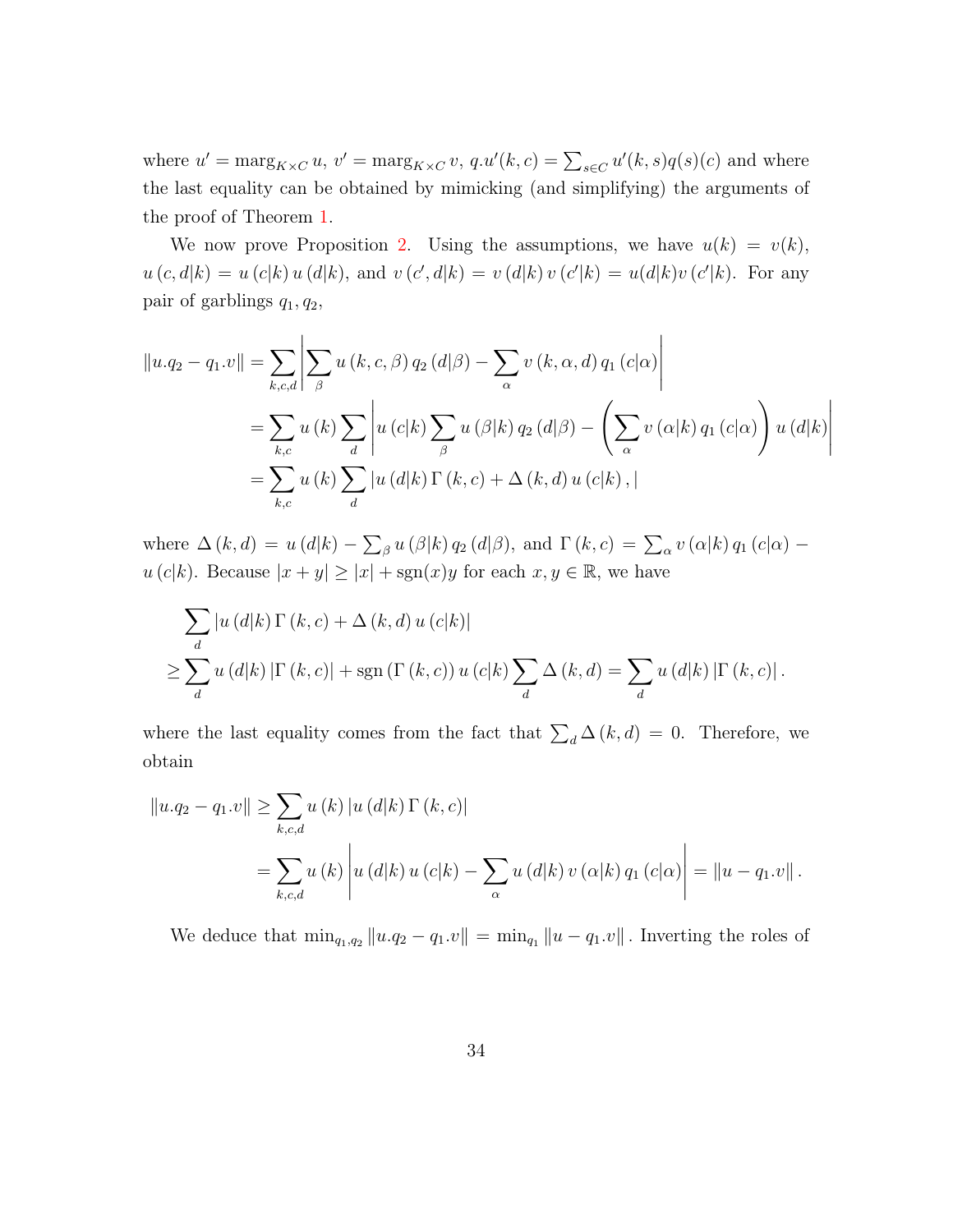the players, we also have  $\min_{q_1,q_2} ||v.q_2 - q_1.y|| = \min_{q_1} ||v-q_1.u||$ . We conclude that

$$
d(u, v) = \max\{\min_{q_1, q_2} ||u.q_2 - q_1.v||; \min_{q_1, q_2} ||v.q_2 - q_1.y||\}
$$
  
= 
$$
\max\{\min_{q_1} ||u - q_1.v||; \min_{q_1} ||v - q_1.u||\} = d_1(u, v),
$$

where the last equality follows from [\(9\)](#page-32-0) together with the fact that  $\max_{K\times D} u =$  $\max g_{K\times D} v$ .

## B.3 Proof of Proposition [3](#page-14-0)

Because  $u \succeq v$ ,

$$
d(u, v) = \min_{q_2 \in \mathcal{Q}} \min_{q_1 \in \mathcal{Q}} ||u.q_2 - q_1.v|| \le \min_{q_2 \in \mathcal{Q}} \min_{q_1:C \to \Delta(C \times C_2)} ||u.q_2 - \hat{q}_1.v||,
$$

where in the right-hand side of the inequality, we use a restricted set of player 1's garblings. Precisely, for every garbling  $q_1 : C \to \Delta(C \times C_2)$ , we associate garbling  $\hat{q}_1$  defined by  $\hat{q}_1(c', c'_1, c'_2|c, c_1) = \mathbb{1}_{\{c_1\}}(c'_1)q_1(c', c'_2|c)$ . Further, for any such  $q_1$  and an arbitrary garbling  $q_2$ , we have

$$
||u.q_2 - \hat{q}_1.v|| = \sum_{k,c,c_1,c_2,d} \left| \sum_{\beta} u(k,c,c_1,c_2,\beta) q_2(d|\beta) - \sum_{\alpha} u(k,\alpha,c_1,d) q_1(c,c_2|\alpha) \right|
$$
  
= 
$$
\sum_{k,c,c_1,c_2,d} u(k,c_1) \left| \sum_{\beta} u(c,c_2,\beta|k,c_1) q_2(d|\beta) - \sum_{\alpha} u(\alpha,d|k,c_1) q_1(c,c_2|\alpha) \right|.
$$

Because of the conditional independence assumption, the above is equal to

$$
= \sum_{k,c,c_2,d} \left( \sum_{c_1} u(k,c_1) \right) \left| \sum_{\beta} u(c,c_2,\beta|k) q_2(d|\beta) - \sum_{\alpha} u(\alpha,d|k) q_1(c,c_2|\alpha) \right|
$$
  
= 
$$
\sum_{k,c,c_2,d} \left| \sum_{\beta} u(k,c,c_2,\beta) q_2(d|\beta) - \sum_{\alpha} u(k,\alpha,d) q_1(c,c_2|\alpha) \right| = ||u'.q_2 - q_1.v'||.
$$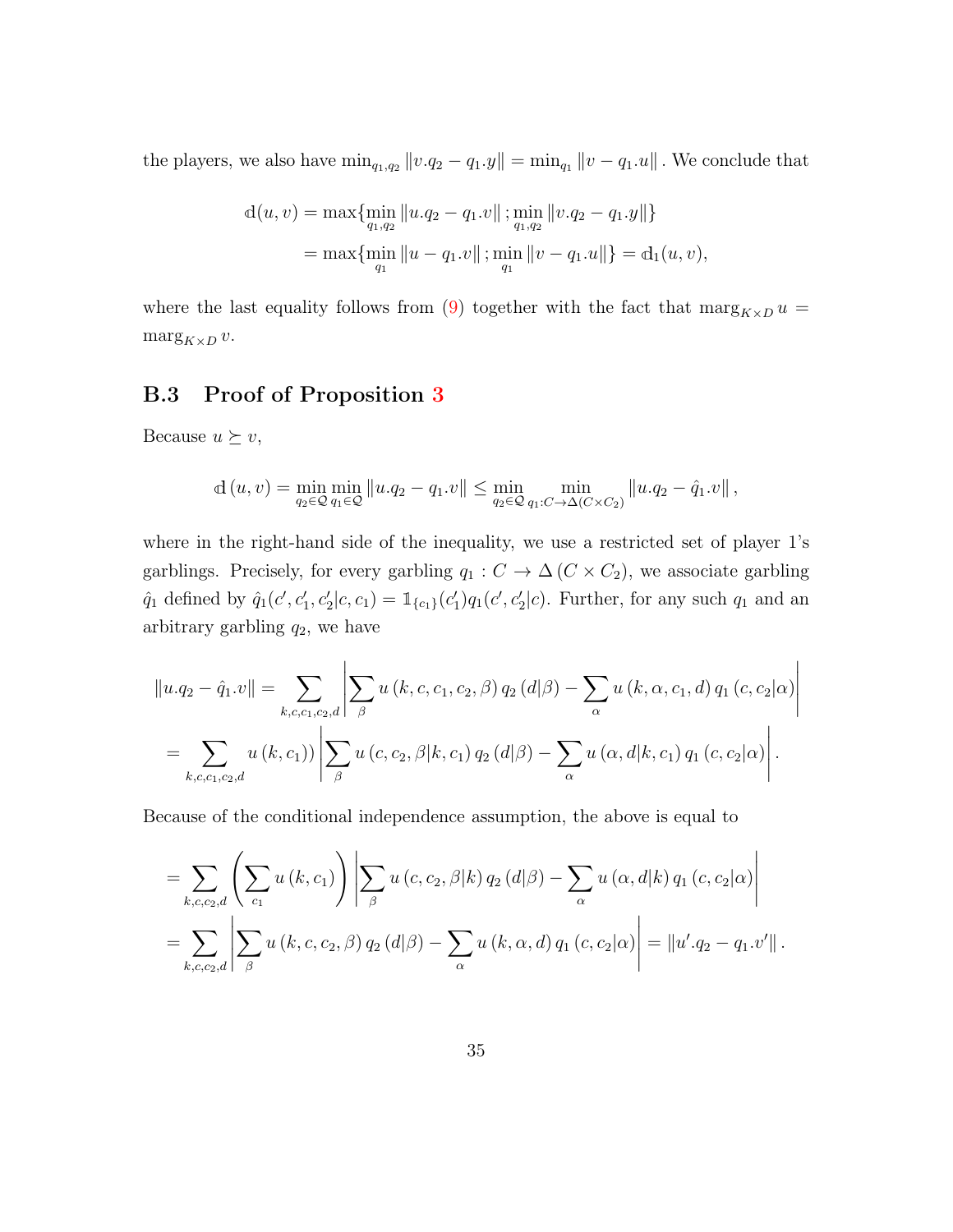Therefore,  $d(u, v) \le \min_{q_2} \min_{q_1 : C \to \Delta(C \times C_2)} ||u' \cdot q_2 - q_1 \cdot v'|| = d(u', v').$ 

## B.4 Proof of Proposition [4](#page-15-3)

We have  $d(u', v') = d_1(u', v') = d_1(u, v) \le d(u, v)$ . The first equality comes from Proposition [2;](#page-14-1) the second comes from the fact that u and  $u'$  (v and v', respectively) induce the same distribution on player 1's first-order beliefs, and the inequality from the definition of the two distances.

### B.5 Proof of Proposition [5](#page-15-1)

It is sufficient to show that, if  $c_1$  is  $\varepsilon$ -conditionally independent from  $(k, d)$  given c, then  $\sup_{q\in\mathcal{G}} \text{val}(u, g) - \text{val}(v, g) \leq \varepsilon$ .

For this, let  $q_2: D \times D_1 \to D$  be defined as  $q_2(d, d_1)(d') = \mathbb{1}_{d'=d}$ . Let  $q_1: C \to$  $C \times C_1$  be defined as  $q_1(c, c_1|c) = u(c_1|c)$ . Then,

$$
||u.q_2 - q_1.v|| = \sum_{k,c,c_1,d} |u(k,c,c_1,d) - u(k,c,d) u(c_1|c)|
$$
  
= 
$$
\sum_{c} u(c) \sum_{k,c_1,d} |u(k,c_1,d|c) - u(k,d|c) u(c_1|c)| \le \varepsilon.
$$

The claim follows from Theorem [1.](#page-9-0)

## C Proof of Theorem [2](#page-16-0)

N is a very large even-valued integer to be fixed later, and we write  $A = C = D =$  $\{1, ..., N\}$ , with the idea of using C while speaking of the actions or signals of player 1 and using D while speaking of the actions and signals of player 2. We fix  $\varepsilon$  and  $\alpha$ , to be used later, such that  $0 < \varepsilon < \frac{1}{10(N+1)^2}$  and  $\alpha = \frac{1}{25}$ . We will consider a Markov chain with law  $\nu$  on A, satisfying the following:

• the law of the first state of the Markov chain is uniform on  $A$ ;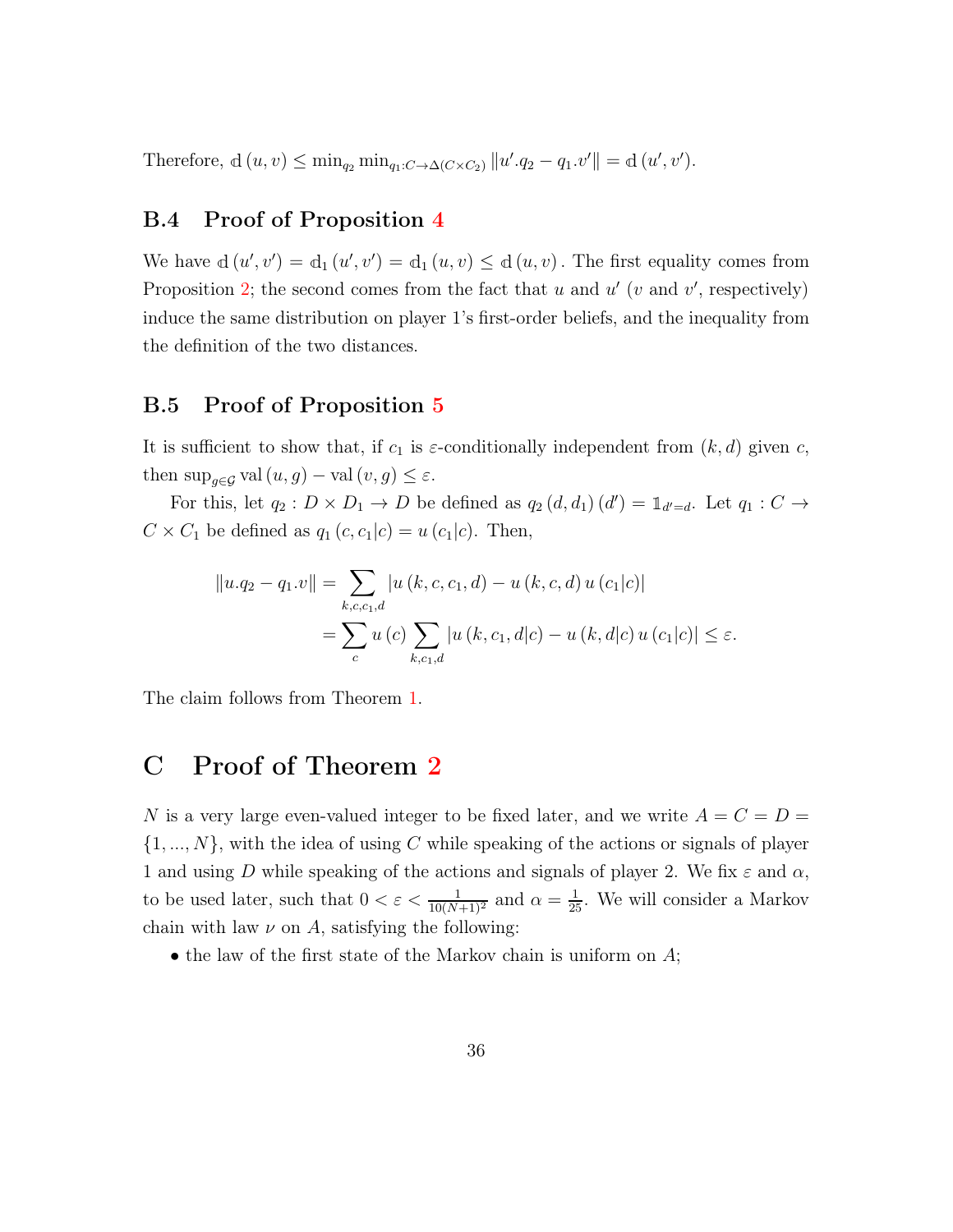• given the current state, the law of the next state is uniform on a subset of size  $N/2;$ 

• and a few more conditions, to be defined later.

A sequence  $(a_1, ..., a_l)$  of length  $l \geq 1$  is said to be *nice* if it is in the support of the Markov chain:  $\nu(a_1, ..., a_l) > 0$ . For instance, any sequence of length 1 is nice, and  $N^2/2$  sequences of length 2 are nice.

The remainder of the proof is split into 3 parts: we first define information structures  $(u^l)_{l\geq 1}$  and payoff structures  $(g^p)_{p\geq 1}$ . Then, we define two conditions UI1 and UI2 on the information structures and show that they imply the conclusions of Theorem [2.](#page-16-0) Finally, we show, via the probabilistic method, the existence of a Markov chain  $\nu$  satisfying all our conditions.

## C.1 Information and payoff structures  $(u^l)_{l\geq 1}$  and  $(g^l)_{l\geq 1}$

For  $l \geq 1$ , define the information structure  $u^l \in \Delta(K \times C^l \times D^l)$  so that for each state k in K, signal  $c = (c_1, ..., c_l)$  in  $C^l$  of player 1 and signal  $d = (d_1, ..., d_l)$  in  $D^l$ for player 2,

$$
u^{l}(k, c, d) = \nu(c_1, d_1, c_2, d_2, ..., c_l, d_l) \left(\frac{c_1}{N+1} \mathbf{1}_{k=1} + \left(1 - \frac{c_1}{N+1}\right) \mathbf{1}_{k=0}\right).
$$

The following interpretation of  $u^l$  holds: first select  $(a_1, a_2, ..., a_{2l}) = (c_1, d_1, ..., c_l, d_l)$ in  $A^{2l}$  according to Markov chain  $\nu$  (i.e., uniformly among the nice sequences of length 2l), then tell  $(c_1, c_2, ..., c_l)$  (the elements of the sequence with odd indices) to player 1 and  $(d_1, d_2, ..., d_l)$  (the elements of the sequence with even indices) to player 2. Finally, choose state  $k = 1$  with probability  $c_1/(N+1)$  and state  $k = 0$  with the complement probability  $1 - c_1/(N + 1)$ .

Notice that the definition is not symmetric among players: player 1's first signal  $c_1$  is uniformly distributed and plays a particular role. The marginal of  $u^l$  on K is uniform, and the marginal of  $u^{l+1}$  over  $(K \times C^l \times V^l)$  is equal to  $u^l$ .

Consider a sequence of elements  $(a_1, ..., a_l)$  of A that is not nice (i.e., such that  $\nu(a_1, ..., a_l) = 0$ . We say that the sequence is not nice because of player 1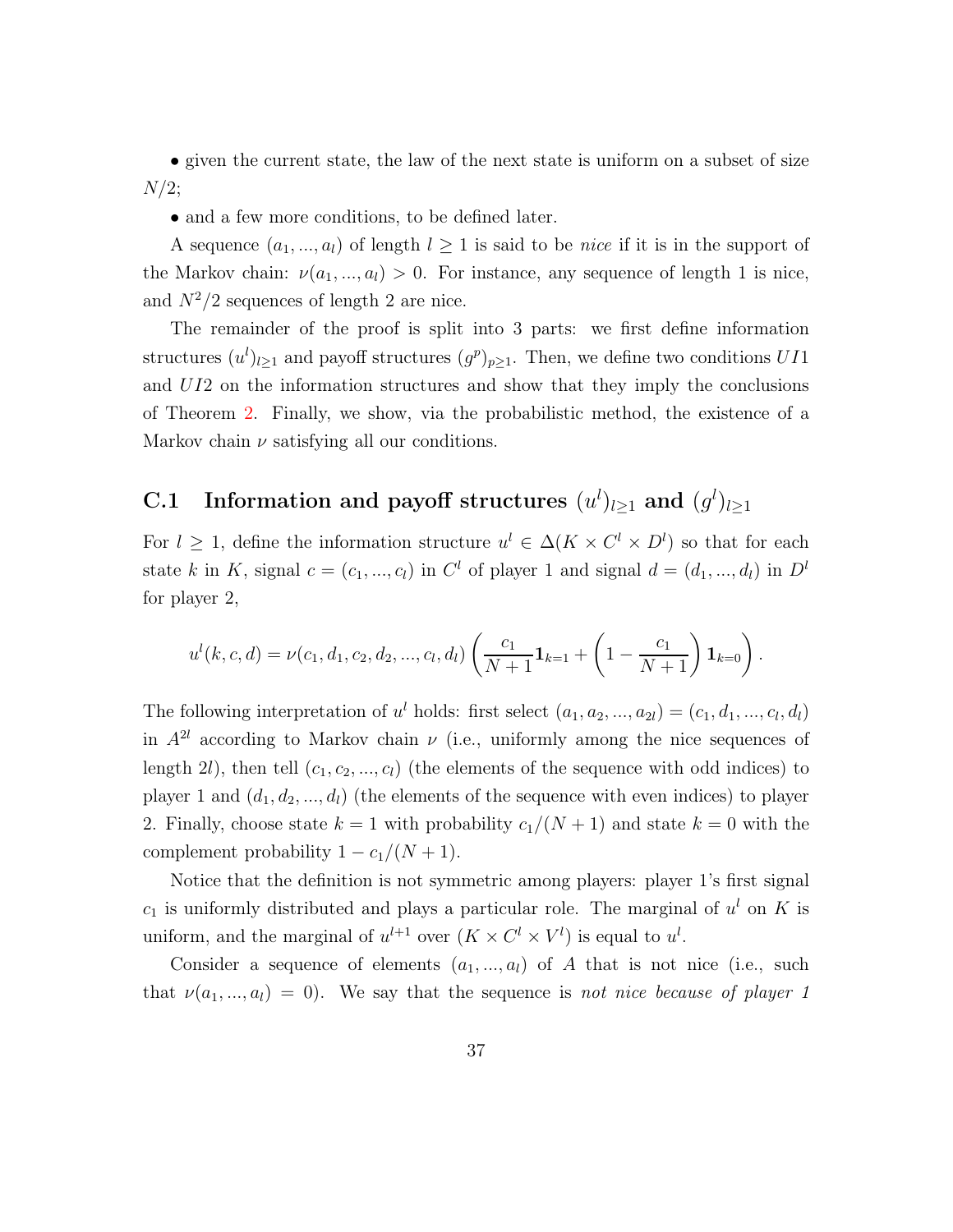if  $\min\{t \in \{1, ..., l\}, \nu(a_1, ..., a_t) = 0\}$  is odd and not nice because of player 2 if  $\min\{t \in \{1, ..., l\}, \nu(a_1, ..., a_t) = 0\}$  is even. Sequence  $(a_1, ..., a_l)$  is now nice, or not nice because of player 1, or not nice because of player 2. A sequence of length 2 is either nice, or not nice because of player 2.

For  $p \geq 1$ , define payoff structure  $g^p : K \times C^p \times D^{p-1} \to [-1,1]$  such that, for all k in K,  $c' = (c'_1, ..., c'_p)$  in  $C^p$ ,  $d' = (d'_1, ..., d'_{p-1})$  in  $D^{p-1}$ :

$$
g^{p}(k, c', d') = g_{0}(k, c'_{1}) + h^{p}(c', d'), \text{ where } g_{0}(k, c'_{1}) = -\left(k - \frac{c'_{1}}{N+1}\right)^{2} + \frac{N+2}{6(N+1)},
$$
  

$$
h^{p}(c', d') = \begin{cases} \varepsilon & \text{if } (c'_{1}, d'_{1}, \dots, c'_{p}) \text{ is nice,} \\ 5\varepsilon & \text{if } (c'_{1}, d'_{1}, \dots, c'_{p}) \text{ is not nice because of player 2,} \\ -5\varepsilon & \text{if } (c'_{1}, d'_{1}, \dots, c'_{p}) \text{ is not nice because of player 1.} \end{cases}
$$

One can check that  $|g^p| \le 5/6 + 5\varepsilon \le 8/9$ . Regarding the  $g_0$  part of the payoff, consider a decision problem for player 1 where  $c_1$  is selected uniformly in A and the state is selected to be  $k = 1$  with probability  $c_1/(N + 1)$  and  $k = 0$  with probability  $1 - c_1/(N + 1)$ . Player 1 observes  $c_1$  but not k, and she chooses  $c'_1$ in A and receives payoff  $g_0(k, c'_1)$ . We have  $\frac{c_1}{N+1} g_0(1, c'_1) + (1 - \frac{c_1}{N+1}) g_0(0, c'_1) =$  $\frac{1}{(N+1)^2} (c_1^{\prime}(2c_1-c_1^{\prime}) + (N+1)((N+2)/6-c_1)).$  To maximize this expected payoff, it is well known that player 1 should play her belief on k, i.e.  $c'_1 = c_1$ . Moreover, if player 1 chooses  $c'_1 \neq c_1$ , her expected loss from not having chosen  $c_1$  is at least  $\frac{1}{(N+1)^2} \geq 10\varepsilon$ . Furthermore, the constant  $\frac{N+2}{6(N+1)}$  has been chosen such that the value of this decision problem is 0.

Consider now  $l \geq 1$  and  $p \geq 1$ . By definition, the Bayesian game  $\Gamma(u^l, g^p)$  is played as follows: first,  $(c_1, d_1, ..., c_l, d_l)$  is selected according to law  $\nu$  of the Markov chain, player 1 learns  $(c_1, ..., c_l)$ , player 2 learns  $(d_1, ..., d_l)$ , and the state is  $k = 1$ with probability  $c_1/(N+1)$  and  $k=0$  otherwise. Then, player 1 chooses c' in  $C^p$  and player 2 chooses d' in  $D^{p-1}$  simultaneously, and finally, player 1's payoff is  $g^p(k, c', d')$ . Notice that, by the previous paragraph about  $g_0$ , it is always strictly dominant for player 1 to truthfully report her first signal, i.e. choose  $c'_1 = c_1$ . We will show in the next section that if  $l \geq p$  and player 1 simply plays the sequence of signals she has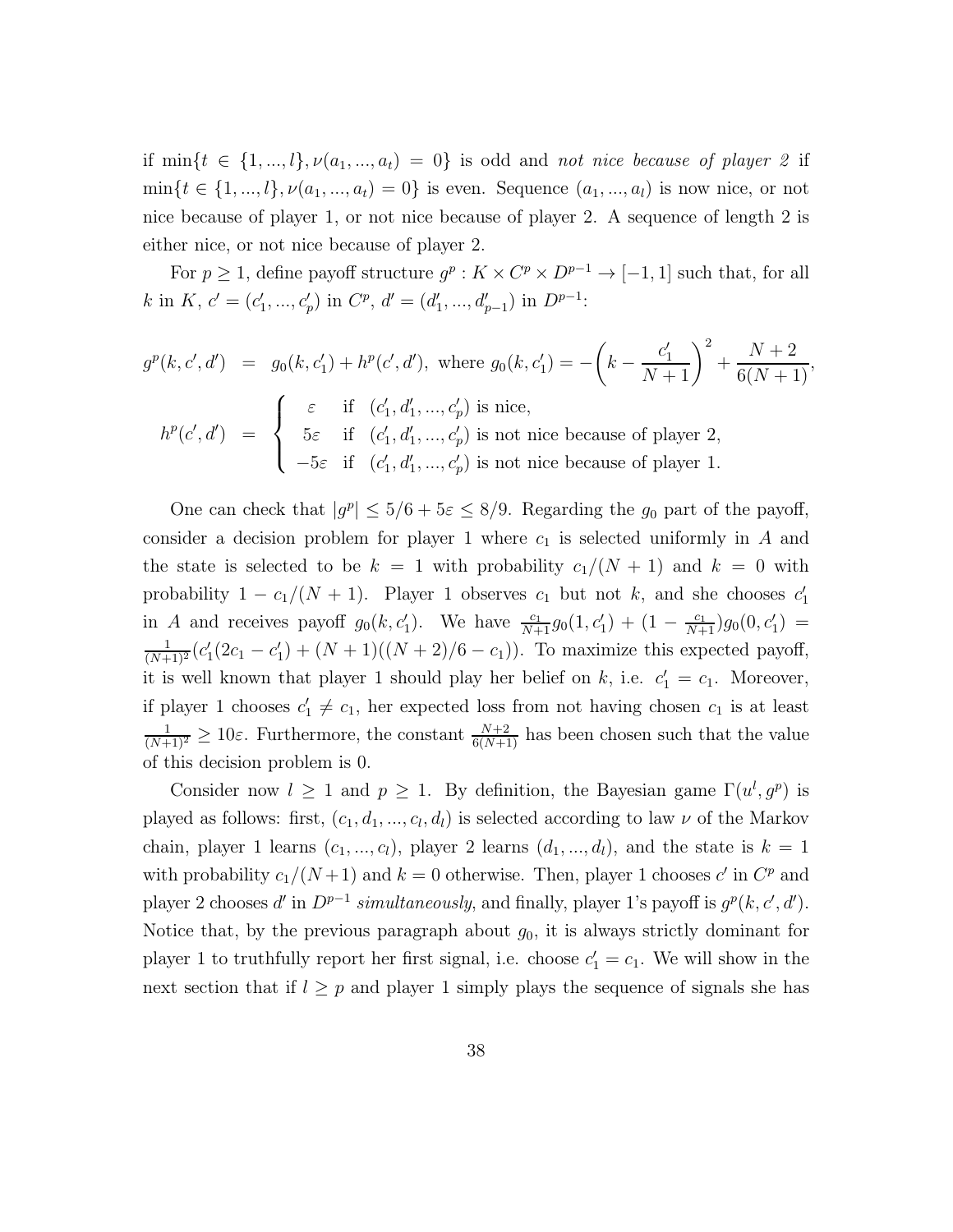received, player 2 cannot do better than also truthfully reporting his own signals, leading to a value not lower than the payoff for nice sequences, which is  $\varepsilon$ . On the contrary, in game  $\Gamma(u^l, g^{l+1})$ , player 1 has to report not only the l signals she has received but also an extra-signal  $c'_{l+1}$  that she has to guess. In this game, we will prove that, if player 2 truthfully reports his own signals, player 1 will incur payoff of  $-5\varepsilon$  with a probability of at least (approximately) 1/2, and this will result in a low value. These intuitions will prove correct in the next section, under conditions UI1 and UI2.

#### C.2 Conditions UI and values

To prove that the intuition of the previous paragraph is correct, we need to ensure that players have incentives to report their true signals, so we need additional assumptions on the Markov chain.

Notations and definition: Let  $l \geq 1$ ,  $m \geq 0$ ,  $c = (c_1, ..., c_l)$  in  $C^l$ , and  $d =$  $(d_1, ..., d_m)$  in  $D^m$ . We write  $a^{2q}$  $= (c_1, d_1, \ldots, c_q, d_q) \in A^{2q}$ for each  $q \leq \min\{l, m\},\$  $a^{2q+1}(c, d) = (c_1, d_1, \ldots, c_q, d_q, c_{q+1}) \in A^{2q+1}$  for each  $q \leq \min\{l-1, m\}.$ For  $r \leq \min\{2l, 2m+1\}$ , we say that c and d are nice at level r, and we write  $c \smile_r d$ , if  $a^r(c, d)$  is nice.

In the next definition, we consider information structure  $u^l \in \Delta(K \times C^l \times D^l)$ and let  $\tilde{c}$  and  $d$  denote the respective random variables of the signals of player 1 and player 2.

**Definition 1.** We say that the conditions UI1 are satisfied if for all  $l \geq 1$ , all  $c = (c_1, ..., c_l)$  in  $C^l$  and  $c' = (c'_1, ..., c'_{l+1})$  in  $C^{l+1}$  such that  $c_1 = c'_1$ , we have

<span id="page-38-0"></span>
$$
u^{l}\left(c'\smile_{2l+1}\tilde{d}\mid \tilde{c}=c,c'\smile_{2l}\tilde{d}\right)\in[1/2-\alpha,1/2+\alpha]
$$
\n
$$
(10)
$$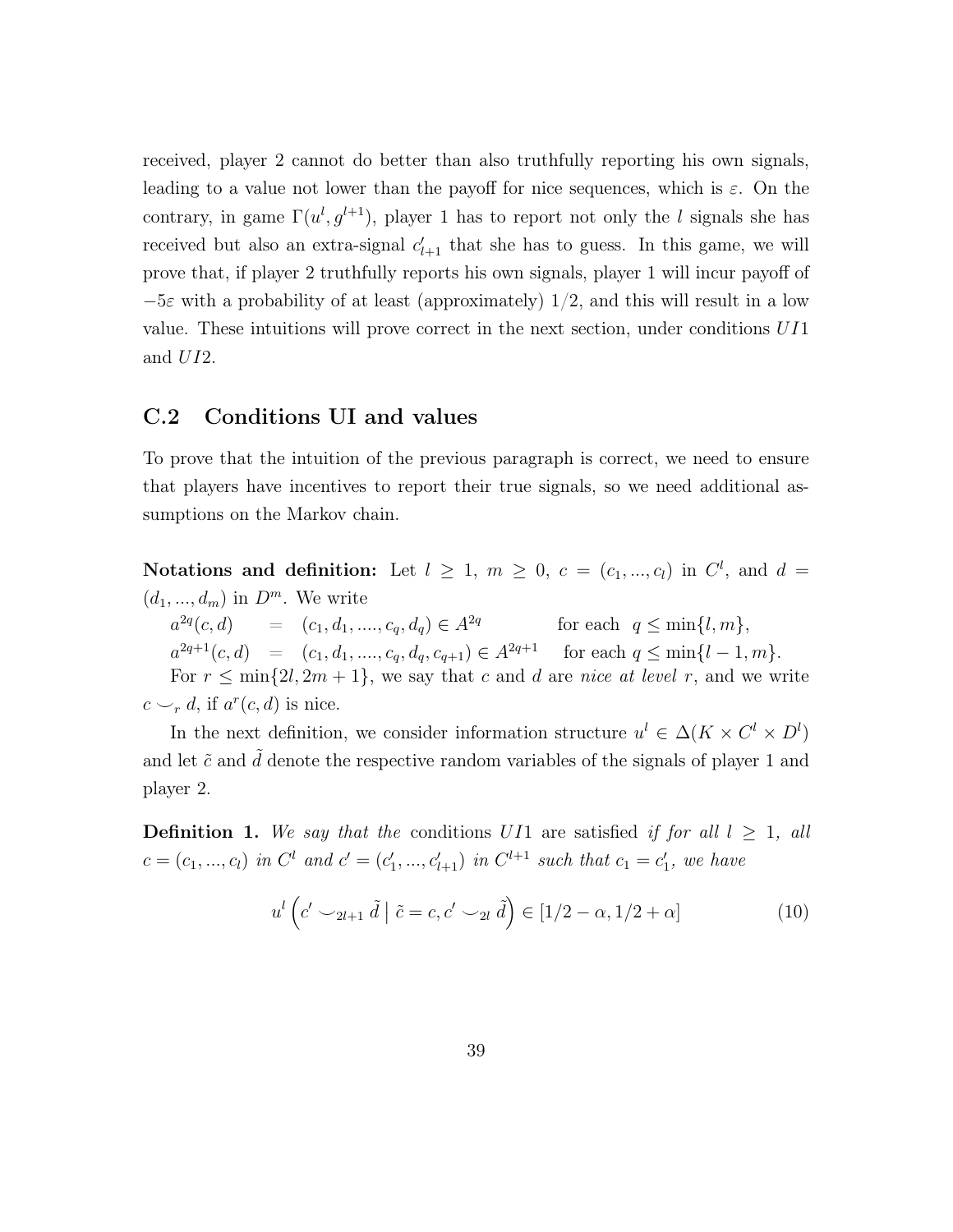and for all  $m \in \{1, ..., l\}$  such that  $c_m \neq c'_m$ , for  $r = 2m - 2, 2m - 1$ ,

<span id="page-39-0"></span>
$$
u^{l}\left(c^{l}\smile_{r+1}\tilde{d}\mid \tilde{c}=c,c^{l}\smile_{r}\tilde{d}\right)\in[1/2-\alpha,1/2+\alpha].\tag{11}
$$

We say that the *conditions UI2* are satisfied if for all  $1 \leq p \leq l$ , for all  $d \in D^l$ , for all  $d' \in D^{p-1}$ , for all  $m \in \{1, ..., p-1\}$  such that  $d_m \neq d'_m$ , for  $r = 2m - 1, 2m$ 

<span id="page-39-3"></span>
$$
u^{l}\left(\tilde{c} \smile_{r+1} d'|\tilde{d}=d, \tilde{c} \smile_{r} d'\right) \in [1/2-\alpha, 1/2+\alpha]. \tag{12}
$$

To understand the conditions UI1, consider the Bayesian game  $\Gamma(u^l, g^{l+1})$ , and assume that player 2 truthfully reports his sequence of signals and that player 1 has received signals  $(c_1, ..., c_l)$  in  $C^l$ . Equation [\(10\)](#page-38-0) states that, if the sequence of reported signals  $(c'_1, \tilde{d}_1, ..., c'_l, \tilde{d}_l)$  is nice at level 2l, then whatever the last reported signal  $c'_{l+1}$  is, the conditional probability that  $(c'_1, \tilde{d}_1, ..., c'_l, \tilde{d}_l, c'_{l+1})$  is still nice is in  $[1/2 - \alpha, 1/2 + \alpha]$ , (i.e., close to 1/2). Regarding [\(11\)](#page-39-0), first notice that if  $c' = c$ , then by construction  $(c'_1, \tilde{d}_1, ..., c'_l, \tilde{d}_l)$  is nice and  $u^l (c' \smile_{r+1} \tilde{d} | \tilde{c} = c, c' \smile_r \tilde{d}) =$  $u^{l}(c \smile_{r+1} \tilde{d} \mid \tilde{c} = c) = 1$  for each  $r = 1, ..., 2l - 1$ . Assume now that, for some  $m = 1, ..., l$ , player 1 misreports her  $m<sup>th</sup>$ -signal (i.e., reports  $c'_{m} \neq c_{m}$ ). Equation [\(11\)](#page-39-0) requires that, given that the reported signals were nice thus far (at level  $2m - 2$ ), the conditional probability that the reported signals are not nice at level  $2m - 1$ (integrating  $c'_m$ ) is close to 1/2, and moreover, if the reported signals are nice at level 2m − 1, adding the next signal  $\tilde{d}_m$  for player 2 has a probability close to 1/2 of keeping the reported sequence nice. Conditions  $UI2$  have a similar interpretation, considering the Bayesian games  $\Gamma(u^l, g^p)$  for  $p \leq l$ , assuming that player 1 truthfully reports her signals and that player 2 plays  $d'$  after having received  $d$  signals.

#### <span id="page-39-1"></span>Proposition 7. Conditions UI1 and UI2 imply

<span id="page-39-2"></span>
$$
\forall l \ge 1, \forall p \in \{1, ..., l\}, \quad \text{val}(u^l, g^p) \ge \varepsilon. \tag{13}
$$

$$
\forall l \ge 1, \quad \text{val}(u^l, g^{l+1}) \le -\varepsilon. \tag{14}
$$

As a consequence of this proposition, under the existence of a Markov chain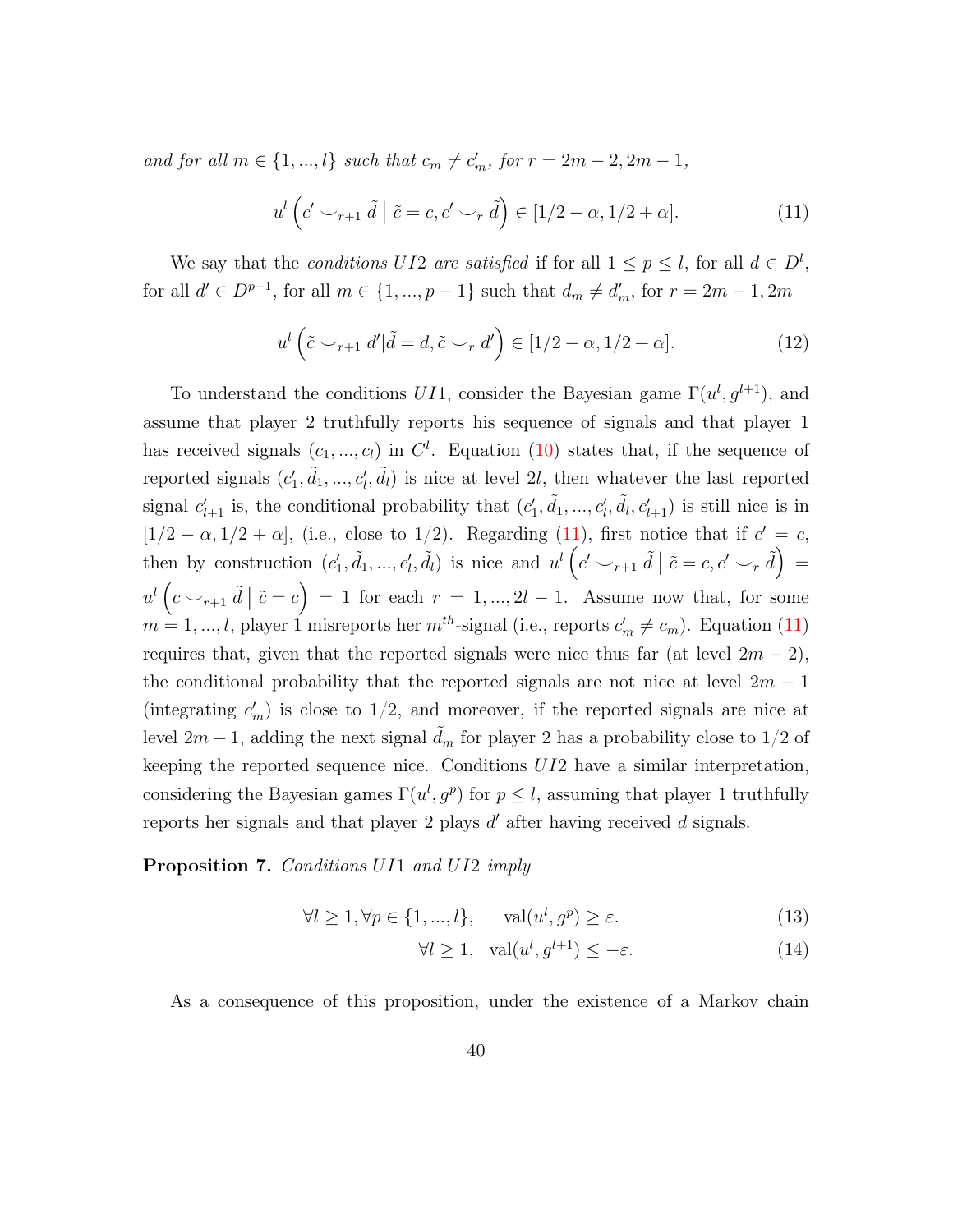satisfying conditions  $U_{11}$  and  $U_{12}$ , we obtain Theorem [2:](#page-16-0)

If 
$$
l > p
$$
, then  $d(u^l, u^p) \ge \text{val}(u^l, g^{p+1}) - \text{val}(u^p, g^{p+1}) \ge 2\varepsilon$ .

**Proof of Proposition [7.](#page-39-1)** We assume that  $U11$  and  $U12$  hold. We fix  $l \geq 1$ , work on probability space  $K \times C^l \times D^l$  equipped with probability  $u^l$ , and let  $\tilde{c}$  and  $\ddot{d}$  denote the random variables of the signals received by the players.

1) We first prove [\(13\)](#page-39-2). Consider the game  $\Gamma(u^l, g^p)$  with  $p \in \{1, ..., l\}$ . We assume that player 1 chooses the truthful strategy. Fix  $d = (d_1, ..., d_l)$  in  $D^l$  and  $d' =$  $(d'_1, ..., d'_{p-1})$  in  $D^{p-1}$ , and assume that player 2 has received signal d and chooses to report d'. Define the non-increasing sequence of events:  $A_n = \{\tilde{c} \cup_n d'\}$ . We will prove by backward induction that

<span id="page-40-0"></span>
$$
\forall n = 1, ..., p, \mathbb{E}[h^p(\tilde{c}, d') | \tilde{d} = d, A_{2n-1}] \ge \varepsilon.
$$
 (15)

If  $n = p$ ,  $h^p(\tilde{c}, d') = \varepsilon$  on event  $A_{2p-1}$ , implying the result. Assume now that, for some *n* such that  $1 \leq n < p$ , we have  $\mathbb{E}[h^p(\tilde{c}, d') | \tilde{d} = d, A_{2n+1}] \geq \varepsilon$ . Since we have a non-increasing sequence of events,  $\mathbb{1}_{A_{2n-1}} = \mathbb{1}_{A_{2n+1}} + \mathbb{1}_{A_{2n-1}} \mathbb{1}_{A_{2n}^c} + \mathbb{1}_{A_{2n}} \mathbb{1}_{A_{2n+1}^c}$ , so by definition of the payoffs,  $h^p(\tilde{c}, d') \mathbb{1}_{A_{2n-1}} = h^p(\tilde{c}, d') \mathbb{1}_{A_{2n+1}} + 5\varepsilon \mathbb{1}_{A_{2n-1}} \mathbb{1}_{A_{2n}^c} - 5\varepsilon \mathbb{1}_{A_{2n}} \mathbb{1}_{A_{2n+1}^c}$ .

First, assume that  $d'_n = d_n$ . By construction of the Markov chain,  $u^l(A_{2n+1}|A_{2n-1}, \tilde{d}) =$ d) = 1, implying that  $u^{l}(A_{2n+1}^c | A_{2n-1}, \tilde{d} = d) = u^{l}(A_{2n}^c | A_{2n-1}, \tilde{d} = d) = 0$ . As a consequence,

$$
\mathbb{E}[h^p(\tilde{c}, d')|\tilde{d} = d, A_{2n-1}] = \mathbb{E}[h^p(\tilde{c}, d') \mathbb{1}_{A_{2n+1}}|\tilde{d} = d, A_{2n-1}]
$$
  
=  $\mathbb{E}[\mathbb{E}[h^p(\tilde{c}, d')|\tilde{d} = d, A_{2n+1}] \mathbb{1}_{A_{2n+1}}|\tilde{d} = d, A_{2n-1}] \ge \varepsilon.$ 

Assume now that  $d'_n \neq d_n$ . Assumption UI2 implies that

$$
u^{l}(A_{2n}^{c}|A_{2n-1}, \tilde{d} = d) \geq 1/2 - \alpha,
$$
  

$$
u^{l}(A_{2n} \cap A_{2n+1}^{c}|A_{2n-1}, \tilde{d} = d) \leq (1/2 + \alpha)^{2},
$$
  

$$
u^{l}(A_{2n+1}|A_{2n-1}, \tilde{d} = d) \geq (1/2 - \alpha)^{2}.
$$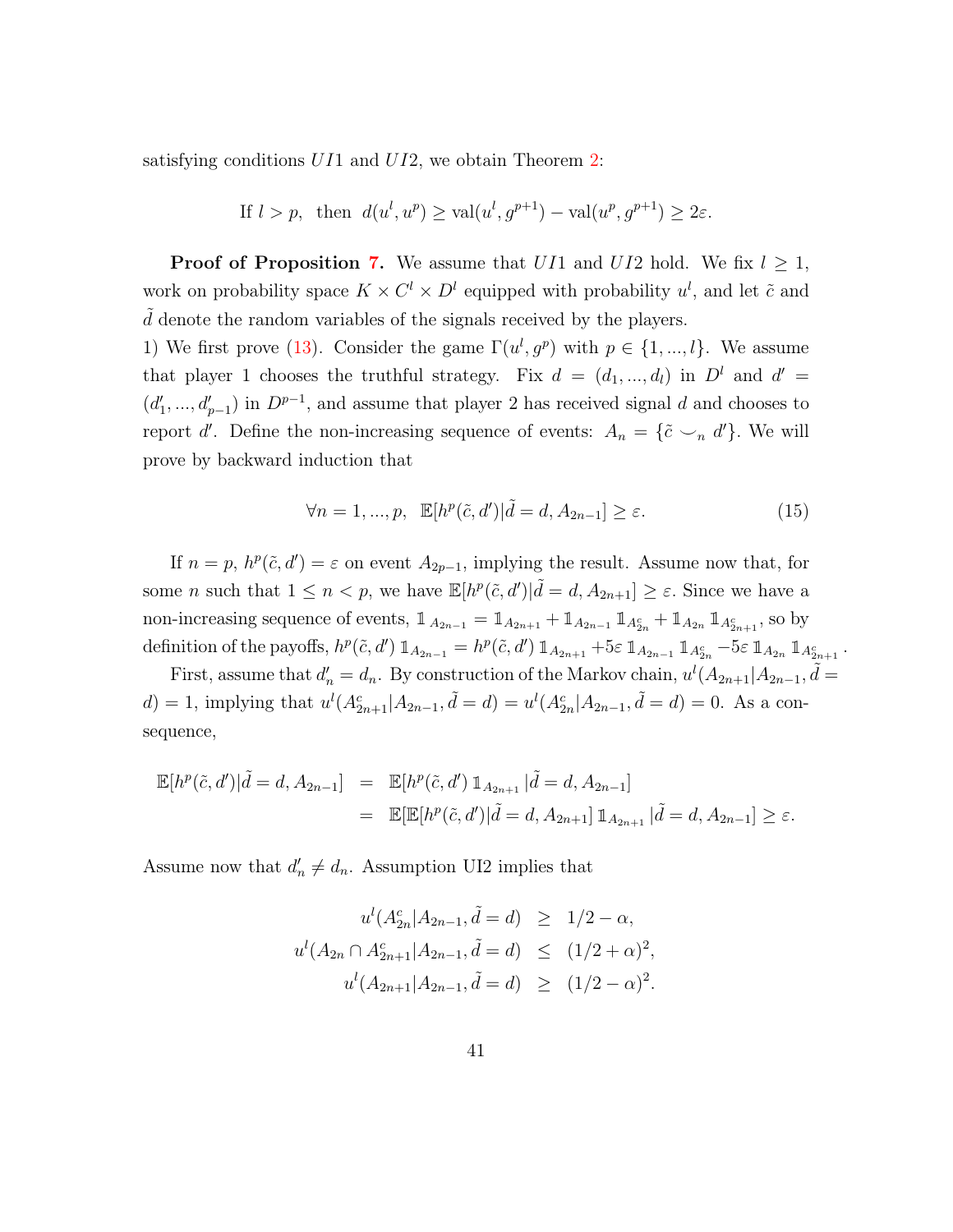It follows that

$$
\mathbb{E}[h^{p}(\tilde{c}, d'|\tilde{d}) = d, A_{2n-1}]
$$
  
\n
$$
= \mathbb{E}[\mathbb{E}[h^{p}(\tilde{c}, d')|\tilde{d} = d, A_{2n+1}] \mathbb{1}_{A_{2n+1}} |\tilde{d} = d, A_{2n-1}]
$$
  
\n
$$
+ 5\varepsilon u^{l}(A_{2n}^{c}|A_{2n-1}, \tilde{d} = d) - 5\varepsilon u^{l}(A_{2n} \cap A_{2n+1}^{c}|A_{2n-1}, \tilde{d} = d)
$$
  
\n
$$
\geq \varepsilon(\frac{1}{4} - \alpha + \alpha^{2}) + 5\varepsilon(\frac{1}{2} - \alpha) - 5\varepsilon(\frac{1}{4} + \alpha + \alpha^{2}) = \varepsilon(\frac{3}{2} - 11\alpha - 4\alpha^{2}) \geq \varepsilon,
$$

and [\(15\)](#page-40-0) follows by backward induction.

Since  $A_1$  is an event that holds almost surely, we deduce that  $\mathbb{E}[h^p(\tilde{c}, d')|\tilde{d} = d] \geq$ ε. Therefore, player 1's truthful strategy guarantees payoff ε in  $\Gamma(u^l, g^p)$ .

2) We now prove [\(14\)](#page-39-2). Consider the game  $\Gamma(u^l, g^{l+1})$ . We assume that player 2 chooses the truthful strategy. Fix  $c = (c_1, ..., c_l)$  in  $C^l$  and  $c' = (c'_1, ..., c'_{l-1})$  in  $C^{l-1}$ , and assume that player 1 has received signal  $c$  and chooses to report  $c'$ . We will show that player 1's expected payoff is no larger than  $-\varepsilon$ , and assume w.l.o.g. that  $c'_1 = c_1$ . Consider the non-increasing sequence of events  $B_n = \{c' \smile_n \tilde{d}\}\.$  We will prove by backward induction that  $\forall n = 1, ..., l$ ,  $\mathbb{E}[h^{l+1}(c', \tilde{d}) | \tilde{c} = c, B_{2n}] \leq -\varepsilon$ .

If  $n = l$ , we have  $\mathbb{1}_{B_{2l}} = \mathbb{1}_{B_{2l+1}} + \mathbb{1}_{B_{2l}} \mathbb{1}_{B_{2l+1}^c}$ , and  $h^{l+1}(c', \tilde{d}) \mathbb{1}_{B_{2l}} = \varepsilon \mathbb{1}_{B_{2l+1}} - 5\varepsilon \mathbb{1}_{B_{2l}} \mathbb{1}_{B_{2l+1}^c}$ . UI1 implies that  $|u^{l}(B_{2l+1}|\tilde{c}=c, B_{2l})-\frac{1}{2}$  $\frac{1}{2} \leq \alpha$ , and it follows that

$$
\mathbb{E}[h^{l+1}(c',\tilde{d})|\tilde{c}=c,B_{2l}]=\varepsilon u^l(B_{2l+1}|\tilde{c}=c,B_{2l})-5\varepsilon u^l(B_{2l+1}^c|u=\hat{u},B_{2l})
$$
  

$$
\leq \varepsilon\left(\frac{1}{2}+\alpha\right)-5\varepsilon\left(\frac{1}{2}-\alpha\right)\leq -\varepsilon.
$$

Assume now that, for some  $n = 1, ..., l - 1$ , we have  $\mathbb{E}[h^{l+1}(c', \tilde{d}) | \tilde{c} = c, B_{2n+2}] \leq$  $-\varepsilon$ . We have  $\mathbb{1}_{B_{2n}} = \mathbb{1}_{B_{2n+2}} + \mathbb{1}_{B_{2n}} \mathbb{1}_{B_{2n+1}^c} + \mathbb{1}_{B_{2n+1}} \mathbb{1}_{B_{2n+2}^c}$ , and by definition of  $h^{l+1}$ ,

$$
h^{l+1}(c',\tilde{d}) 1\!\!1_{B_{2n}} = h^{l+1}(c',\tilde{d}) 1\!\!1_{B_{2n+2}} - 5\varepsilon 1\!\!1_{B_{2n}} 1\!\!1_{B_{2n+1}^c} + 5\varepsilon 1\!\!1_{B_{2n+1}} 1\!\!1_{B_{2n+2}^c}.
$$

First, assume that  $c'_{n+1} = c_{n+1}$ , then  $u^{l}(B_{2n+2}|B_{2n}, \tilde{c} = c) = 1$ . Then

$$
\mathbb{E}[h^{l+1}(c',\tilde{d})|\tilde{c}=c,B_{2n}] = \mathbb{E}[h^{l+1}(c',\tilde{d})\mathbb{1}_{B_{2n+2}}|\tilde{c}=c,B_{2n}],
$$
  
=  $\mathbb{E}[\mathbb{E}[h^{l+1}(c',\tilde{d})|\tilde{c}=c,B_{2n+2}]\mathbb{1}_{B_{2n+2}}|\tilde{c}=c,B_{2n}] \leq -\varepsilon.$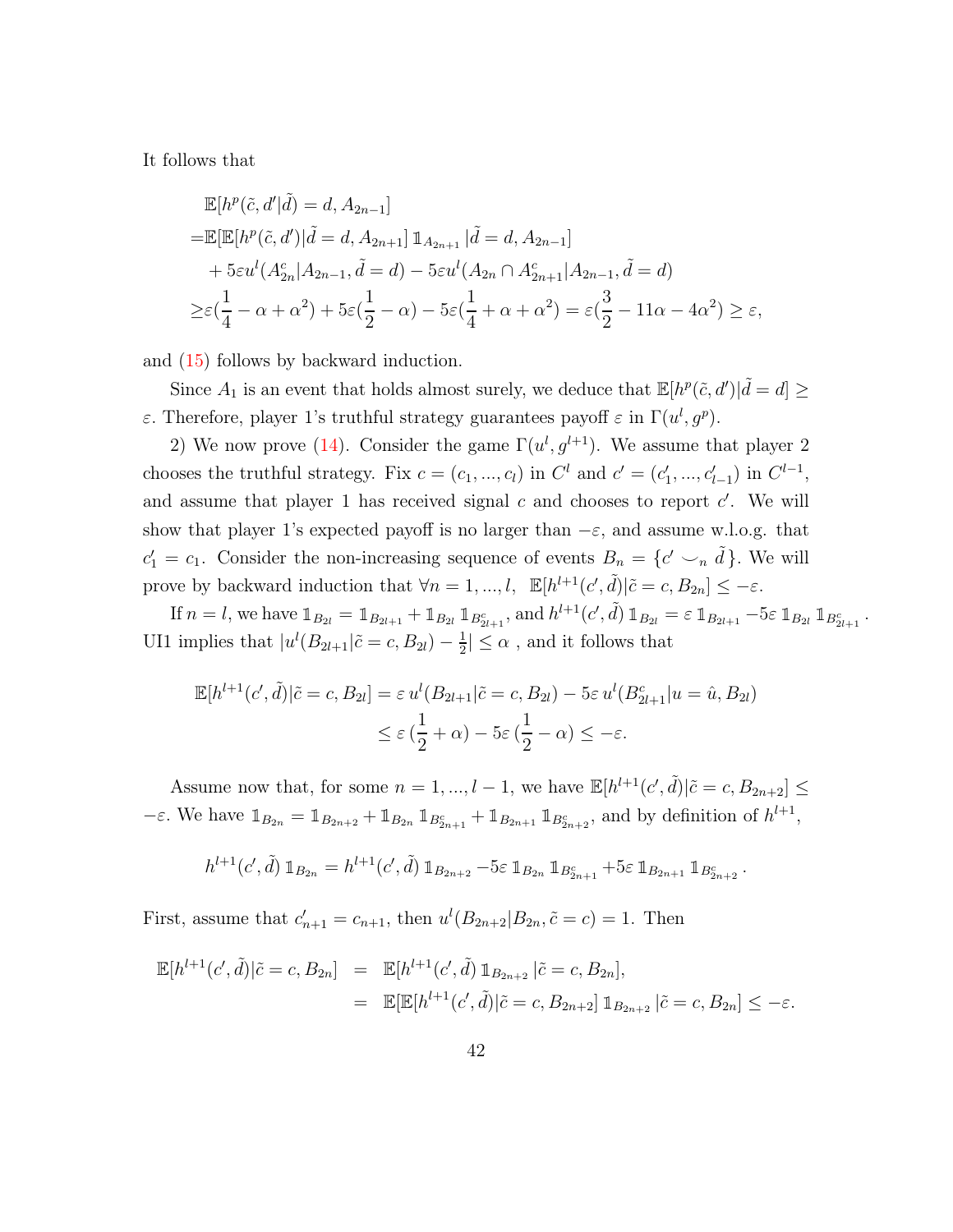Assume on the contrary that  $c'_{n+1} \neq c_{n+1}$ . Assumption UI1 implies that

$$
u^{l}(B_{2n+1}^{c}|B_{2n}, \tilde{c} = c) \ge 1/2 - \alpha,
$$
  

$$
u^{l}(B_{2n+1} \cap B_{2n+2}^{c}|B_{2n}, \tilde{c} = c) \le (1/2 + \alpha)^{2},
$$
  

$$
u^{l}(B_{2n+2}|B_{2n}, \tilde{c} = c) \ge (1/2 - \alpha)^{2}.
$$

It follows that

$$
\mathbb{E}[h^{l+1}(c',\tilde{d})|\tilde{c}=c,B_{2n}] = \mathbb{E}[\mathbb{E}[h^{l+1}(c',\tilde{d})|\tilde{c}=c,B_{2n+2}]\mathbb{1}_{B_{2n+2}}|\tilde{c}=c,B_{2n}]
$$
  

$$
-5\,\varepsilon\,u^l(B_{2n+1}^c|B_{2n},\tilde{c}=c) + 5\,\varepsilon\,u^l(B_{2n+1}\cap B_{2n+2}^c|B_{2n},\tilde{c}=c)
$$
  

$$
\leq -\,\varepsilon\,\left(\frac{1}{4}-\alpha+\alpha^2\right) - 5\,\varepsilon\,\left(\frac{1}{2}-\alpha\right) + 5\,\varepsilon\,\left(\frac{1}{4}+\alpha+\alpha^2\right) \leq -\varepsilon.
$$

By induction, we obtain  $\mathbb{E}[h^{l+1}(c',\tilde{d})|\tilde{c}=c,B_2] \leq -\varepsilon$ . Since  $B_2$  holds almost surely here, we get  $\mathbb{E}[h^{l+1}(c',\tilde{d})|\tilde{c}=c] \leq -\varepsilon$ , showing that player 2's truthful strategy guarantees that the payoff of the maximizer is less than or equal to  $-\varepsilon$ , which concludes the proof.

#### <span id="page-42-0"></span>C.3 Existence of an appropriate Markov chain

Here we conclude the proof of Theorem [2](#page-16-0) by showing the existence of an even-valued integer N and a Markov chain with law  $\nu$  on  $A = \{1, ..., N\}$  satisfying our conditions

1) the law of the first state of the Markov chain is uniform on A,

2) for each a in A, there are exactly  $N/2$  elements b in A such that  $\nu(b|a) = 2/N$ , and

3) UI1 and UI2.

Letting  $P = (P_{a,b})_{(a,b)\in A^2}$  denote the transition matrix of the Markov chain, we must prove the existence of  $P$  satisfying 2) and 3). The proof is nonconstructive and uses the following probabilistic method, where we select (independently for each a in A) the set  ${b \in A, P_{a,b} > 0}$  uniformly among the subsets of A with cardinal  $N/2$ . We will show that, when N goes to infinity, the probability of selecting an appropriate transition matrix becomes strictly positive and, in fact, converges to 1.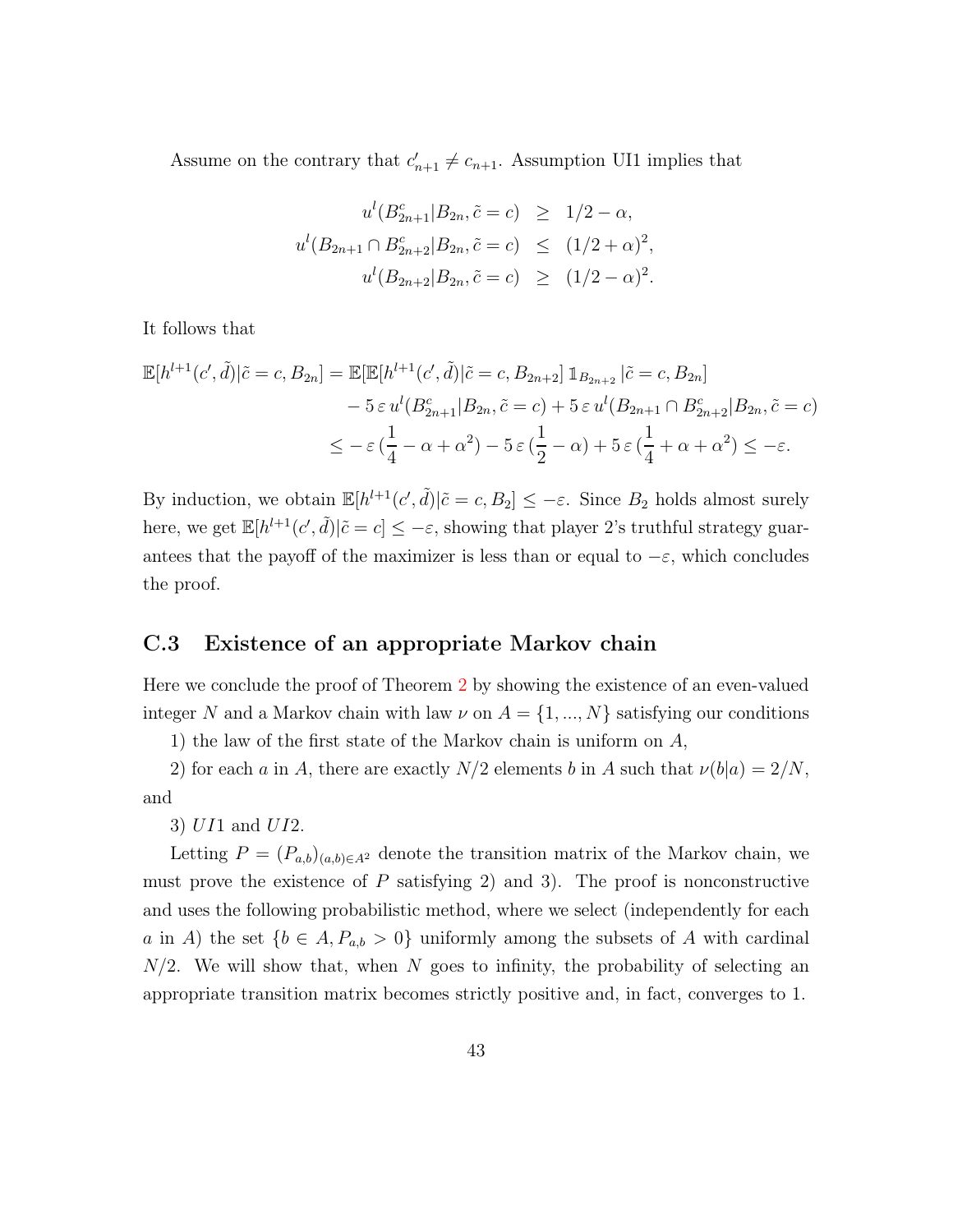Formally, let  $\mathcal{S}_A$  denote the collection of all subsets  $S \subseteq A$  with cardinality  $|S| = \frac{1}{2}N$ . We consider a collection  $(S_a)_{a \in A}$  of i.i.d. random variables uniformly distributed over  $S_A$  defined on probability space  $(\Omega_N, \mathcal{F}_N, \mathbb{P}_N)$ . For all a, b in A, let  $X_{a,b} = \mathbb{1}_{\{b \in S_a\}}$  and  $P_{a,b} = \frac{2}{N} X_{a,b}$ . By construction, P is a transition matrix satisfying 2). Theorem [2](#page-16-0) will now follow from the following proposition.

#### <span id="page-43-0"></span>Proposition 8.

 $\mathbb{P}_N$  ( P induces a Markov chain satisfying UI1 and UI2 )  $\longrightarrow_{N\to\infty}$  1.

In particular, this probability is strictly positive for all sufficiently large N.

The remainder of this section is devoted to the proof of Proposition [8.](#page-43-0) We start with probability bounds based on Hoeffding's inequality.

<span id="page-43-1"></span>**Lemma 1.** For any  $a \neq b$ , each  $\gamma > 0$ 

$$
\mathbb{P}_N\left(\left||S_a \cap S_b| - \frac{1}{4}N\right| \ge \gamma N\right) \le \frac{1}{2}e^4 N e^{-2\gamma^2 N}.
$$

*Proof.* Consider a family of i.i.d. Bernoulli variables  $(X_{i,j})_{i=a,b,j\in A}$  of parameter  $\frac{1}{2}$ defined on space  $(\Omega, \mathcal{F}, \mathbb{P})$ . For  $i = a, b$ , define events  $\widetilde{L}_i = \{\sum_{j \in A} \widetilde{X}_{i,j} = \frac{N}{2}$  $\frac{N}{2}$  and set-valued variables  $\widetilde{S}_i = \{j \in A \mid \widetilde{X}_{i,j} = 1\}$ . It is straightforward to check that the conditional law of  $(\widetilde{S}_a, \widetilde{S}_b)$  given  $\widetilde{L}_a \cap \widetilde{L}_b$  under  $\mathbb P$  is the same as the law of  $(S_a, S_b)$ under  $\mathbb{P}_N$ . It follows that

$$
\mathbb{P}_N\left(\left||S_a \cap S_b| - \frac{1}{4}N\right| \ge \gamma N\right) = \mathbb{P}\left(\left||\widetilde{S}_a \cap \widetilde{S}_b| - \frac{1}{4}N\right| \ge \gamma N \mid \widetilde{L}_a \cap \widetilde{L}_b\right)
$$

$$
\le \frac{\mathbb{P}\left(\left||\widetilde{S}_a \cap \widetilde{S}_b| - \frac{1}{4}N\right| \ge \gamma N\right)}{\mathbb{P}\left(\widetilde{L}_a \cap \widetilde{L}_b\right)}.
$$

Using Hoeffding's inequality, we have

$$
\mathbb{P}\left(\left||\widetilde{S}_a \cap \widetilde{S}_b| - \frac{1}{4}N\right| \geq \gamma N\right) = \mathbb{P}\left(\left|\sum_{j \in A}\widetilde{X}_{a,j}\widetilde{X}_{b,j} - \frac{1}{4}N\right| \geq \gamma N\right) \leq 2e^{-2\gamma^2 N}.
$$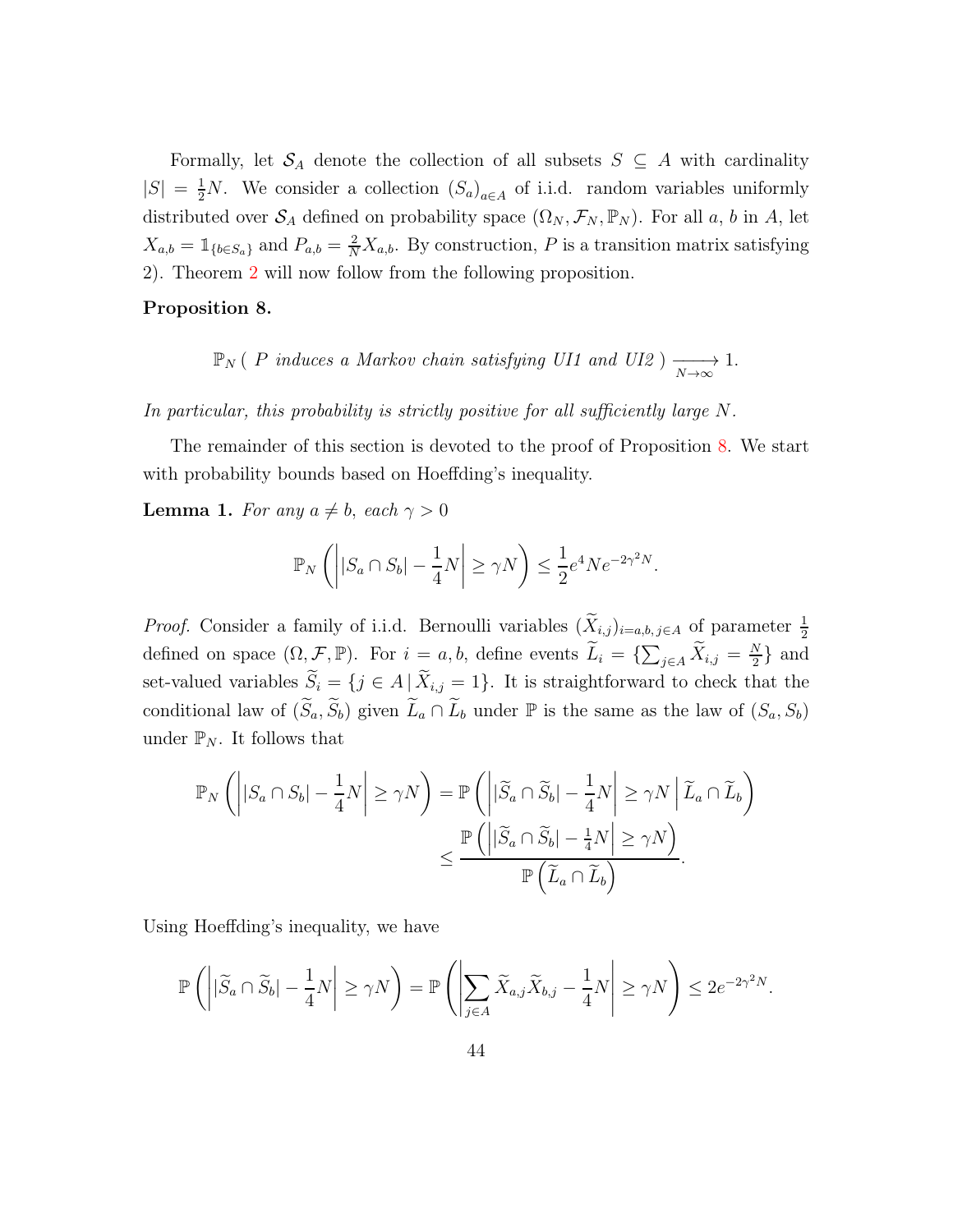On the other hand, using Stirling's approximation<sup>[17](#page-44-0)</sup>, we have

$$
\mathbb{P}\left(\widetilde{L}_a \cap \widetilde{L}_b\right) = \left(\frac{1}{2^N} \frac{N!}{\left(\frac{N}{2}!\right)^2}\right)^2 \ge \left(\frac{2^{N+1}N^{-\frac{1}{2}}}{2^Ne^2}\right)^2 = \frac{4}{Ne^4}.
$$

We deduce that  $\mathbb{P}_N(|S_a \cap S_b| - \frac{1}{4}N| \ge \gamma N) \le \frac{1}{2}$  $\frac{1}{2}e^4Ne^{-2\gamma^2N}.$ 

<span id="page-44-1"></span>**Lemma 2.** For each  $a \neq b$ , for any subset  $S \subseteq A$  and any  $\gamma \geq \frac{1}{2N}$ .  $\frac{1}{2N-2},$ 

$$
\mathbb{P}_N\left(\left|\sum_{i\in S}X_{i,a}-\frac{1}{2}|S|\right|\geq \gamma N\right)\leq 2e^{-2N\gamma^2},\text{ and }\mathbb{P}_N\left(\left|\sum_{i\in S}X_{i,a}X_{i,b}-\frac{1}{4}|S|\right|\geq \gamma N\right)\leq 2e^{-\frac{1}{2}N\gamma^2}.
$$

 $\Box$ 

 $\Box$ 

*Proof.* For the first inequality, notice that  $X_{i,a}$  are i.i.d. Bernoulli random variables with parameter  $\frac{1}{2}$ . Hoeffding's inequality implies that

$$
\mathbb{P}_N\left(\left|\sum_{i\in S}X_{i,a}-\frac{1}{2}|S|\right|\geq \gamma N\right)\leq 2e^{-2\gamma^2\frac{N^2}{|S|}}\leq 2e^{-2N\gamma^2}.
$$

For the second inequality, let  $Z_i = X_{i,a} X_{i,b}$ . Notice that all variables  $Z_i$  are i.i.d. Bernoulli random variables with parameter  $p = \frac{1}{2}$ 2  $\frac{N}{2}$  –1  $N-1$  $= \frac{1}{4} - \frac{1}{4N}$  $\frac{1}{4N-4}$ . Hoeffding's inequality implies that

$$
\mathbb{P}_N\left(\left|\sum_{i\in S} Z_i - \frac{1}{4}|S|\right| \ge \gamma N\right) \le \mathbb{P}_N\left(\left|\sum_{i\in S} Z_i - p|S|\right| \ge \frac{1}{2}\gamma N\right) \le 2e^{-2\gamma^2\frac{N^2}{|S|}} \le 2e^{-\frac{1}{2}N\gamma^2},
$$

where we used  $|S||p - \frac{1}{4}$  $\frac{1}{4}$ |  $\leq \frac{N}{4N-4} \leq \frac{\gamma N}{2}$  $\frac{7}{2}$  for the first inequality. For each  $a \neq b$  and  $c \neq d$ , each  $\gamma > 0$ , define

$$
Y_a = 2 \sum_{i \in A} X_{i,a}, \qquad Y^c = 2 \sum_{i \in A} X_{c,i} = N,
$$
  
\n
$$
Y_{a,b} = 4 \sum_{i \in A} X_{i,a} X_{i,b}, \qquad Y_a^c = 4 \sum_{i \in A} X_{i,a} X_{c,i}, \qquad Y^{c,d} = 4 \sum_{i \in A} X_{c,i} X_{d,i},
$$
  
\n
$$
Y_{a,b}^c = 8 \sum_{i \in A} X_{i,a} X_{i,b} X_{c,i}, \qquad Y_a^{c,d} = 8 \sum_{i \in A} X_{i,a} X_{c,i} X_{d,i}, \qquad Y_{a,b}^{c,d} = 16 \sum_{i \in A} X_{i,a} X_{i,b} X_{c,i} X_{d,i}.
$$
  
\n
$$
Y_{a,b}^c = 16 \sum_{i \in A} X_{i,a} X_{i,b} X_{c,i} X_{d,i}.
$$

<span id="page-44-0"></span><sup>17</sup>We have  $n^{n+\frac{1}{2}}e^{-n} \leq n! \leq en^{n+\frac{1}{2}}e^{-n}$  for each *n*.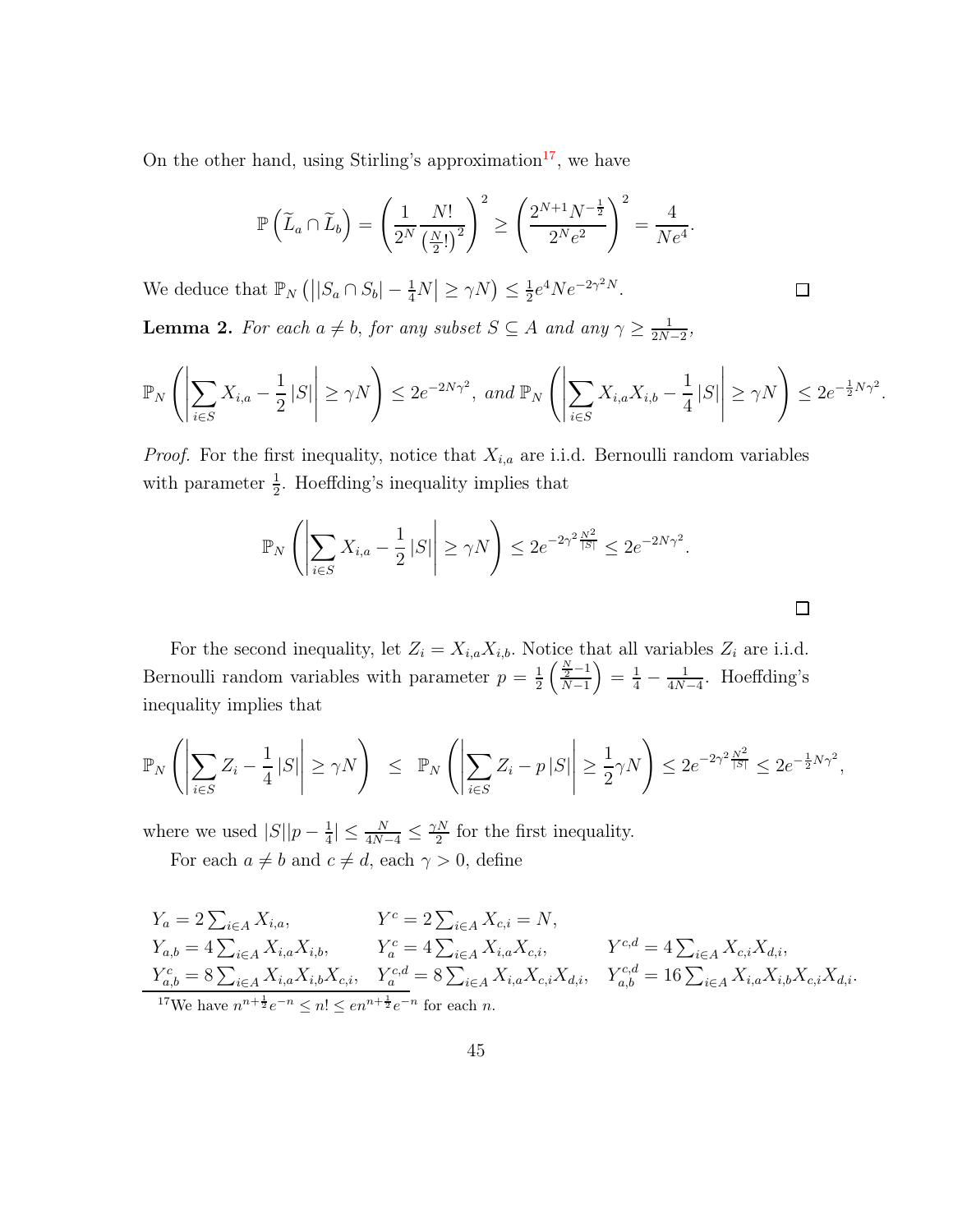<span id="page-45-0"></span>**Lemma 3.** For each  $a \neq b$  and  $c \neq d$ , each  $\gamma \geq 64/N$ , each of the variables

$$
Z \in \{Y_a, Y^c, Y_{a,b}, Y^{c,d}, Y_a^c, Y_{a,b}^c, Y_a^{c,d}, Y_{a,b}^{c,d}\},\
$$

$$
\mathbb{P}_N(|Z - N| \ge \gamma N) \le e^4 N e^{-\frac{N}{32}(\frac{\gamma}{10})^2}.
$$

*Proof.* In case  $Z = Y_a$  or  $Y_{a,b}$ , the bound follows from Lemma [2](#page-44-1) (for  $S = A$ ). If case  $Z = Y<sup>c</sup>$ , the bound is trivially satisfied. If  $Z = Y<sup>c,d</sup>$ , the bound follows from Lemma [1.](#page-43-1)

In case  $Z = Y_{a,b}^{c,d}$ , notice that  $Y_{a,b}^{c,d} = 16 \sum_{i \in S_c \cap S_d}$  $Z_i$  where  $Z_i = X_{i,a} X_{i,b}$ . All variables  $Z_i$  are i.i.d. Bernouilli random variables with parameter  $p = \frac{1}{4} - \frac{1}{4N}$  $\frac{1}{4N-4}$ . Moreover,  ${Z_i}_{i \neq c,d}$  are independent of  $S_c \cap S_d$ . Enlarging the probability space, we can construct a new collection of i.i.d. Bernoulli random variables  $Z'_{i}$  such that  $Z'_i = Z_i$  for all  $i \neq c, d$  and such that  $\{(Z'_i)_{i \in A}, S_c \cap S_d\}$  are all independent. Then,  $\begin{array}{c} \begin{array}{c} \begin{array}{c} \end{array} \\ \begin{array}{c} \end{array} \end{array} \end{array}$  $Y_{a,b}^{c,d} - 16 \sum_{i \in S_c \cap S_d}$  $Z_i'$   $\leq 32$ , and, because  $\frac{1}{2}\gamma N \geq 32$ , we have  $\mathbb{P}_N\left(\left|Y^{c,d}_{a,b}-N\right|\ge\gamma N\right)\le\mathbb{P}_N$  $\left(\rule{0pt}{10pt}\right.$  $\sum$  $i∈S_c∩S_d$  $Z_i'$  – 1 16 N ≥ 1 32  $\gamma N$  ).

Define the events

$$
A = \left\{ \left| \frac{1}{4} |S_c \cap S_d| - \frac{N}{16} \right| \ge \frac{1}{160} \gamma N \right\}, \quad B = \left\{ \left| \sum_{i \in S_c \cap S_d} Z'_i - \frac{1}{4} |S_c \cap S_d| \right| \ge \frac{1}{40} \gamma N \right\}.
$$

Then, the probability can be further bounded by

$$
\leq \mathbb{P}_N(A) + \mathbb{P}_N(B) \leq \frac{1}{2}e^4Ne^{-2N(\frac{1}{40}\gamma)^2} + 2e^{-\frac{1}{2}N(\frac{1}{40}\gamma)^2} \leq e^4Ne^{-\frac{N\gamma^2}{3200}},
$$

where the first bound comes from Lemma [1](#page-43-1) and the second bound comes from the second bound in Lemma [2.](#page-44-1)

The remaining bounds have proofs similar to (and simpler than) the case  $Z =$  $Y_{a,b}^{c,d}$ . We omit the details in the interest of space.  $\Box$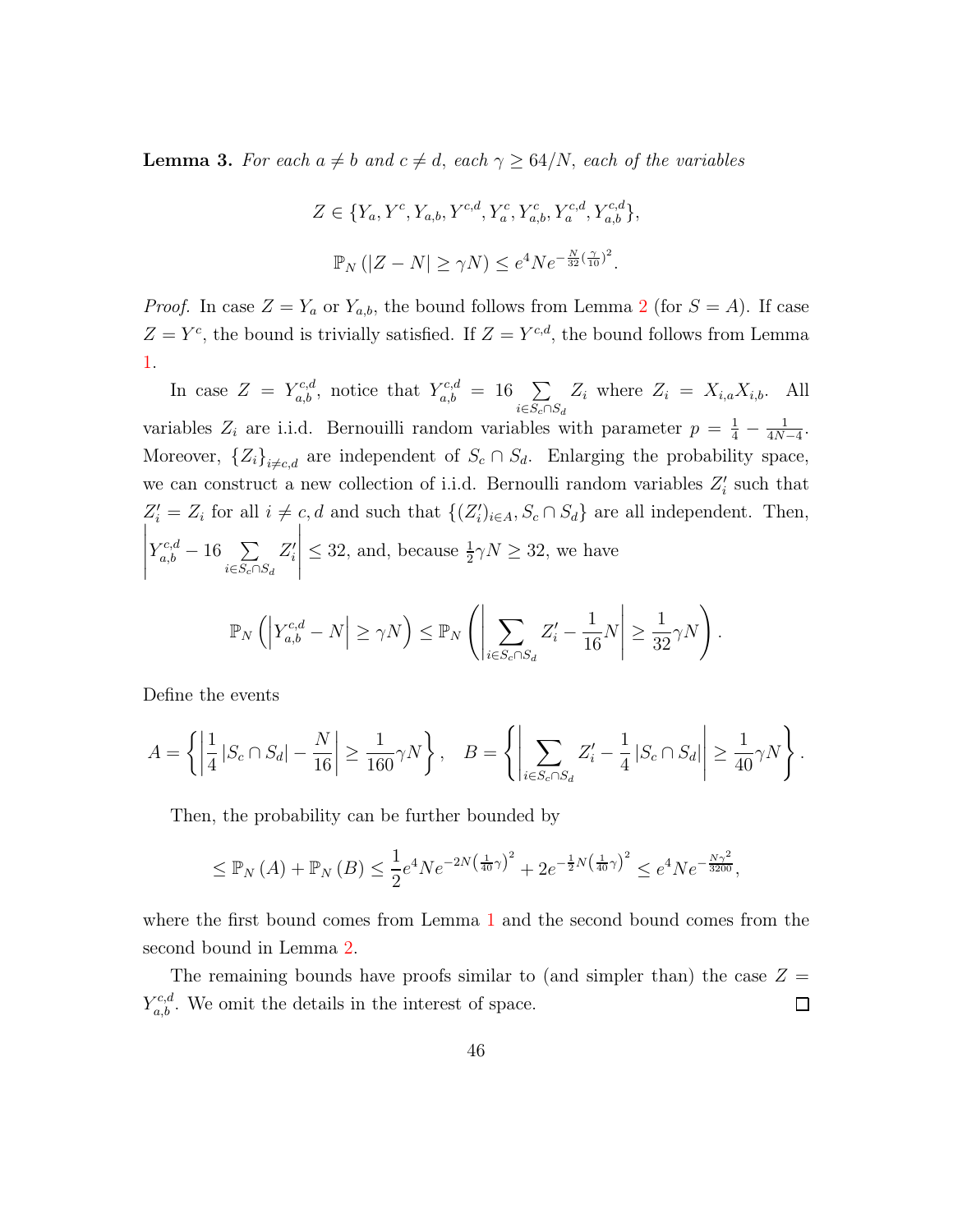Finally, we describe an event E that collects these bounds. Recall that  $\alpha = 1/25$ , and define for each  $a \neq b$  and  $c \neq d$ ,

$$
E_{a,b,c,d} = \left\{ \left| \frac{Y_{a,b}}{Y_a} - 1 \right| \le 2\alpha \right\} \cap \left\{ \left| \frac{Y_{a,b}^c}{Y_a^c} - 1 \right| \le 2\alpha \right\} \cap \left\{ \left| \frac{Y_a^{c,d}}{Y_a^c} - 1 \right| \le 2\alpha \right\} \cap \left\{ \left| \frac{Y_a^{c,d}}{Y_a^{c,d}} - 1 \right| \le 2\alpha \right\}
$$
  

$$
\cap \left\{ \left| \frac{Y_{a,b}^{c,d}}{Y_c^c} - 1 \right| \le 2\alpha \right\} \cap \left\{ \left| \frac{Y_a^c}{Y_c^c} - 1 \right| \le 2\alpha \right\} \cap \left\{ \left| \frac{Y_a^{c,d}}{Y_{c,d}^{c,d}} - 1 \right| \le 2\alpha \right\}.
$$

Finally, let  $E = \bigcap$  $a,b,c,d:a\neq b$  and  $c\neq d$  $E_{a,b,c,d}.$ 

<span id="page-46-0"></span>Lemma 4. We have

$$
\mathbb{P}_N(E) > 1 - 7e^4 N^5 e^{-\frac{N}{2163200}} \xrightarrow[n \to \infty]{} 1.
$$

*Proof.* Take  $\gamma = \frac{\alpha}{1+\alpha} = \frac{1}{26}$  and let

$$
F_{a,b,c,d} = \bigcap_{Z \in \{Y_a, Y_{a,b}, Y^{c,d}, Y^{c,d}_a, Y^c_a, Y^c_{a,b}, Y^{c,d}_a, Y^{c,d}_{a,b}\}} \{ |Z-N| \leq \gamma N \} \, .
$$

It is easy to see that  $F_{a,b,c,d} \subseteq E_{a,b,c,d}$ . The probability that  $F_{a,b,c,d}$  holds can be bounded from Lemma [3](#page-45-0) (as soon as  $N \geq \frac{64}{\infty}$  $\frac{54}{\gamma} = 1664$ ), as

$$
\mathbb{P}_N(F_{a,b,c,d}) \ge 1 - 7e^4 N e^{-\frac{N}{32.(260)^2}}.
$$

□

The result follows since there are fewer than  $N^4$  ways of choosing  $(a, b, c, d)$ .

Computations using the bound of Lemma [4](#page-46-0) show that  $N = 52.10^6$  is sufficient for the existence of an appropriate Markov chain. Therefore, one can take  $\varepsilon = 3.10^{-17}$ in the statement of Theorem [2.](#page-16-0) We conclude the proof of Proposition [8](#page-43-0) by showing that event  $E$  implies conditions  $U I1$  and  $U I2$ .

**Lemma 5.** If event  $E$  holds, then conditions  $UI1, UI2$  are satisfied.

*Proof.* We fix law  $\nu$  of the Markov chain on A and assume that it has been induced, as explained at the beginning of Section  $C.3$ , by a transition matrix P satisfying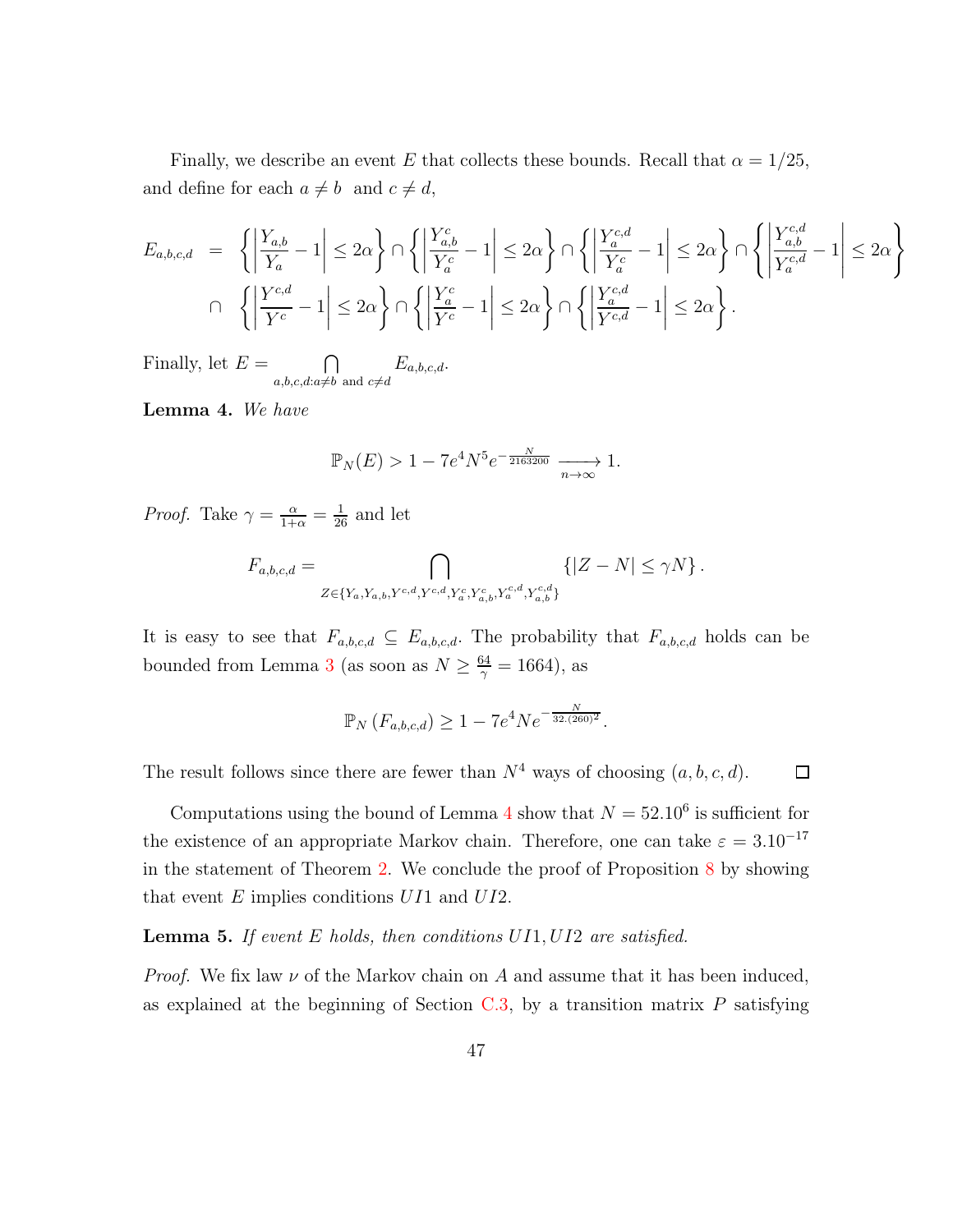E. For  $l \geq 1$ , we forget about the state in K and still let  $u^l$  denote the marginal of  $u^l$  over  $C^l \times D^l$ . If  $c = (c_1, ..., c_l) \in C^l$  and  $d = (d_1, ..., d_l) \in D^l$ , we have  $u^{l}(c, d) = \nu(c_1, d_1, ..., c_l, d_l).$ 

Let us begin with condition UI2, which we recall here: for all  $1 \leq p \leq l$ , for all  $d \in D^l$ , for all  $d' \in D^{p-1}$ , for all  $m \in \{1, ..., p-1\}$  such that  $d_m \neq d'_m$ , for  $r = 2m - 1, 2m,$ 

$$
u^{l}\left(\tilde{c} \smile_{r+1} d'\vert \tilde{d} = d, \tilde{c} \smile_{r} d'\right) \in [1/2 - \alpha, 1/2 + \alpha], (12)
$$

where  $(\tilde{c}, \tilde{d})$  is a random variable selected according to  $u^l$ . The quantity  $u^l\left(\tilde{c} \smile_{r+1} d' | \tilde{d} = d, \tilde{c} \smile_{r} d'\right)$ is thus the conditional probability of the event ( $\tilde{c}$  and  $d'$  are nice at level  $r + 1$ ) given that they are nice at level r and that the signal received by player 2 is d. We divide the problem into different cases.

Case  $m > 1$  and  $r = 2m - 1$ . The events  $\{\tilde{c} \cup_{2m} d'\}$  and  $\{\tilde{c} \cup_{2m-1} d'\}$  can be decomposed as follows:

$$
\{\tilde{c} \smile_{2m-1} d'\} = \{\tilde{c} \smile_{2m-2} d'\} \cap \{X_{d'_{m-1}, \tilde{c}_m} = 1\},\
$$
  

$$
\{\tilde{c} \smile_{2m} d'\} = \{\tilde{c} \smile_{2m-2} d'\} \cap \{X_{d'_{m-1}, \tilde{c}_m} = 1\} \cap \{X_{\tilde{c}_m, d'_m} = 1\}.
$$

So  $u^l\left(\tilde{c} \smile_{2m} d'\right) \tilde{d} = d, \tilde{c} \smile_{2m-1} d'\right) = u^l\left(X_{\tilde{c}_m,d'_m} = 1 \vert \tilde{d} = d, \tilde{c} \smile_{2m-1} d'\right)$ , and the Markov property gives

$$
u^{l}(\tilde{c} \smile_{2m} d'|\tilde{d} = d, \tilde{c} \smile_{2m-1} d') = u^{l}\left(X_{\tilde{c}_{m},d'_{m}} = 1 | X_{d'_{m-1},\tilde{c}_{m}} = 1, X_{d_{m-1},\tilde{c}_{m}} = 1, X_{\tilde{c}_{m},d_{m}} = 1\right)
$$

$$
= \frac{\sum_{i\in U} X_{i,d'_{m}} X_{d'_{m-1},i} X_{d_{m-1},i} X_{i,d_{m}}}{\sum_{i\in U} X_{d'_{m-1},i} X_{d_{m-1},i} X_{i,d_{m}}}.
$$

This is equal to  $\frac{1}{2}$  $Y^{d_{m-1},d'_{m-1}}_{d_{m},d'_{m}}$  $Y^{d_{m-1},d'_{m-1}}_{d_{m}}$ if  $d'_{m-1} \neq d_{m-1}$ , and to  $\frac{1}{2}$  $Y_{d_m,d'_m}^{d_{m-1}}$  $Y_{dm}^{d_{m-1}}$ if  $d'_{m-1} = d_{m-1}$ . In both cases, E implies  $(12)$ .

$$
\underline{\text{Case }r=2m.}}{\text{We have }}u^l\left(\tilde{c} \smile_{2m+1} d'\vert \tilde{d}=d, \tilde{c} \smile_{2m} d'\right) = u^l\left(X_{d'_m, \tilde{c}_{m+1}}=1\vert \tilde{d}=d, \tilde{c} \smile_{2m} d'\right),
$$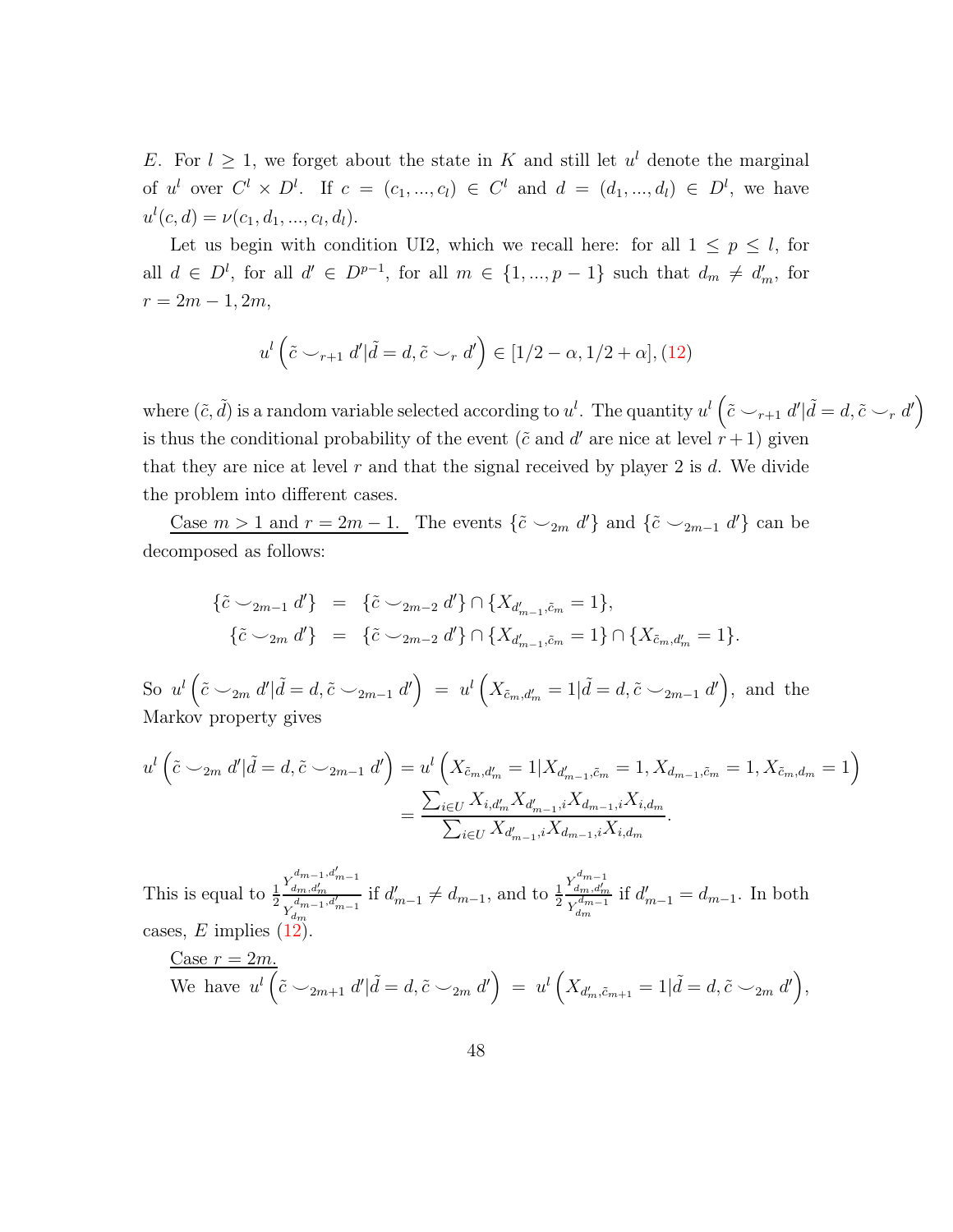and by the Markov property

$$
u^{l} \left( \tilde{c} \smile_{2m+1} d' | \tilde{d} = d, \tilde{c} \smile_{2m} d' \right)
$$
  
= 
$$
u^{l} \left( X_{d'_{m}, \tilde{c}_{m+1}} = 1 | X_{d_{m}, \tilde{c}_{m+1}} = 1, X_{\tilde{c}_{m+1}, d_{m+1}} = 1 \right)
$$
  
= 
$$
\frac{\sum_{i \in U} X_{d'_{m}, i} X_{d_{m}, i} X_{i, d_{m+1}}}{\sum_{i \in U} X_{d_{m}, i} X_{i, d_{m+1}}} = \frac{1}{2} \frac{Y_{d_{m+1}}^{d'_{m}, d_{m}}}{Y_{d_{m+1}}^{d_{m}}} \in [1/2 - \alpha, 1/2 + \alpha].
$$

Case  $m = 1, r = 1.$ 

$$
u^{l} (\tilde{c} \smile_{2} d' | \tilde{d} = d, \tilde{c} \smile_{1} d')
$$
  
= 
$$
u^{l} (\tilde{c} \smile_{2} d' | \tilde{d} = d) = u^{l} (X_{\tilde{c}_{1}, d'_{1}} = 1 | X_{\tilde{c}_{1}, d_{1}} = 1),
$$
  
= 
$$
\frac{\sum_{i \in U} X_{i, d'_{1}} X_{i, d_{1}}}{\sum_{i \in U} X_{i, d_{1}}} = \frac{1}{2} \frac{Y_{d_{1}, d'_{1}}}{Y_{d_{1}}} \in [1/2 - \alpha, 1/2 + \alpha].
$$

The proof of condition UI1 being similar, it is omitted here.

 $\Box$ 

## D Proofs of Theorem [3](#page-19-0)

## D.1 Theorem [3:](#page-19-0) weak topology is contained in value-based topology

Assume that  $u_n \in \Delta(K \times C_n \times D_n)$  and  $u \in \Delta(K \times C \times D)$  are information structures such that  $d(u_n, u) \to 0$ . Then, for all games g in  $\mathcal{G}$ ,  $|\text{val}(\tilde{u}_n, g) - \text{val}(\tilde{u}, g)| =$  $| \text{val}(u_n, g) - \text{val}(u, g) | \to 0$ . By Theorem 12 in [Gossner and Mertens](#page-93-0) [\(2020\)](#page-93-0), the functions  $(\text{val}(., g))_g$  span the topology on  $\Pi$ . So  $(\tilde{u}_n)_n$  converges weakly to  $\tilde{u}$ .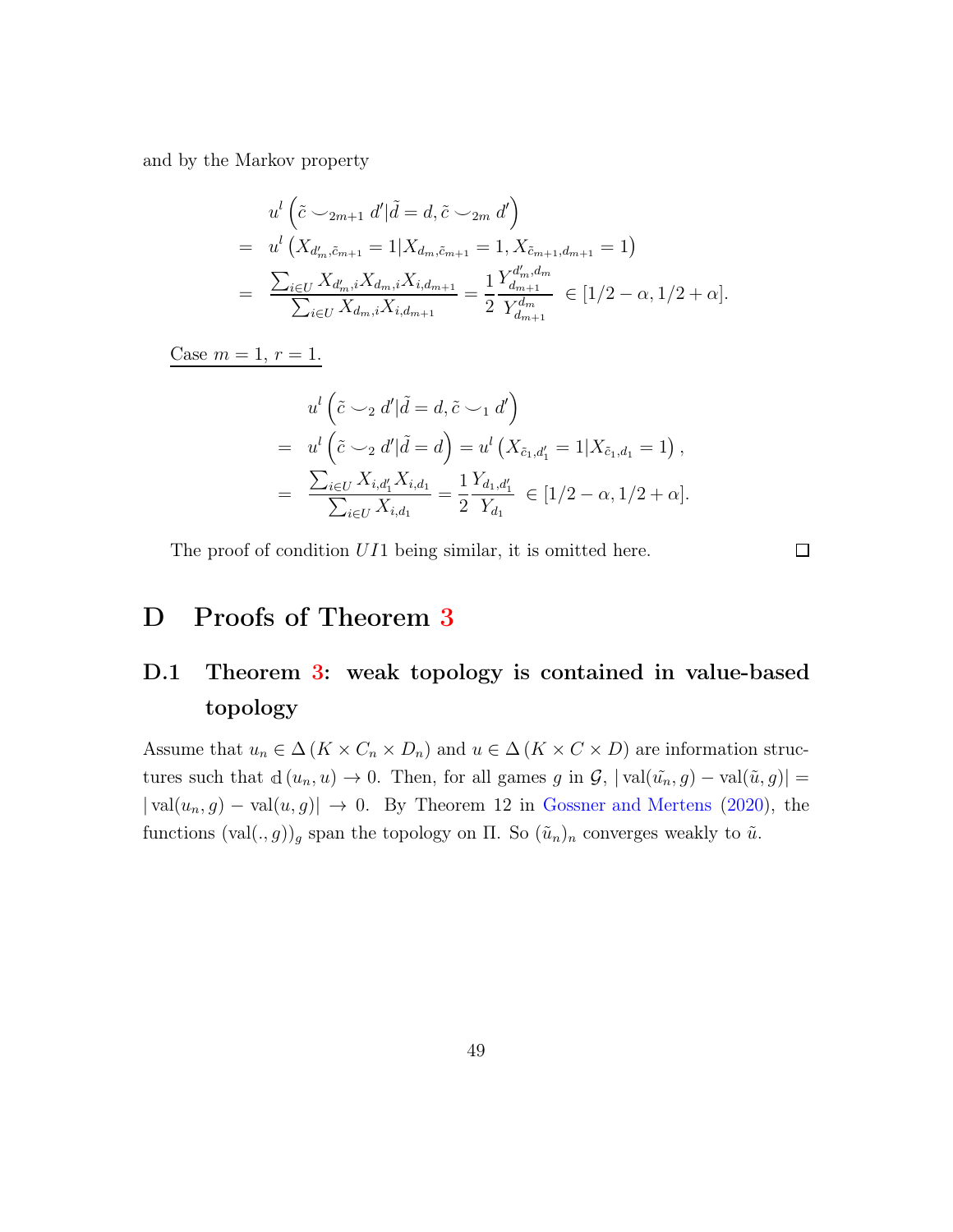## D.2 Theorem [3:](#page-19-0) value-based topology is contained in weak topology

Assume that  $u_n \in \Delta(K \times C_n \times D_n)$  and  $u \in \Delta(K \times C \times D)$  are information structures such that  $\tilde{u}_n$  converges to  $\tilde{u}$  in the weak topology. We will prove that

<span id="page-49-0"></span>
$$
\limsup_{n \to \infty} \sup_{g \in \mathcal{G}} (\text{val}(u_n, g) - \text{val}(u, g)) \le 0. \tag{16}
$$

Because we can switch the roles of players, this will suffice to establish that d  $(u_n, u) \rightarrow$ 0.

Partitions of unity. We can assume without loss of generality that u is nonredundant and that all signals  $c$  and  $d$  have positive probability. We can associate signals  $c \in C \subseteq \mathbb{N}$  and  $d \in D \subseteq \mathbb{N}$  with the corresponding hierarchies of beliefs in  $\Theta_1$  and  $\Theta_2$ . In other words, we identify  $C \subseteq \Theta_1$  as the (countable) support of  $\tilde{u}$  and  $D \subseteq \Theta_2$  as the smallest countable set such that, for each  $c \in C$ ,  $\phi_1 (K \times D | c) = 1$ (i.e.,  $D$  is the union of countable supports of all beliefs of hierarchies in  $C$ ). For each  $c \in C$  and  $d \in D$ , we denote the corresponding hierarchies under u as  $\tilde{c}$  and d. Also, let  $C^m = C \cap \{0, ..., m\}$  and  $D^m = D \cap \{0, ..., m\}$ .

Because  $\Theta_2$  is Polish, for each  $m \in \mathbb{N}$  and each  $d \in D^m$ , we can find continuous functions  $\kappa_d^m$ :  $\Theta_2 \to [0,1]$  for  $m \in \mathbb{N}, d \in \{0, ..., m\}$  such that  $\kappa_d^m$  $\left(\tilde{d}\right)$  = 1 for each  $d \in D^m$ ,  $\kappa_d^m \equiv 0$  if  $d \notin D$ , and  $\sum_{d=0}^m \kappa_d^m (\theta_2) = 1$  for each  $\theta_2 \in \Theta_2$ . In other words, for each  $m, \{\kappa_d^m\}_{0 \le d \le m}$  is a continuous partition of unity on space  $\Theta_2$ with the property that, for each  $d \in D^m$ ,  $\kappa_d^m$  peaks at hierarchy  $\tilde{d}$ . Notice that, for each  $c \in C$  and each  $d \in D^p$ , we have  $\mathbb{E}_{\phi_1(\tilde{c})}[\mathbb{1}_{\{k\}}(.)\kappa_d^p]$  $\left[ \begin{array}{l} p_d(.) \ \geq u(k,d|c) \end{array} \right]$ , and

$$
\sum_{k \in K} \sum_{d=0}^p \left| \mathbb{E}_{\phi_1(\tilde{c})}[\mathbb{1}_{\{k\}}(.)\kappa_d^p(.)] - u(k, d|c) \right| = u(D \setminus D^p|c).
$$

Because all hierarchies  $\tilde{c}, c \in C$  are distinct, there exists  $p^m < \infty$  and  $\varepsilon^m \in (0, \frac{1}{m})$  $\frac{1}{m}$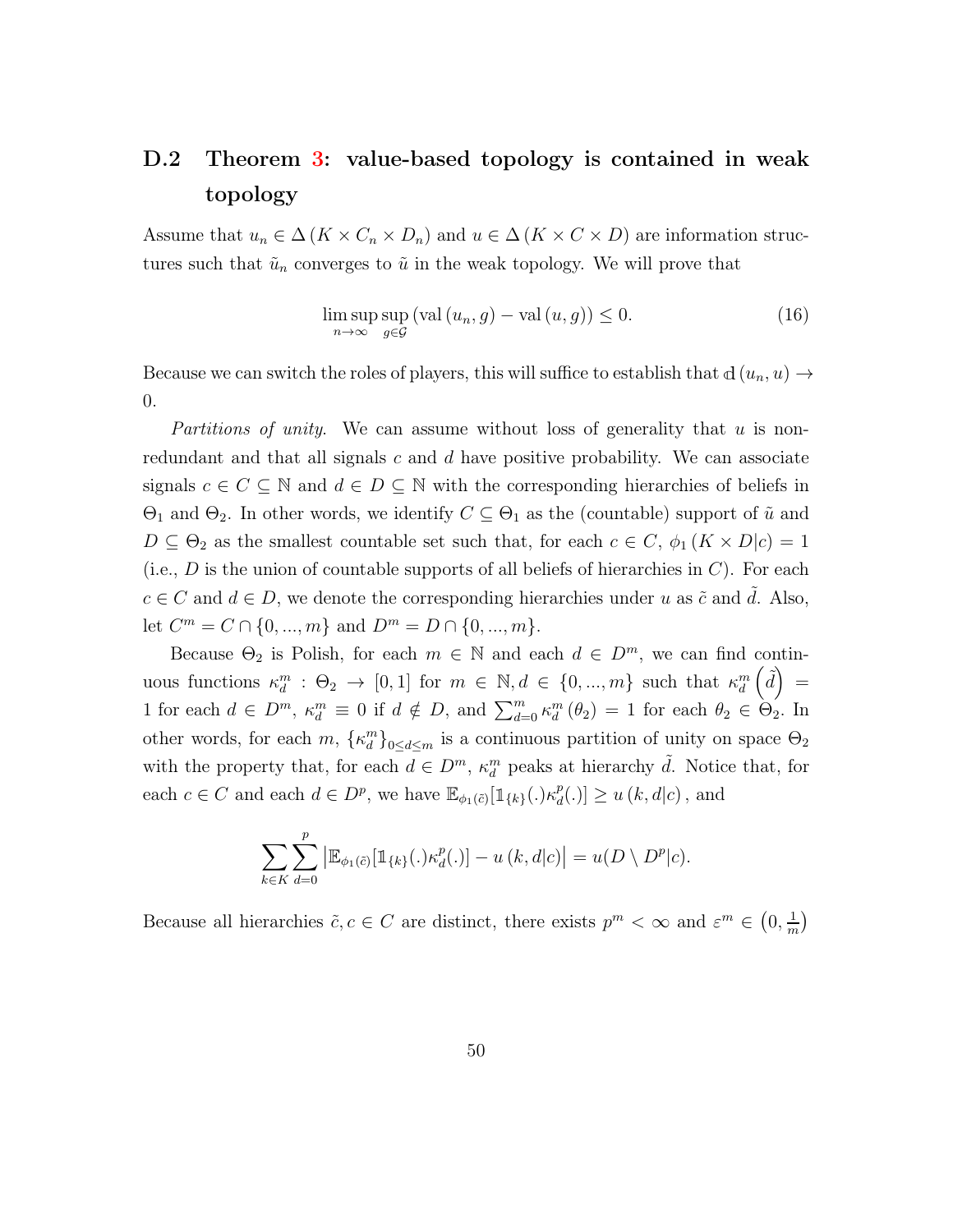for each m such that, for any  $c, c' \in C^m$  such that  $c \neq c'$ ,

$$
\sum_{k \in K} \sum_{d=0}^{p^m} \left| \mathbb{E}_{\phi_1(\tilde{c})} [\mathbb{1}_{\{k\}} \kappa_d^{p^m}] - \mathbb{E}_{\phi_1(\tilde{c}')} [\mathbb{1}_{\{k\}} \kappa_d^{p^m}] \right| \geq 2\varepsilon^m.
$$
  
Let  $h_c^m(\theta_1) = \sum_k \sum_{d=0}^{p^m} \left| \mathbb{E}_{\phi_1(\theta_1)} [\mathbb{1}_{\{k\}} \kappa_d^{p^m}] - \mathbb{E}_{\phi_1(\tilde{c})} [\mathbb{1}_{\{k\}} \kappa_d^{p^m}] \right|.$ 

Then,  $h_c^m$  is a continuous function such that  $h_c^m(\tilde{c}) = 0$  and such that, if  $h_c^m(\theta_1) \leq \varepsilon^m$ for some  $c \in C^m$ , then  $h^m_{c'}(\theta_1) \geq \varepsilon^m$  for any  $c' \in C^m$  such that  $c' \neq c$ . For  $0 \leq c \leq m+1$ , define continuous functions

$$
\kappa_c^m(\theta_1) = \max\left(1 - \frac{1}{\varepsilon^m} h_c^m(\theta_1), 0\right) \text{ for } c \in C_m,
$$
  

$$
\kappa_c^m \equiv 0 \text{ if } c \notin C, \text{ and } \kappa_{m+1}^m(\theta_1) = 1 - \sum_{c=0}^m \kappa_c^m(\theta_1).
$$

Then, for each  $m, \sum_{c=0}^{m+1} \kappa_c^m \equiv 1$ , and  $\kappa_c^m (\theta_1) \in [0, 1]$  for each  $c = 0, ..., m + 1$ , which implies that  $\{\kappa_c^m\}_{0 \leq c \leq m+1}$  is a continuous partition of unity on space  $\Theta_1$  such that, for each  $c \in C^m$ ,  $\kappa_c^m(\tilde{c}) = 1$ .

Conditional independence. For each information structure  $v \in \Delta (K \times C' \times D')$ , define information structure  $K^m v \in \Delta(K \times C' \times \{0, ..., m+1\} \times D' \times \{0, ..., p^m\})$ so that  $K^mv\left(k, c', \hat{c}, d', \hat{d}\right) = v\left(k, c', d'\right) \kappa_{\hat{c}}^m\left(\tilde{c}'\right) \kappa_{\hat{d}}^{p^m}$  $\hat{d}$  $\left(\tilde{d}'\right)$ . Let  $\delta^m v = 2\varepsilon^m + K^m v \left(\hat{c} = m + 1\right)$ . We are going to show that, under  $K^m v$ , signal c' is  $\delta^m v$ -conditionally independent from  $(k, \hat{d})$  given  $\hat{c}$ . Notice first that, if  $K^m v(k, d', \hat{d}, c', \hat{c}) > 0$  for some  $\hat{c} \in C^m$ ,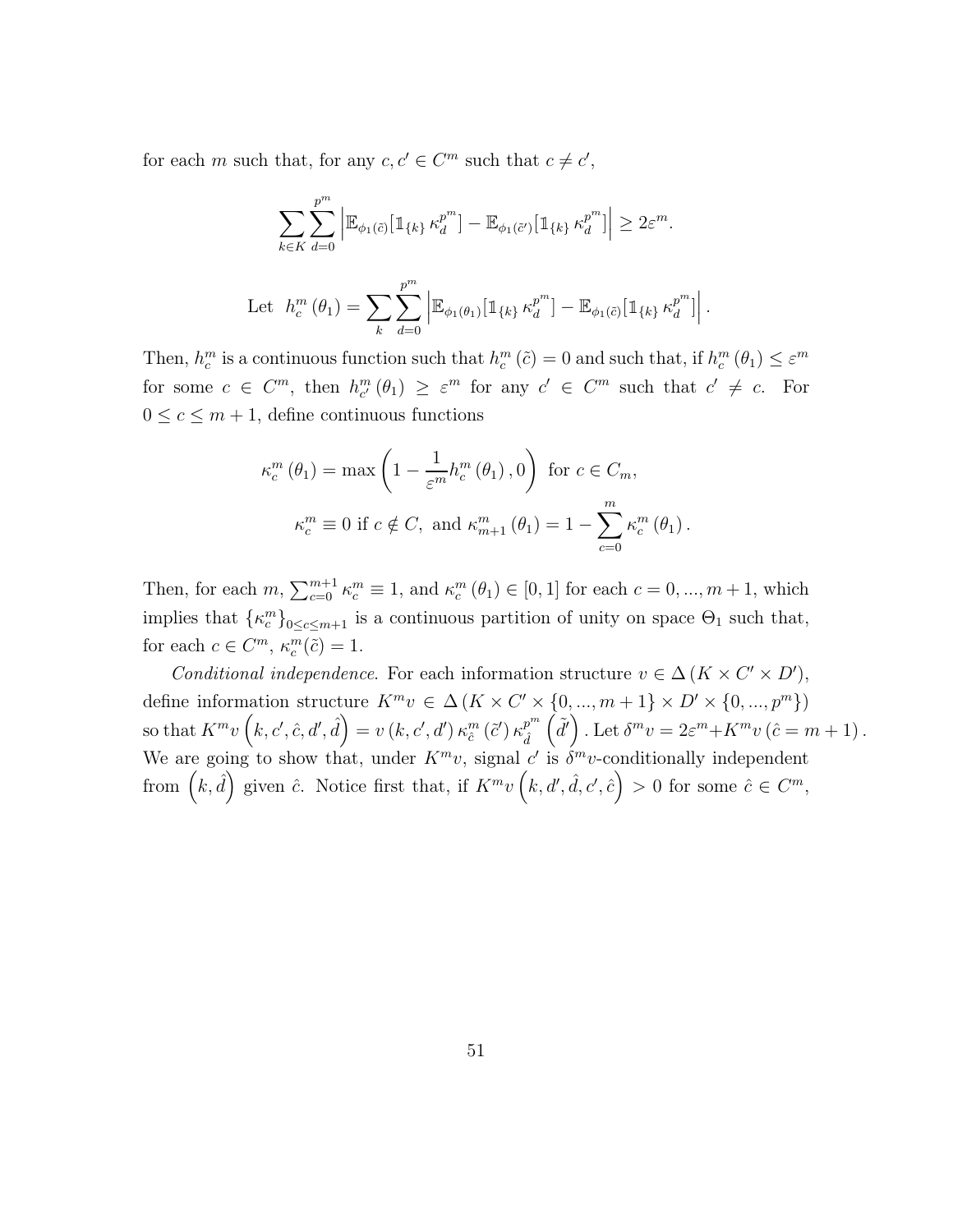then  $h_{\hat{c}}^{m}(\tilde{c}') \leq \varepsilon^{m}$ . It follows that

$$
\sum_{k} \sum_{\hat{d}=0}^{p^m} \left| K^m v\left(k, \hat{d}|\hat{c}, c'\right) - \mathbb{E}_{\phi_1(\tilde{\hat{c}})} [\mathbb{1}_{\{k\}} \kappa_{\hat{d}}^{p^*}] \right|
$$
  
\n
$$
= \sum_{k} \sum_{\hat{d}=0}^{p^m} \left| K^m v\left(k, \hat{d}|c'\right) - \mathbb{E}_{\phi_1(\tilde{\hat{c}})} [\mathbb{1}_{\{k\}} [\kappa_{\hat{d}}^{p^m}] \right|
$$
  
\n
$$
= \sum_{k} \sum_{\hat{d}=0}^{p^m} \left| \mathbb{E}_{\phi_1(\tilde{c}')} [\mathbb{1}_{\{k\}} \kappa_{\hat{d}}^{p^m}] - \mathbb{E}_{\phi_1(\tilde{\hat{c}})} [\mathbb{1}_{\{k\}} \kappa_{\hat{d}}^{p^m}] \right| = h_{\hat{c}}^m(\tilde{c}') \leq \varepsilon^m.
$$

On the other hand,

$$
\sum_{k} \sum_{\hat{d}=0}^{p^{m}} \left| K^{m}v\left(k,\hat{d}|\hat{c}\right) - \mathbb{E}_{\phi_{1}\left(\tilde{\hat{c}}\right)}\left[\mathbbm{1}_{\{k\}}\,\kappa_{\hat{d}}^{p^{*}}\right] \right|
$$
\n
$$
= \sum_{k} \sum_{\hat{d}=0}^{p^{m}} \left| \frac{1}{K^{m}v(\hat{c})} \sum_{c'\in C'} K^{m}v(c',\hat{c})K^{m}v\left(k,\hat{d}|\hat{c},c'\right) - \mathbb{E}_{\phi_{1}\left(\tilde{\hat{c}}\right)}\left[\mathbbm{1}_{\{k\}}\left[\kappa_{\hat{d}}^{p^{m}}\right]\right| \right|
$$
\n
$$
\leq \sum_{c'\in C'} \frac{K^{m}v(c',\hat{c})}{K^{m}v(\hat{c})} \sum_{k} \sum_{\hat{d}=0}^{p^{m}} \left| K^{m}v\left(k,\hat{d}|\hat{c},c'\right) - \mathbb{E}_{\phi_{1}\left(\tilde{\hat{c}}\right)}\left[\mathbbm{1}_{\{k\}}\left[\kappa_{\hat{d}}^{p^{m}}\right]\right] = h_{\hat{c}}^{m}\left(\tilde{c}'\right) \leq \varepsilon^{m}.
$$

Hence, 
$$
\sum_{\hat{c}=1}^{m+1} \sum_{c'} K^m v(\hat{c}, c') \sum_{k, \hat{d}} \left| K^m v(k, \hat{d} | \hat{c}, c') - K^m v(k, \hat{d} | \hat{c}) \right|
$$
  

$$
\leq 2\varepsilon^m \sum_{\hat{c}=1}^m K^m v(\hat{c}) + K^m v(\hat{c} = m+1) \leq \delta^m v.
$$

Define information structure  $L^m v = \max_{K \times \{0,\dots,p^m\} \times \{0,\dots,m+1\}} K^m v$ . Then, because  $d(K^m v, v) = 0$ , the proof of Proposition [5](#page-15-0) implies that  $\sup_{g \in \mathcal{G}} (\text{val}(v, g) - \text{val}(L^m v, g)) \leq \delta^m v.$ 

*Proof of claim [\(16\)](#page-49-0)*. Observe that, for each  $k, \hat{c}, \hat{d}$ ,

$$
(L^m u_n)\left(k,\hat{c},\hat{d}\right) = \mathbb{E}_{\tilde{u}_n}\left(\kappa_{\hat{c}}^m\left(\theta_1\right)\mathbb{E}_{\phi_1(\theta_1)}[\mathbb{1}_{\{k\}}\kappa_{\hat{d}}^{p^m}]\right).
$$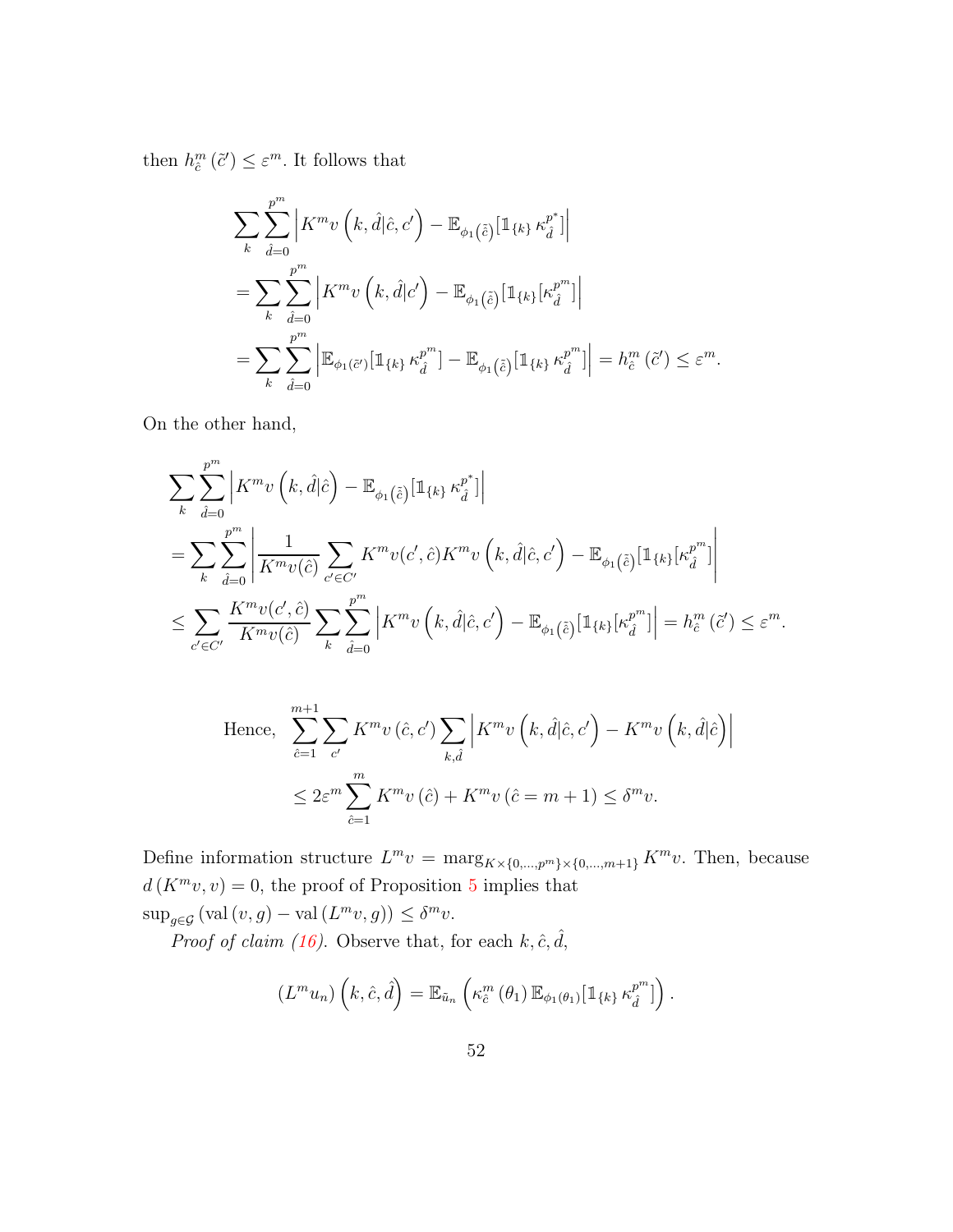Because all the functions in brackets above are continuous, weak convergence  $\tilde{u}_n \to \tilde{u}$ implies that  $(L^m u_n)$   $(k, \hat{c}, \hat{d}) \to (L^m u)$   $(k, \hat{c}, \hat{d})$  for each  $k, \hat{c}, \hat{d}$ . Because the information structures  $L^m u_n$  and  $L^m u$  are described on the same and finite spaces of signals, the pointwise convergence implies  $d(L^m u_n, L^m u) \leq ||L^m u_n - L^m u|| \to 0$  as  $n \to \infty$ . Moreover, if  $\hat{c} \in C^m$  and  $\hat{d} \in D^{p^m}$ , the definitions imply that  $(L^m u)(k, \hat{c}, \hat{d}) \geq$  $u(k, \hat{c}, \hat{d})$ . Therefore,

$$
d(L^m u, u) \le ||L^m u - u|| \le 2(u(C\setminus C^m) + u(D\setminus D^{p^m})) \longrightarrow_{n \to \infty} 0.
$$

It follows that  $\delta^m u_n = (K^m u_n) (\hat{c} = m + 1) \underset{n \to \infty}{\longrightarrow} (L^m u) (\hat{c} = m + 1)$ , and

$$
(L^m u)(\hat{c} = m + 1) = 1 - (L^m u)(C^m \times D^{p^m}) \le 1 - u(C^m \times D^{p^m}) \le u(C \setminus C^m) + u(D \setminus D^{p^m}).
$$

Together, we obtain for each  $m, n$ 

$$
\sup_{g \in \mathcal{G}} (\text{val}(u_n, g) - \text{val}(u, g)) \le \sup_{g \in \mathcal{G}} (\text{val}(u_n, g) - \text{val}(L^m u_n, g))
$$
  
+ 
$$
\sup_{g \in \mathcal{G}} (\text{val}(L^m u_n, g) - \text{val}(L^m u)) + \sup_{g \in \mathcal{G}} (\text{val}(L^m u) - \text{val}(u, g))
$$
  

$$
\le \delta^m u_n + ||L^m u_n - L^m u|| + (u(C\setminus C^m) + u(D\setminus D^{p^m})).
$$

Therefore, lim sup n→∞ sup g∈G  $\left(\text{val}(v,g) - \text{val}(L^m v, g)\right) \leq 3\left(u(C\setminus C^m) + u(D\setminus D^{p^m})\right).$ 

When  $m \to \infty$ , the right-hand side converges to 0 as well.

### E Proof of Proposition [6](#page-21-0)

Let  $u' \in \Delta(K \times (K_C \times C) \times (K_D \times D))$  be defined so that  $u = \max_{K \times C \times D} u'$  and  $u'(\{k_C = \kappa(c), k_D = \kappa(d)\}) = 1$ . Because u' does not have any new information, we verify (for instance, using Proposition [5\)](#page-15-0) that  $d(u, u') = 0$ . We are going to show that C is 16 $\varepsilon$ -conditionally independent from  $K \times K_D$  given  $K_C$ . Notice that,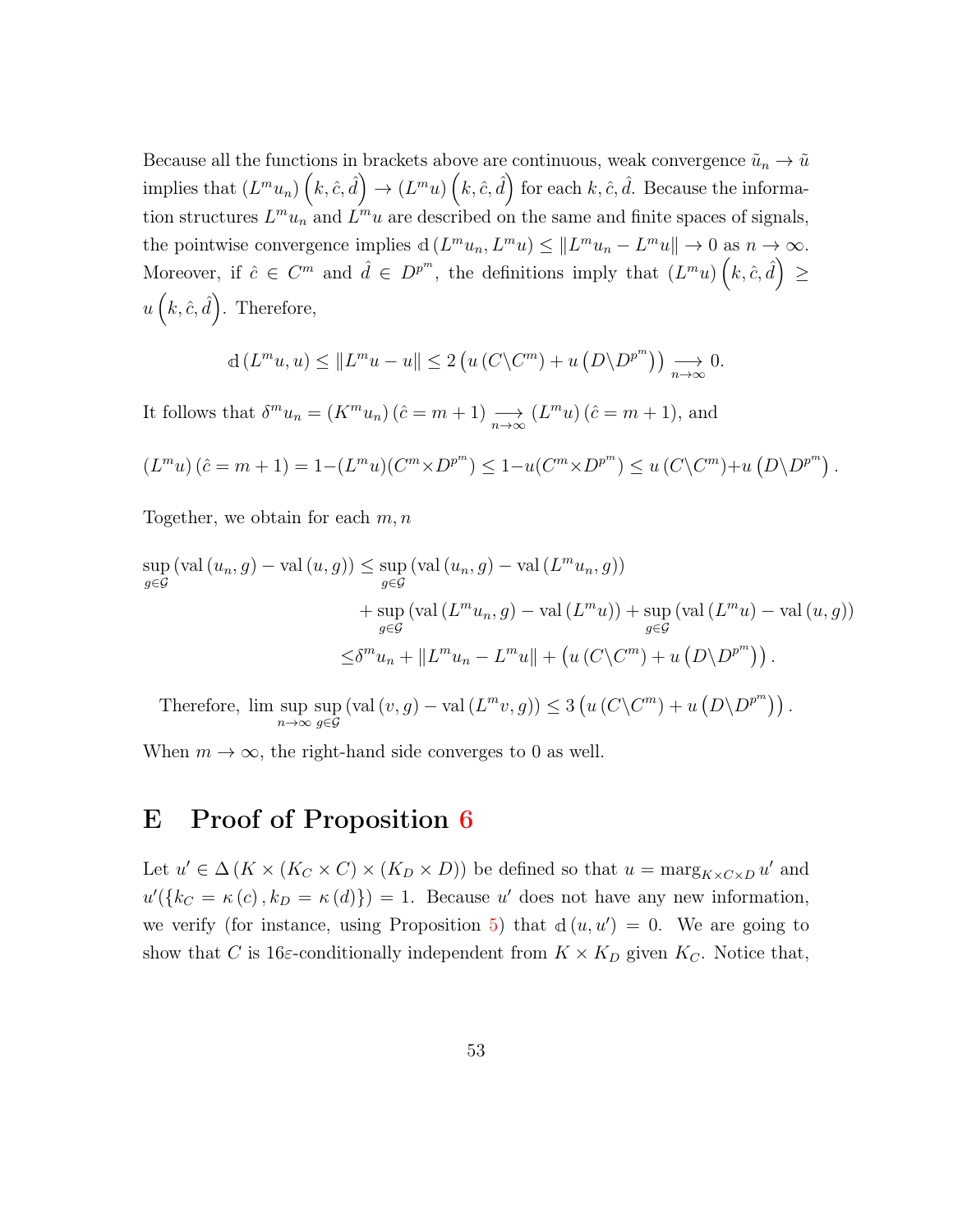because  $u$  exhibits  $\varepsilon$ -knowledge,

$$
u'\{k_C \neq k \text{ or } k_D \neq k\} \le u'\{k_C \neq k\} + u'\{k_D \neq k\}
$$
  

$$
\le 2\varepsilon + 2\varepsilon = 4\varepsilon.
$$

Therefore,

$$
\sum_{k,k_{C},k_{D}} u'(k_{C}) \sum_{c} |u'(k,k_{D},c|k_{C}) - u'(k,k_{D}|k_{C}) u'(c|k_{C})|
$$
\n
$$
= \sum_{k,k_{C},k_{D}} u'(k,k_{C},k_{D}) \sum_{c} |u'(c|k,k_{C},k_{D}) - \sum_{k',k_{D'}} u'(c|k',k_{C},k'_{D}) u'(k',k'_{D}|k_{C})|
$$
\n
$$
\leq \sum_{k} u'(k,k,k) \sum_{c} |u'(c|k,k,k) - \sum_{k',k_{D'}} u'(c|k',k_{C} = k,k'_{D}) u'(k',k'_{D}|k_{C} = k)|
$$
\n
$$
+ 2u'(k_{C} \neq k \text{ or } k_{D} \neq k)
$$
\n
$$
\leq \sum_{k} u'(k,k,k) \sum_{c} |u'(c|k,k,k) - u'(c|k,k,k) \frac{u'(k,k,k)}{u'(k_{C} = k)}|
$$
\n
$$
+ \sum_{k} u'(k,k,k) \sum_{c} \sum_{k' \neq k, \text{ or } k'_{D} \neq k} |u'(c|k',k_{C} = k,k'_{D}) u'(k',k'_{D}|k_{C} = k)|
$$
\n
$$
+ 2u'(k_{C} \neq k \text{ or } k_{D} \neq k)
$$
\n
$$
\leq \sum_{k} u'(k,k,k) |1 - \frac{u'(k,k,k)}{u'(k_{C} = k)}| + 3u'(k_{C} \neq k \text{ or } k_{D} \neq k)
$$
\n
$$
\leq \sum_{k} |u'(k_{C} = k) - u'(k,k,k)| + 3u'(k_{C} \neq k \text{ or } k_{D} \neq k
$$
\n
$$
\leq 4u'(k_{C} \neq k \text{ or } k_{D} \neq k \leq 16\varepsilon.
$$

Because an analogous result applies to the information of the other player, Proposition [5](#page-15-0) shows that

$$
d(u',v') \le 16\varepsilon,
$$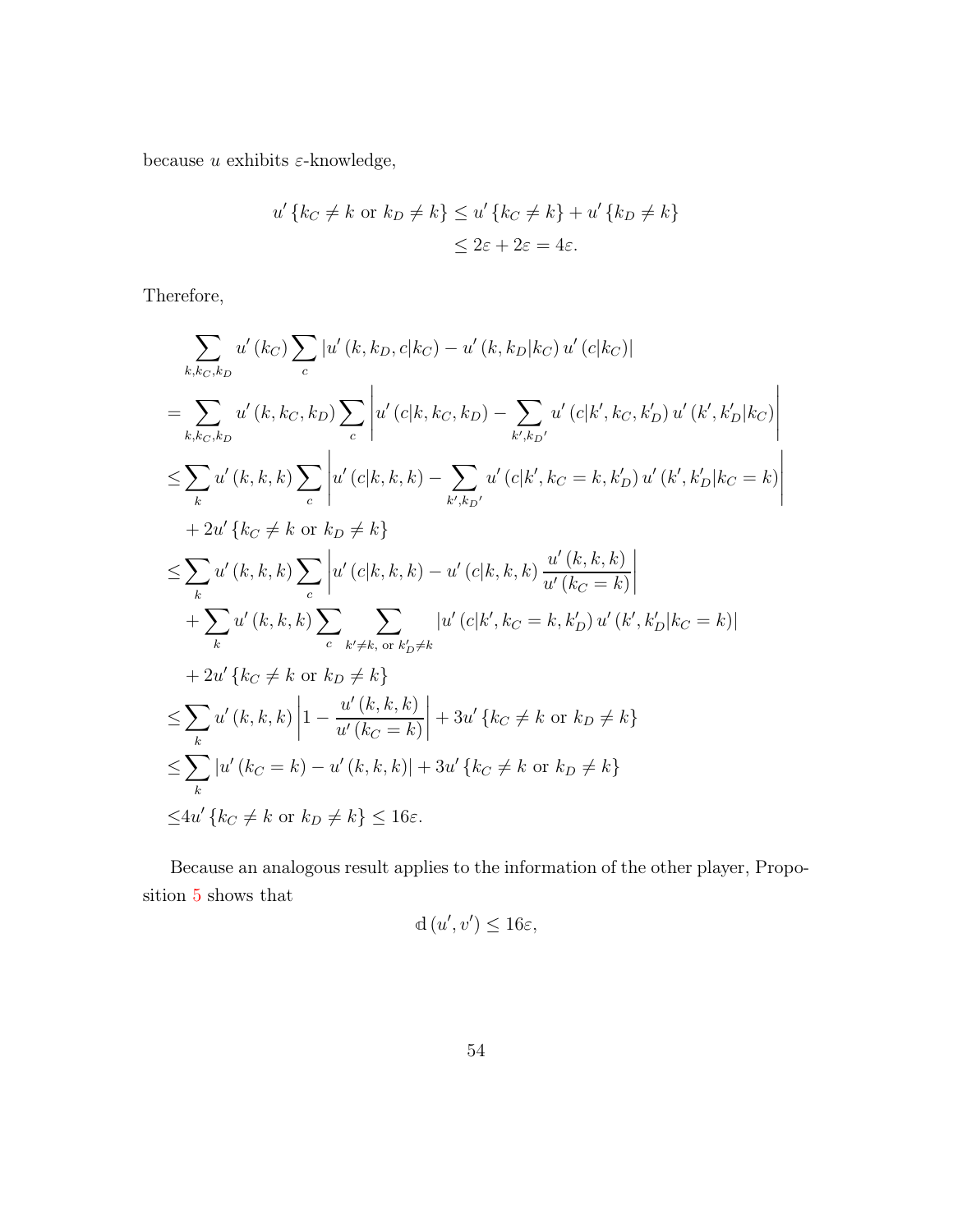where  $v' = \max_{K \times K_C \times K_D} u'$ . Because

$$
d(v, v') \le \sum_{k, k_C, k_D} |v(k, k_C, k_D) - v'(k, k_C, k_D)|
$$
  

$$
\le 2v' \{k_C \ne k \text{ or } k_D \ne k\} = 2u' \{k_C \ne k \text{ or } k_D \ne k\} \le 4\varepsilon,
$$

the triangle inequality implies that

$$
d(u, v) \le d(u, u') + d(u', v') + d(v, v') \le 20\varepsilon.
$$

## F Proof of Theorem [5](#page-26-0)

Suppose that  $u$  and  $v$  are two simple and non-redundant information structures with finite support. Let  $\tilde{u}$  and  $\tilde{v}$  be the associated probability distributions over player 1's belief hierarchies. It is easy to show that, if two non-redundant information structures induce the same distributions over hierarchies of beliefs  $\tilde{u} = \tilde{v}$ , then they are equivalent from any strategic point of view, and, in particular, they induce the same set of ex-ante BNE payoffs. Hence, we assume that  $\tilde{u} \neq \tilde{v}$ .

Let  $H_u = \text{supp}\tilde{u}$  and  $H_v = \text{supp}\tilde{v}$ . Lemma III.2.7 in [Mertens](#page-94-0) *et al.* [\(2015\)](#page-94-0) implies that the sets  $H_u$  and  $H_v$  are disjoint.

By adapting the construction made in Lemma 4 of [Dekel](#page-92-0) et al. [\(2006\)](#page-92-0) (see also Lemma 11 in [Ely and Peski](#page-93-1) [\(2011\)](#page-93-1)), there exists a non-zero sum payoff function  $g^{(0)}$ :  $K \times (I \times I_0) \times J \to [-1,1]^2$  such that  $I_0 = H_u \cup H_v$  and such that the set of player 1's rationalizable actions of type  $c \in C$  with hierarchy  $h(c)$  is contained in set  $I \times \{h(c)\}\.$  In particular, in a BNE, each type of player 1 will report its hierarchy.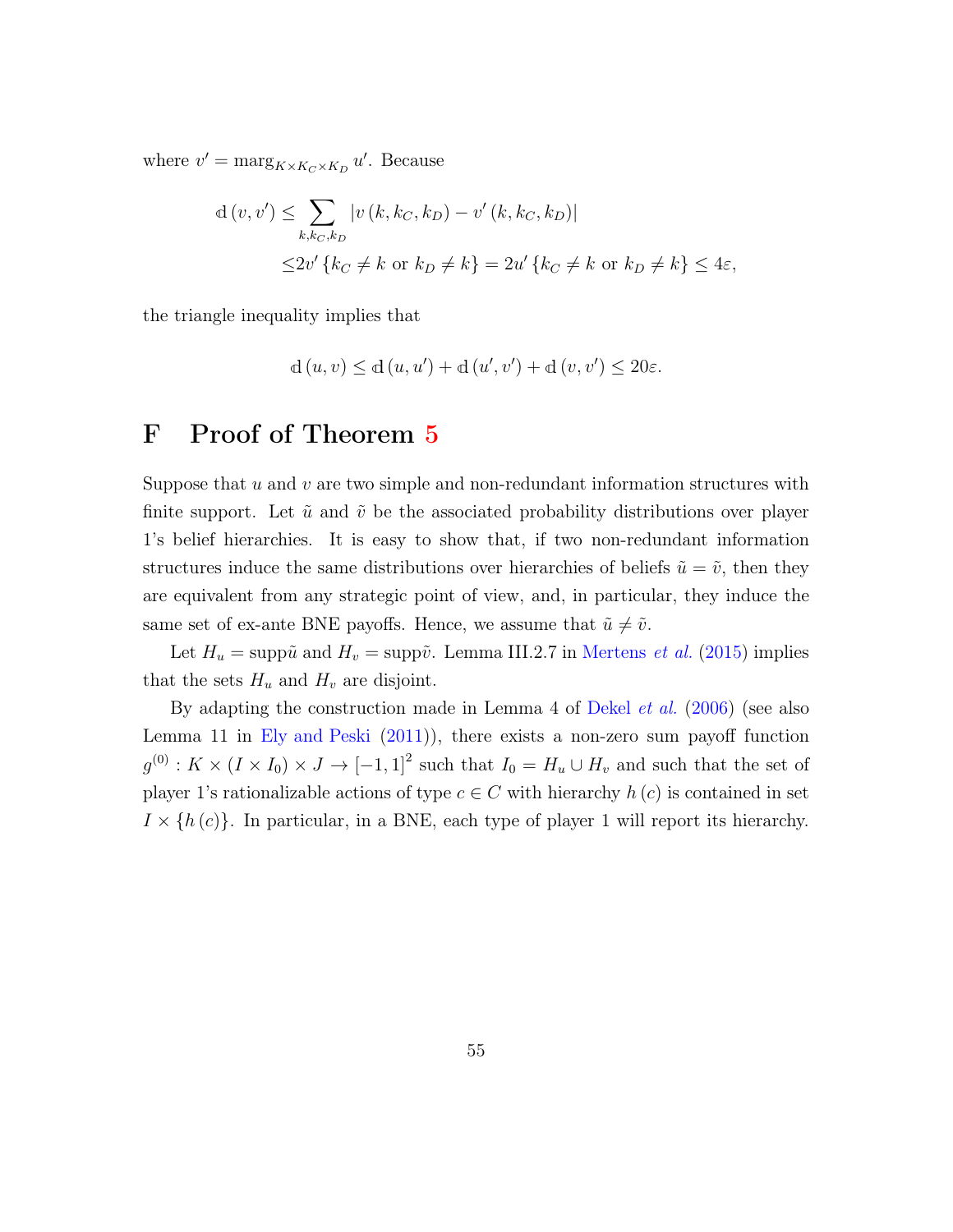Construct game  $g^{(1)}$ :  $K \times (I \times I_0) \times (J \times \{u, v\}) \rightarrow [-1, 1]^2$  with payoffs

$$
g_1^{(1)}(k, i, i_0, j, j_0) = g_1^{(0)}(k, i, i_0, j),
$$
  
\n
$$
g_2^{(1)}(k, i, i_0, j, j_0) = \frac{1}{2} g_2^{(0)}(k, i, i_0, j) + \begin{cases} \frac{1}{2}, & \text{if } j_0 = u \text{ and } i_0 \in H_u, \\ -\frac{1}{2}, & \text{if } j_0 = u \text{ and } i_0 \notin H_u, \\ 0, & \text{if } j_0 = v. \end{cases}
$$

Then, the rationalizable actions of player 2 in game  $g^{(1)}$  are contained in  $J \times \{u\}$  for any type in type space u and in  $J \times \{v\}$  for any type in type space v.

Finally, for any  $\varepsilon \in (0,1)$ , construct game  $g^{\varepsilon}: K \times (I \times I_0) \times (J \times \{u, v\}) \rightarrow$  $[-1, 1]^2$  with payoffs

$$
g_1^{\varepsilon}(k, i, i_0, j, j_0) = \varepsilon g_1^{(0)}(k, i, i_0, j, j_0) + (1 - \varepsilon) \begin{cases} 1, & \text{if } j_0 = u, \\ -1, & \text{if } j_0 = v, \end{cases}
$$
  

$$
g_2^{\varepsilon} \equiv g_2^{(1)}.
$$

,

Then, the BNE payoff of player belongs to  $[1 - \varepsilon, 1]$  on structure u and  $[-1, -1 + \varepsilon]$ on structure  $v$ . It follows that the payoff distance between the two type spaces is at least  $2 - 2\varepsilon$ , for arbitrary  $\varepsilon > 0$ .

Next, suppose that  $u$  and  $v$  are two non-redundant information structures with decomposition  $u = \sum_{\alpha} p_{\alpha} u_{\alpha}$  and  $v = \sum_{\alpha} q_{\alpha} v_{\alpha}$  such that  $\tilde{u}_{\alpha} = \tilde{v}_{\alpha}$  for each  $\alpha$ . Let g be a non-zero sum payoff function. Let  $\sigma_{\alpha}$  be an equilibrium on  $u_{\alpha}$  with payoffs  $g_{\alpha} = g(\sigma_{a}) \in \mathbb{R}^{2}$ . Let  $s_{\alpha}$  be the associated equilibrium on  $v_{\alpha}$  (that can be obtained by mapping the hierarchies of beliefs through an appropriate bijection) with the same payoffs  $g_{\alpha}$ . The distance between payoffs is bounded by

$$
\left\| \sum p_{\alpha} g\left(\sigma_{\alpha}\right) - q_{\alpha} g\left(s_{\alpha}\right) \right\|_{\max} = \left\| \sum \left(p_{\alpha} - q_{\alpha}\right) g_{a} \right\|_{\max} \leq \sum |p_{\alpha} - q_{\alpha}| ||g_{\alpha}||_{\max} \leq \sum |p_{\alpha} - q_{\alpha}|,
$$

where the last inequality comes from the fact that payoffs are bounded.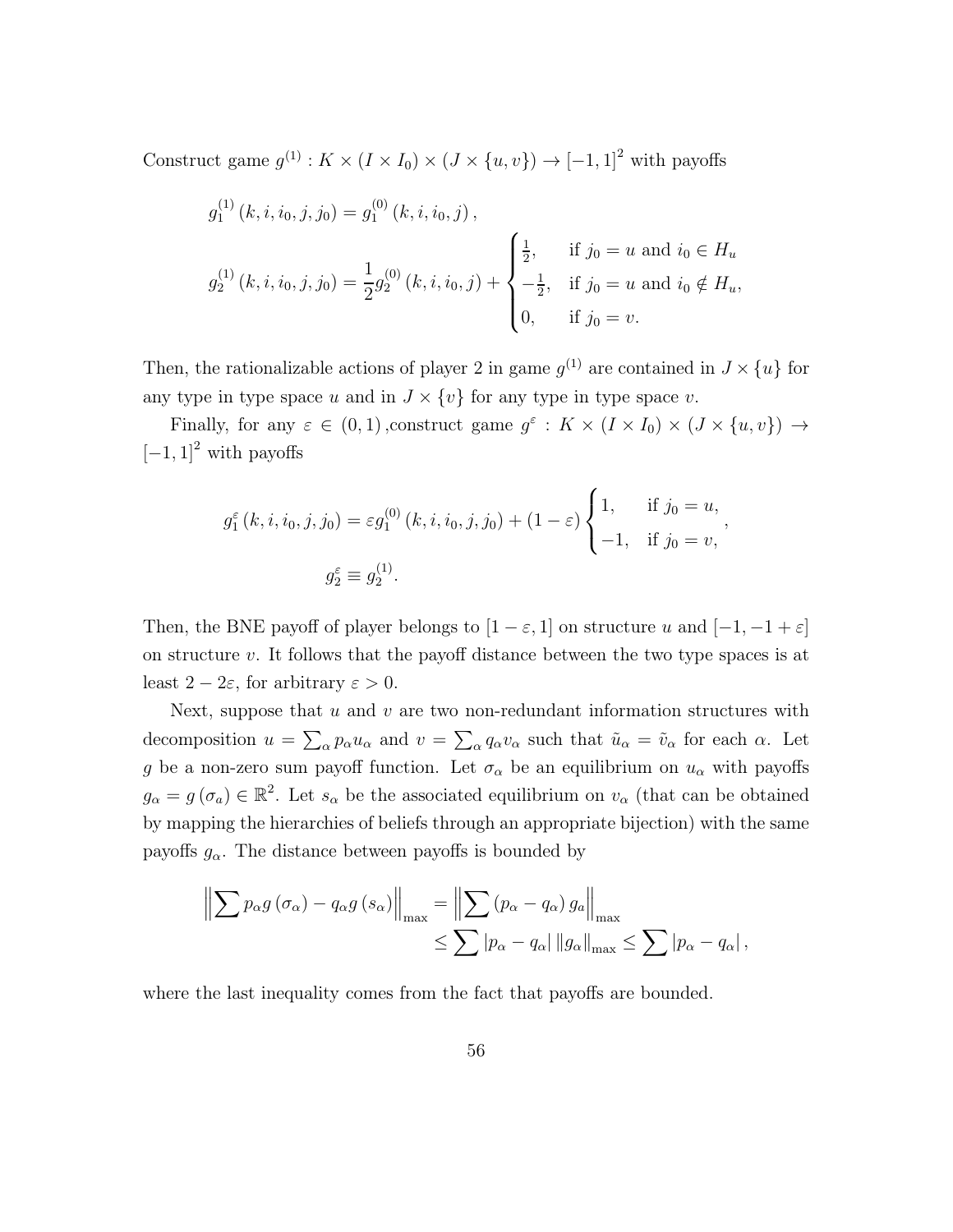On the other hand, let  $A = {\alpha : p_{\alpha} > q_{\alpha}}$ . Using a similar construction as above, we can construct game  $g^{(1)}$  such that player 2's actions have form  $J \times \{u_A, u_B\}$ , and his rationalizable actions are contained in set  $J \times \{u_A\}$  for any type in type space  $u_{\alpha}, \alpha \in A$  and in  $J \times \{u_B\}$  otherwise. Further, we construct game  $g^{(\varepsilon)}$  as above. Then, any player 1's equilibrium payoff  $g_{1,\alpha}^{(\varepsilon)}$  is at least  $1-\varepsilon$  for any type in type space  $u_{\alpha}, \alpha \in A$ , and  $-1 + \varepsilon$  for any type in type space  $u_{\alpha}$  for  $\alpha \notin A$ . Denoting player 2's equilibrium payoff as  $g_{2,\varepsilon}^{\varepsilon}$ , the payoff distance in game  $g^{\varepsilon}$  is at least

$$
\max \left( \left| \sum_{\alpha} (p_{\alpha} - q_{\alpha}) g_{1,\alpha} \right|, \left| \sum_{\alpha} (p_{\alpha} - q_{\alpha}) g_{2,\alpha} \right| \right) \ge \left| \sum_{\alpha} (p_{\alpha} - q_{\alpha}) g_{1,\alpha} \right|
$$
  

$$
\ge \left[ \sum_{\alpha \in A} (p_{\alpha} - q_{\alpha}) - \sum_{\alpha \notin A} (p_{\alpha} - q_{\alpha}) \right] (1 - \varepsilon) \ge (1 - \varepsilon) \sum |p_{\alpha} - q_{\alpha}|.
$$

Because  $\varepsilon > 0$  is arbitrary, the two above inequalities show that the payoff distance is equal to  $\sum |p_{\alpha} - q_{\alpha}|.$ 

## G Examples and Counterexamples

This section contains various examples and counterexamples.

#### G.1 Computing the distance

We begin with two examples of computations of the value-based distance based on the characterization from Theorem [1.](#page-9-0)

We assume that there are two states,  $K = \{Blue, Red\}$ . We consider information structures which are uniform over a finite subset of  $K \times N \times N$ .

The next picture illustrates information structure  $u_1$ :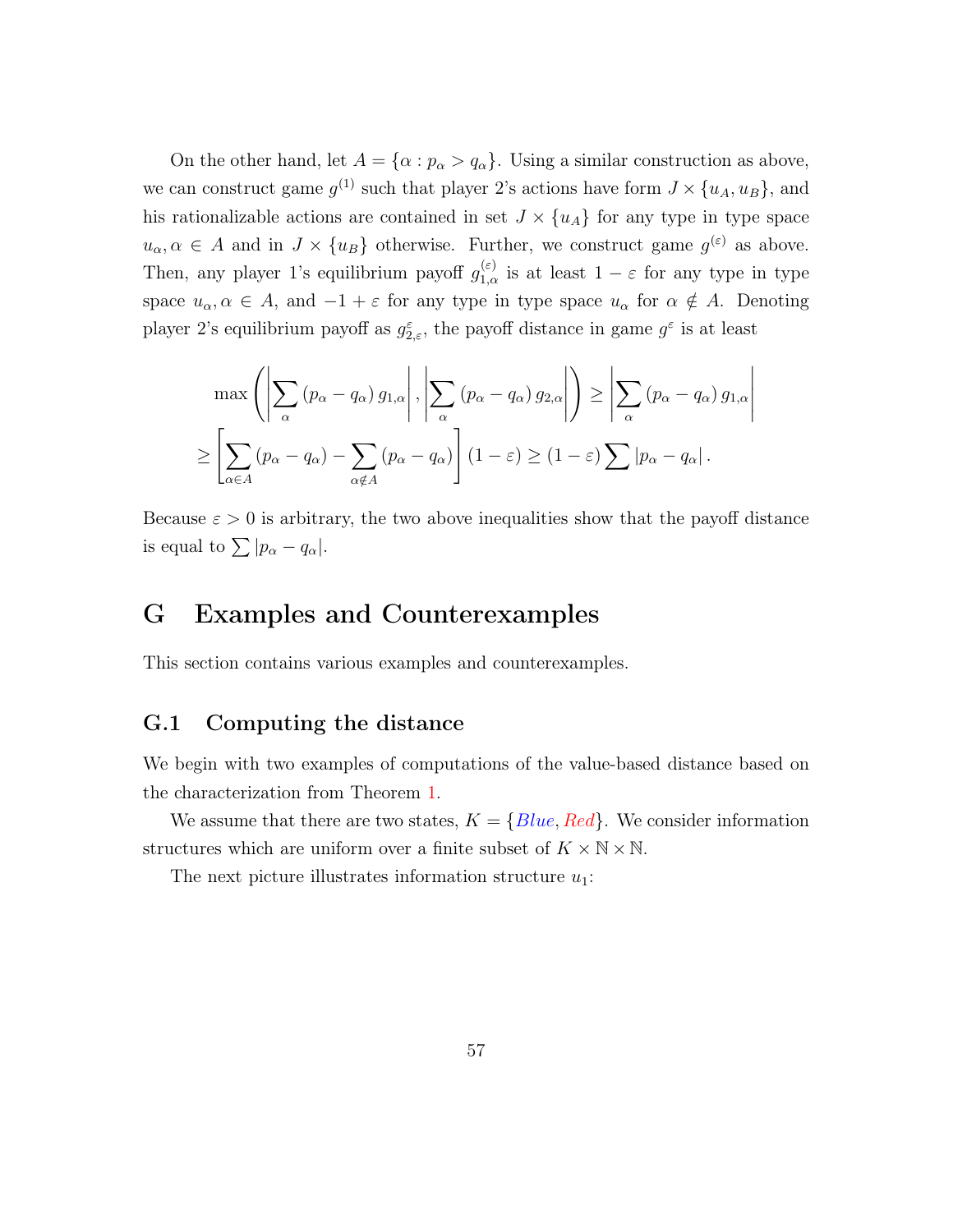

Each line corresponds to a pair of signals from the support of the information structure; each such a pair has equal probability. The color of the line represents the state. For example, conditional on both players receiving signal 0, the state is Blue. Note that signals 0 and 1 convey different information for player 2. After receiving signal 0, player 2 knows that if the state is Blue, then player 1 knows it, and if the state is Red, player 1's belief on the state is uniform. Whereas after receiving signal 1, player 2 knows that : if the state is Blue, then player 1's belief on the state is uniform, and if the state is Red, player 1 knows it.

The next figure presents information structures  $u_2$  and  $u_2'$ :



Under information structure  $u_2$ , player 1 knows the state, but player 2 does not. Under  $u'_2$ , player 2 knows the state, but player 1 does not. We have the following observation:

**Proposition 9.**  $d(u_1, u_2) = \frac{1}{2}$ .  $d(u_1, u'_2) = 1$ .

It follows that  $u_1$  is closer to  $u_2$  than to  $u'_2$ .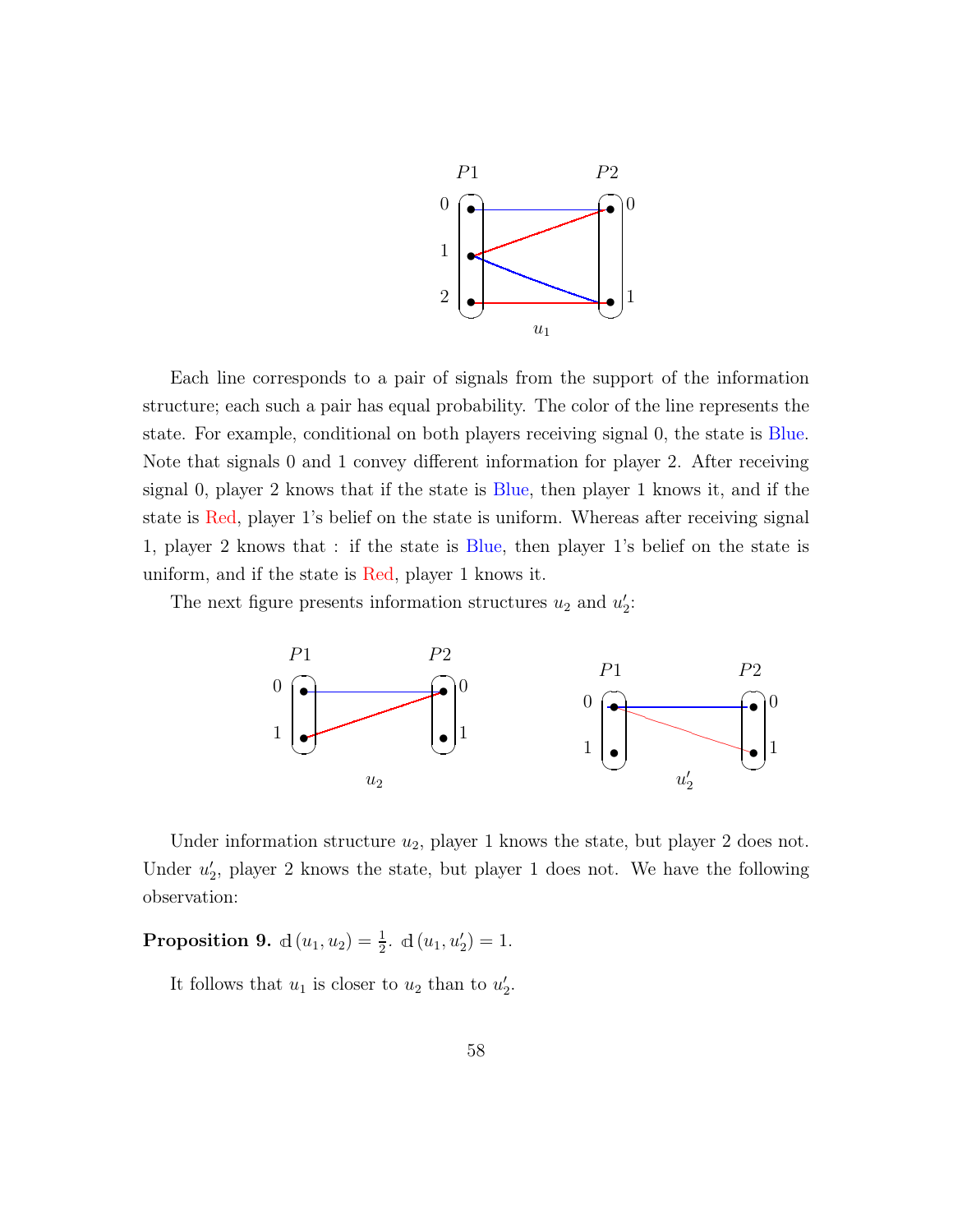*Proof.* We have  $u_2 \succeq u_1$ , hence

$$
d(u_2, u_1) = \min_{q_1 \in \mathcal{Q}, q_2 \in \mathcal{Q}} ||q_1. u_1 - u_2. q_2||.
$$

Define  $q_1$  in Q such that  $q_1(0) = \delta_0$ ,  $q_1(1) = q_1(2) = \delta_1$ , and  $q_2$  in Q satisfying  $q_2(0) = 1/2 \delta_0 + 1/2 \delta_1$ . The information structures  $q_1.u_1$  and  $u_2.q_2$  can be represented as follows:



Notice that  $u_2.q_2 \sim u_2$ , whereas  $q_1.u_1 \leq u_1$ .  $||q_1.u_1 - u_2.q_2|| = 1/2$ , hence  $d(u_2, u_1) \leq$ 1/2.

Consider now the payoff structure g given by  $\begin{cases} \begin{pmatrix} 0 & 1 \\ 0 & 1 \end{pmatrix}$  $0 -1$ ! ,  $\left(\begin{array}{cc} -1 & 0 \\ 1 & 0 \end{array}\right)$ , where the color corresponds to the payoffs in a given state. In the game  $(u_2, g)$ , it is optimal for player 1 to play Top if 0 and Bottom if 1, and  $val(u_1, g) = 1/2$ . In the game  $(u_1, g)$  it is optimal for player 2 to play Left if 0 and Right if 1, and val $(u_1, g) = 0$ . Consequently,  $d(u_2, u_1) \geq 1/2$ , and we obtain  $d(u_2, u_1) = 1/2$ .

Notice that  $u'_2 \sim u''_2$ , with  $u''_2$  obtained from  $u'_2$  by exchanging the signals 0 and 1 for each player, and  $||u_1 - u''_2||$  $\parallel$  = 1. Considering the payoff structure given by  $\begin{pmatrix} -1 & 1 \\ -1 & 1 \end{pmatrix}$ ,  $\begin{pmatrix} 1 & -1 \end{pmatrix}$ 1 −1  $\setminus$ gives  $d(u'_2, u_1) = 1$ .

#### G.2 Impact of the marginal over states

We illustrate an application of Proposition [1](#page-12-0) in the binary case  $K = \{0, 1\}$ . Fix  $p, q \in \Delta K$ . In such a case, one easily checks that the maximum in the right hand side of inequalities [\(3\)](#page-12-1) is attained by either  $p' = q' = (1,0)$ , or  $p' = q' = (0,1)$ , or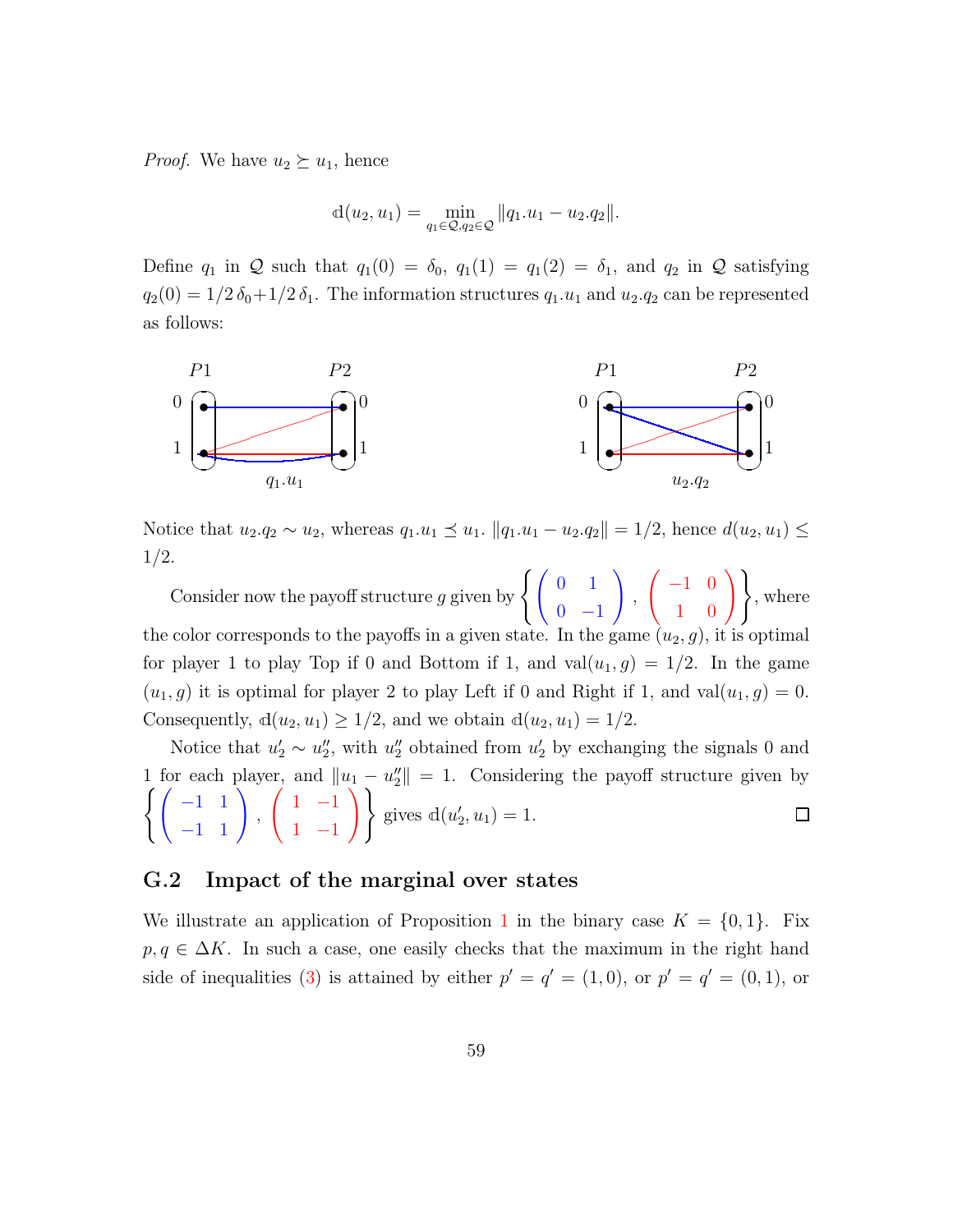$p' = p, q' = q$ . It follows that for any two information structures  $u, v$ ,

$$
d(u, v) \le 2 (1 - \max(\min(p_0, q_0), \min(p_1, q_1), p_0 q_0 + p_1 q_1)).
$$

**Example 1.** The bound is attained when  $u(k, c, d) = p_k 1_{k=k} 1_{k=0}$  and  $v(k, c, d) =$  $q_k 1\!\!1_{c=0} 1\!\!1_{d=k}$  for each  $k, c, d \in \{0, 1\}.$ 

## G.3 Value of additional information: games vs single-agent problems

The next example illustrates that the thesis of Proposition [2](#page-13-0) does not hold without a conditional independence.

**Example 2.** Suppose that  $C = \{*\}$ ,  $K = D = C' = \{0, 1\}$ , and let  $u \in \Delta(K \times (C \times$  $(C') \times D$  be defined by

$$
u(k, (*, c'), d) = \begin{cases} \frac{1}{4} \frac{k + c'}{2}, & \text{if } d = 1, \\ \frac{1}{4} \left( 1 - \frac{k + c'}{2} \right), & \text{if } d = 0. \end{cases}
$$

Let v denote the marginal of u over  $K \times C \times D$ . Going from v to u, the new information  $c'$  is independent from  $k$ , but  $d$  is both correlated with  $k$  and  $c'$ . Because c ′ is independent from the state, the value of new information in player 1 single-agent problem is 0:

$$
d_1(u,v)=0.
$$

However, signal c' provides non-trivial information about the signal of the other player, hence it is valuable in some games, which implies that  $d(u, v) > 0$ . (Indeed, using Theorem 1, since u gives player 1 more information, we have

$$
d(u, v) = \min_{q_1, q_2} ||u.q_2 - q_1.v||,
$$

where  $q_2 : \{0,1\} \rightarrow \Delta{0,1}$  and  $q_1 \in \Delta{0,1}$ . The existence of a pair  $(q_1, q_2)$  such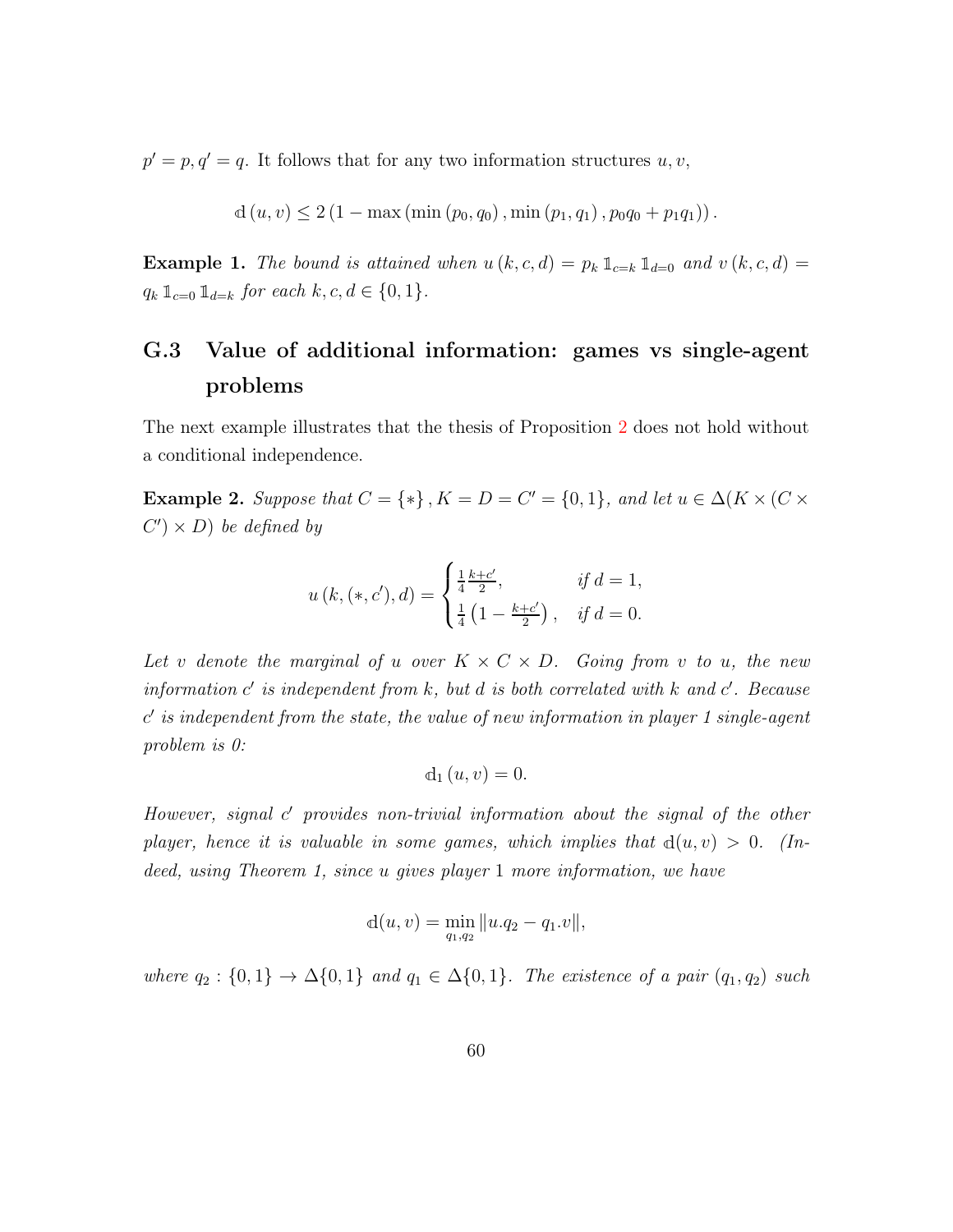that  $||u.q_2 - q_1.v|| = 0$  is equivalent to the system of equations

$$
\forall (k, d, c') \in \{0, 1\}^3, \ u.q_2(k, d, c') = v.q_1(k, d, c'),
$$

where the unknowns are  $q_1, q_2$ , and one can check that this system does not admit any solution. In other words, the information that would be useless in a single-agent decision problem is valuable in a strategic setting.

### G.4 Informational substitutes

Here, we discuss the assumptions of Proposition [3.](#page-14-0) The conditional independence assumption is equivalent to two simpler assumptions (a)  $c_1$  is conditionally independent from  $(c, c_2)$  given  $(k, d)$ , and  $(b)$   $c_1$  and  $d$  are conditionally independent given k. Both (a) and (b) are important as it is illustrated in the two subsequent examples.

**Example 3.** *Violation of (a). Suppose that*  $C = D = \{*\}, K = C_1 = C_2 = \{0, 1\},\$  $c_1$  and  $c_2$  are uniformly and independently distributed, and  $k = c_1+c_2 \mod 2$ . Then, signal  $c_2$  is itself independent from the state, hence useless without  $c_1$ . Knowing  $c_1$ and  $c_2$  means knowing the state, which is, of course, very valuable. Thus, the value of  $c_2$  increases when  $c_1$  is also present.

**Example 4.** *Violation of (b). Suppose that*  $C = \{*\}, K = C_1 = C_2 = D = \{0, 1\},\$  $c_1$  and d are uniformly and independently distributed,  $c_2 = d$ , and  $k = c_1 + d \mod 2$ . Notice that part (a) of the assumption holds (given  $(k, d)$ , both signals  $c_1$  and  $c_2$  are constant, hence, independent), but part  $(b)$  is violated. Again, signal  $c_2$  is useless alone, but together with  $c_1$  it allows the determine the state and the information of the other player.

#### G.5 Informational complements

The next example shows that the independence assumptions in Proposition [4](#page-15-1) are important.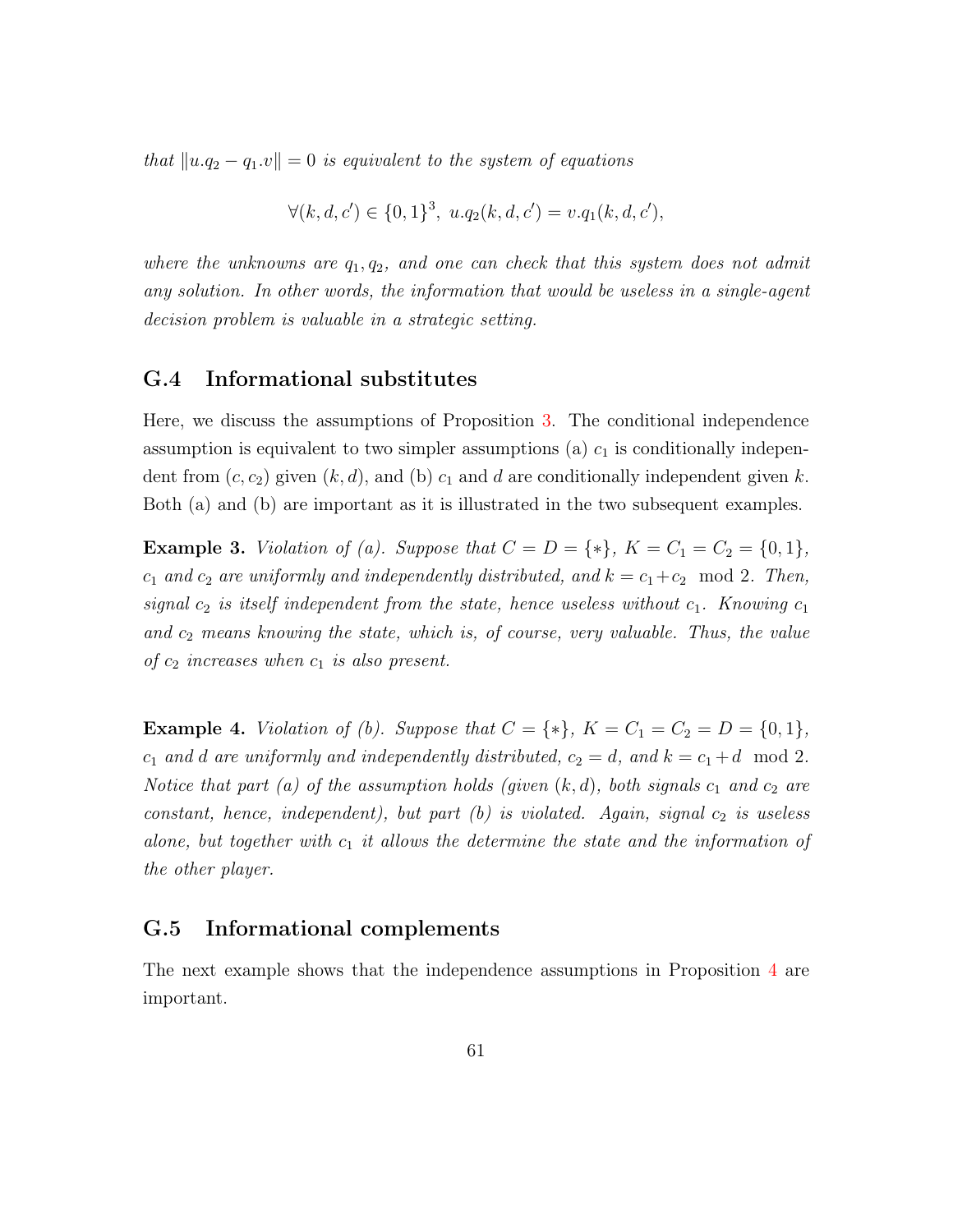**Example 5.** Suppose that  $C = \{*\}$  and  $K = D = D_1 = C_1 = \{0, 1\}$ . The state is drawn uniformly. Signal d is equal to the state with probability  $\frac{2}{3}$  and signal  $d_1$  is equal to the state for sure. Finally,  $c_1 = 1$  iff  $d = k$ .

In other words, player 2's signal d is an imperfect information about the state. Signal  $c_1$  carries information about the quality of the signal of player 1. Such signal is valuable in some games, hence  $d(u', v') > 0$ . In the same time, if player 2 learns the state perfectly, signal c becomes useless, and  $d(u, v) = 0$ . (The last claim can be formally proven using Proposition [5.](#page-15-0))

#### G.6 Convergence to simple structures

Next, we provide an example of a convergent sequence of information structures.

Example 6. Consider a sequence of information structures (which are all uniform over a finite subset of  $K \times N \times N$ :



Signals 0 and  $n+1$  perfectly reveal the state for player 2; no other signals provide any information about the state. When n is large, with a high probability, none of the players learns anything about the state (even if they learn about the beliefs of the other player). Notice that the signal of each player is  $\frac{1}{n+1}$ -independent from the state of the world. Proposition [5](#page-15-0) implies that  $d(u_n, u) \leq \frac{2}{n+1} \to 0$ . In particular, the information structures  $u_n$  converge to the structure u, where no player receive any information.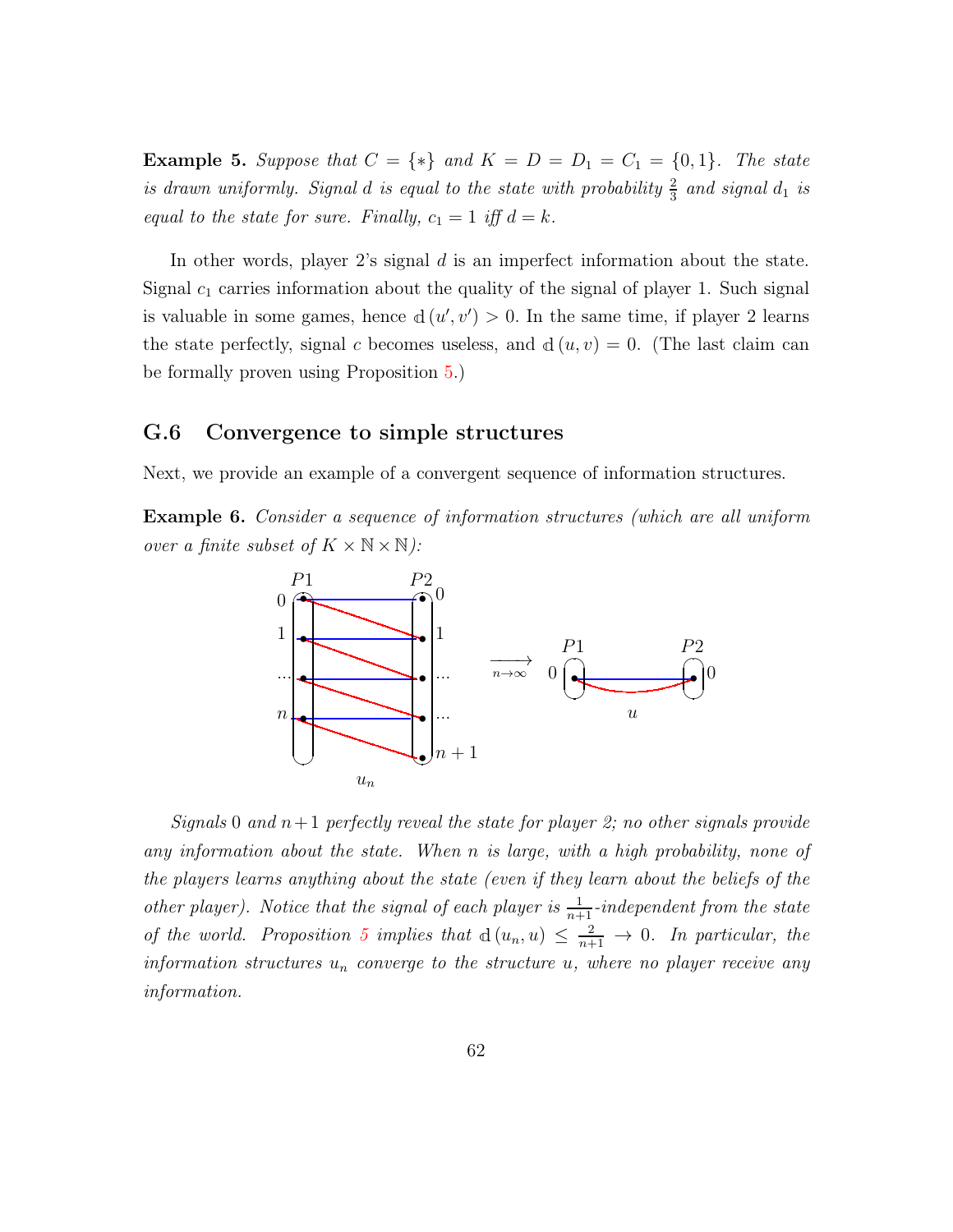It is instructive to provide an elementary argument for the convergence. Consider garblings  $q_1, q_2$ , such that  $q_1(0)$  is uniform on  $\{0, ..., n\}$ , and  $q_2(c) = \delta_0$  for each c. Then  $q_1.u = u_n.q_2$ . We obtain  $u \succeq u_n$ , and  $d(u, u_n) = \min_{q'_1, q'_2 \in \mathcal{Q}} ||q'_1.u_n - u.q'_2||$ . Consider now  $q'_1 = q_2$  and  $q'_2$  such that  $q'_2(0)$  is uniform on  $\{0, ..., n+1\}$ . We get  $||q'_1.u_n - u_n.q'_2|| \leq 1/(n+1) \xrightarrow[n \to \infty]{} 0.$ 

### H Value of experiments

In this section, we compute the value of multiple (conditionally) independent Blackwell experiments.

#### H.1 Blackwell experiments

We work with a binary case  $k = \{0, 1\}$  and, to simplify the analysis, we suppose that two states of the world are equally probable. A (binary Blackwell) experiment is defined as a probability  $p \in \left(\frac{1}{2}\right)$  $(\frac{1}{2}, 1)$ , with the interpretation that the agent observes signal  $s = k$  with probability p and signal  $s = 1 - k$  with probability  $1 - p$ .

For each  $n, m \geq 0$  and each  $p, r \in \left(\frac{1}{2}\right)$  $(\frac{1}{2}, 1)$ , we define an information structure  $u_{n,m}$  in which player 1 observes outcomes of n conditionally independent copies of experiment  $p$  and player 2 observes  $m$  conditionally independent copies of experiment q. Formally, for each  $k = 0, 1, c \le n, d \le m$ , let

$$
u_{n,m}(k,c,d) = \begin{cases} \frac{1}{2} (p^{n-c}(1-p)^c) (r^{n-d}(1-r)^d), & k = 0 \\ \frac{1}{2} (p^c(1-p)^{n-c}) (r^d(1-r)^{n-d}) & k = 1 \end{cases}
$$

Here, c is the number of 1s observed by player 1 and  $d$  is the number of 1s observed by player 2. The goal of this section is to compute

$$
\mathbf{d}(u_{l,m},u_{n,m})
$$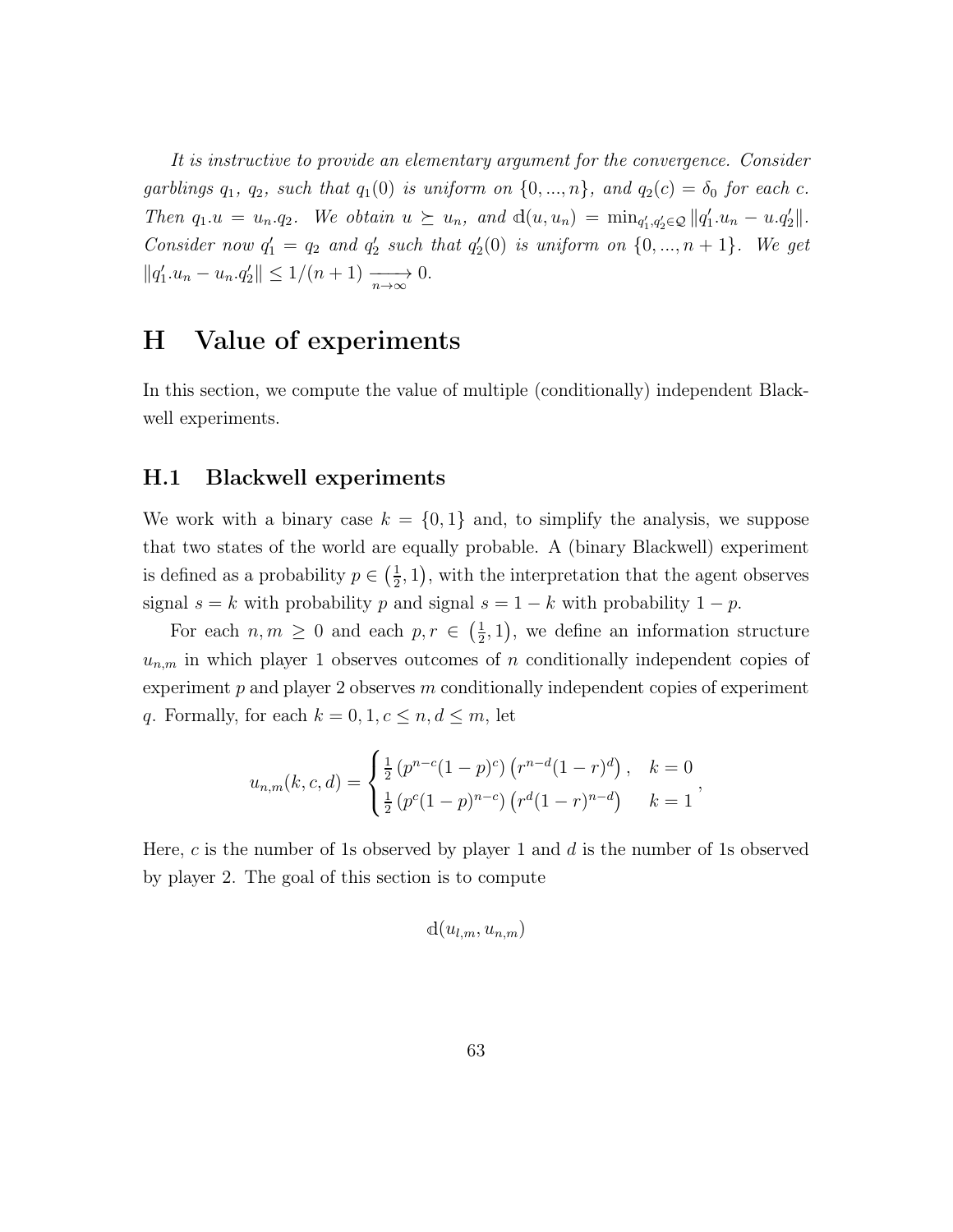for some  $l < n$  and m. By Proposition [2,](#page-13-0) we have

<span id="page-63-0"></span>
$$
d(u_{l,m}, u_{n,m}) = d_1(u_l, u_n),
$$
\n(17)

where  $u_l$  and  $u_n$  are defined from  $u_{l,m}$  and  $u_{n,m}$  by taking marginals over state and information of player 1.

#### H.2 Result

We define  $S_n$  a random variable following a binomial  $\mathcal{B}(n, p)$ , and  $D_n = 2S_n - n$ . The interpretation is that  $S_n$  represents the successes of the Blackwell experiment  $p$ (i.e., the number of outcomes that are equal to the state) and  $D_n = S_n - (n - S_n)$ is the difference between the number of successes and failures. It tuns out that we can represent  $(17)$  in terms of the probability distribution of  $D_n$ .

<span id="page-63-2"></span>**Proposition 10.** For each  $n, m$ , we have

$$
d_1(u_n, u_l) = \max_{d \in \{0, \dots, l\}} \gamma_{n,l}^d, \text{ where}
$$
  

$$
\gamma_{n,l}^d = 2(1 - q_d)(\mathbb{P}(D_n > d) - \mathbb{P}(D_l > d)) - 2q_d(\mathbb{P}(D_n < -d) - \mathbb{P}(D_l < -d)).
$$
 (18)

If either (a) n and l have the same parity or (b) n odd and l even, the maximum in [\(18\)](#page-63-1) is achieved for  $d^* = 0$ :

$$
d_1(u_n, u_l) = \mathbb{P}(D_n > 0) - \mathbb{P}(D_l > 0) - \mathbb{P}(D_n < 0) + \mathbb{P}(D_l < 0).
$$

Finally, if  $n = 2$  and  $l = 1$ , then the maximum is obtained for  $d^* = 1$ , and

<span id="page-63-1"></span>
$$
d_1(u_1, u_2) = 2p(1-p)(2p-1).
$$

We conjecture, although we are not able to show it, that if  $n$  is even and  $l$  is odd, then the maximum in [\(18\)](#page-63-1) is achieved for  $d^* = 1$ :

$$
d_1(u_n, u_l) = 2(1-p)(\mathbb{P}(D_n > 1) - \mathbb{P}(D_l > 1)) - 2p(\mathbb{P}(D_n < -1) - \mathbb{P}(D_l < -1)).
$$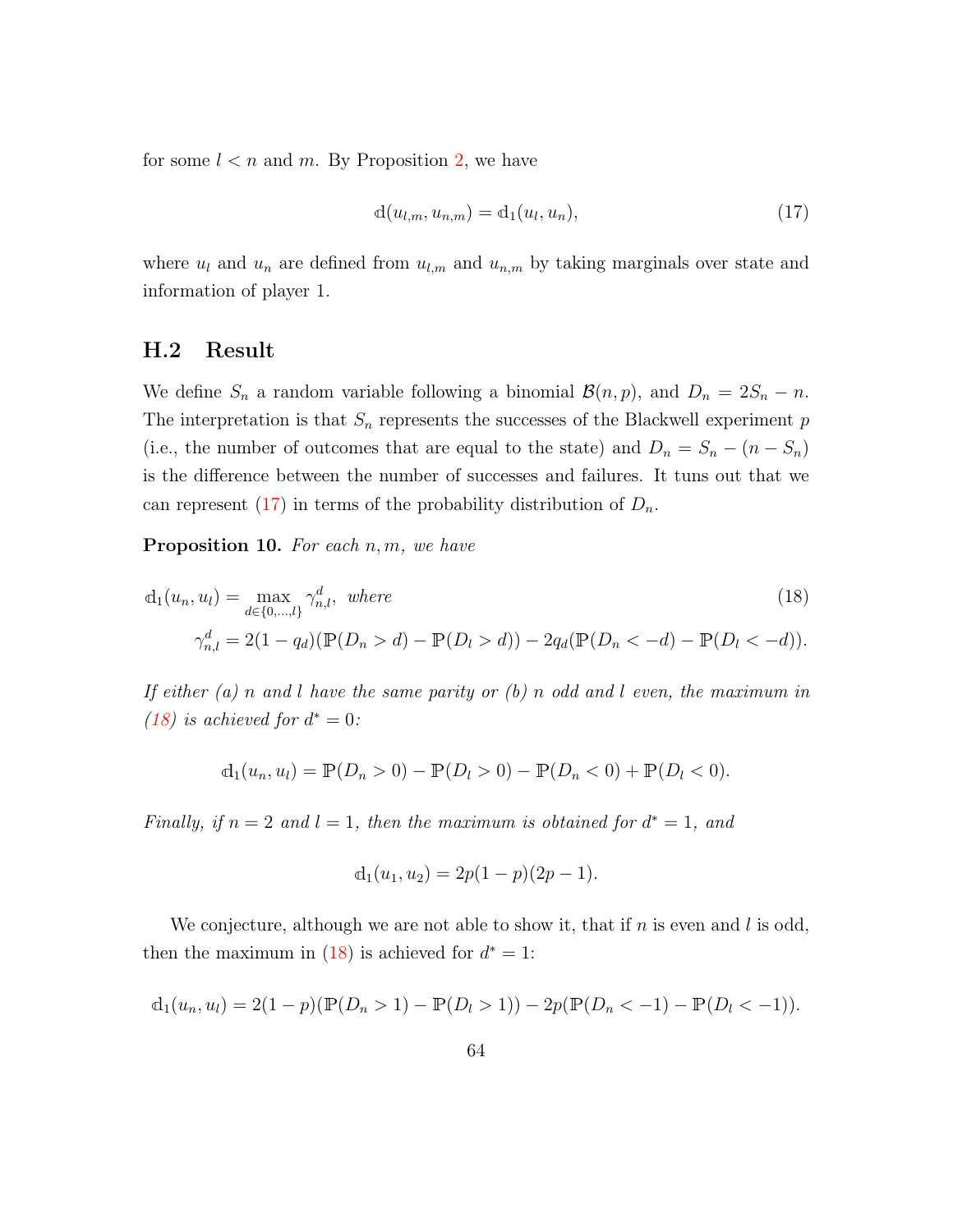We have some more explicit formulas for small number of experiments. Quite surprisingly, although  $u_1 \preceq u_2 \preceq u_3 \preceq u_4$ , we have:

$$
d_1(u_2, u_1) = d_1(u_3, u_1) = d_1(u_3, u_2) = d_1(u_4, u_2) = 2p(1-p)(2p-1).
$$

And simple computations give:

$$
d_1(u_4, u_1) = 2p(1-p)(2p-1)(1+3p-3p^2),
$$
  
\n
$$
d_1(u_4, u_3) = 6p^2(1-p)^2(2p-1),
$$
  
\n
$$
\forall n, d_1(u_n, u_0) = \mathbb{P}(D_n > 0) - \mathbb{P}(D_n < 0),
$$
  
\n
$$
\forall n \ge 1, d_1(u_n, u_1) = 2(1-p)\mathbb{P}(D_n > 1) - 2p\mathbb{P}(D_n < -1).
$$

### H.3 Proof of Proposition [10](#page-63-2)

We associate each element of  $\Delta(K)$  with the probability  $p \in [0,1]$  that the state is 1. Define for each integer  $d$  in  $\mathbb{Z}$ ,

$$
q_d = \frac{p^d}{p^d + (1 - p)^d} = 1 - q_{-d} \in [0, 1].
$$

 $q_d$  is the belief of player 1 that  $k = 1$  after observing s positive experiments and  $s − d$ negative experiments, whatever is  $s$ . Under  $u_n$ , the law of the difference  $d$  is given by:

$$
\mathbb{P}_n(d) = \frac{1}{2} {n \choose \frac{n+d}{2}} p^{(n-d)/2} (1-p)^{(n-d)/2} (p^d + (1-p)^d) = \mathbb{P}_n(-d) = \frac{1}{2} (\mathbb{P}(D_n = d) + \mathbb{P}(D_n = -d)),
$$

for all integers d in  $[-n, n]$  such that  $n + d$  is even.

By  $(23)$ , we know that:

$$
\mathbf{d}_1(u_l, u_n) = \max_{f \in D} |\tilde{u}_n(f) - \tilde{u}_l(f)|,\tag{19}
$$

where  $\tilde{u}_n(f) = \sum_{d=-n}^n f(q_d) \mathbb{P}_n(d)$  is the expectation of f with respect to the prob-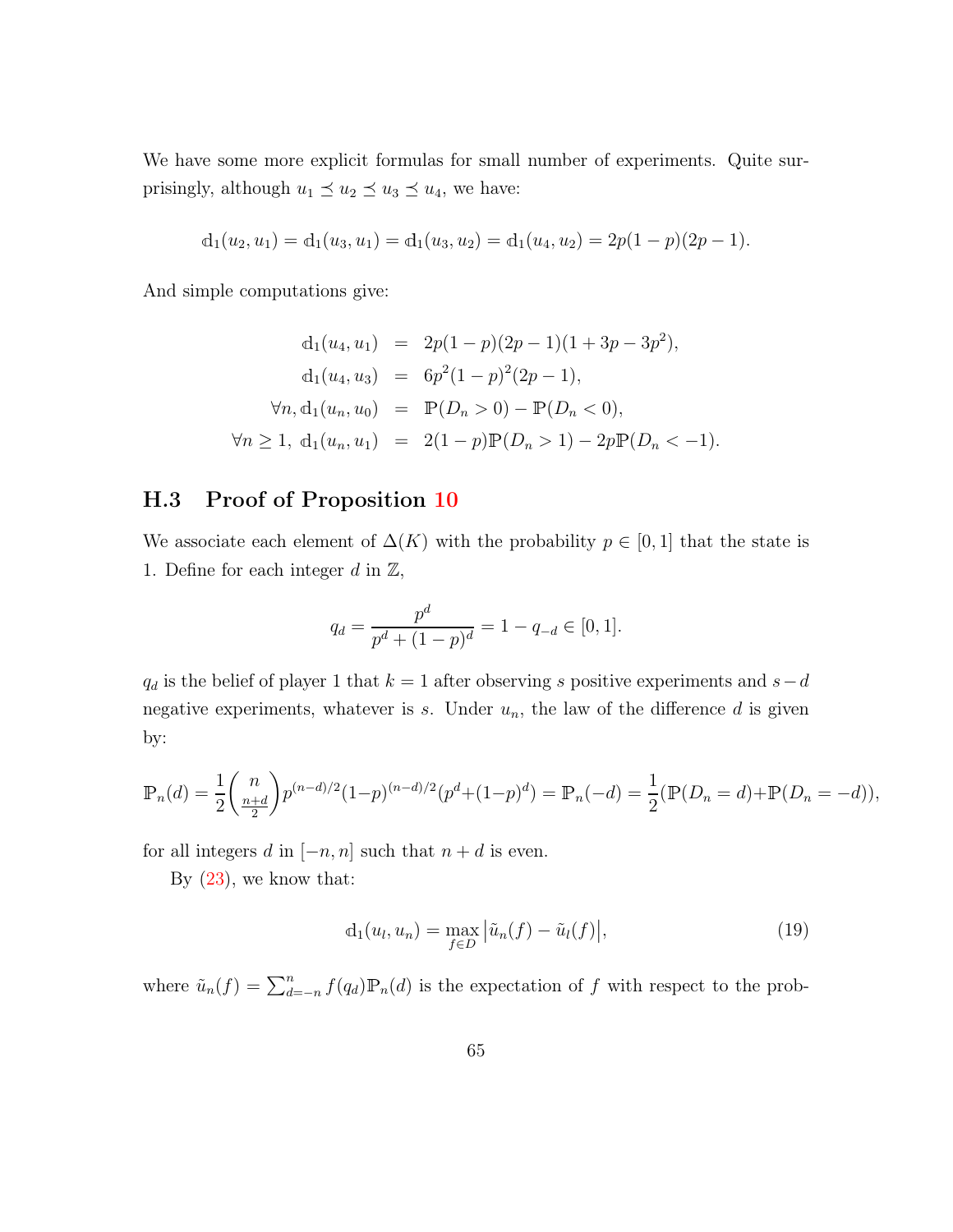ability induced by  $u_n$  on the a posteriori. Similarly,  $\tilde{u}_l(f) = \sum_{d=-n}^n f(q_d) \mathbb{P}_l(d)$ , so  $\tilde{u}_n(f) - \tilde{u}_l(f) = \sum_{d=-n}^n f(q_d)(\mathbb{P}_n(d) - \mathbb{P}_l(d))$ . Let us first consider the optimization problem :

<span id="page-65-0"></span>
$$
e(u_l, u_n) = \max_{f \in E} \left| \sum_{d=-n}^{n} f(q_d) (\mathbb{P}_n(d) - \mathbb{P}_l(d)) \right|,
$$
 (20)

where E is the set of convex 1-Lipschitz functions from  $(\Delta(K), \|\cdot\|_1)$  to R. Since  $u_n \succeq u_l, e(u_l, u_n) = \max_{f \in E} \sum_{d=-n}^n f(q_d) (\mathbb{P}_n(d) - \mathbb{P}_l(d))$ . W.l.o.g we can restrict attention to functions f in E such that  $f(1/2) = 0$  and  $f(q_d) = f(q_{-d})$  for each d (otherwise consider  $h(p) = (f(p) + f(1 - p))/2$  for each p). Define for each d in  $\{0, ..., n-1\}$ , the right slope of f at  $q_d$ :

$$
t_d = \frac{f(q_{d+1}) - f(q_d)}{q_{d+1} - q_d}.
$$

Since  $n > l$ , it is optimal to choose  $t_d = 1$  for  $d \geq l$ . The quantity  $\sum_{d=-n}^{n} f(q_d) (\mathbb{P}_n(d) \mathbb{P}_l(d)$  only depends on f though the slopes  $t_0, ..., t_{n-1}$ , and is affine in  $t_0, ..., t_{n-1}$ . The constraints are  $t_d \in [0,1]$  and  $t_{d+1} \geq t_d$  for each d, so for problem [\(20\)](#page-65-0) there is an optimal f and  $d^* \in \{0, ..., l\}$  such that  $t_d = 0$  for  $0 \leq d < d^*$  and  $t_d = 1$  for  $d \geq d^*$ . Consequently, we can restrict attention to the family of functions  $(f_{d^*})$  from  $\Delta(K)$  to [0, 1] such that:

$$
f_{d^*}(q) = \begin{cases} |2q - 1| & \text{if } |q - 1/2| \ge |q_{d^*} - 1/2| \\ 2q_{d^*} - 1 & \text{if } |q - 1/2| \le |q_{d^*} - 1/2| \end{cases}
$$

Since every function in the family belongs to  $D$ , we obtain:

<span id="page-65-1"></span>
$$
d_1(u_l, u_n) = \max_{d^* = 0, \dots, l} \sum_{d = -n}^n f_{d^*}(q_d) (\mathbb{P}_n(d) - \mathbb{P}_l(d)).
$$
\n(21)

It turns out that  $\sum_{d=-n}^{n} f_{d^*}(q_d) \mathbb{P}_n(d)$  is easy to compute: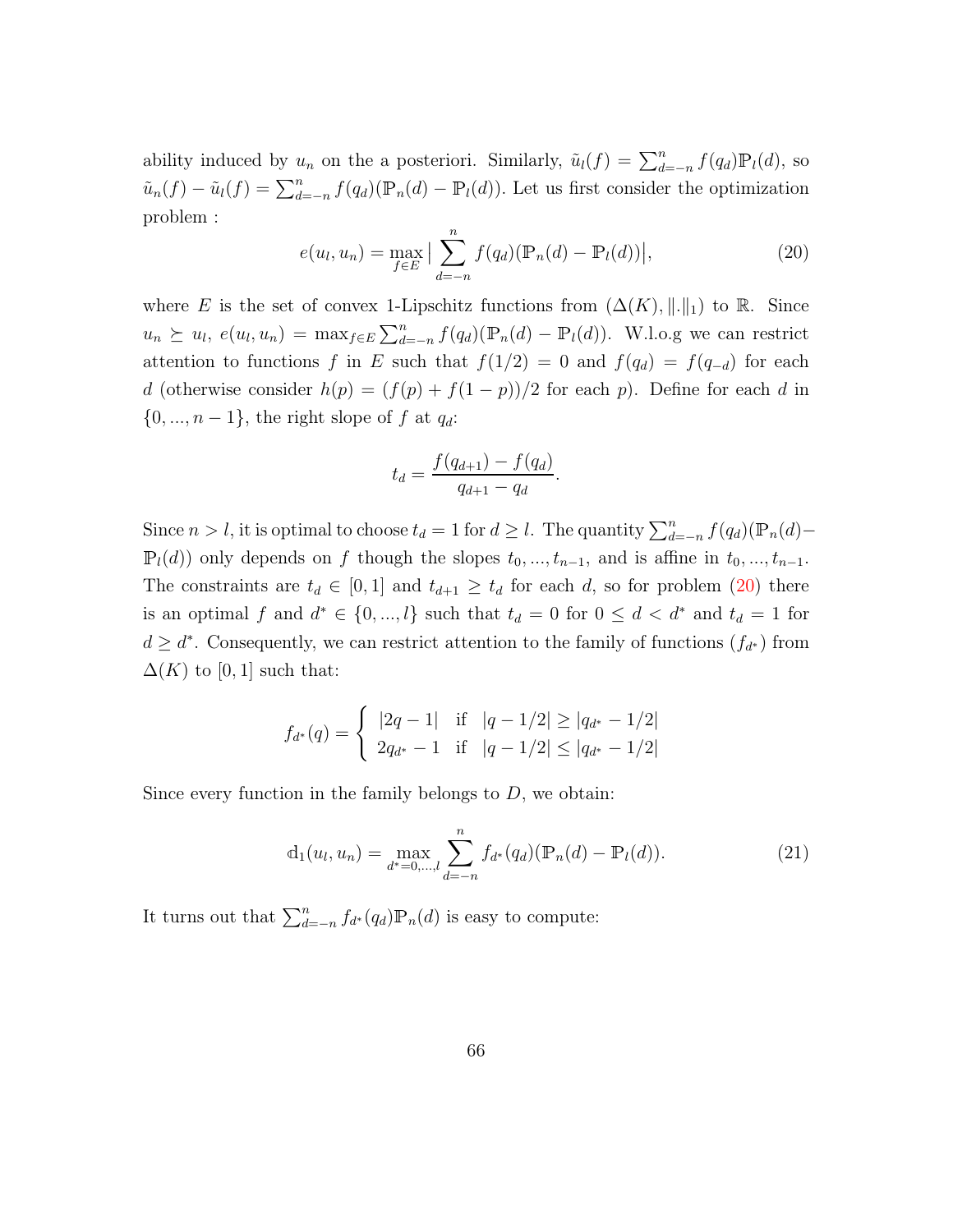<span id="page-66-0"></span>Lemma 6.

$$
\sum_{d=-n}^{n} f_{d^*}(q_d) \mathbb{P}_n(d) = (2q_{d^*} - 1) + 2\mathbb{P}(D_n > d^*)(1 - q_{d^*}) - 2q_{d^*}\mathbb{P}(D_n < -d^*).
$$

Proof.

$$
\sum_{d=-n}^{n} f_{d^*}(q_d) \mathbb{P}_n(d) = 2q_{d^*} - 1 + 4 \sum_{d=d^*+1}^{n} (q_d - q_{d^*}) \mathbb{P}_n(d)
$$
  
\n
$$
= 2q_{d^*} - 1 - 2q_{d^*} \mathbb{P}_n(|d| > d^*) + 2\mathbb{P}(D_n > d^*),
$$
  
\n
$$
= 2q_{d^*} - 1 - 2q_{d^*} (\mathbb{P}(D_n > d^*) + \mathbb{P}(D_n < -d^*)) + 2\mathbb{P}(D_n > d^*),
$$
  
\n
$$
= 2q_{d^*} - 1 + 2\mathbb{P}(D_n > d^*)(1 - q_{d^*}) - 2q_{d^*} \mathbb{P}(D_n < -d^*).
$$

 $\Box$ 

**Remark:** Consider the decision problem where:  $(k, c)$  is selected according to  $u_n$ , player 1 receives c and has to choose i in  $\{-1,0,1\}$ , with payoff  $g(k, 0) = 2q_{d^*} - 1$ ,  $g(1, 1) = g(0, 0) = 1$  and  $g(1, 0) = g(0, 1) = -1$ . The following strategy is optimal: given c, compute the belief q that  $k = 1$ . Then if  $q \in [q_{-d^*}, q_{d^*}]$  play the safe action 0, if  $q > q_{d^*}$  play  $i = 1$  and if  $q < q_{-d^*}$  play  $i = -1$ . The payoff of this strategy is precisely  $\sum_{d=-n}^{n} f_{d^*}(q_d) \mathbb{P}_n(d)$ .

The characterization [\(18\)](#page-63-1) follows from equation [\(21\)](#page-65-1) and lemma [6.](#page-66-0) Assume now that n and l have the same parity, that is  $n - l$  is even. For all d in  $\{-l, ..., +l\}, \mathbb{P}_n(d) \leq \mathbb{P}_l(d)$ , so the maximum in [21](#page-65-1) is simply achieved for  $d^* = 0$ .

Finally, suppose that  $n$  is odd and  $l$  is even. We show that the maximum in equation [\(21\)](#page-65-1) is achieved for  $d^* = 0$ . We only need to consider d even in  $\{0, ..., l\}$ , and for each such d we define  $h_d = f_d - f_0$ . We have

$$
\tilde{u}_n(h_d) = 2 \sum_{d'=1}^{d-1} \mathbb{P}(|D_n| = d')(q_d - q_{d'}), \ \tilde{u}_l(h_d) = 2 \sum_{d'=0}^{d-2} \mathbb{P}(|D_l| = d')(q_d - q_{d'}),
$$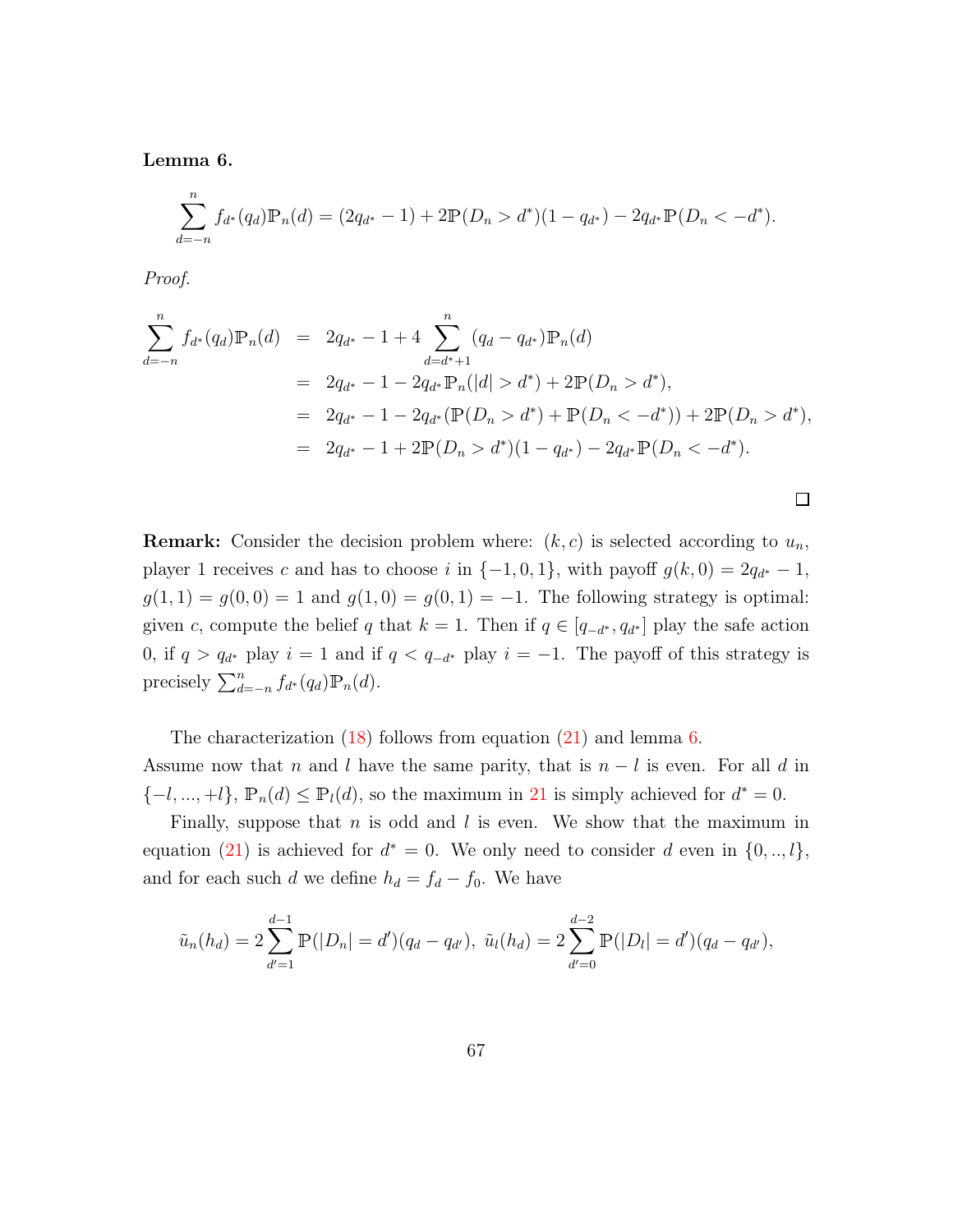and it is enough to show that  $\tilde{u}_n(h_d) \leq \tilde{u}_l(h_d)$ . We are going to show that :

$$
\forall d' = 0, 2, ..., d - 2, \quad \mathbb{P}(|D_l| = d')(q_d - q_{d'}) \ge \mathbb{P}(|D_n| = d' + 1)(q_d - q_{d'+1}) \tag{22}
$$

We have

$$
\frac{\mathbb{P}(|D_l| = d') (q_d - q_{d'})}{\mathbb{P}(|D_n| = d' + 1)(q_d - q_{d'+1})} = \frac{q_d - q_{d'}}{q_d - q_{d'+1}} \frac{(p^{d'} + (1 - p)^{d'})}{(p^{d'+1} + (1 - p)^{d'+1})} (p(1 - p))^{(l - n + 1)/2} \frac{\binom{l}{(l + d')/2}}{\binom{n}{(n + d' + 1)/2}},
$$
  
\n
$$
\geq \frac{1 - q_{d'}}{1 - q_{d'+1}} \frac{(p^{d'} + (1 - p)^{d'})}{(p^{d'+1} + (1 - p)^{d'+1})} (p(1 - p))^{(l - n + 1)/2} \frac{\binom{l}{(l + d')/2}}{\binom{n}{(n + d' + 1)/2}},
$$
  
\n
$$
= (1 - p)^{-1} (p(1 - p))^{(l - n + 1)/2} \frac{\binom{l}{(l + d')/2}}{\binom{n}{(n + d' + 1)/2}}.
$$

Since  $p \in [1/2, 1]$ , the minimum in p is achieved for  $p = 1/2$ , so that:

$$
\frac{\mathbb{P}(|D_l| = d') (q_d - q_{d'})}{\mathbb{P}(|D_n| = d' + 1)(q_d - q_{d'+1})} \geq 2^{n-l} \frac{\binom{l}{(l+d')/2}}{\binom{n}{(n+d'+1)/2}}.
$$

We finally show that  $2^{n-l}\binom{l}{l+d}$  $\binom{l}{(l+d')/2} \geq \binom{n}{(n+d')}.$  $\binom{n}{(n+d'+1)/2}$  for all  $d' = 0, ..., l-2$ . This inequality is true for  $n = l + 1$ , and  $\frac{1}{2^n} {n \choose (n+d)}$  $\binom{n}{(n+d'+1)/2}$  decreases in n (for n even not smaller than  $d' + 1$ .

Assume now that  $n = 2$  and  $l = 1$ . The optimal f in equation [21](#page-65-1) should put maximal weight for  $q = q_0, q_2, q_{-2}$  and minimal weight for  $q_{-1}, q_1$ . One easily checks that the maximum is obtained for  $d^* = 1$ , and  $d(u_1, u_2) = 2p(1 - p)(2p - 1)$ .

### I Special cases

We defined the distance d between *any* information structures as a maximum of value difference across all zero-sum games. In this Section, we consider versions of the definition, where we either restrict the space of games or information structures. Given the restrictions, we obtain a tighter characterization of the distance. Addi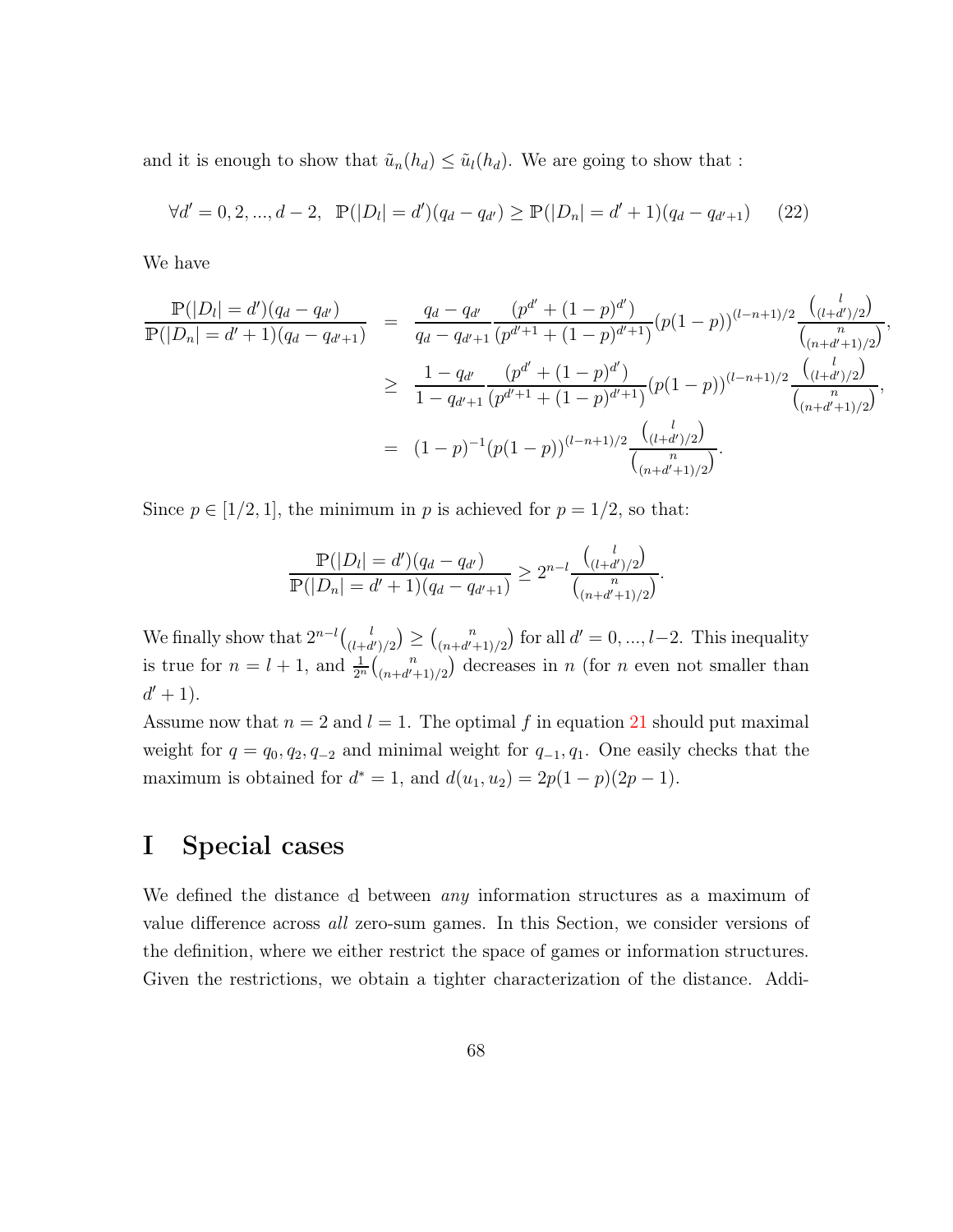tionally, in all examples below, we show that the restricted spaces of information structures have compact completion, which has important consequences for the limit theorems in repeated games.

#### I.1 Single-agent decision problems

We introduced metric  $d_1$  to analyze the distance in single-agent decision problems. It is easy to see that the distance  $d_1$  depends only on the information of player 1: for any  $u, u', v, v'$  such that  $\max_{K \times C} u = \max_{K \times C} u'$  with an analogous relation for v and v', we have  $d_1(u, v) = d_1(u', v')$ .

Let  $U_1 = \Delta(K \times \mathbb{N})$  be the set of probabilities over states and signals for player 1. From now on, we assume that  $u, v$  are elements of  $\mathcal{U}_1$ . Following the same method as in Theorem [1,](#page-9-0) we show that

$$
d_1(u, v) = \max \{ \min_{q \in \mathcal{Q}} ||q.u - v||, \min_{q \in \mathcal{Q}} ||q.v - u|| \},\
$$

and the Blackwell characterization :  $u \succeq v \Leftrightarrow \exists q \in Q, q.u = v.$ 

Further, notice that the distance depends only on the induced distributions of conditional beliefs over K. Finally, we can show that if  $D$  is the set of suprema of affine functions from  $\Delta(K)$  to [-1, 1], then

<span id="page-68-0"></span>
$$
d_1(u, v) = \sup_{f \in D} \left| \int_{p \in \Delta(K)} f(p) d\tilde{u}(p) - \int_{p \in \Delta(K)} f(p) d\tilde{v}(p) \right|,
$$
 (23)

where  $\tilde{u}$  and  $\tilde{v}$  denote the distributions of first-order beliefs of Player 1 induced by the information structures u and v. Hence,  $\mathcal{U}_1$  under  $d_1$  is totally bounded. Its completion  $\overline{\mathcal{U}_1}$  is compact and

$$
\overline{\mathcal{U}_1} \simeq \Delta(\Delta(K)).
$$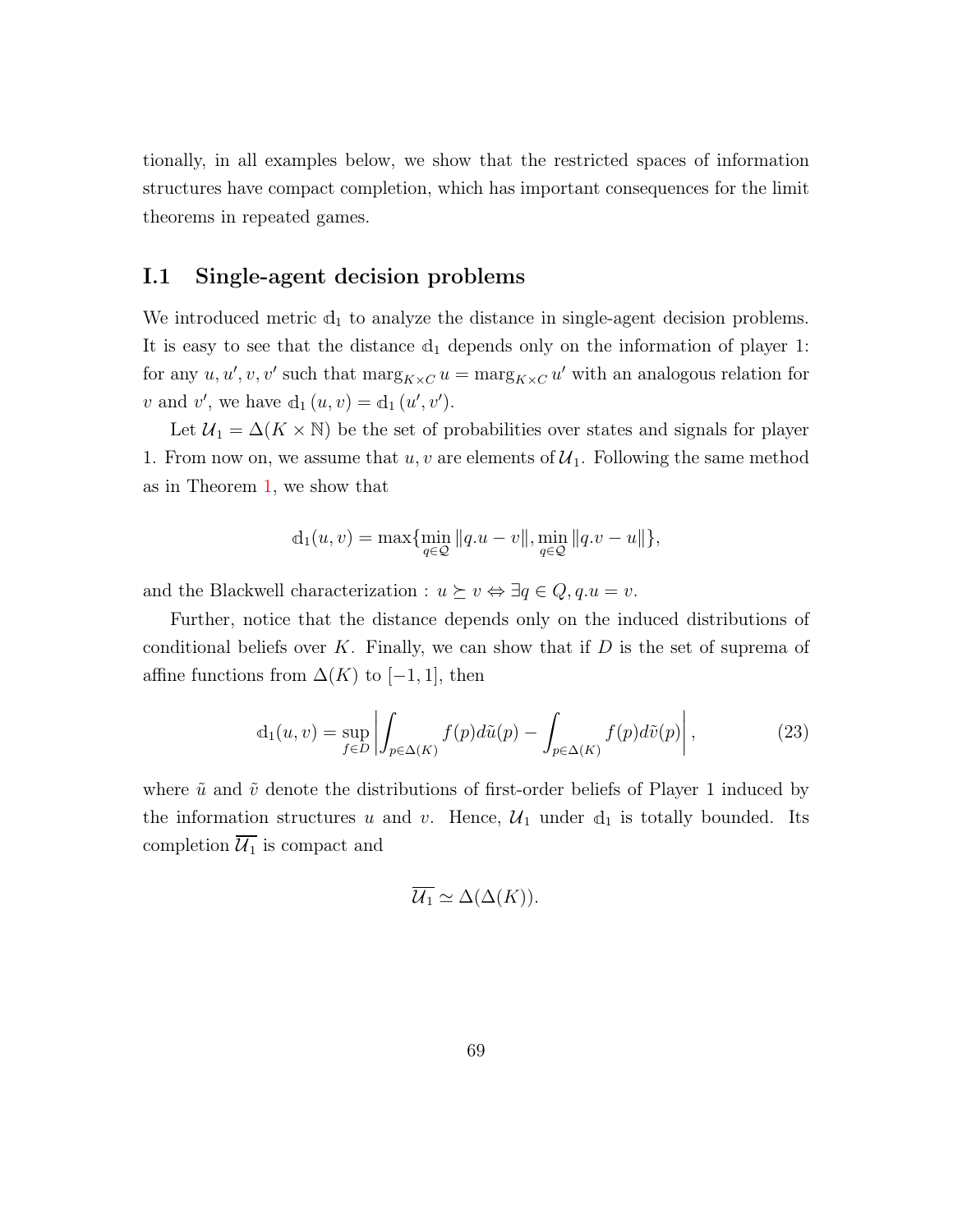#### I.2 One-sided full information

Let  $\mathcal{U}_{OF}$  be the subset of U where with probability 1, the signal of player 1 reveals both the state and the signal of player 2. For  $u \in \mathcal{U}_{OF}$ , all what matters is the law  $\tilde{u}$  of the belief of player 2 about the state. From [Renault and Venel](#page-95-0) [\(2017\)](#page-95-0), another characterization of d can be given for elements of  $\mathcal{U}_{OF}$ .

$$
d(u, v) = \sup_{f \in D_1} \left( \int_{p \in \Delta(K)} f(p) d\tilde{u}(p) - \int_{p \in \Delta(K)} f(p) d\tilde{v}(p) \right),
$$

where

$$
D_1 = \{ f, \forall p, q \in \Delta(K), \forall a, b \ge 0, \ af(p) - bf(q) \le ||ap - bq||_1 \}.
$$

Hence,  $\mathcal{U}_{OF}$  under d is totally bounded; its completion  $\overline{\mathcal{U}_{OF}}$  is compact and

$$
\overline{\mathcal{U}_{OF}} \simeq \Delta(\Delta(K)).
$$

#### I.3 Public signals

Set  $\mathcal{U}_P$  of information structures where both players receive the same signal:  $\overline{\mathcal{U}_P}$  is compact, and homeomorphic to  $\Delta(\Delta(K))$ . Here given u in  $\mathcal{U}_P$ , what matters is the induced law  $\tilde{u}$  on the common a posteriori of the players on K.

### I.4 One player more informed

A generalization of the two previous cases is the set  $\mathcal{U}_{OM}$  of information structures where player 1 knows the signal of player 2, i.e. when the signal of player 1 is enough to deduce the signal of player 2.  $\overline{\mathcal{U}_{OM}}$  is compact, and homeomorphic to  $\Delta(\Delta(\Delta(K)))$  (see [Mertens](#page-94-1) [\(1986\)](#page-94-1), [Gensbittel](#page-93-2) et al. [\(2014](#page-93-2))).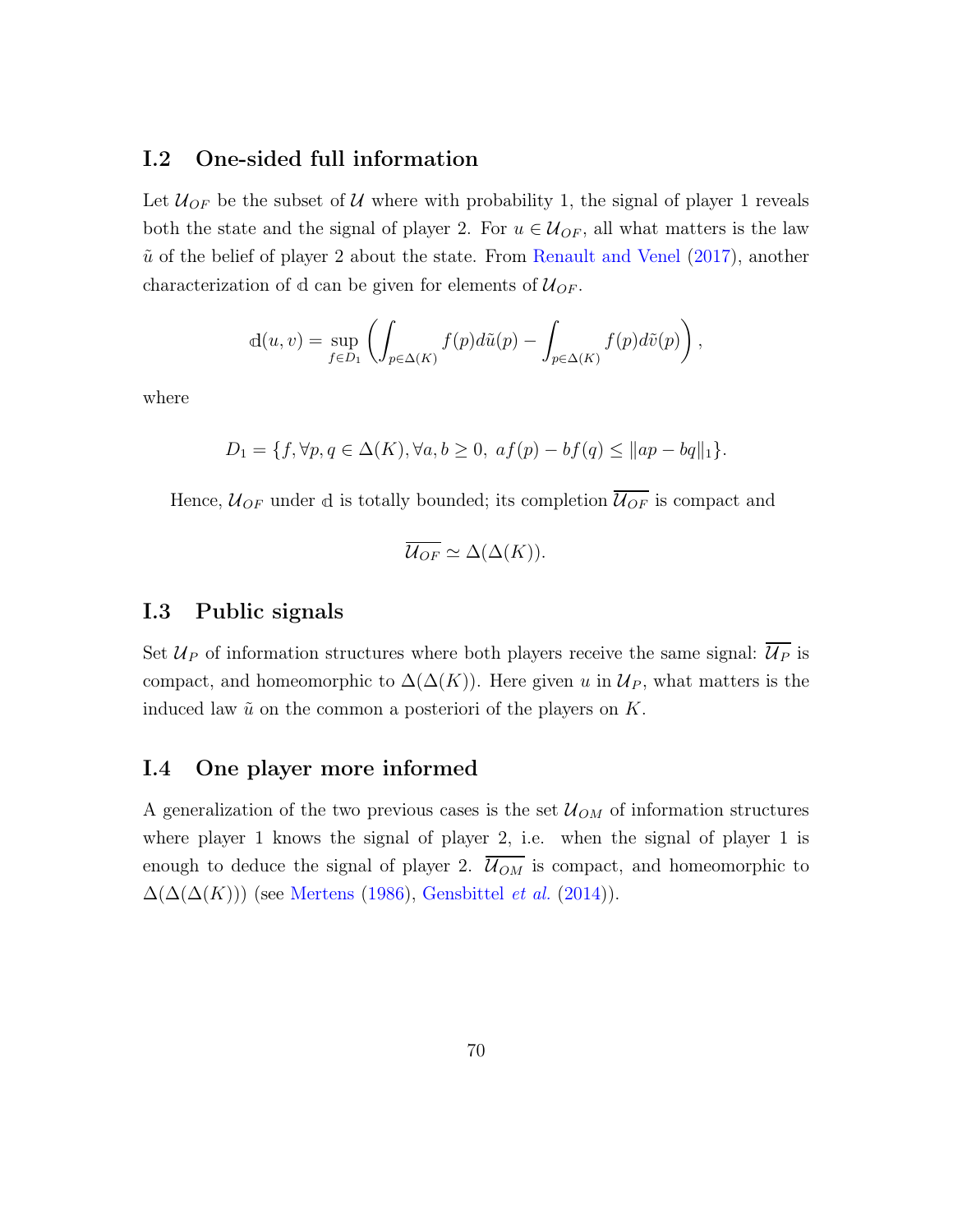#### I.5 Conditionally independent signals

Set  $\mathcal{U}_{CI}$  of independent information structures :  $\mathcal{U}_{CI}$  is the set of u in U such that  $u(c, d|k) = u(c|k)u(d|k)$  (the signals c and d are conditionally independent given k). Here  $\overline{\mathcal{U}_{CI}}$  is homeomorphic to  $\Delta(\Delta(K) \times \Delta(L)).$ 

# J Value-based distance and bounds on equilibrium payoffs in non-zero-sum games

In this section, we show that the value-based distance between information structures contains information that is useful in some questions that are relevant for non-zerosum games.

The section is divided into four parts. In the first part, we focus on the distance between the sets of feasible payoffs induced by an information structure and a game. More precisely, given an information structure u in  $\mathcal U$  and a non zero-sum payoff function  $g: K \times I \times J \to [-1,1]^2$  (with I, J finite), one naturally defines the non zero-sum Bayesian game  $\Gamma(u, g)$  and one can ask whether d can be used to measure the distance between the feasible payoffs in these games. We provide a positive answer in three different cases (conditionally independent signals, public signals and one-sided full information).

Next, we present two applications. First, we show that for any game  $g$  with common interests (common payoffs for both players), if structures u and v belong to any of the three cases mentioned above, the best equilibrium payoff in  $\Gamma(u, g)$  and  $\Gamma(v, g)$  differ by at most  $3d(u, v)$ .

The second application is concerned with the infinite repetition of the games  $\Gamma(u, q)$  and  $\Gamma(v, q)$ . As is well-known, in such a repeated game the set of feasible and individually rational payoffs is the limit, when  $\delta \to 1$ , of the sets of  $\delta$ -discounted Nash equilibrium payoffs (and under mild assumptions the limit of the sets of δ-discounted subgame-perfect Nash equilibrium payoffs). The second corollary establishes a strong connection, depending on  $d(u, v)$ , between the sets of feasible and individually ra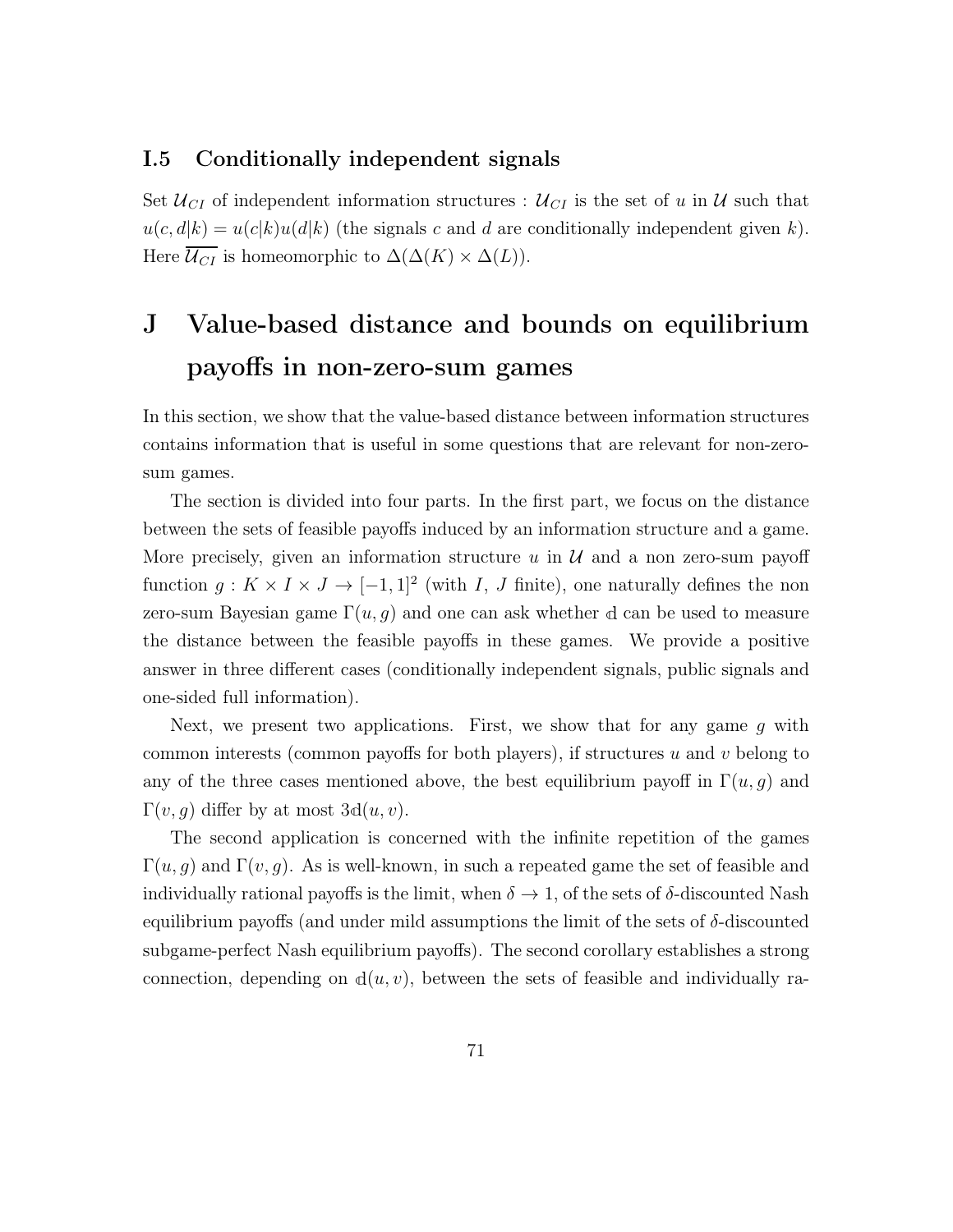tional payoffs in  $\Gamma(u, g)$  and  $\Gamma(v, g)$ .

Finally, we show by means of counterexample, that some assumptions on the information structures are necessary to obtain bounds on the non-zero-sum equilibrium payoffs in terms of value-based distance.

#### J.1 Bounds on distance between feasible payoffs

We let  $F(u, g) \subset \mathbb{R}^2$  be the set of feasible payoffs of  $\Gamma(u, g)$  (the convex hull of the feasible payoffs with pure strategies), and use the Hausdorff distance between non empty compact sets of  $\mathbb{R}^2$ , endowed with  $\|.\|_{\max}$ .

**Proposition 11.** If the information structures u and v have conditionally independent signals, the distance between  $F(u, g)$  and  $F(v, g)$  is at most  $3d(u, v)$ .

*Proof.* Write  $\varepsilon = d(u, v)$ . By Theorem [1,](#page-9-0) there exist garblings  $q_1, q_2, q_3, q_4$  such that  $||q_1.u - v.q_2|| \leq \varepsilon$  and  $||q_3.v - u.q_4|| \leq \varepsilon$ . We first show that u can be approximated by  $q_3.v.q_2$ .

Define  $q_3.q_1$  for the garbling which given any signal c, selects c' according to  $q_1(c)$ then finally c'' according to  $q_3(c')$ . Similarly, let  $q_2.q_4(d) = \sum_{d'} q_4(d)(d')q_2(d')$  for all d. Notice that  $(q_3.q_1).v = q_3.(q_1.v), u.(q_2.q_4) = (u.q_4).q_2$  and  $||q.u'-q.v'|| \le ||u'-v'||$ for all  $q, u', v'$ , we obtain:

$$
||q_3.q_1.u - u.(q_2.q_4)|| \le ||q_3.q_1.u - q_3.v.q_2|| + ||q_3.v.q_2 - (u.q_4).q_2||,
$$
  
\n
$$
\le ||q_1.u - v.q_2|| + ||q_3.v - u.q_4||,
$$
  
\n
$$
\le 2\varepsilon.
$$

In particular, projecting over states and signals for player 1 gives  $\sum_{k,c} |q_3.q_1.u(k, c) -$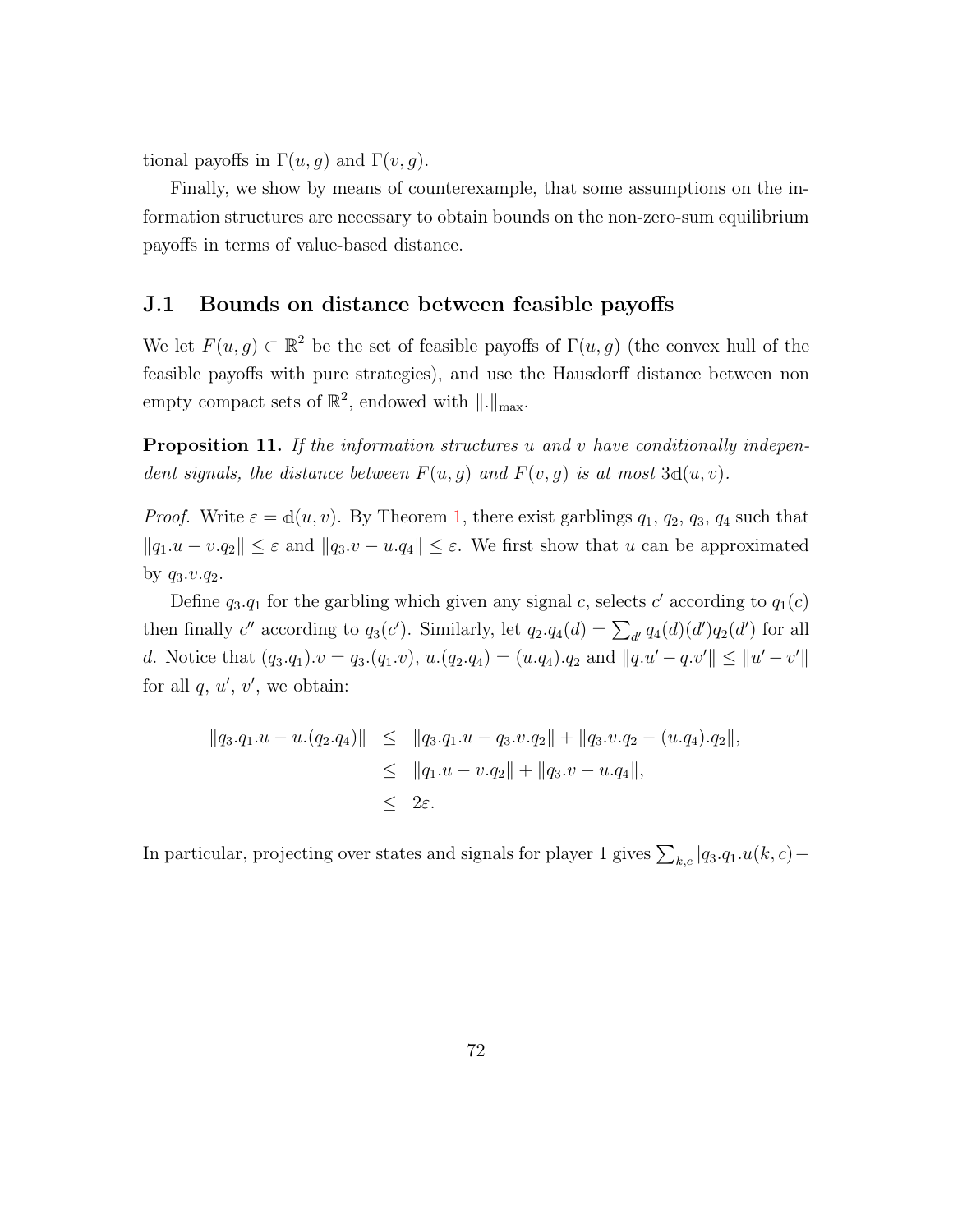$|u(k, c)| \leq 2\varepsilon$ . Since u has conditionally independent signals, we have:

$$
||q_3.q_1.u(k,c) - u|| = \sum_{k,c,d} |q_3.q_1.u(k,c,d) - u(k,c,d)|,
$$
  

$$
= \sum_{k,c,d} |q_3.q_1.u(k,c)u(d|k) - u(k,c)u(d|k)|,
$$
  

$$
= \sum_{k,c} |q_3.q_1.u(k,c) - u(k,c)| \leq 2\varepsilon.
$$

And we obtain  $||u - q_3 \cdot v \cdot q_2|| \le ||u - q_3 \cdot q_1 \cdot u|| + ||q_3 \cdot q_1 \cdot u - q_3 \cdot v \cdot q_2|| \le 3\varepsilon$ .

Consider now a non zero-sum payoff function  $g = (g_1, g_2)$  with all payoffs in  $[-1, 1]$ . We assume without loss of generality that for some L, the set of actions for each player in g is  $I = J = \{0, ..., L - 1\}$ . Define the compact subsets  $W_L(u)$  =  $\{q'_1.u.q'_2, q'_1,q'_2 \in \mathcal{Q}(L)\}\$ and  $\mathcal{W}_L(v) = \{q'_1.v.q'_2,q'_1, q'_2 \in \mathcal{Q}(L)\}\$  of  $\Delta(K \times I \times J)$ . The set of feasible payoffs can be written:

$$
F(u, g) = \{ (\langle g_1, w \rangle, \langle g_2, w \rangle), w \in \text{conv } \mathcal{W}_L(u) \},
$$
  

$$
F(v, g) = \{ (\langle g_1, w \rangle, \langle g_2, w \rangle), w \in \text{conv } \mathcal{W}_L(v) \}.
$$

To show that the distance between  $F(u, g)$  and  $F(v, g)$  is at most 3  $\varepsilon$ , it is enough to prove that the distance (for  $\|.\| = \|.\|_1$ ) between conv  $W_L(u)$  and conv  $W_L(v)$ , or simply between  $W_L(u)$  and  $W_L(v)$ , is at most 3  $\varepsilon$ .

To conclude, let u' be in  $W_L(u)$ , u' can be written  $u' = q'_1 u q'_2$  for some  $q'_1, q'_2$  in  $\mathcal{Q}(L)$ . Since  $||u - q_3 \cdot v \cdot q_2|| \leq 3\varepsilon$ , we have  $||u' - q'_1 \cdot q_3 \cdot v \cdot (q'_2 \cdot q_2)|| \leq 3\varepsilon$  and the distance from u' to  $W_L(v)$  is<sup>[18](#page-72-0)</sup> at most 3  $\varepsilon$ . 口

We have an analog of the proposition for information structures with public signals.

<span id="page-72-0"></span><sup>&</sup>lt;sup>18</sup>The proof shows that the distance between the sets of feasible payoffs using mixed strategies in  $\Gamma(u, h)$  and  $\Gamma(v, h)$  also differ by at most  $3d(u, v)$ .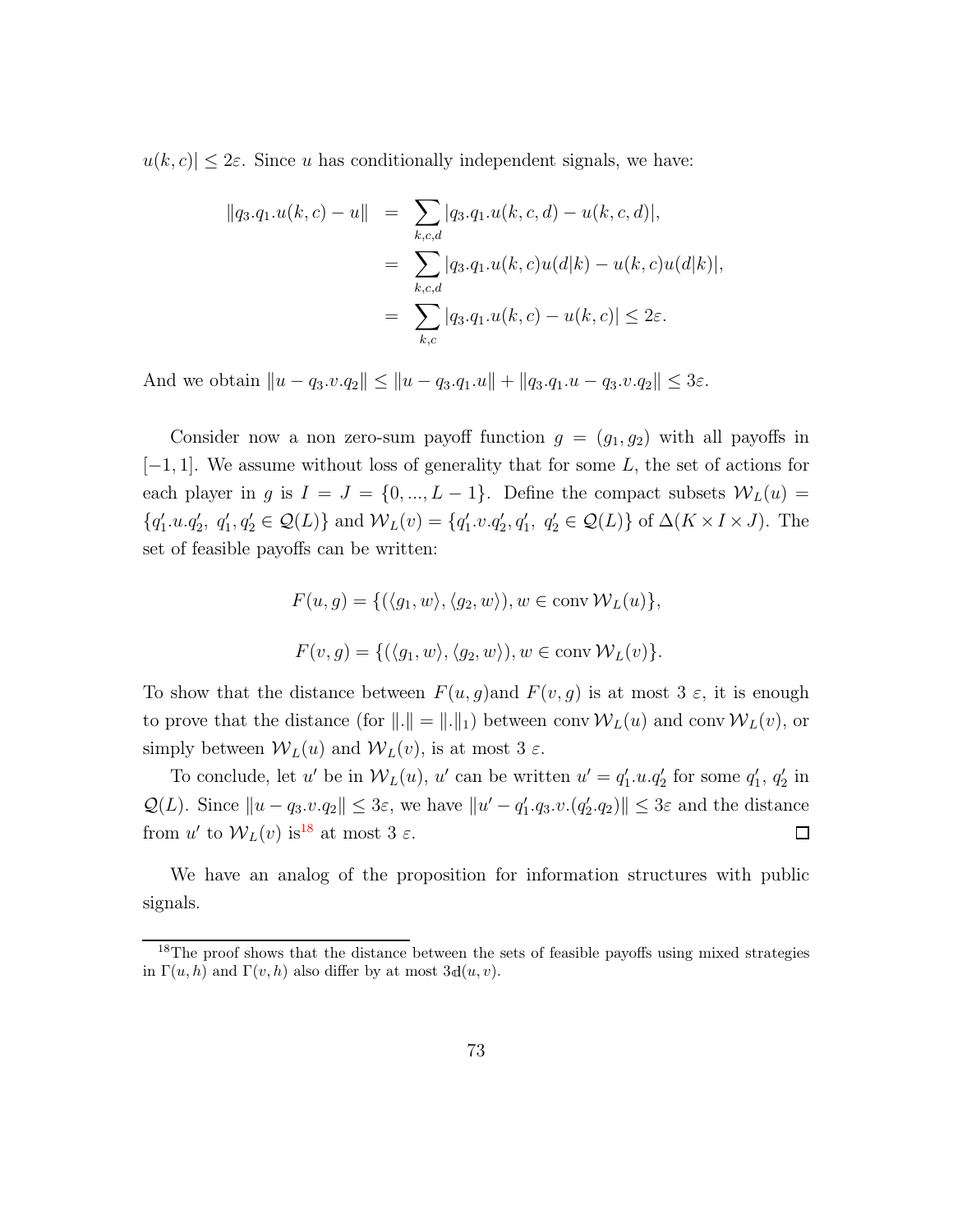<span id="page-73-0"></span>**Proposition 12.** If the information structures u and v have public signals, the distance between  $F(u, g)$  and  $F(v, g)$  is at most  $d(u, v)$ .

Proof. We assume that both players receive the same signals in each information structure  $u, v$ . From the proof of proposition [11,](#page-71-0) it is sufficient to show that for each L and  $u' = q'_1.u.q'_2$  with  $q'_1,q'_2$  in  $\mathcal{Q}(L)$ , the distance, with respect to  $||.|| = ||.||_1$ , from  $u'$  to the set conv  $W_L(v)$  is at most  $d(u, v)$ .

We have the existence of garblings q, q' such that  $||q.v - u.q'|| \le d(u,v)$ , and projecting over states and signals for player 1 gives :  $\sum_{k,c} |q.v(k, c) - u(k, c)| \leq$  $d(u, v)$ . Define now the information structures w and u' by:

$$
\forall k, c, d, w(k, c, d) = q v(k, c) \mathbb{1}_{d=c}
$$
 and  $v' = q'_1 w . q'_2$ .

We have  $||u-w|| = \sum_{k,c} |w(k, c)-u(k, c)| \le d(u, v)$ , so w is a good approximation of u. Now,  $||u' - v'|| \le ||u - w|| \le d(u, v)$ , and it is enough to show that v' belongs to conv $W_L(v)$ .

We first assume that the set of signals having positive probability under  $v$  is finite and written C. The garbling q selects, independently for each signal c in  $C$ , an element of N with probability  $q(c)$ . Define now for any map  $s: C \to \mathbb{N}$ ,

$$
\lambda_s = \prod_{c \in C} q(c)(s(c)).
$$

 $\lambda_s$  is the probability that for each c in C, q chooses  $s(c)$  if the signal is c. Since C is finite there are countably many such maps s, and  $\sum_{s} \lambda_s = 1$ . Define also  $v_s = s.v.s$ in  $W_\infty(v)$  as:  $(k, c', d')$  is selected according to v then the signals received by the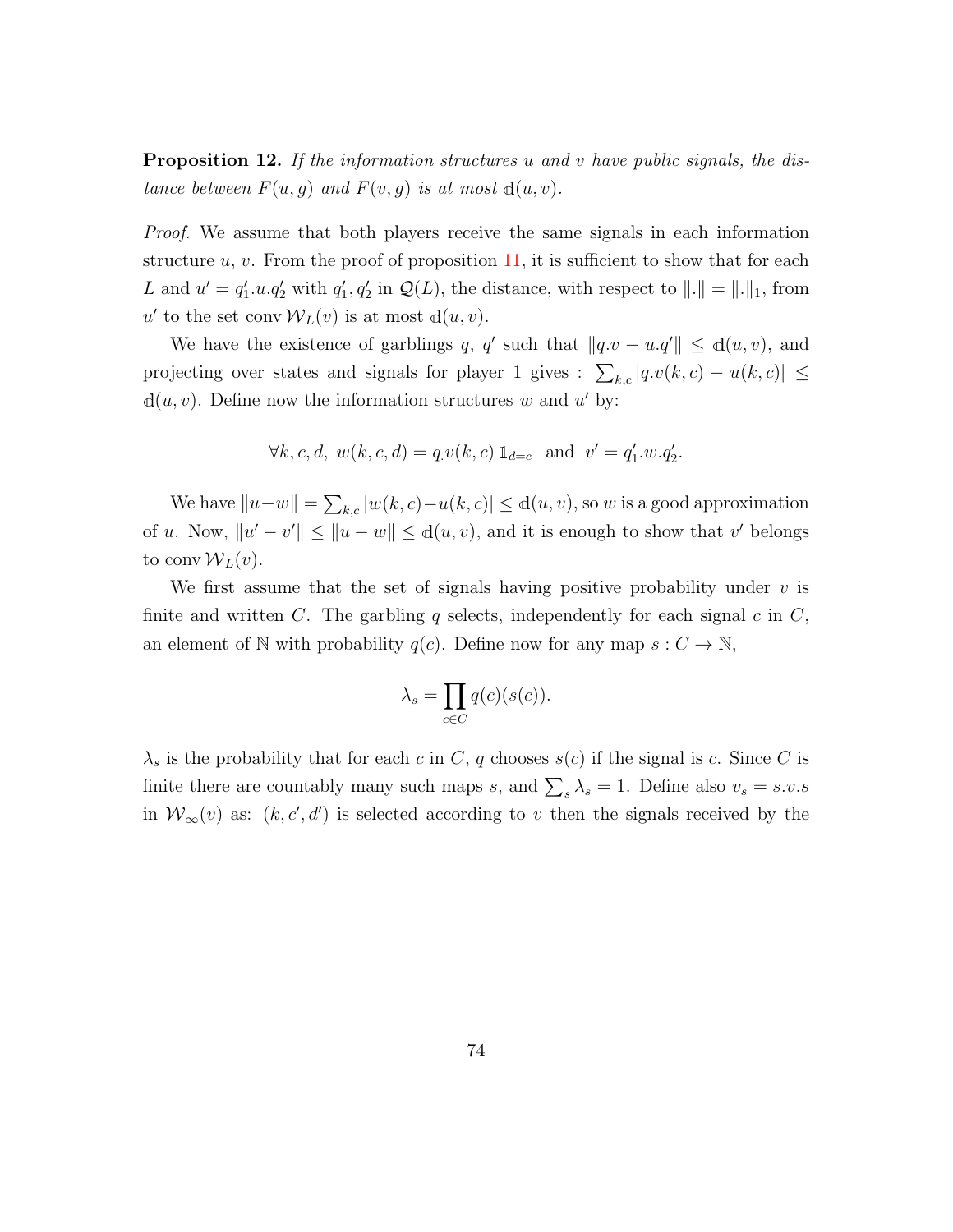players are  $c = s(c')$ ,  $d = s(d')$ . We have:

$$
\sum_{s} \lambda_{s} v_{s}(k, c, d) = \sum_{s} \lambda_{s} \sum_{c'} v(k, c') \mathbb{1}_{c=d=s(c')},
$$
  

$$
= \mathbb{1}_{c=d} \sum_{c'} v(k, c') \sum_{s} \lambda_{s} \mathbb{1}_{c=s(c')},
$$
  

$$
= \mathbb{1}_{c=d} \sum_{c'} v(k, c') q(c')(c),
$$
  

$$
= w(k, c, d).
$$

Then  $v' = q'_1.w.q'_2 = \sum_s \lambda_s q'_1.v_s.q'_2$ . For each s,  $q'_1.v_s.q'_2$  belongs to  $W_L(v)$ , hence  $v' \in \text{conv } \mathcal{W}_L(v)$ .

Finally, if the set of signals in v is infinite, we consider a sequence  $(v_n)$  with finite support such that  $\|v - v_n\| \to 0$ , and the corresponding sequence  $(v'_n)$  will have a limit point v' in conv $W_L(v)$  satisfying  $||u' - v'|| \le d(u, v)$ .  $\Box$ 

We also have an analog of the proposition for information structures with onesided full information.

<span id="page-74-0"></span>**Proposition 13.** If the information structures u and v have one-sided full information, the distance between  $F(u, g)$  and  $F(v, g)$  is at most  $d(u, v)$ .

*Proof.* Consider  $u, v$  with one-sided full information for player 1. As in the previous proofs, it is sufficient to prove that for each L and  $q'_1, q'_2$  in  $\mathcal{Q}(L)$ , the distance between  $u' = q'_1.u.q'_2$  and conv  $W_L(v)$  is at most  $d(u, v)$ , and we assume w.l.o.g. that the set of signals for player 2 under v is the finite set D. There exist maps  $f : \mathbb{N} \to K$ ,  $h : \mathbb{N} \to D$  such that under v, if player 1's signal is c then the state is  $k = f(c)$  and the signal of player 2 is  $d = h(c)$ . What is important here is the law induced over states and signals for player 2, and one might think as if player 1's signal was the pair (state, signal for player 2).

By Theorem [1](#page-9-0) we have the existence of garblings q, q' such that  $||v.q-q'.u|| \le$  $d(u, v)$ , and projecting gives :  $\sum_{k,d} |v.q(k, d) - u(k, d)| \le d(u, v)$ . Define now the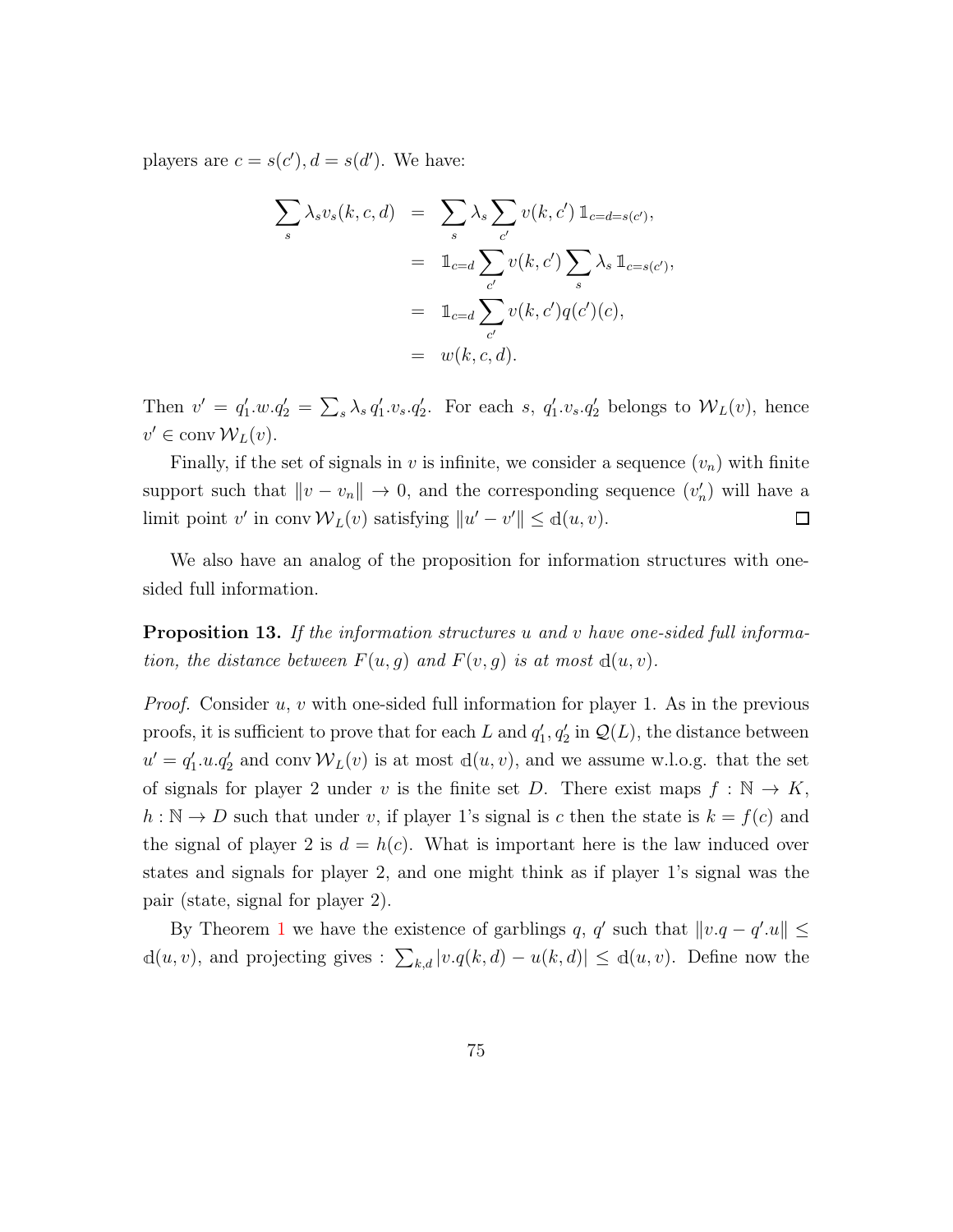information structures  $w$  and  $v'$  by:

$$
\forall k, c, d, w(k, c, d) = v.q(k, d) u(c|k, d)
$$
 and  $v' = q'_1.w.q'_2.$ 

 $||u' - v'|| \le ||u - w|| = \sum_{k,c,d} u(c|k,d) |u(k,d) - v.q(k,d)| \le d(u,v)$ , and the goal is now to write  $v'$  as an element of conv $\mathcal{W}_L(v)$ .

Given a map  $s: D \to \mathbb{N}$ , define:

- the information structure  $v_s$  in  $\mathcal{W}_\infty(v)$  by: first select  $(k, c', d')$  according to v, then the state is k, the signal for player 2 is  $s(d')$  and the signal of player 1 is chosen according to u conditionally on the state being  $f(c')$  and the signal of player 2 being  $s(h(c'))$ , i.e. player 1 receives the signal c with probability  $u(c|f(c'), s(h(c'))$ .

- the probability  $\lambda_s = \prod_{d \in D} q(d)(s(d))$  that for each d in D, q chooses  $s(d)$  if the signal is  $d$ .

$$
\sum_{s} \lambda_{s} v_{s}(k, c, d) = \sum_{s} \lambda_{s} \sum_{c', d'} v(k, c', d') \mathbb{1}_{d=s(d')} u(c|f(c'), s(h(c')),
$$
  

$$
= \sum_{c', d'} v(k, c', d') \sum_{s} \lambda_{s} \mathbb{1}_{d=s(d')} u(c|k, d),
$$
  

$$
= \sum_{d'} v(k, d') q(d')(d) u(c|k, d),
$$
  

$$
= w(k, c, d).
$$

For each s,  $q'_1 \cdot v_s \cdot q'_2$  belongs to  $W_L(v)$  and we obtain  $v' = \sum_s \lambda_s q'_1 \cdot v_s \cdot q'_2 \in \text{conv } W_L(v)$ , completing the proof.  $\Box$ 

### J.2 Application to common interest games

Propositions [11,](#page-71-0) [12](#page-73-0) and [13](#page-74-0) directly imply the following result for games with common interests, where the best equilibrium payoff and the best feasible (in pure, mixed or correlated strategies) payoff coincide.

<span id="page-75-0"></span>Corollary 4. Consider a non zero-sum payoff function  $g = (g_1, g_1)$  with common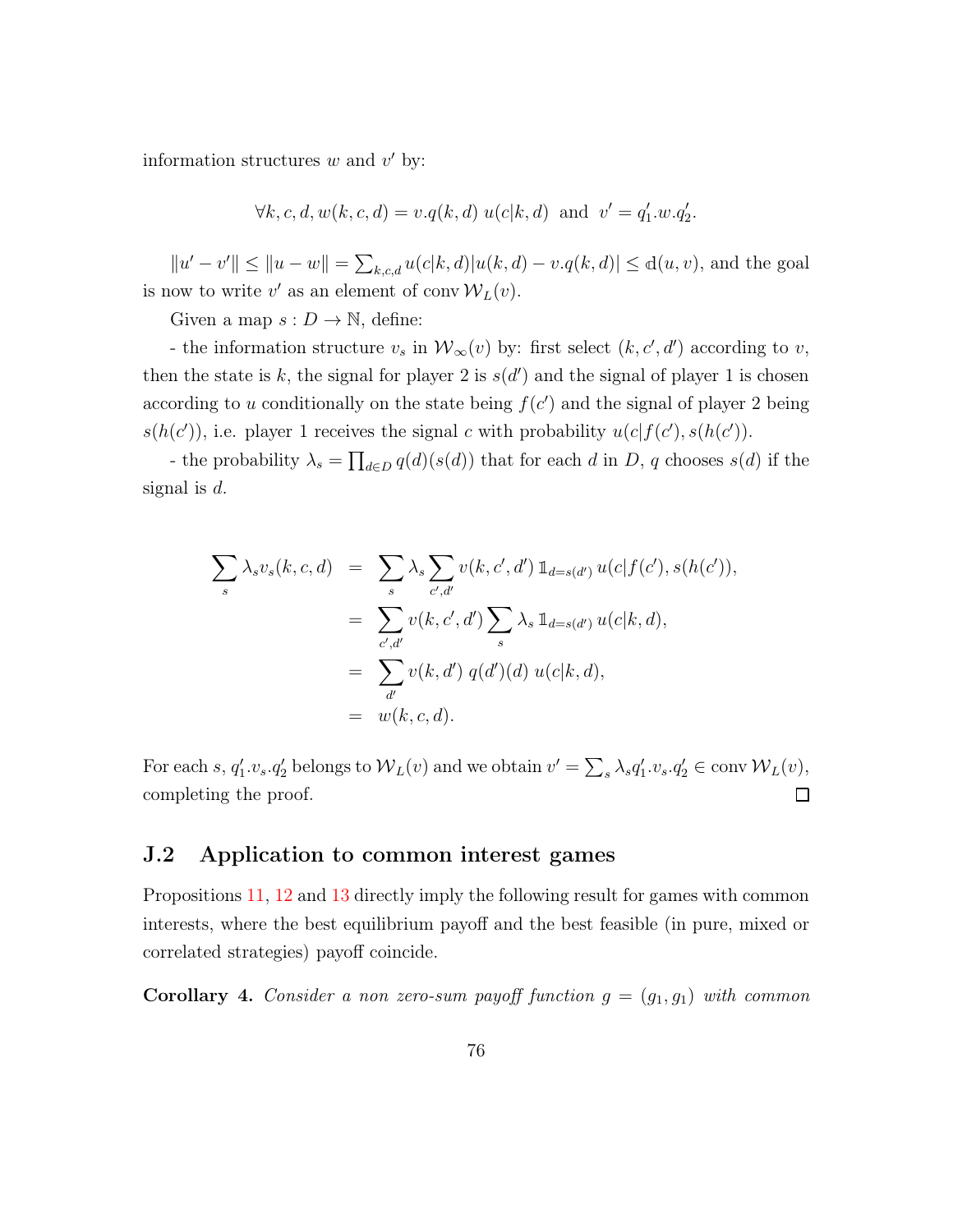payoffs for the players, and information structures u and v satisfying the assumptions of at least one of the propositions [11,](#page-71-0) [12,](#page-73-0) [13.](#page-74-0) The best equilibrium payoff for player 1 in  $\Gamma(u, q)$  is at most  $3d(u, v)$  from the best equilibrium payoff for player 1 in  $\Gamma(v, q)$ .

### J.3 Application to repeated non-zero-sum games

The propositions also imply that the sets of feasible and individually rationals payoffs of  $\Gamma(u, q)$  and  $\Gamma(v, q)$  are closely related if  $d(u, v)$  is small. In the following corollary, we denote by  $m_1(u, g) = \text{val}(u, g_1)$  and  $m_2(u, g) = -\text{val}(u, -g_2)$  the respective independent minmax of the players in the game  $\Gamma(u, g)$ .

<span id="page-76-0"></span>Corollary 5. Consider a non zero-sum payoff function g, and information structures u and v satisfying the assumptions of at least one of the propositions [11,](#page-71-0) [12,](#page-73-0) [13.](#page-74-0) Let  $x = (x_1, x_2)$  be a feasible payoff in the game  $\Gamma(u, g)$  satisfying  $x_i \geq m_i(u, g) + 4d(u, v)$ for  $i = 1, 2$ . Then x is  $3d(u, v)$ -close to a payoff which is feasible and individually rational in  $\Gamma(v, q)$ .

*Proof.* By definition of the value-based distance,  $|m_i(u, g) - m_i(v, g)| \le d(u, v)$  for each player i. By one of the propositions, x is  $3d(u, v)$ -close to a payoff y in  $F(v, g)$ . For each  $i = 1, 2, y_i \ge x_i - 3d(u, v) \ge m_i(u, g) + d(u, v) \ge m_i(v, g)$ , so y is individually rational in the game  $\Gamma(v, g)$ .  $\Box$ 

Remark: From the proofs of the propositions, one can see that the conclusion of corollary  $5$  holds more generally as soon as : u has conditionally independent signals and v is arbitrary, or v has one-sided full information and  $u$  is arbitrary, or both u and v have public signals. Same for corollary  $4$  with the conclusion: the best equilibrium payoff in  $\Gamma(v, q)$  is at least the best equilibrium payoff in  $\Gamma(u, q)$  minus  $3d(u, v)$ .

## J.4 Counterexample

We finally provide a counter-example to the three propositions and the two corollaries when under  $u$  player 1 is not more informed and the signals are conditionally dependent.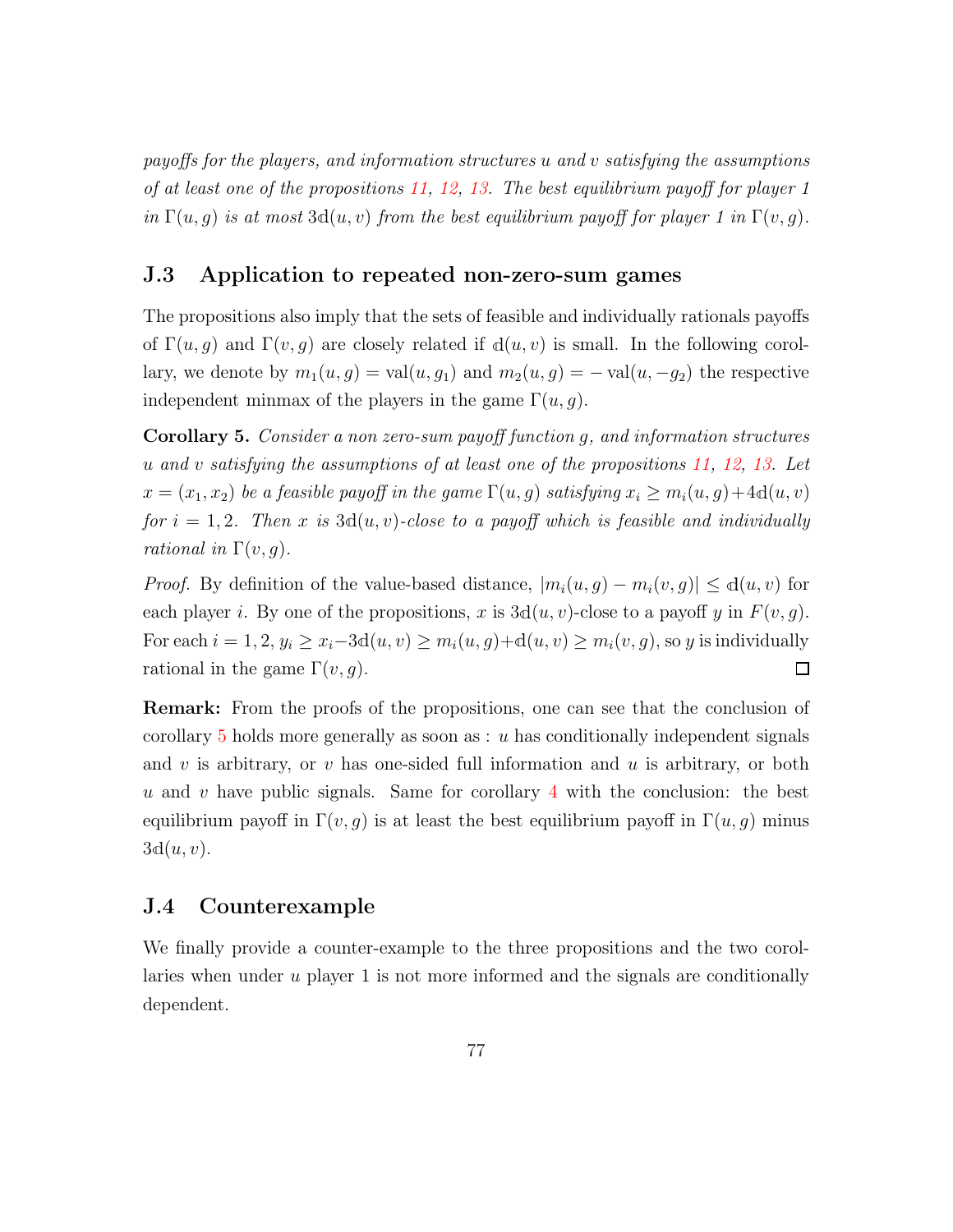**Example 7.**  $K = C = D = \{0, 1\}$ . Under u, the signals c and d are uniformly and independently distributed, and  $k = c + d \mod 2$ . Under v,  $c = d = 0$ , and k is uniformly selected. It is easy to see that  $d(u, v) = 0$ . However, consider a non zero-sum payoff function h with  $g_1(k, i, j) = g_2(k, i, j) = 1$  if  $k = i + j \mod 2$  and  $g_1(k, i, j) = g_2(k, i, j) = -1$  otherwise. The payoff  $x = (1, 1)$  is feasible in the game  $\Gamma(u, g)$ , but no payoff with positive coordinates is feasible in  $\Gamma(v, g)$ .

## K Other properties of characterization

### K.1 Comparison of information

The following Corollary is a direct corollary of Theorem [1:](#page-9-0)

**Corollary 6.** For all information structures  $u, v$ ,

$$
\sup_{g \in \mathcal{G}} (\text{val}(v, g) - \text{val}(u, g)) = \inf_{u' \preceq u, v' \succeq v} ||u' - v'||. \tag{24}
$$

This observation provides an additional interpretation to the characterization from Theorem [1:](#page-9-0) the maximum gain from replacing information structure  $u$  by  $v$ is equal to the minimum total variation distance between the set of information structures that are worse than  $u$  and those that are better than  $v$ .

## K.2 Optimal strategies

Another useful property of Theorem [1](#page-9-0) is that the garblings in equation [2](#page-9-1) can be used to transform optimal strategies in one structure to approximately optimal strategies on another structure. Moreover, the transformation does not depend on the particular payoffs considered.

More precisely, we say that strategy  $\sigma$  of player 1 is  $\varepsilon$ -optimal in game g on structure u if for any strategy  $\tau$  of player 2, the payoff of  $\sigma$  against  $\tau$  is no smaller than val  $(u, g) - \varepsilon$ . We similarly define  $\varepsilon$ -optimal strategies for player 2.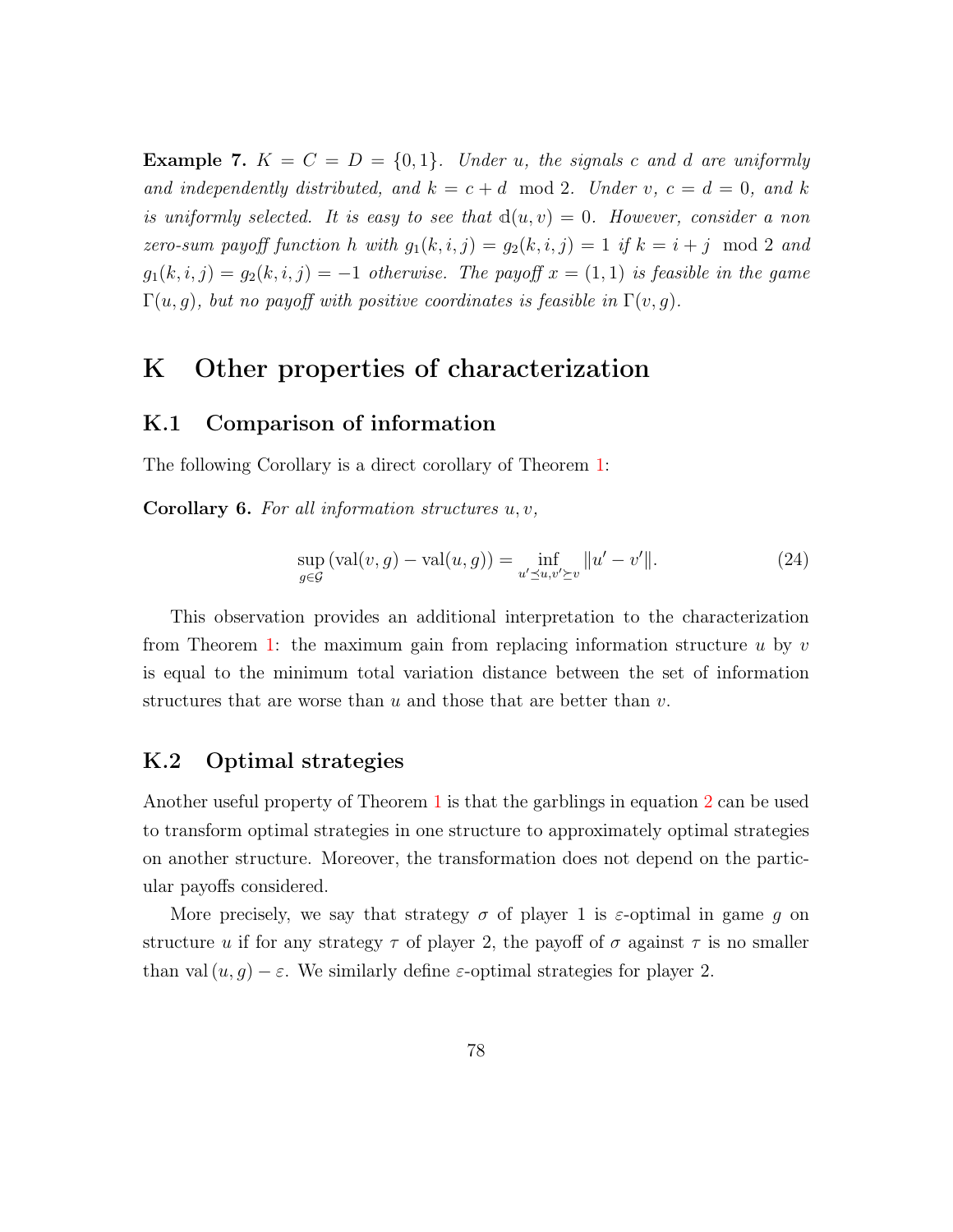For a strategy  $\sigma \in \mathcal{Q}$  and a garbling  $q_1 \in \mathcal{Q}$ , define  $\sigma.q_1$  in  $\mathcal{Q}$  by  $\sigma.q_1(c)$  $\sum_{c'} q_1(c'|c) \sigma(c')$  for each signal c: player 1 receives signal c, then selects  $\chi$  according to  $q_1(c)$  and plays  $\sigma(\chi)$ . We have

**Proposition 14.** Fix  $u, v$  in  $\mathcal U$  and let  $q_1$  and  $q_2$  in  $\mathcal Q$  satisfy

$$
\sup_{g \in \mathcal{G}} ( \text{val}(v, g) - \text{val}(u, g) ) = ||q_1 \cdot u - v \cdot q_2||.
$$

Then, if  $\sigma$  is an optimal strategy in g on v, then  $\sigma.q_1$  is a 2d  $(u, v)$ -optimal strategy in g on u. Similarly, if  $\tau$  is optimal for player 2 in g on u, then  $\tau.q_2$  is 2d  $(u, v)$ -optimal for player 2 in g on v.

*Proof.* Consider  $\sigma$  an optimal strategy in g on v, and  $\tau$  in Q arbitrary. The payoff induced by  $(\sigma.q_1,\tau)$  in the game  $(u,g)$  is:

$$
\sum_{k,c,d} u(k,c,d)g(k,\sigma.q_1(c),\tau(d)) = \sum_{k,c,d} q_1.u(k,c,d)g(k,\sigma(c),\tau(d)),
$$
\n
$$
\geq \sum_{k,c,d} v.q_2(k,c,d)g(k,\sigma(c),\tau(d)) - ||q_1.u - v.q_2||,
$$
\n
$$
\geq \sum_{k,c,d} v(k,c,d)g(k,\sigma(c),\tau.q_2(d)) - d(u,v),
$$
\n
$$
\geq \text{val}(v,g) - d(u,v),
$$
\n
$$
\geq \text{val}(u,g) - 2d(u,v).
$$

The dual property is proved similarly.

$$
\overline{\square}
$$

# <span id="page-78-0"></span>L Uncountable information structures

## L.1 Uncountable information structures

Let K be a compact metric space endowed with its Borel  $\sigma$ -algebra  $\mathcal{B}(K)$ . An (uncountable) information structure over  $K$  is defined as a pair of measurable spaces  $(S_1, \mathcal{A}_1)$  and  $(S_2, \mathcal{A}_2)$  and a probability measure u over the product measurable space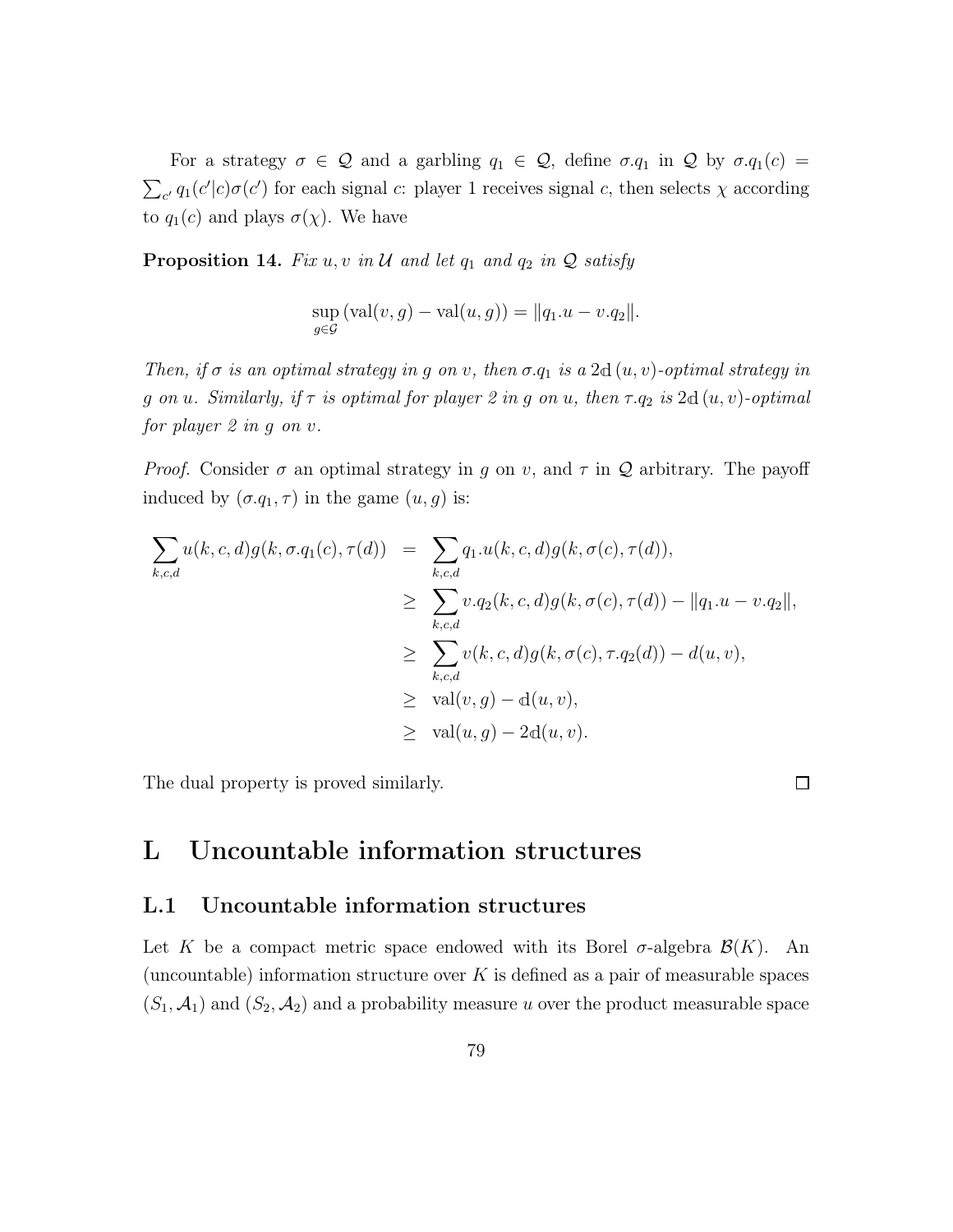$K \times S_1 \times S_2$ . Here,  $S_1$  denotes the set of signals observed by Player 1, and  $S_2$  the set of signals observed by Player 2.

Due to the construction of [Mertens and Zamir](#page-94-0) [\(1985](#page-94-0)) of the universal belief space  $\Omega = K \times \Theta_1 \times \Theta_2$ , one can associate to u a unique consistent probability  $P \in \Pi$  $\Delta(\Omega)$ , such that the induced canonical information structure on the universal belief space (in which the signal of player i is her hierarchy of beliefs in  $\Theta_i$ ) is equivalent to u in the sense that

$$
\forall g \in \mathcal{G}, \text{val}(u, g) = \text{val}(P, g).
$$

(see e.g. Theorem III.2.4 and Propositions III.4.2 and III.4.4 in [Mertens](#page-94-1) et al. [\(2015\)](#page-94-1). In particular, the value is well-defined for any consistent probability and for any information structure.) Thus, in order to capture all the equivalence classes of arbitrary measurable information structures (possibly uncountable), it is sufficient to consider canonical ones, with signals being a hierarchy of beliefs. However, considering consistent probabilities is sometimes confusing in the sense that when modifying a canonical information structure with a garbling from  $\Theta_i$  to  $\Theta_i$ , the modified information structure is in  $\Delta(\Omega)$  but not in general a consistent probability. Instead of working with information structures in  $\Delta(\Omega)$  (as it is often done in [Mertens](#page-94-1) *et al.*) [\(2015\)](#page-94-1) or [Gossner and Mertens](#page-93-0) [\(2020](#page-93-0))) and in order to avoid any confusions, we find convenient to use the set  $\mathcal{U}_c$  of information structures with signals in [0, 1]. This set is sufficiently large in the sense that any measurable information structure is equivalent to an element of  $\mathcal{U}_c$  (since it is equivalent to a canonical information structure in Π, which is itself equivalent to an element of  $\mathcal{U}_c$  by relabeling the signals), and is stable by transformations based on garblings from  $[0, 1]$  to  $[0, 1]$ .

Define  $\mathcal{U}_c = \Delta(K \times [0, 1] \times [0, 1])$  as the set of information structures where signals of the players are in [0, 1]. Let  $\mathcal{U}_c^*$  be the set of equivalence classes for the relation

$$
u \simeq v \Leftrightarrow \forall g \in \mathcal{G}, \text{val}(u, g) = \text{val}(v, g).
$$

 $\mathcal{U}^*$  can be identified as the subset of  $\mathcal{U}_c^*$  made by equivalence classes which contain an element with countable support.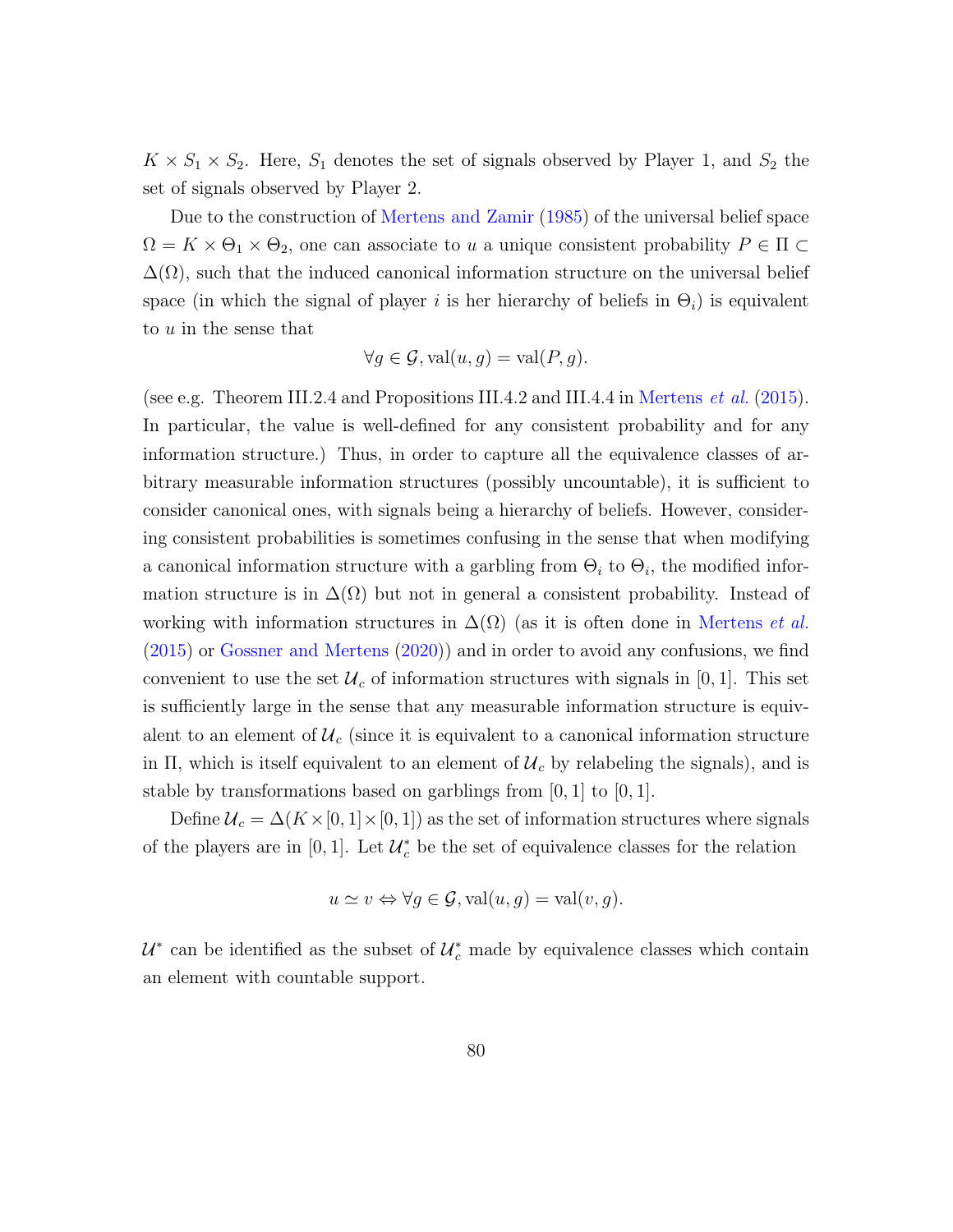Let  $\Phi$  be the map from  $\mathcal{U}_c$  to  $\Pi$  which associates to the information structure u the induced consistent probability over the (Mertens-Zamir) universal belief space  $\Omega$ . This map is constant over equivalence classes since the value  $val(u, g)$  depends only on  $\Phi(u)$  for every  $g \in \mathcal{G}$ , and thus  $\Phi$  induces a map from  $\mathcal{U}_c^*$  $_{c}^{*}$  to  $\Pi$ , also denoted  $\Phi$ . Moreover,  $\Phi$  is one-to-one since the value functions of finite games separate points in Π (see Theorem 12 in [Gossner and Mertens](#page-93-0) [\(2020\)](#page-93-0)). We claim that this map is also onto. Indeed, for every  $\mu \in \Pi$ , one can associate a canonical information structure. Then, since the set of coherent belief hierarchies  $\Theta_i$  is compact metric, there exists a Borel isomorphism  $\psi_i$  from  $\Theta_i$  to  $[0,1]^{19}$  $[0,1]^{19}$  $[0,1]^{19}$ , which allows to relabel the signals. The probability u over  $(k, \psi_1(\theta_1), \psi_2(\theta_2))$  is such that  $\Phi(u) = \mu$  by construction and this proves the claim.

### <span id="page-80-1"></span>L.2 Total variation norm and topologies on garblings

Let us recall a few facts about the total variation distance.

Let X denote a compact metric space,  $\mathcal{F}_1(X)$  denote the set of (Borel) measurable functions from X to  $[-1,1]$  and  $\mathcal{C}_1(X)$  denote the set of continuous functions from X to  $[-1, 1]$ . Then, the total variation norm satisfies

$$
\forall \mu, \nu \in \Delta(X), \|\mu - \nu\|_{TV} = \sup_{A \in \mathcal{B}(X)} |\mu(A) - \nu(A)|
$$

$$
= \frac{1}{2} \sup_{f \in \mathcal{F}_1(X)} \int_X f d(\mu - \nu)
$$

$$
= \frac{1}{2} \sup_{f \in \mathcal{C}_1(X)} \int_X f d(\mu - \nu)
$$

The first equality is the definition, the second is a classical exercise, and the third is obtained by using a standard approximation argument (e.g. by using that continuous functions are dense in  $L^1(\mu + \nu)$  and a truncation argument).

<span id="page-80-0"></span><sup>&</sup>lt;sup>19</sup>According to the Borel isomorphism theorem, all the uncountable standard Borel spaces are Borel isomorphic. Standard Borel spaces being Borel subsets of complete separable metric spaces, compact metric spaces are standard Borel spaces.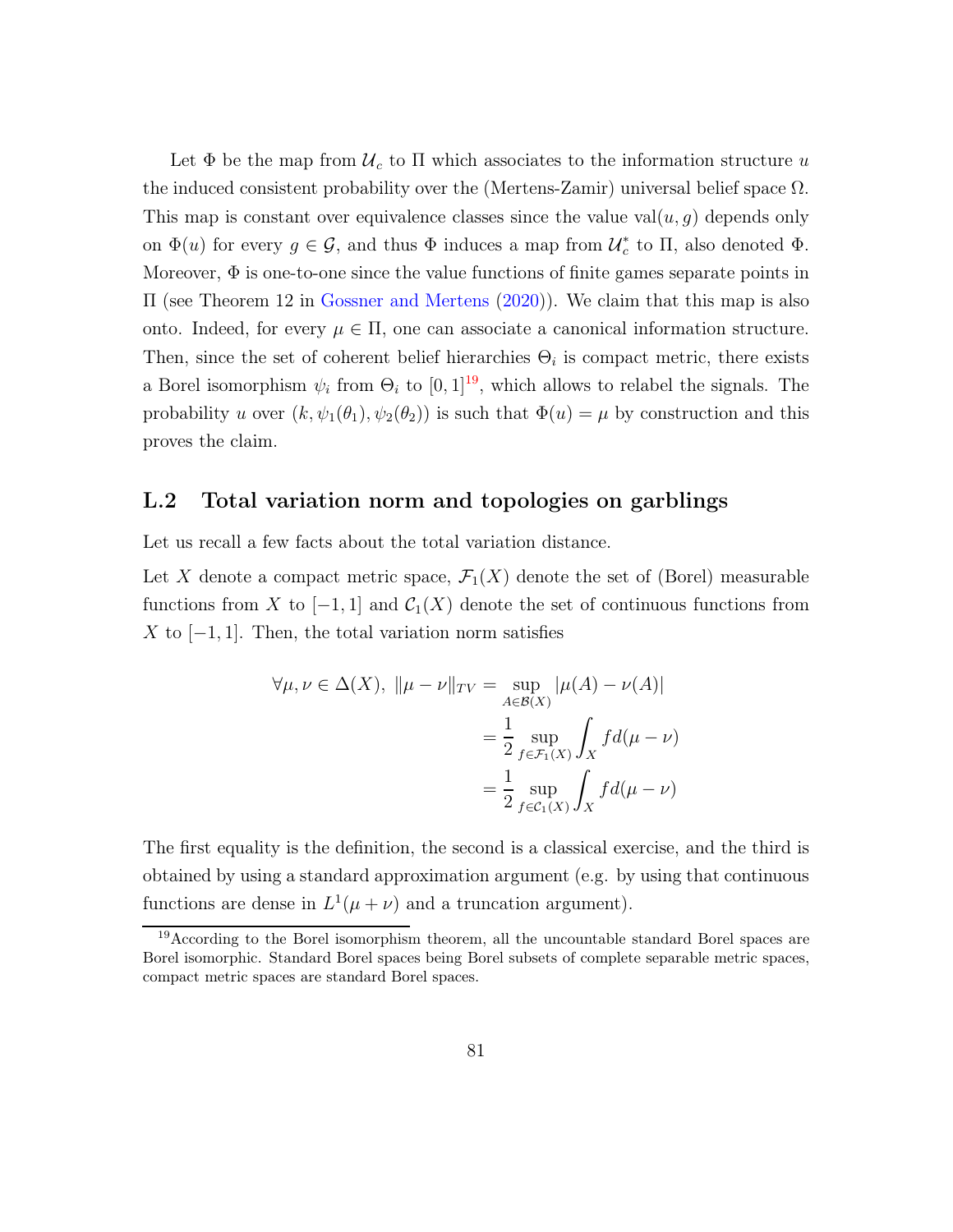We also have a useful formula. Let  $\pi$  be another positive  $\sigma$ -finite measure such that  $\mu$  and  $\nu$  are absolutely continuous with respect to  $\pi$  (e.g., choose  $\pi = \mu + \nu$ ). Then

$$
2\|\mu - \nu\|_{TV} = \int_X \left| \frac{d\mu}{d\pi} - \frac{d\nu}{d\pi} \right| d\pi.
$$

Indeed, the right-hand side is an upper bound since for any  $f \in \mathcal{F}_1(X)$ 

$$
\int_X f d(\mu - \nu) = \int_X f \left( \frac{d\mu}{d\pi} - \frac{d\nu}{d\pi} \right) d\pi,
$$

and one may choose  $f = sgn(\frac{d\mu}{d\pi} - \frac{d\nu}{d\pi})$  to prove that it is attained. Remark: When X is countable, we have  $\|\mu - \nu\|_{TV} = \frac{1}{2}$  $\frac{1}{2} \|\mu - \nu\|_1.$ 

Let now X and Y denote compact metric spaces and fix  $\mu \in \Delta(X)$ . Let T denote the set of equivalence classes of transitions probabilities from  $X$  to  $Y$  with respect to the relation of equality  $\mu$  almost everywhere. Recall that a transition probability is simply a Borel measurable map from X to  $\Delta(Y)$  when  $\Delta(Y)$  is endowed with the weak topology.

T is a compact metrizable space when endowed with the topology  $\tau_{\mu}$  defined by

$$
q_n \to q \Leftrightarrow \forall f \in \mathcal{L}, \int_X \left( \int_Y f(x, y) dq^n(x)(y) \right) d\mu(x) \to \int_X \left( \int_Y f(x, y) dq(x)(y) \right) d\mu(x),
$$

where  $\mathcal L$  denotes the set of bounded measurable maps on  $X \times Y$  that are continuous with respect to the second variable (see e.g. Theorems 2.2 and 2.3 in [Balder](#page-92-0) [\(1988\)](#page-92-0)).

## <span id="page-81-0"></span>L.3 Extension of Theorem 1

Let  $C = D = [0, 1]$ , and let us consider the class of game payoffs  $\mathcal{G}_c$  of continuous maps from  $K \times C \times D$  to [-1, 1]. Recall that from Proposition III.4.2 in [Mertens](#page-94-1) *et al.* [\(2015\)](#page-94-1), for every  $u \in \mathcal{U}_c$  and every  $g \in \mathcal{G}_c$ , the value val $(u, g)$  is well defined and both players have optimal strategies.

Let  $\mathcal{Q}_c$  denote the set of measurable functions from [0, 1] to  $\Delta([0,1])$ .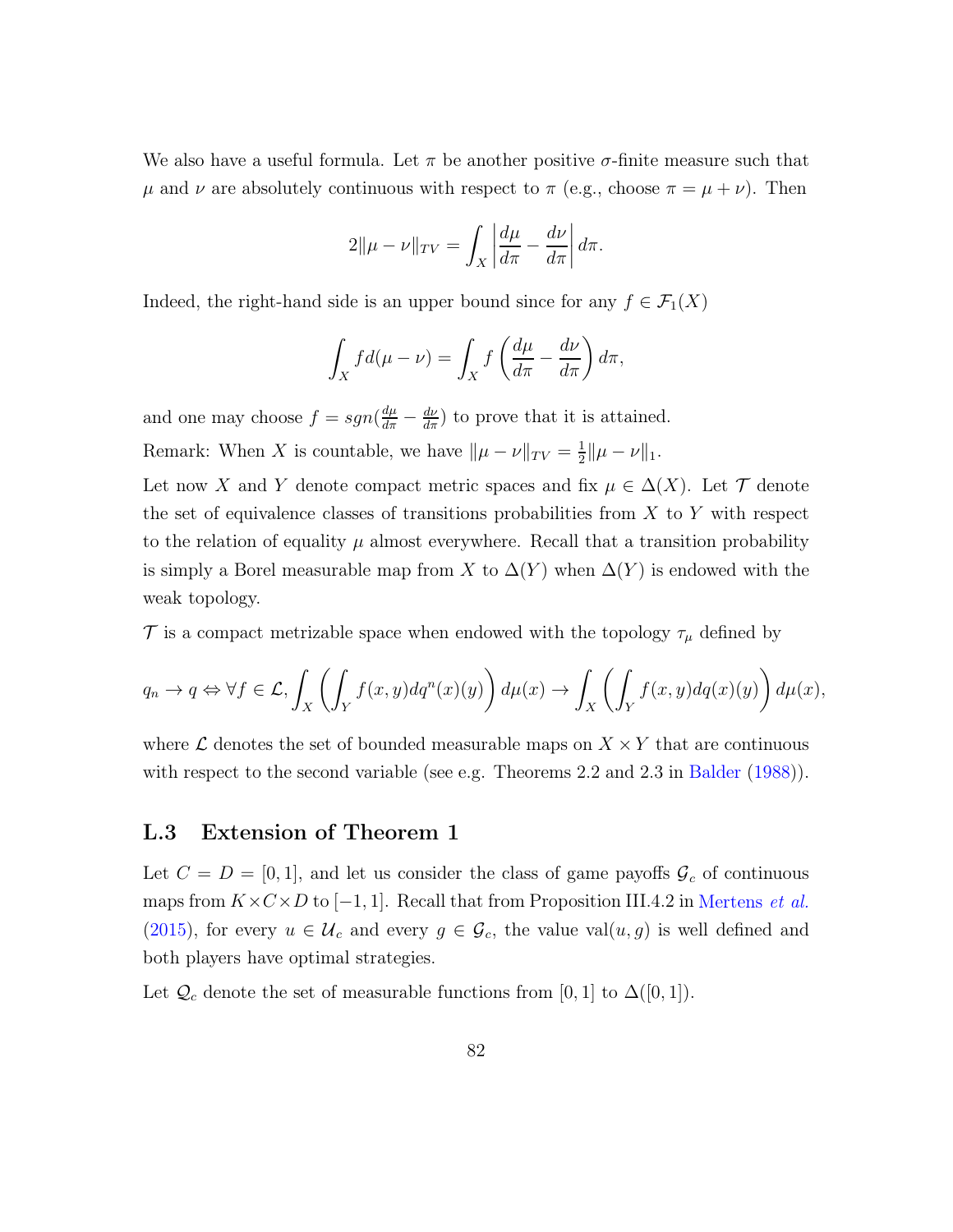Given  $u \in \mathcal{U}_c$  and  $q \in \mathcal{Q}_c$ , define q.u and  $u.q$  as before, i.e. as the unique probability measures that satisfy for every bounded measurable function  $f$ :

$$
\int_{K \times C \times D} f d(q_1.u) = \int_{K \times C \times D} \left( \int_C f(k, c', d) dq_1(c'|c) \right) du(k, c, d).
$$
  

$$
\int_{K \times C \times D} f d(u.q_2) = \int_{K \times C \times D} \left( \int_D f(k, c, d') dq_2(d'|d) \right) du(k, c, d).
$$

<span id="page-82-0"></span>**Theorem 6.** (Extension of Theorem [1\)](#page-9-0) For all  $u, v \in \mathcal{U}_c$ :

$$
\sup_{g \in \mathcal{G}} (\text{val}(v, g) - \text{val}(u, g)) = \sup_{g \in \mathcal{G}_c} (\text{val}(v, g) - \text{val}(u, g))
$$

$$
= 2 \min_{q_1, q_2 \in \mathcal{Q}_c} ||q_1 \cdot u - v \cdot q_2||_{TV}.
$$

As for Theorem [1,](#page-9-0) the result of [Peski](#page-95-0) [\(2008\)](#page-95-0) can be extended to arbitrary information structures. Precisely, for any  $u, v \in \mathcal{U}_c$ , write  $u \succeq v$  if for all  $g \in \mathcal{G}$ ,  $val(u, g) - val(v, g) \geq 0$ . By the monotony of the value with respect to information in zero-sum games, we have  $q.u \leq u \leq u.q$  for each garbling  $q \in \mathcal{Q}_c$  and Theorem [6](#page-82-0) implies the following result.

<span id="page-82-1"></span>Corollary 7. For all  $u, v \in \mathcal{U}_c$ ,  $u \succeq v \iff$  there exists  $q_1, q_2$  in  $\mathcal{Q}_c$  s.t.  $q_1.u = v.q_2$ .

**Remark 1.** It is important to recall that signals sets can be replaced by any other standard Borel space (by relabeling) for the following equality to hold

$$
\sup_{g \in \mathcal{G}} (\text{val}(v, g) - \text{val}(u, g)) = 2 \min_{(q_1, q_2) \in \mathcal{Q}_1 \times \mathcal{Q}_2} ||q_1.u - v.q_2||_{TV},
$$

where  $\mathcal{Q}_1$  and  $\mathcal{Q}_2$  are sets of transition probabilities between appropriate spaces of signals. The same remark applies to Corollary [7.](#page-82-1)

#### L.3.1 Proof of Theorem [6](#page-82-0)

We first prove the second equality. Note that for any  $g \in \mathcal{G}_c$ , the duality product  $\langle g, u \rangle = \int_{K \times C \times D} g du$  is well defined and corresponds to the payoff  $\gamma_{u,g}(Id, Id)$ , where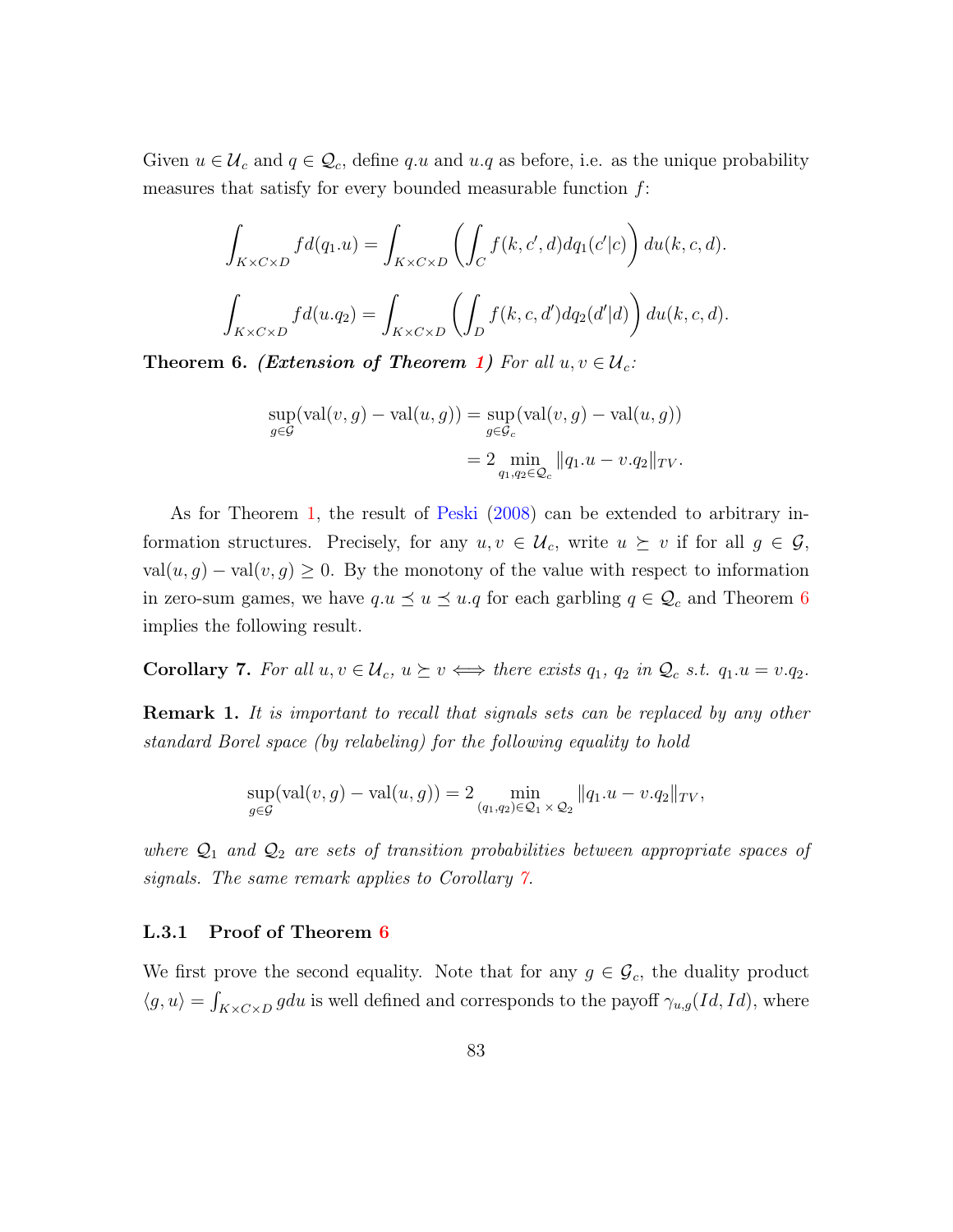$Id \in \mathcal{Q}_c$  is the strategy that plays with probability one the signal received. A straightforward computation leads to

$$
\gamma_{u,g}(q_1, q_2) = \langle g, q_1.u. q_2 \rangle.
$$

Consequently,

$$
\text{val}(u,g) = \max_{q_1 \in \mathcal{Q}_c} \min_{q_2 \in \mathcal{Q}_c} \langle g, q_1.u.q_2 \rangle = \min_{q_2 \in \mathcal{Q}_c} \max_{q_1 \in \mathcal{Q}_c} \langle g, q_1.u.q_2 \rangle.
$$

Since both players can play the Id strategy in  $\Gamma(u, g)$ , we have for all  $u \in \mathcal{U}_c$  and  $g \in \mathcal{G}_c$  that

$$
\inf_{q_2 \in \mathcal{Q}_c} \langle g, u.q_2 \rangle \le \text{val}(u,g) \le \sup_{q_1 \in \mathcal{Q}_c} \langle g, q_1.u \rangle.
$$

Notice also that for all  $u,\,v$  in  $\mathcal{U}_c,$ 

$$
2||u - v||_{TV} = \sup_{g \in \mathcal{G}_c} \langle g, u - v \rangle.
$$

Fix u, v in  $\mathcal{U}_c$ . For  $g \in \mathcal{G}_c$ , we have

$$
\inf_{q_1, q_2 \in \mathcal{Q}_c} \langle g, v.q_2 - q_1.u \rangle \le \text{val}(v,g) - \text{val}(u,g),
$$

so

<span id="page-83-0"></span>
$$
\sup_{g \in \mathcal{G}_c} (\text{val}(v, g) - \text{val}(u, g)) \ge \sup_{g \in \mathcal{G}_c} \inf_{q_1, q_2 \in \mathcal{Q}_c} \langle g, v. q_2 - q_1. u \rangle. \tag{25}
$$

For  $g \in \mathcal{G}_c$ ,  $q_1, q_2 \in \mathcal{Q}_c$ , by monotony of the value with respect to information, we have

$$
val(v.q_2,g) \ge val(v,g) \text{ and } val(u,g) \ge val(q_1.u,g),
$$

so that

$$
val(v, g) - val(u, g) \le d(q_1.u, v.q_2) \le 2||q_1.u - v.q_2||_{TV}.
$$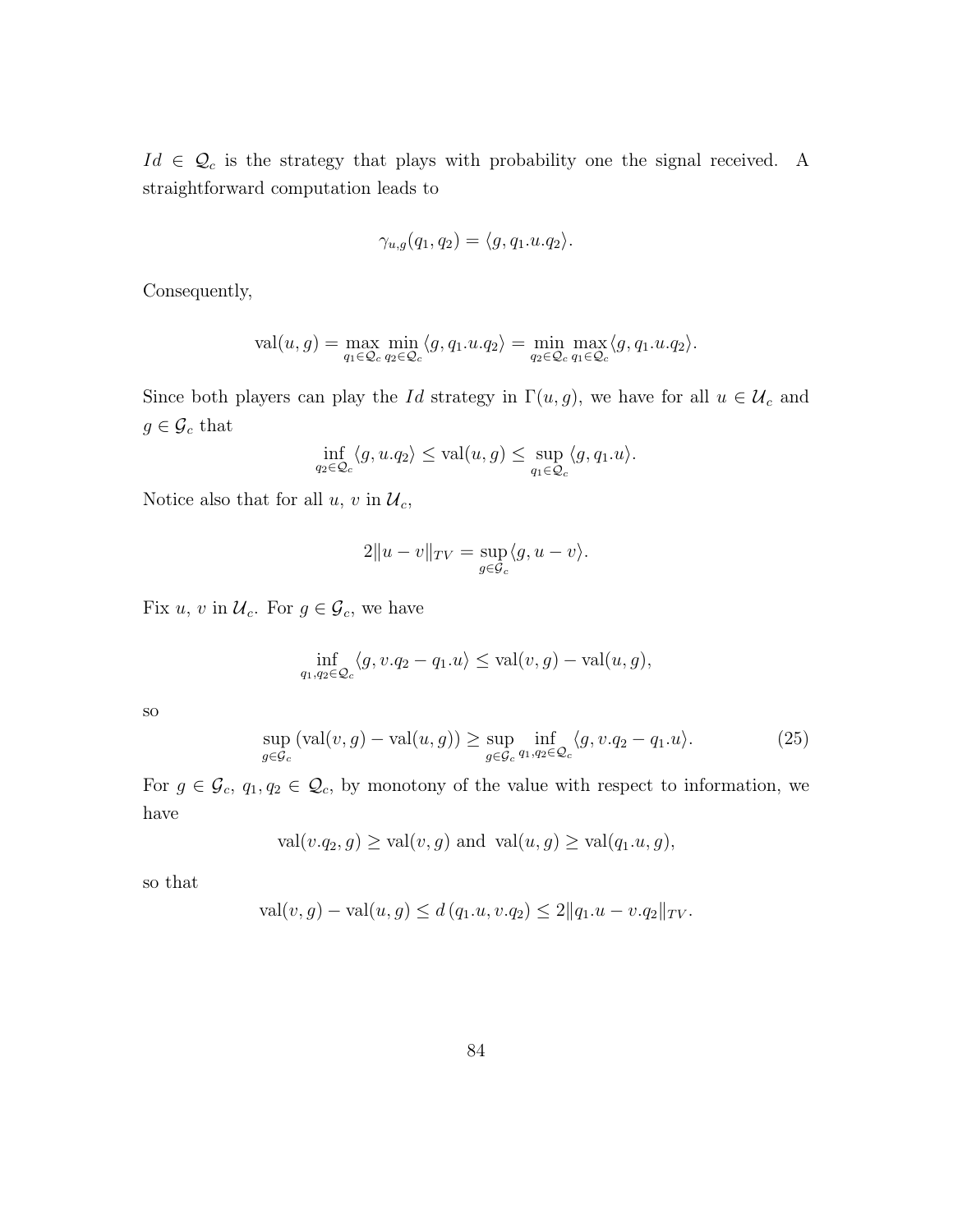Hence

$$
\sup_{g \in \mathcal{G}_c} (\text{val}(v, g) - \text{val}(u, g)) \le \inf_{q_1, q_2 \in \mathcal{Q}_c} 2 \| q_1 \cdot u - v \cdot q_2 \|_{TV} \tag{26}
$$

<span id="page-84-0"></span>
$$
= \inf_{q_1, q_2 \in \mathcal{Q}_c} \sup_{g \in \mathcal{G}_c} \langle g, v. q_2 - q_1. u \rangle.
$$
 (27)

We are now going to show that

<span id="page-84-1"></span>
$$
\sup_{g \in \mathcal{G}_c} \inf_{q_1, q_2 \in \mathcal{Q}_c} \langle g, v. q_2 - q_1. u \rangle = \inf_{q_1, q_2 \in \mathcal{Q}_c} \sup_{g \in \mathcal{G}_c} \langle g, v. q_2 - q_1. u \rangle.
$$
 (28)

Together with inequalities [25](#page-83-0) and [27,](#page-84-0) it will imply the result.

To prove [28,](#page-84-1) we will apply a variant of Sion's theorem (see e.g., Proposition I.1.3 in [Mertens](#page-94-1) *et al.* [\(2015\)](#page-94-1)) to the zero-sum game with strategy spaces  $\mathcal{G}_c$  for the maximizer,  $\mathcal{Q}_c^2$  for the minimizer, and payoff  $h(g,(q_1,q_2)) = \langle g, v.q_2 - q_1.u \rangle$ .

At first, note that the strategy sets  $\mathcal{G}_c$  and  $\mathcal{Q}_c^2$  $c<sup>2</sup>$  are convex, and that h is bilinear.

To avoid any confusion, let us denote  $\mathcal{Q}_c^2 = Q_1 \times Q_2$ . Let  $u_C$  denote the marginal distribution of u over the set C of signals of player 1 and  $v_D$  the marginal distribution of v over the set D of signals of player 2. Note that the payoff function of the above game do not change if we replace  $q_1$  by another map which is equal  $u_C$ -almost everywhere to  $q_1$ , and a similar remark holds for  $q_2$ . Therefore, we may consider that  $Q_1$  is the set of equivalence classes of transitions w.r.t to equality  $u_C$  almost everywhere, endowed with the topology  $\tau_{u_C}$  defined in section [L.2,](#page-80-1) and that  $Q_2$  is the set of equivalence classes of transitions w.r.t to equality  $v_D$  almost everywhere, endowed with the topology  $\tau_{v_D}$ . The set  $Q_1 \times Q_2$  is thus metric compact for the associated product topology.

It remains to check that for every  $g \in \mathcal{G}_c$ , the map  $(q_1, q_2) \to h(g, (q_1, q_2))$  is continuous. Note first that is is the sum of a function of  $q_1$  and a function of  $q_2$ .

Let  $\nu : C \to \Delta(K \times D)$  denote a version of the conditional law of  $(k, d)$  given c under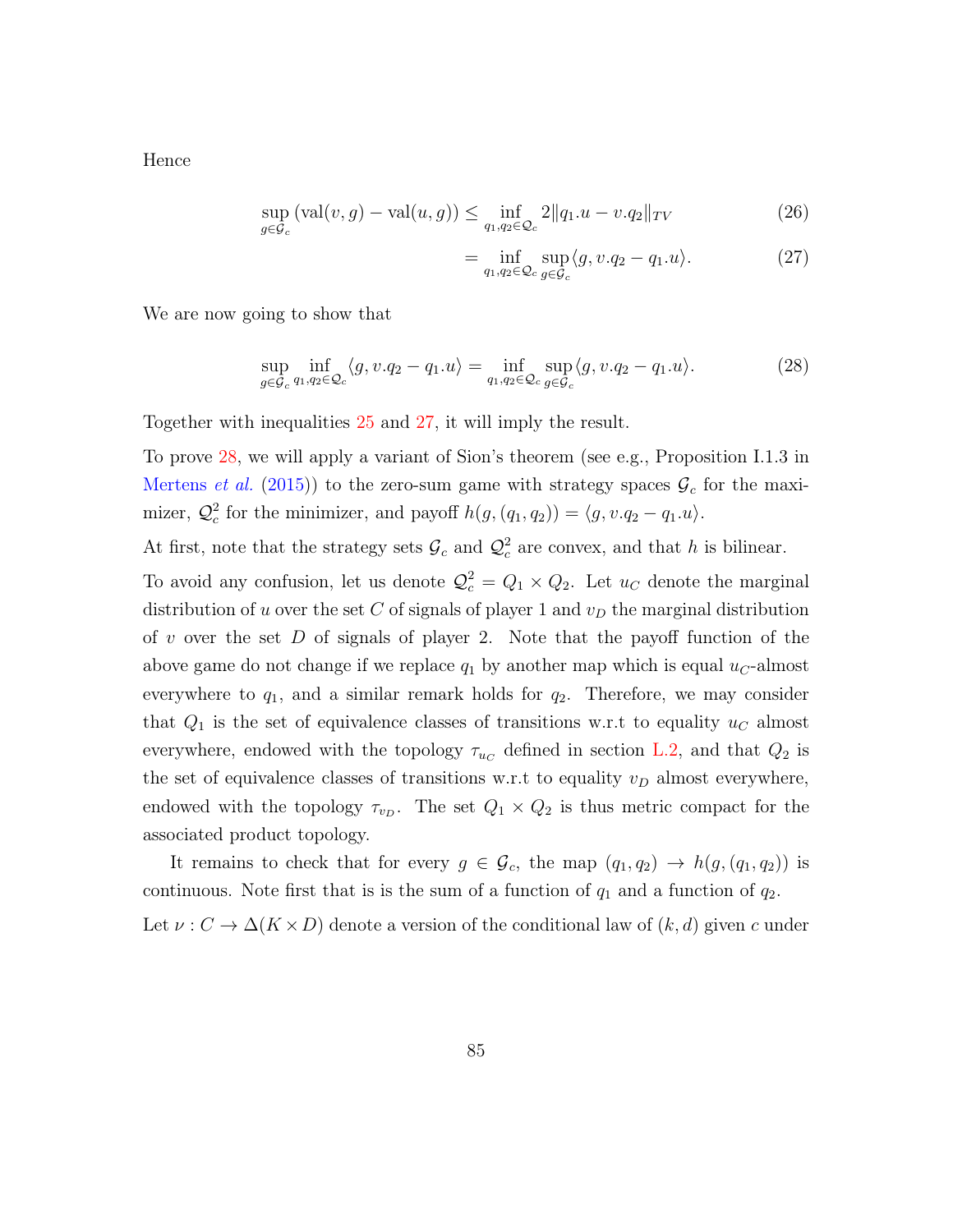the probability  $u$ . Then, we have

$$
\langle g, q_1.u \rangle = \int_{K \times C \times D} \left( \int_C g(k, c', d) dq_1(c'|c) \right) du(k, c, d)
$$
  
= 
$$
\int_C \int_{K \times D} \left( \int_C g(k, c', d) dq_1(c'|c) \right) d\nu(k, d|c) du_C(c)
$$
  
= 
$$
\int_C \int_C \left( \int_{K \times D} g(k, c', d) d\nu(k, d|c) \right) dq_1(c'|c) du_C(c)
$$

and the above expression is continuous with respect to  $q_1$  using the definition of the topology  $\tau_{u_C}$  since using bounded convergence, the function

$$
f(c, c') := \int_{K \times D} g(k, c', d) d\nu(k, d|c),
$$

is continuous with respect to the second variable.

A similar argument holds for  $q_2$  and this concludes the proof.

It remains to prove the first equality. Let  $g \in \mathcal{G}_c$  such that  $val(u, g) > val(v, g) + 3\varepsilon$ for some  $\varepsilon > 0$ . According to Proposition III.4.2 in [Mertens](#page-94-1) *et al.* [\(2015](#page-94-1)) (up to relabeling the signals), Player 1 has an  $\varepsilon$ -optimal strategy in the game  $\Gamma(u, g)$  taking values almost surely in some finite set  $A_1 \subset C$ . Similarly, player 2 has an  $\varepsilon$ -optimal strategy in the game  $\Gamma(v, g)$  taking values almost surely in some finite set  $A_2 \subset D$ . It results that the game with action spaces  $A_1, A_2$  and payoff  $\hat{g} = g|_{K \times A_1 \times A_2}$  is such that

$$
\text{val}(u, \hat{g}) \ge \text{val}(v, \hat{g}) + \varepsilon.
$$

The conclusion follows.

#### L.4 Extensions of the results of section [4](#page-11-0)

We now explain how to extend the 5 Propositions of section [4](#page-11-0) to uncountable information structures.

At first, note that Propositions [1](#page-12-0) and [4](#page-15-0) hold with the same proofs. Then, Proposi-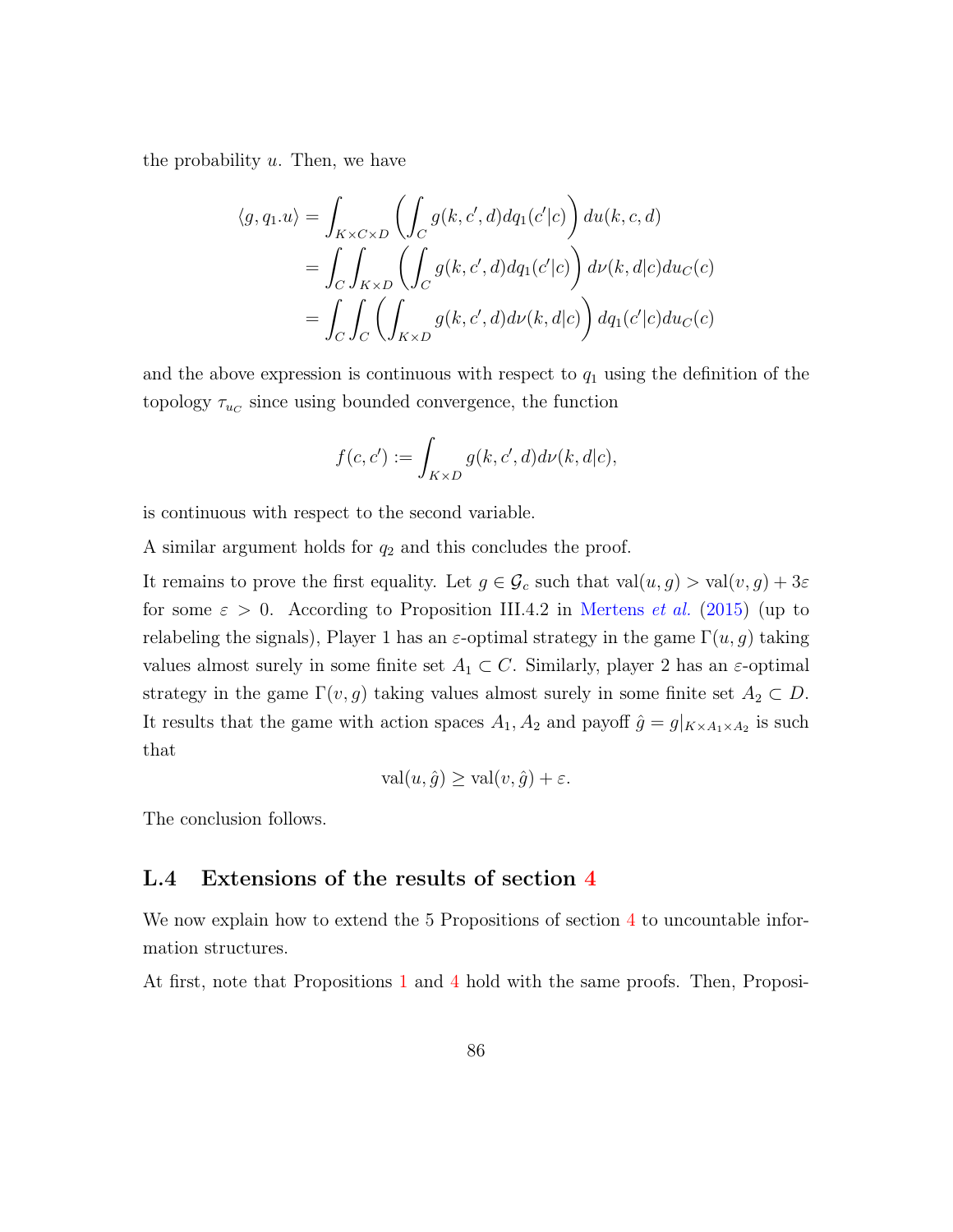tion [2](#page-13-0) can be generalized by using the same ideas and a few technical adaptations described below.

Let us start with general properties of the single-agent distance  $d_1$ . Let  $\mathcal{G}_{1,c} = \{g :$  $K \times C \rightarrow [-1,1], |g \text{ continuous } \},$  which can be identified with a subset of  $\mathcal{G}_c$  made of functions that do not depend on d. Then, as in the second part of the above proof of Theorem [1,](#page-9-0) we have

$$
\forall u, v \in \mathcal{U}_c, d_1(u, v) = \sup_{g \in \mathcal{G}_1} |\operatorname{val}(u, g) - \operatorname{val}(v, g)| = \sup_{g \in \mathcal{G}_{1,c}} |\operatorname{val}(u, g) - \operatorname{val}(v, g)|.
$$

Recall that  $C = D = [0, 1]$  and define the set of single-agent information structures as  $\mathcal{U}_{1,c} = \Delta(K \times C)$ . Note that given  $u \in \mathcal{U}_c$ ,  $\max_{K \times C} u \in \mathcal{U}_{1,c}$ . Define for  $u', v' \in \mathcal{U}_{1,c}$ ,  $d'_1(u', v') = \sup_{g \in \mathcal{G}_{1,c}} |\operatorname{val}(v', g) - \operatorname{val}(u', g)|$ . For any  $u, v \in \mathcal{U}_c$ ,

<span id="page-86-0"></span>
$$
d_1(u, v) = d'_1(u', v') = \max\{\min_{q \in \mathcal{Q}_c} 2||u' - q.v'||_{TV}, \min_{q \in \mathcal{Q}_c} 2||q.u' - v'||_{TV}\}\
$$
(29)

where  $u' = \max_{K \times C} u$ ,  $v' = \max_{K \times C} v$ , and  $q.u'$  is the probability defined by

$$
\int_{K \times C} f d(q.u') = \int_{K \times C} \int_C f(k, c') dq(c'|c) du'(k, c),
$$

for all bounded measurable function  $f$ . This result can be obtained by mimicking (and simplifying) the arguments of the proof of Theorem [1.](#page-9-0)

#### L.4.1 Extension of Proposition [2](#page-13-0)

**Proposition 15.** Suppose that  $u, v \in \overline{\mathcal{U}}$  are two information structures with conditionally independent information such that  $\max_{K\times D} u = \max_{K\times D} v$ . Then,  $d(u, v) =$  $d_1(u, v)$ .

Let us first introduce some additional notation. Let  $u_S = \text{marg}_S(u)$  for  $S =$  $K, K \times C, K \times D$ . Let  $u_1 : K \to \Delta(C)$  denote a version of the conditional law of c given k induced by u, and  $u_2 : K \to \Delta(D)$  denote a version of the conditional law of d given k induced by u. Let  $v_s$ ,  $v_1 : K \to \Delta(C)$  and  $v_2 : K \to \Delta(D)$  be defined as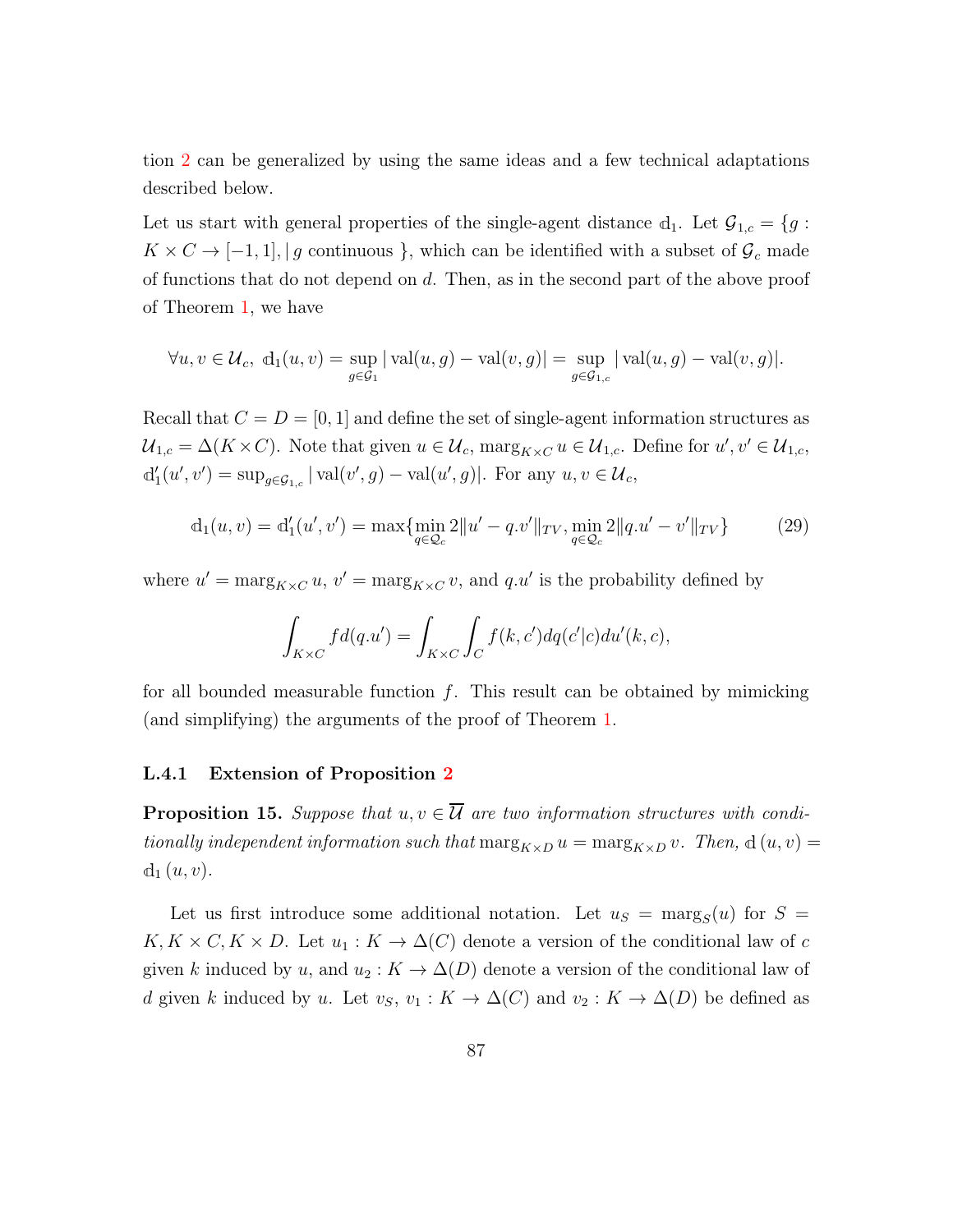above, and note that by assumptions  $v_K = u_K$  and  $u_2 = v_2$ , and that the conditional law of  $(c, d)$  given k induced by u is given by  $u_1(.|k) \otimes u_2(.|k)$  (and similarly for v). Let us fix a pair of garblings  $q_1, q_2$ . Consider the measure  $\pi_2 = \frac{1}{2}$  $\frac{1}{2}(u_{K\times D}+(u.q_2)_{K\times D})$ on  $K \times D$  and the Radon-Nikodym densities

$$
\phi_2 = \frac{du_{K\times D}}{d\pi_2}, \ \psi_2 = \frac{d(u.q_2)_{K\times D}}{d\pi_2}.
$$

Similarly, let  $\pi_1 = \frac{1}{2}$  $\frac{1}{2}(u_{K\times C}+(q_1.v)_{K\times C})$  and

$$
\phi_1 = \frac{du_{K \times C}}{d\pi_1}, \ \psi_1 = \frac{d(q_1.v)_{K \times C}}{d\pi_1}.
$$

Note that  $\text{marg}_K(\pi_1) = \text{marg}_K(\pi_2) = u_K$ .

For any and any bounded measurable function  $f$  we have using the conditional independence assumption:

$$
\int_{K \times C \times D} f d(u.q_2) = \int_{K \times D} \int_C f(k,c,d) du_1(c|k) d(u.q_2)_{K \times D}(k,d)
$$
\n
$$
= \int_{K \times D} \int_C f(k,c,d) du_1(c|k) \psi_2(k,d) d\pi_2(k,d)
$$
\n
$$
= \int_{K \times C} \int_D f(k,c,d) \psi_2(k,d) d\pi_2(d|k) du_{K \times C}(k,c)
$$
\n
$$
= \int_{K \times C} \int_D f(k,c,d) \psi_2(k,d) d\pi_2(d|k) \phi_1(k,c) d\pi_1(k,c)
$$
\n
$$
= \int_K \int_D \int_C f(k,c,d) \psi_2(k,d) \phi_1(k,c) d\pi_1(c|k) d\pi_2(d|k) du_K(k).
$$

Similarly, one has

$$
\int_{K \times C \times D} f d(q_1.v) = \int_K \int_D \int_C f(k,c,d) \phi_2(k,d) \psi_1(k,c) d\pi_1(c|k) d\pi_2(d|k) du_K(k).
$$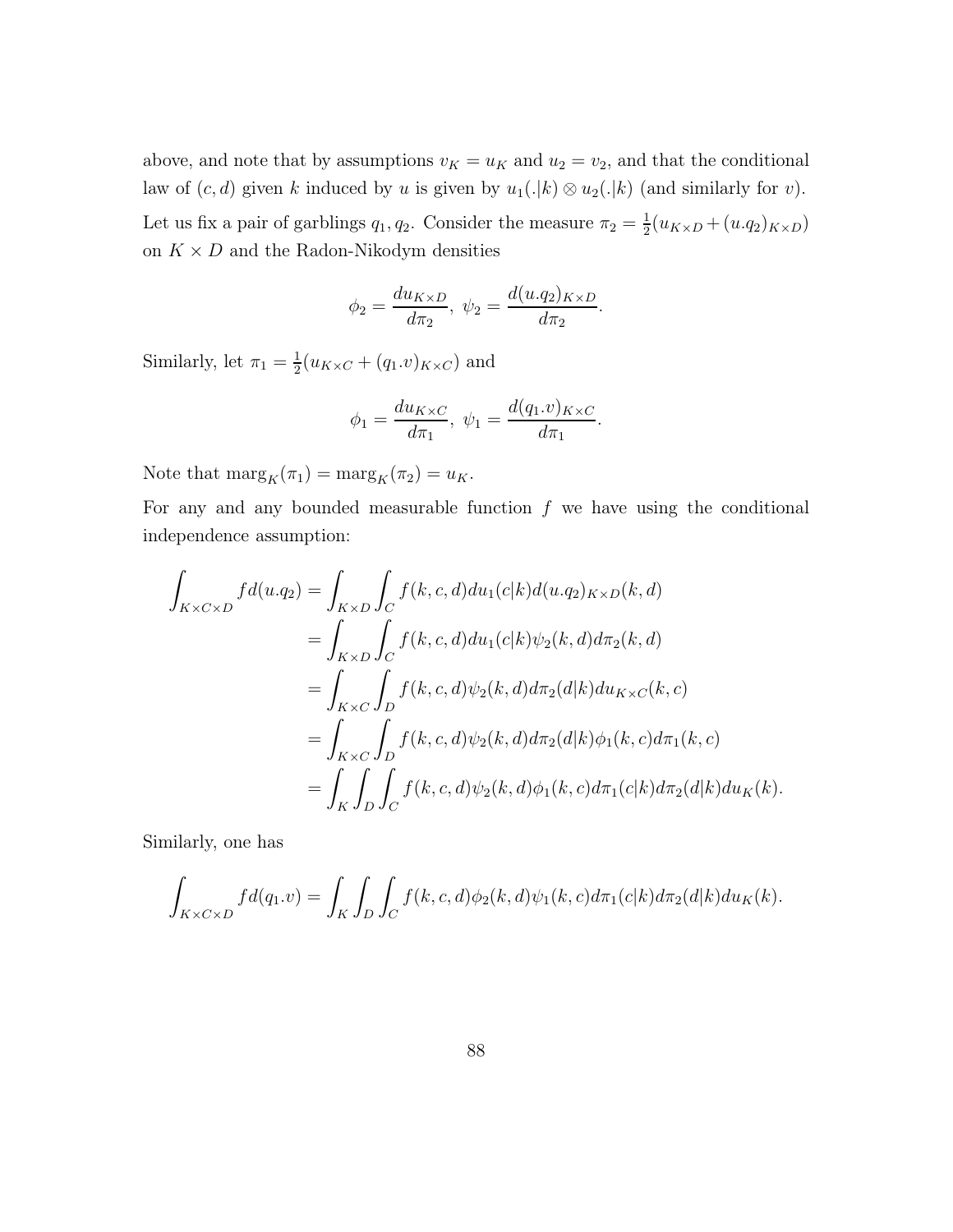We obtain

$$
\int_{K \times C \times D} f d(u.q_2 - q_1.v) \n= \int_K \int_D \int_C f(k,c,d) \left[ \psi_2(k,d) \phi_1(k,c) - \phi_2(k,d) \psi_1(k,c) \right] d\pi_2(d|k) d\pi_1(c|k) du_K(k),
$$

so that the supremum over all measurable  $f$  bounded by 1 is equal to

$$
2\|u.q_2 - q_1.v\|_{TV} = \int_K \int_D \int_C |\psi_2(k,d)\phi_1(k,c) - \phi_2(k,d)\psi_1(k,c)| d\pi_2(d|k) d\pi_1(c|k) du_K(k)
$$
  
= 
$$
\int_K \int_D \int_C |(\psi_2(k,d) - \phi_2(k,d))\phi_1(k,c) + \phi_2(k,d)(\phi_1(k,c) - \psi_1(k,c))| d\pi_2(d|k) d\pi_1(c|k) du_K(k)
$$

Because  $|x + y| \ge |x| + \text{sgn}(x)y$  for each  $x, y \in \mathbb{R}$ , we have

$$
2||u.q_2 - q_1.v||_{TV}
$$
  
\n
$$
\geq \int_K \int_D \int_C \phi_2(k,d) |\phi_1(k,c) - \psi_1(k,c)| d\pi_2(d|k) d\pi_1(c|k) du_K(k)
$$
  
\n
$$
+ \int_K \int_D \int_C (\psi_2(k,d) - \phi_2(k,d)) \phi_1(k,c) sgn(\phi_1(k,c) - \psi_1(k,c)) d\pi_2(d|k) d\pi_1(c|k) du_K(k)
$$
  
\n
$$
= \int_K \int_D \int_C \phi_2(k,d) |\phi_1(k,c) - \psi_1(k,c)| d\pi_2(d|k) d\pi_1(c|k) du_K(k)
$$
  
\n
$$
= 2||u - q_1.v||_{TV}
$$

where the last equality is obtained exactly as above with  $2||u.q_2 - q_1.v||_{TV}$ .

We deduce that  $\min_{q_1,q_2} ||u.q_2 - q_1.v||_{TV} = \min_{q_1} ||u-q_1.v||_{TV}$ . Inverting the roles of the players, we also have  $\min_{q_1,q_2} ||v.q_2 - q_1.y||_{TV} = \min_{q_1} ||v - q_1.u||_{TV}$ . We conclude that

$$
d(u, v) = \max \{ \min_{q_1, q_2} 2 ||u.q_2 - q_1.v||_{TV} ; \min_{q_1, q_2} 2 ||v.q_2 - q_1.y||_{TV} \}
$$
  
= 
$$
\max \{ \min_{q_1} 2 ||u-q_1.v||_{TV} ; \min_{q_1} 2 ||v-q_1.u||_{TV} \} = d_1(u, v),
$$

where the last equality follows from [\(29\)](#page-86-0) together with the fact that  $\max_{K\times D} u =$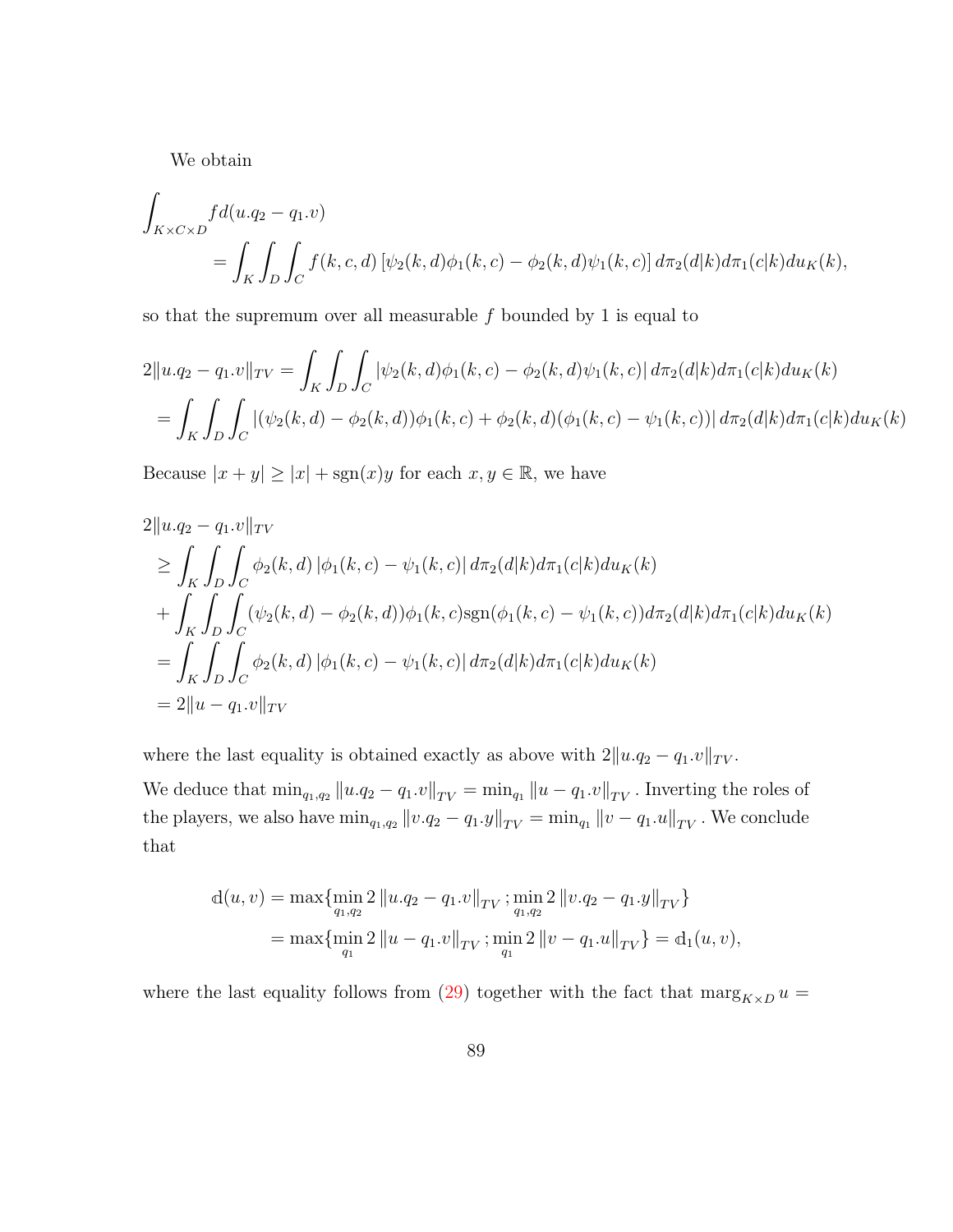$\arg_{K\times D} v$ .

#### L.4.2 Extension of Proposition [3](#page-14-0)

Proposition [3](#page-14-0) holds using the same ideas and a few technical adaptations described below.

Let  $C = C_1 = C_2 = D = [0, 1].$  $u \in \Delta(K \times (C \times C_1 \times C_2) \times D)$  and  $v = \max_{K \times (C \times C_1) \times D} u$ ,  $u' = \max_{K \times (C \times C_2) \times D} u$ , and  $v' = \max_{K \times C \times D} u$ .

**Proposition 16.** Suppose that, under u,  $c_1$  is conditionally independent from  $(c, c_2, d)$ given k. Then,  $d(u', v') \geq d(u, v)$ .

Recall that Theorem [1](#page-9-0) holds for more general signal spaces. Because  $u \succeq v$ ,

$$
d(u, v) = \min_{q_2} \min_{q_1} 2 ||u.q_2 - q_1.v||_{TV} \le \min_{q_2} \min_{q_1:C \to \Delta(C \times C_2)} 2 ||u.q_2 - \hat{q}_1.v||_{TV},
$$

where  $q_1$  ranges through the set of garblings from  $C \times C_1$  to  $\Delta(C \times C_1 \times C_2)$ ,  $q_2$ ranges through the set of garblings from D to  $\Delta(D)$  and where in the right-hand side of the inequality, we use a restricted set of player 1's garblings. Precisely, given  $q_1 : C \to \Delta (C \times C_2)$ , we define the garbling  $\hat{q}_1$  by the relation

$$
\int_{C' \times C'_1 \times C'_2} f d\hat{q}_1(c, c_1) = \int_{C' \times C'_2} f(c', c_1, c'_2) dq_1(c', c'_2|c)
$$

where f is an arbitrary bounded measurable function. Further, for any such  $q_1$ , an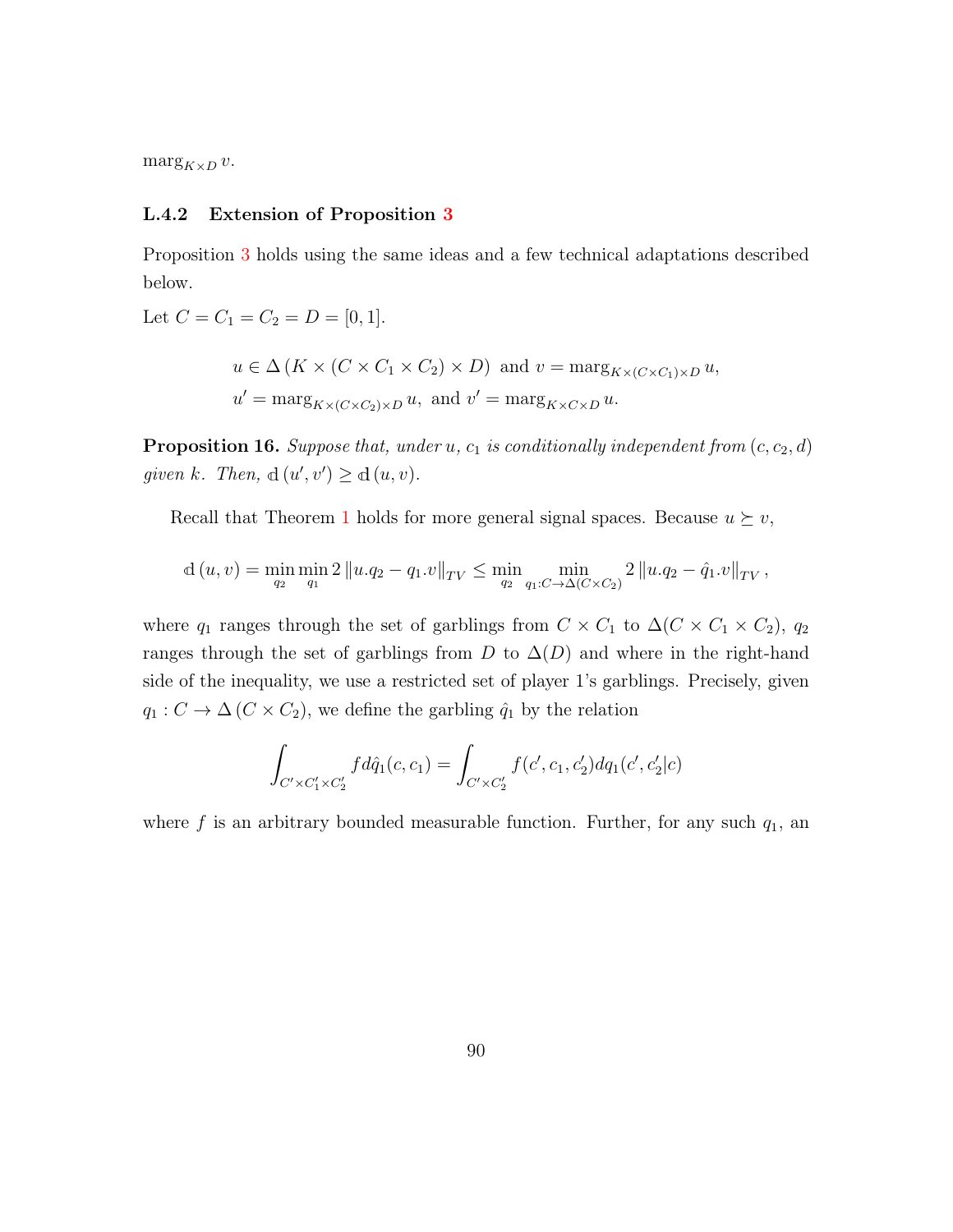arbitrary garbling  $q_2$  and an arbitrary measurable function f bounded by 1, we have

$$
\int f d(u.q_2 - \hat{q}_1.v)
$$
\n
$$
= \int_{K \times C \times C_1 \times C_2 \times D} \left[ \int_{D'} f(k, c, c_1, c_2, d') dq_2(d'|d) - \int_{C' \times C'_2} f(k, c', c_1, c'_2, d) dq_1(c', c'_2|c) \right] du(k, c, c_1, c_2, d)
$$
\n
$$
= \int_{K} \int_{C \times C_2 \times D} \int_{C_1} \left[ \int_{D'} f(k, c, c_1, c_2, d') dq_2(d'|d) - \int_{C' \times C'_2} f(k, c', c_1, c'_2, d) dq_1(c', c'_2|c) \right] du(c_1|k) du(c, c_2, d|k)
$$
\n
$$
= \int_{K} \int_{C \times C_2 \times D} \left[ \int_{D'} h(k, c, c_2, d') dq_2(d'|d) - \int_{C' \times C'_2} h(k, c', c'_2, d) dq_1(c', c'_2|c) \right] du(c, c_2, d|k) du(k)
$$
\n
$$
= \int_{K \times C \times C_2 \times D} h d(u'.q_2 - q_1.v')
$$

where we used the conditional independence assumption, and where the function  $h$ is a measurable function bounded by 1 and defined by

$$
h(k, c, c_2, d) = \int_{C_1} f(k, c, c_1, c_2, d) du(c_1|k).
$$

We deduce that

$$
\min_{q_2} \min_{q_1: C \to \Delta(C \times C_2)} 2 \|u.q_2 - \hat{q}_1.v\|_{TV} \le 2 \|u'.q_2 - q_1.v'\|_{TV}.
$$

Hence

$$
\mathrm{d}\left(u,v\right)\leq\min_{q_{2}}\min_{q_{1}:C\rightarrow\Delta\left(C\times C_{2}\right)}2\left\Vert u^{\prime}.q_{2}-q_{1}.v^{\prime}\right\Vert _{TV}=\mathrm{d}\left(u^{\prime},v^{\prime}\right),
$$

and this concludes the proof.

#### L.4.3 Extension of Proposition [5](#page-15-1)

Proposition [5](#page-15-1) holds by adapting the definitions.

Precisely, we define  $\varepsilon$  conditional independence using the total variation norm. Consider a distribution  $\mu \in \Delta(X \times Y \times Z)$  over compact metric spaces. We say that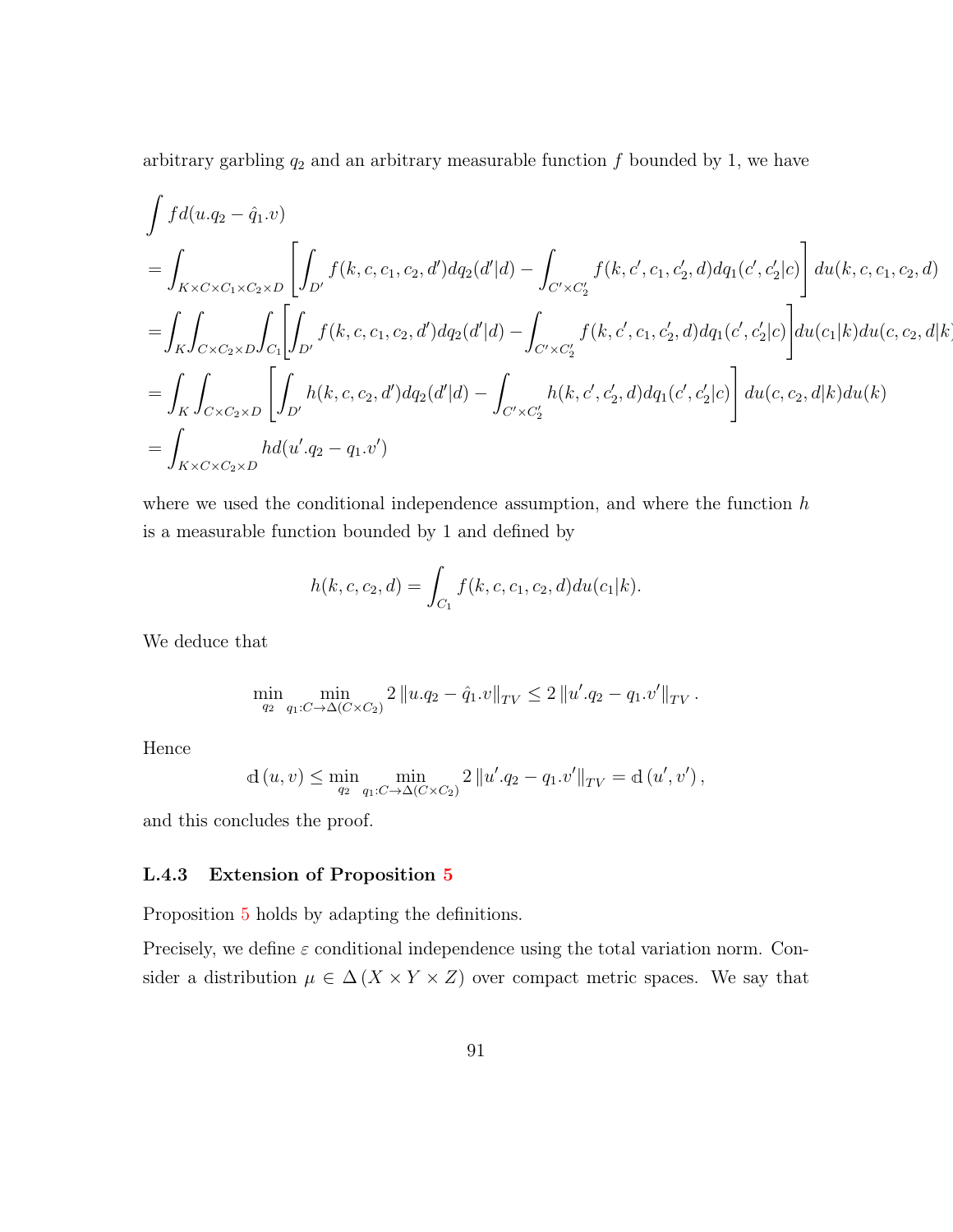the random variables x and y are  $\varepsilon$ -conditionally independent given z under  $\mu$  if

$$
\int_{Z} \int_{X \times Y} 2 \left\| \mu \left( x, y | z \right) - \mu \left( x | z \right) \otimes \mu \left( y | z \right) \right\|_{TV} d\mu(z) \le \varepsilon.
$$

Let  $C = C_1 = D = D_1 = [0, 1]$ . Let  $u \in \Delta(K \times (C \times C_1) \times (D \times D_1))$  and  $v =$  $\text{marg}_{K \times C \times D} u.$ 

**Proposition 17.** Suppose that  $d_1$  is  $\varepsilon$ -conditionally independent from  $(k, c)$  given  $d$ , and  $c_1$  is  $\varepsilon$ -conditionally independent from  $(k, d)$  given c. Then,  $d(u, v) \leq \varepsilon$ .

It is enough to show that if  $c_1$  is  $\varepsilon$ -conditionally independent from  $(k, d)$  given c, then

$$
\sup_{g\in\mathcal{G}}\mathrm{val}\left(u,g\right)-\mathrm{val}\left(v,g\right)\leq\varepsilon.
$$

For this, let  $q_2 : D \times D_1 \to D$  be defined as  $q_2(d, d_1) = \delta_d$  and let  $q_1 : C \to C \times C_1$ be defined as  $q_1(c, c_1|c) = u(c_1|c)$ . Then, for any measurable function f bounded by 1:

$$
\int f d(u.q_2 - q_1.v)
$$
\n
$$
= \int_{K \times C \times C_1 \times D} \left[ f(k, c, c_1, d) - \int_{C'_1} f(k, c, c'_1, d) du(c'_1|c) \right] du(k, c, c_1, d)
$$
\n
$$
= \int_C \left[ \int_{K \times C_1 \times D} f(k, c, c_1, d) du(k, c_1, d|c) - \int_{K \times D} \int_{C'_1} f(k, c, c'_1, d) du(c'_1|c) du(k, d|c) \right] du(c)
$$
\n
$$
\leq \int_C 2 \|u(k, c_1, d|c) - u(c'_1|c) \otimes u(k, d|c) \|_{TV} du(c)
$$
\n
$$
\leq \varepsilon.
$$

The claim follows from Theorem [1.](#page-9-0)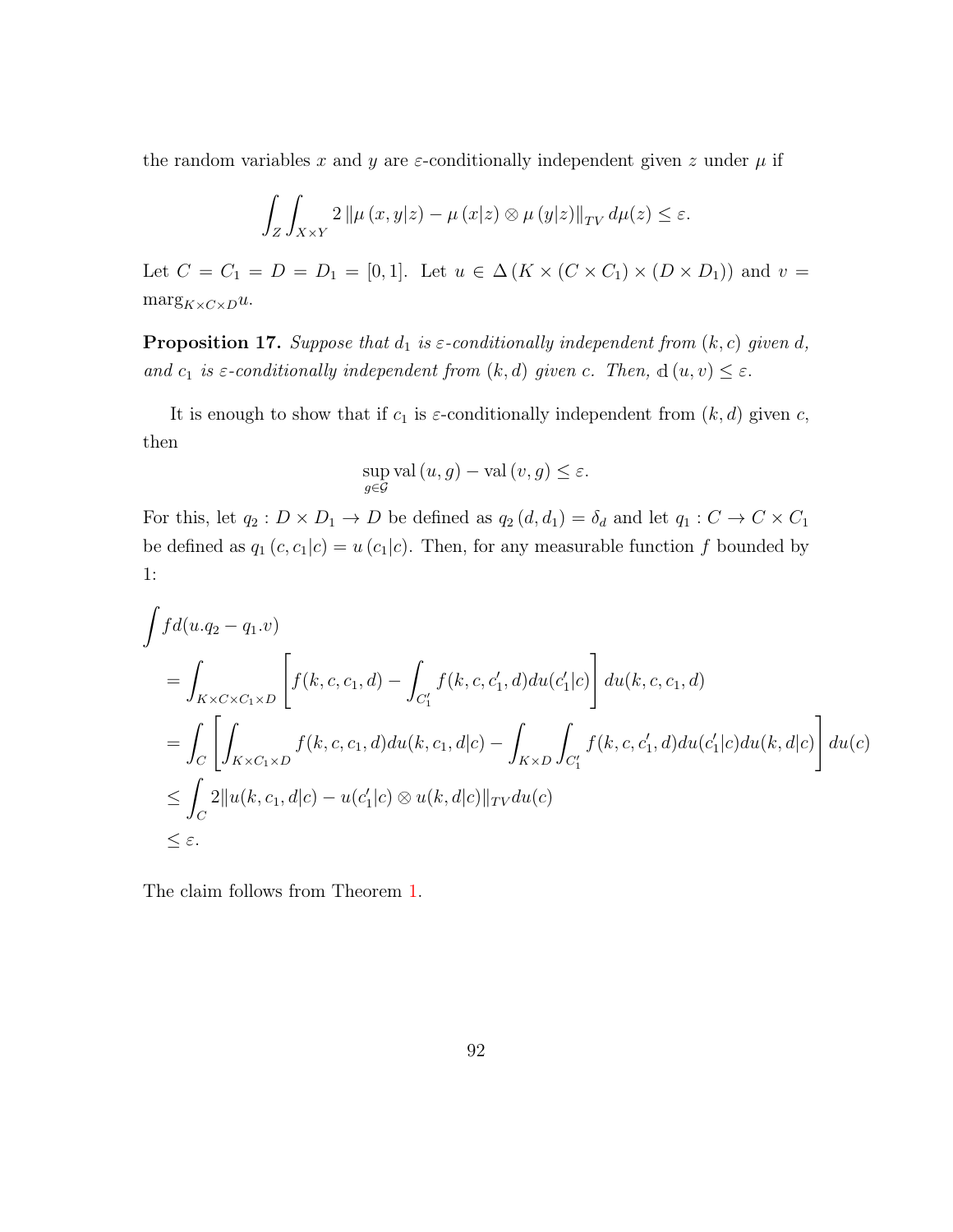# References

- Alon, N. and Spencer, J. H. (2008). The Probabilistic Method. Hoboken, N.J: Wiley-Interscience, 3rd edn. [5.3](#page-18-0)
- AUMANN, R. J. and MASCHLER, M. (1995). Repeated Games with Incomplete Information. Cambridge, Mass: The MIT Press. [5.2](#page-17-0)
- <span id="page-92-0"></span>BALDER, E. J. (1988). Generalized equilibrium results for games with incomplete information. Mathematics of Operations Research, 13 (2), 265–276. [L.2](#page-80-1)
- BERGEMANN, D. and MORRIS, S. (2015). Bayes Correlated Equilibrium and the Comparison of Information Structures in Games. Theoretical Economics, 11 (2), 487–522. [1,](#page-2-0) [7,](#page-15-2) [13](#page-26-0)
- BEWLEY, T. and KOHLBERG, E. (1976). The asymptotic theory of stochastic games. Mathematics of Operations Research, 1 (3), 197–208. [5.2](#page-17-0)
- Blackwell, D. (1953). Equivalent comparisons of experiments. The annals of mathematical statistics, pp. 265–272. [1,](#page-2-0) [3](#page-8-0)
- BRANDT, F. B. F. (2019). Justifying optimal play via consistency. Theoretical Economics. [1](#page-2-0)
- CHEN, Y.-C., DI TILLIO, A., FAINGOLD, E. and XIONG, S. (2010). Uniform topologies on types. *Theoretical Economics*,  $5(3)$ ,  $445-478$  $445-478$ .  $4$
- $\ldots$ ,  $\ldots$  and  $\ldots$  (2016). Characterizing the strategic impact of misspecified beliefs. The Review of Economic Studies. [4](#page-6-0)
- and Xiong, S. (2013). The e-mail game phenomenon. Games and Economic Behavior, 80. [1](#page-2-0)
- DEKEL, E., FUDENBERG, D. and MORRIS, S. (2006). Topologies on types. Theoretical Economics, 1 (3), 275–309. [1,](#page-2-0) [4,](#page-6-0) [6.1.1,](#page-21-0) [7,](#page-26-1) [F](#page-54-0)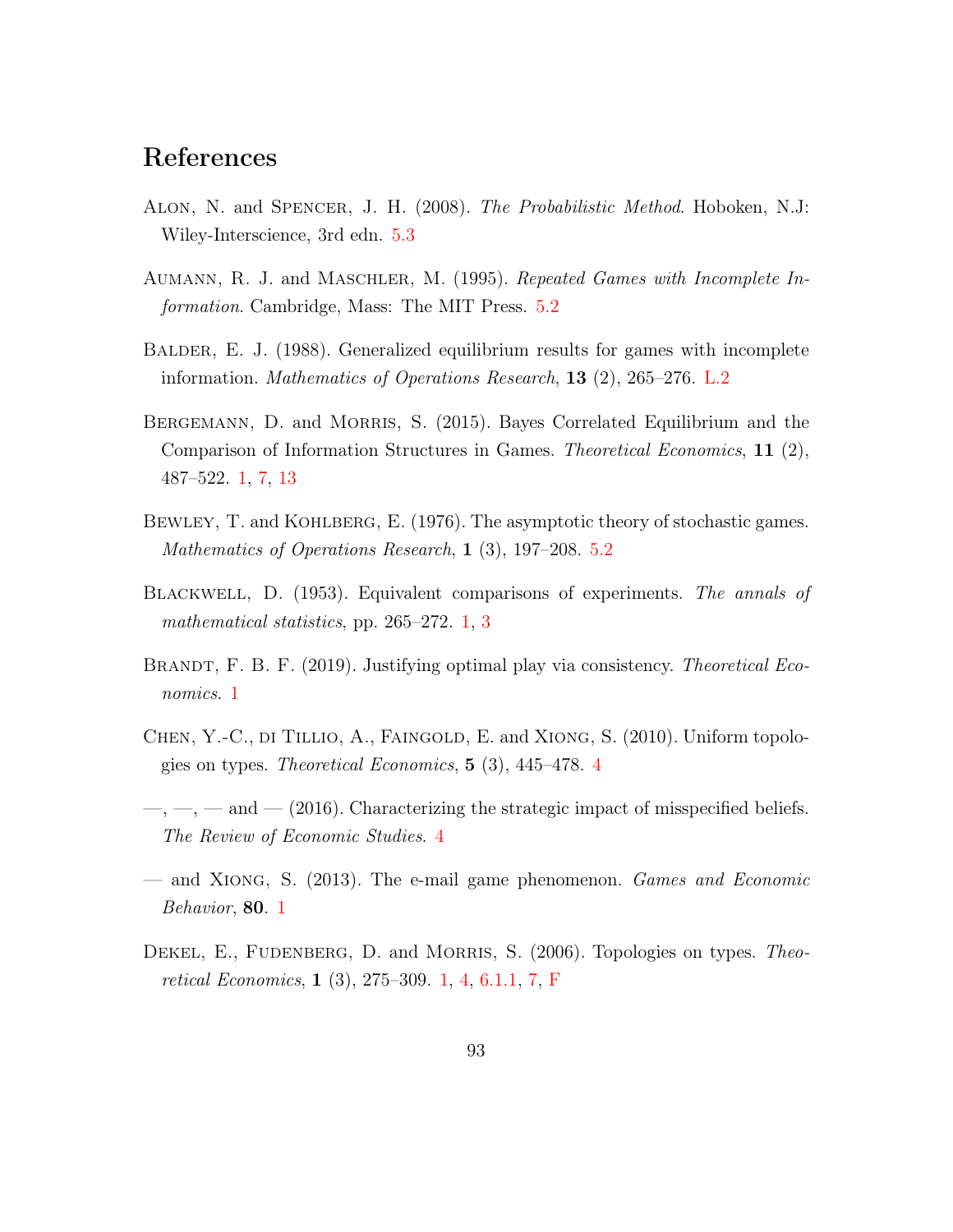$-$ ,  $-$  and  $-$  (200[7](#page-15-2)). Interim correlated rationalizability. Theoretical Economics. 7

- Ely, J. C. (2017). Beeps. American Economic Review, 107 (1), 31–53. [1](#page-2-0)
- and Peski, M. (2006). Hierarchies of belief and interim rationalizability. Theoretical Economics, 1 (1), 19–65. [1,](#page-2-0) [7](#page-15-2)
- and (2011). Critical types. Review of Economic Studies, **78** (3). [1,](#page-2-0) [6.1.1,](#page-21-0) [7,](#page-26-1) [F](#page-54-0)
- FORGES, F. (1982). Infinitely repeated games of incomplete information: Symmetric case with random signals. International Journal of Game Theory, 11 (3-4), 203– 213. [3](#page-5-0)
- GENSBITTEL, F., OLIU-BARTON, M. and VENEL, X. (2014). Existence of the uniform value in zero-sum repeated games with a more informed controller. Journal of Dynamics & Games, 1 (3), 411–445. [I.4](#page-69-0)
- and RENAULT, J.  $(2015)$ . The value of markov chain games with incomplete information on both sides. Mathematics of Operations Research, 40 (4), 820–841. [3](#page-5-0)
- <span id="page-93-0"></span>GOSSNER, O. and MERTENS, J.-F. (2020). The value of information in zero-sum games. (first version 2001) Working Papers 2020-19, Center for Research in Economics and Statistics. [6.2,](#page-23-0) [6.2,](#page-23-1) [D.1,](#page-48-0) [L.1](#page-78-0)
- Hellwig, C. and Veldkamp, L. (2009). Knowing what others know: Coordination motives in information acquisition. The Review of Economic Studies, **76** (1), 223– 251. [1](#page-4-0)
- KAJII, A. and MORRIS, S. (1997). The robustness of equilibria to incomplete information. *Econometrica*, **65** (6), 1283–1309. **[6.1.1](#page-21-0)**
- and (1998). Payoff continuity in incomplete information games. Journal of Economic Theory. [12](#page-25-0)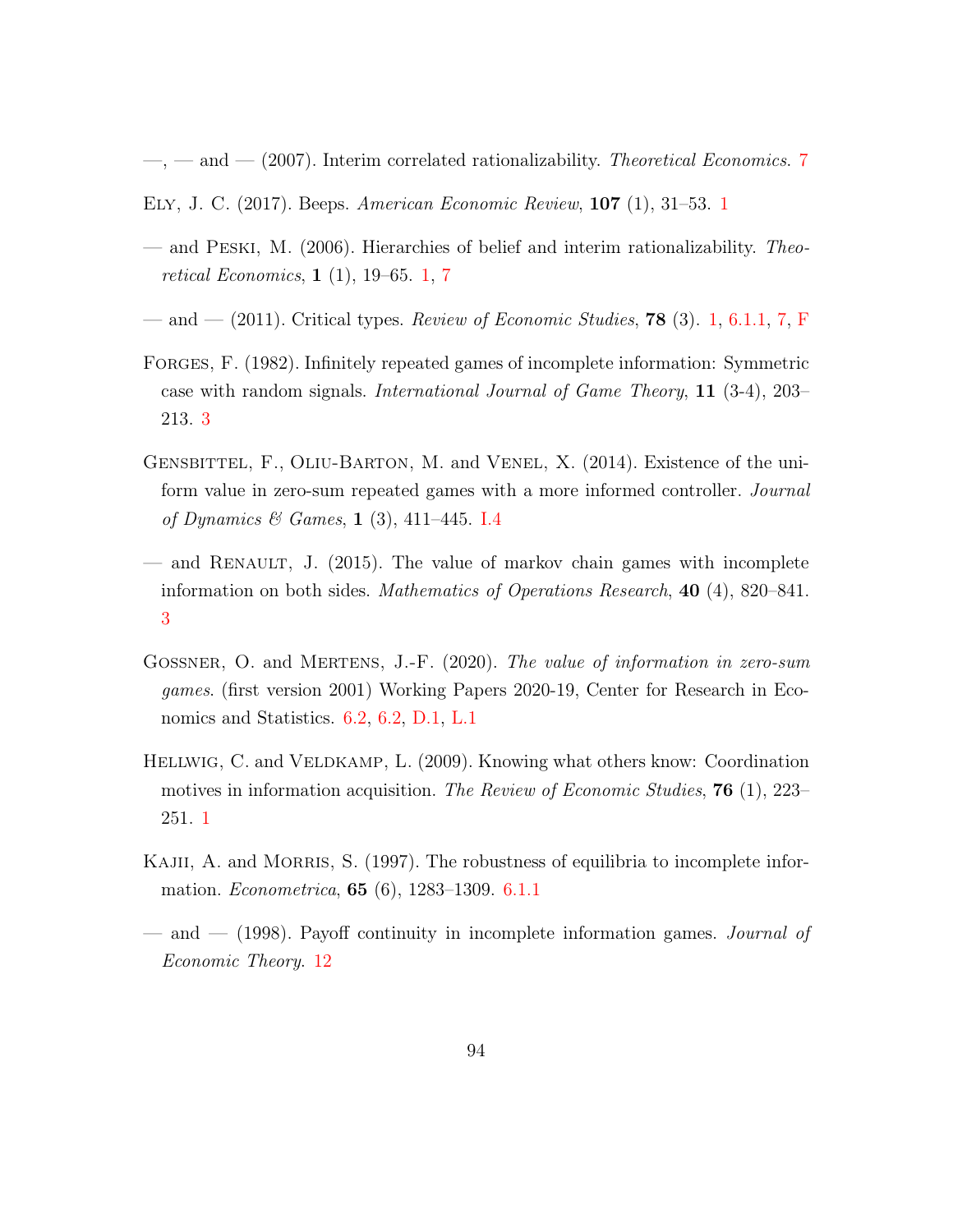- KAMENICA, E. and GENTZKOW, M. (2011). Bayesian Persuasion. American Eco*nomic Review*, **[1](#page-2-0)01** (6),  $2590-2615$ . **1**
- KUNIMOTO, T. and YAMASHITA, T. (2018). Order on Types based on Monotone Comparative Statics. TSE Working Papers 18-942, Toulouse School of Economics (TSE). [16](#page-28-0)
- LARAKI, R. and SORIN, S. (2015). Advances in zero-sum dynamic games. In *Hand*book of game theory with economic applications, vol. 4, Elsevier, pp. 27–93. [5.2](#page-17-0)
- LEHRER, E. and MONDERER, D. (1994). Discounting versus Averaging in Dynamic Programming. *Games and Economic Behavior*, **6** (1), 97–113. [2](#page-5-1)
- Lipman, B. (2003). Finite order implications of common priors. Econometrica, 71 (4), 1255–1267. [6.1.1](#page-21-0)
- MERTENS, J.-F. (1986). Repeated games. Proceedings of the International Congress of Mathematicians 788, Berkeley, USA. [1,](#page-2-0) [5.2,](#page-17-0) [8,](#page-28-1) [I.4](#page-69-0)
- <span id="page-94-1"></span>—, Sorin, S. and Zamir, S. (2015). Repeated games, vol. 55. Cambridge University Press. [1,](#page-2-0) [2,](#page-7-0) [7,](#page-25-1) [7,](#page-26-1) [A,](#page-30-0) [F,](#page-54-0) [L.1,](#page-78-0) [L.3,](#page-81-0) [L.3.1](#page-84-1)
- and Zamir, S. (1971). The value of two-person zero-sum repeated games with lack of information on both sides. International Journal of Game Theory, 1 (1), 39–64. [3,](#page-5-0) [5.2](#page-17-0)
- <span id="page-94-0"></span>— and — (1985). Formulation of bayesian analysis for games with incomplete information. International Journal of Game Theory, 14, 1–29. [1,](#page-2-0) [7,](#page-26-1) [L.1](#page-78-0)
- MONDERER, D. and SAMET, D. (1996). Proximity of information in games with incomplete information. *Mathematics of Operations Research*, **21** (3), 707–725. [12](#page-25-0)
- and Sorin, S. (1993). Asymptotic properties in dynamic programming. International Journal of Game Theory,  $22$  $22$  (1), 1–11. 2

MORRIS, S. (2002). Typical Types. [1](#page-2-0)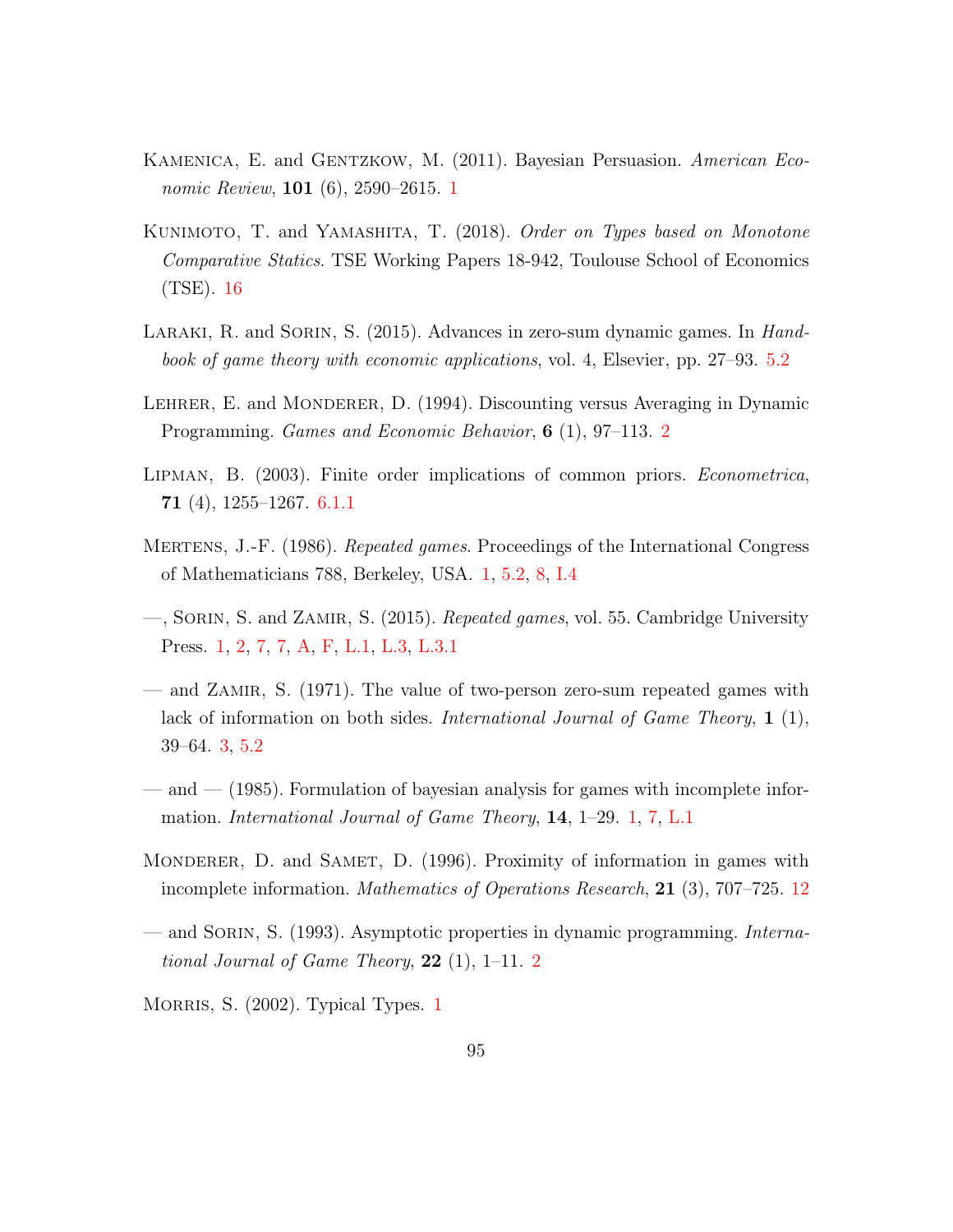- and Ui, T. (2005). Generalized potentials and robust sets of equilibria. Journal of Economic Theory,  $124$  (1),  $45-78.$  [6.1.1](#page-21-0)
- Oyama, D. and Tercieux, O. (2010). Robust equilibria under non-common priors. Journal of Economic Theory, 145 (2), 752–784. [6.1.1](#page-21-0)
- <span id="page-95-0"></span>Peski, M. (2008). Comparison of information structures in zero-sum games. Games and Economic Behavior, 62 (2), 732–735. [1,](#page-2-0) [3,](#page-10-0) [L.3](#page-82-0)
- Renault, J. (2006). The Value of Markov Chain Games with Lack of Information on One Side. Mathematics of Operations Research, 31 (3), 490–512. [3](#page-5-0)
- and Venel, X. (2017). Long-term values in markov decision processes and repeated games, and a new distance for probability spaces. Mathematics of Operations Research,  $42$   $(2)$ ,  $349-376$ .  $3$ , [I.2](#page-69-1)
- Rosenberg, D. (2000). Zero sum absorbing games with incomplete information on one side: asymptotic analysis. SIAM Journal on Control and Optimization, 39 (1), 208–225. [3](#page-5-0)
- —, Solan, E. and Vieille, N. (2004). Stochastic games with a single controller and incomplete information.  $SIAM$  journal on control and optimization, 43 (1), 86–110. [3](#page-5-0)
- and SORIN, S.  $(2001)$ . An operator approach to zero-sum repeated games. Israel *Journal of Mathematics*,  $121$  (1),  $221-246$ . [3](#page-5-0)
- and Vieille, N. (2000). The maxmin of recursive games with incomplete information on one side. *Mathematics of Operations Research*, **25** (1), 2[3](#page-5-0)–35. 3
- Rubinstein, A. (1989). The Electronic Mail Game: Strategic Behavior under "Almost Common Knowledge". American Economic Review, 79 (3), 385–391. [1,](#page-2-0) [6.1.1,](#page-20-0) [8,](#page-20-1) [6.1.1,](#page-21-0) [7](#page-25-2)
- Sadzik, T. (2008). Beliefs revealed in bayesian equilibrium. Ekonomia. Rynek, Gospodarka, Społeczeństwo, (20), 136–138. [13](#page-26-0)